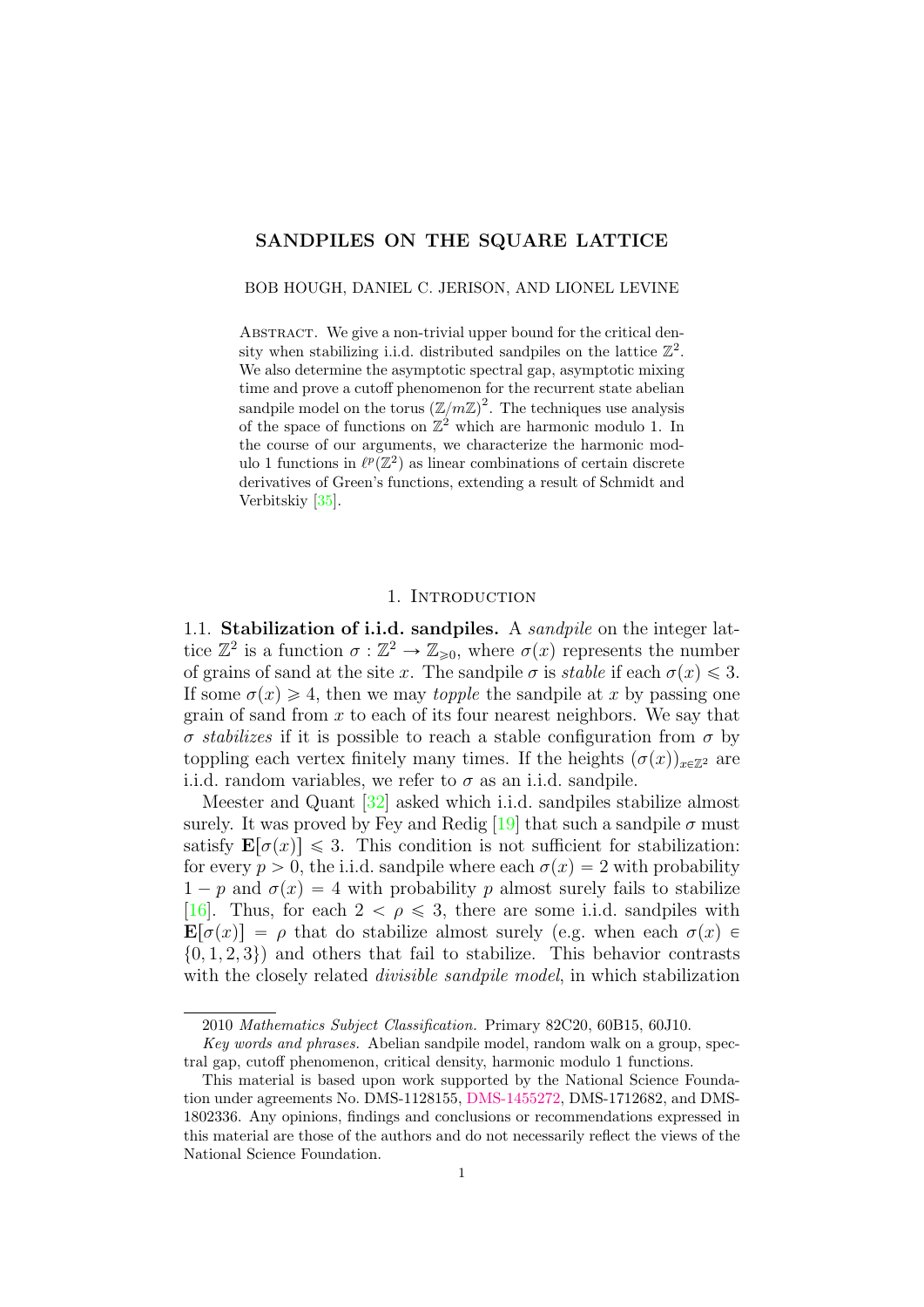of a nonconstant i.i.d. initial condition  $\sigma$  is determined entirely by the value of  $\mathbf{E}[\sigma(x)]$  [\[30\]](#page-57-3).

Our first main theorem shows that an i.i.d. sandpile with  $\mathbf{E}[\sigma(x)]$ slightly less than 3 cannot stabilize almost surely unless  $\sigma(x) \leq 3$  with high probability.

<span id="page-1-0"></span>**Theorem 1.** There are constants c,  $d > 0$  such that any *i.i.d.* sandpile  $\sigma$  on  $\mathbb{Z}^2$  that stabilizes almost surely satisfies

(1) 
$$
\mathbf{E}[\sigma(x)] \leq 3 - \min\left(c, d\mathbf{E}[|X - X'|^{2/3}]\right)
$$

where  $X, X'$  are independent and distributed as  $\sigma(x)$ .

If  $3 - \mathbf{E}[\sigma(x)]$  is small, then the inequality  $\mathbf{Prob}(X \neq X') \leq \mathbf{E}[|X X'|^{2/3}$  implies that the law of  $\sigma(x)$  is concentrated at a single value, which must be at most 3. Some extra work would be required to extract explicit values for the constants c and d from our proof of Theorem [1;](#page-1-0) see the discussion following Lemma [15.](#page-19-0)

Theorem [1](#page-1-0) answers a question posed by Fey, Meester, and Redig [\[18\]](#page-57-4) by demonstrating that an i.i.d. Poisson sandpile with mean sufficiently close to 3 almost surely does not stabilize. An interesting question that remains open is whether there exists  $\epsilon > 0$  such that the only i.i.d. stabilizing sandpiles with  $\mathbf{E}[\sigma(x)] > 3 - \epsilon$  are those which are already stable.

1.2. Cutoff for sandpiles on the torus. We also consider sandpile dynamics on the discrete torus  $\mathbb{T}_m = (\mathbb{Z}/m\mathbb{Z})^2$ , given as follows. The point  $(0, 0)$  is designated *sink* and is special. Each non-sink point on the torus has a sand allocation

(2) 
$$
\sigma: \mathbb{T}_m \setminus \{(0,0)\} \to \mathbb{Z}_{\geq 0}.
$$

As on the integer lattice, if at some time a non-sink vertex has allocation at least 4 it may topple, passing one grain of sand to each of its neighbors; if a grain of sand falls on the sink it is lost from the model. Those states  $\mathscr{S}_m$  for which  $\sigma \leq 3$  are stable. We consider the discrete time dynamics, where a single step consists of dropping a grain of sand on a uniformly randomly chosen vertex and then performing all legal topplings until the model reaches a stable state. The abelian property [\[11\]](#page-56-0) ensures that this stable state does not depend on the order in which the topplings were performed.

Those stable states  $\mathcal{R}_m$  which may be reached from the maximal state  $\sigma \equiv 3$  are recurrent, whereas all other states are transient. Started from any stable state, the sandpile model forms a Markov chain with transition kernel  $P_m$ , which converges to the uniform measure  $\mathbb{U}_{\mathscr{R}_m}$  on recurrent states.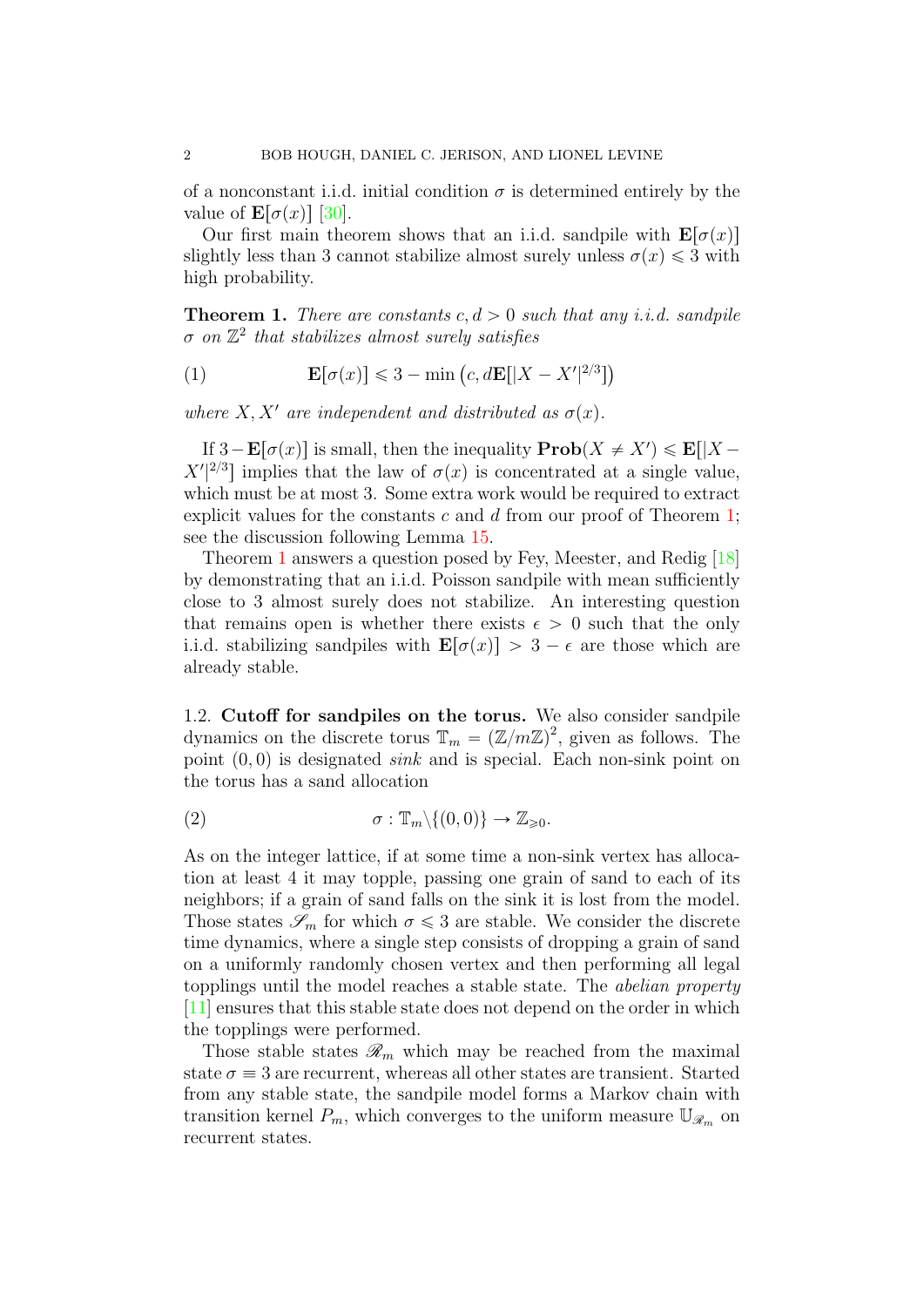<span id="page-2-0"></span>**Theorem 2.** Let  $m \ge 2$ . There is a constant  $c_0 = 0.348661174(3)$  and  $t_m^{\text{mix}} = c_0 m^2 \log m$  such that the following holds. For each fixed  $\epsilon > 0$ ,  $\ldots$   $\ldots$ 

(3) 
$$
\lim_{m \to \infty} \min_{\sigma \in \mathcal{S}_m} \left\| P_m^{\left[ (1-\epsilon)t_m^{\text{mix}} \right]} \delta_\sigma - \mathbb{U}_{\mathcal{R}_m} \right\|_{\text{TV}(\mathcal{S}_m)} = 1,
$$

$$
\lim_{m \to \infty} \max_{\sigma \in \mathcal{S}_m} \left\| P_m^{\left[ (1+\epsilon)t_m^{\text{mix}} \right]} \delta_\sigma - \mathbb{U}_{\mathcal{R}_m} \right\|_{\text{TV}(\mathcal{S}_m)} = 0.
$$

Informally, the convergence to uniformity of the sandpile model on the torus has total variation mixing time asymptotic to  $c_0m^2 \log m$  and the transition to uniformity satisfies a cutoff phenomenon. Implicit in the statement of Theorem [2](#page-2-0) is that, with high probability, the time to reach a recurrent state started from a general state in the model is less than the mixing time. In Section [5](#page-20-0) we give an easy proof using a coupon collector-type argument that this hitting time is almost surely coupon conector-type argument that this intting time is almost surely<br> $O(m^2\sqrt{\log m})$ . Also, the asymptotic mixing time of order  $m^2 \log m$ is at a later point than is sampled in some statistical physics studies regarding sandpiles, see [\[36\]](#page-58-1).

We also determine asymptotically the absolute spectral gap of the torus sandpile Markov chain.

<span id="page-2-1"></span>**Theorem 3.** Let  $m \geq 1$ . There is a constant

 $\gamma = 2.868114013(4)$ 

such that the absolute spectral gap of the sandpile Markov chain restricted to its recurrent states satisfies

(4) 
$$
\text{gap}_m = \frac{\gamma + o(1)}{m^2} \quad \text{as } m \to \infty.
$$

The constants in the preceding theorems are reciprocals:  $c_0\gamma = 1$ . An explicit formula for  $\gamma$  in terms of the Green's function on  $\mathbb{Z}^2$  is given in Appendix [B.](#page-53-0)

1.3. Functions harmonic modulo 1. Functions which are harmonic modulo 1 play a central role in the proofs of Theorems [1–](#page-1-0)[3.](#page-2-1) For  $X = \mathbb{Z}^2$ or  $X = \mathbb{T}_m$ , we say that  $f : X \to \mathbb{C}$  is harmonic modulo 1 if

<span id="page-2-2"></span>(5) 
$$
(\Delta f)(i, j) := 4f(i, j) - f(i - 1, j) - f(i + 1, j) - f(i, j - 1) - f(i, j + 1)
$$

is in Z for all  $(i, j) \in X$ . The operator  $\Delta$  is the *graph Laplacian* on X.

Schmidt and Verbitskiy [\[35\]](#page-58-0) characterized the set of all functions in  $\ell^1(\mathbb{Z}^2)$  that are harmonic modulo 1. Their result can be stated using discrete derivatives of the *Green's function* on  $\mathbb{Z}^2$ . Let

<span id="page-2-3"></span>(6) 
$$
\nu := \frac{1}{4} \left( \delta_{(-1,0)} + \delta_{(1,0)} + \delta_{(0,-1)} + \delta_{(0,1)} \right)
$$

be the measure that drives simple random walk on  $\mathbb{Z}^2$ , and let  $\nu^{*n}$ be its *n*-th convolution power, so that  $\nu^{*n}(x)$  is the probability that a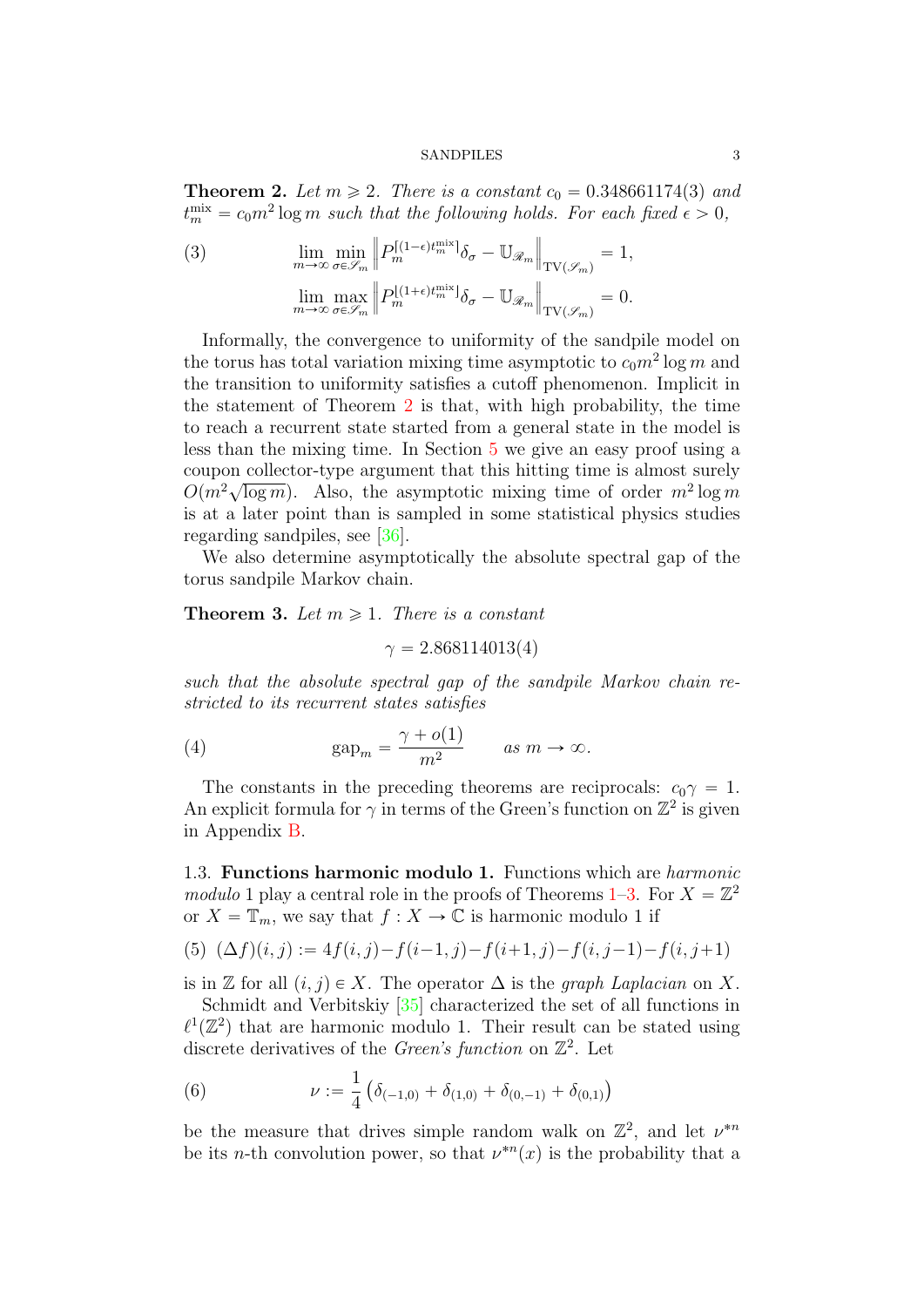random walker started from the origin is at site x after  $n$  steps. The Green's function is defined by

<span id="page-3-3"></span>(7) 
$$
G_{\mathbb{Z}^2}(x) := \frac{1}{4} \sum_{n=0}^{\infty} \left[ \nu^{*n}(x) - \nu^{*n}(0,0) \right].
$$

Evidently,  $G_{\mathbb{Z}^2}(0,0) = 0$ . For nonzero  $x = (x_1, x_2)$  with  $||x||_2 =$  $\overline{x_1^2 + x_2^2}$ , it is known classically that  $G_{\mathbb{Z}^2}(x) = -\frac{1}{2\pi} \log ||x||_2 + O(1)$ . As shown in [\[20\]](#page-57-5), this is the start of an asymptotic expansion, whose first few terms we quote in Theorem [6.](#page-13-0)

It can easily be shown that  $\Delta G_{\mathbb{Z}^2}(x) = e_{(0,0)}(x) := \mathbf{1}\{x = (0,0)\},\$ so  $G_{\mathbb{Z}^2}$  is harmonic modulo 1. By taking discrete derivatives, we can find harmonic modulo 1 functions that decay to zero with  $||x||_2$ . The discrete derivatives  $D_1 f$ ,  $D_2 f$  of any  $f : \mathbb{Z}^2 \to \mathbb{C}$  are defined as

<span id="page-3-2"></span>
$$
(8) D_1 f(i, j) := f(i+1, j) - f(i, j), D_2 f(i, j) := f(i, j+1) - f(i, j).
$$

If  $f$  is harmonic modulo 1, then so is any finite linear combination with integer coefficients of translates of f, including  $D_1f$  and  $D_2f$ .

From the asymptotic expansion, it follows that the k-th derivatives of  $G_{\mathbb{Z}^2}$  decay like the inverse k-th power of the radius. That is, if  $a + b =$ k, then  $D_1^a D_2^b G_{\mathbb{Z}^2}(x) = O(|x|_2^{-k})$ . When  $k \geq 3$ , this implies that  $D_1^a D_2^b G_{\mathbb{Z}^2} \in \ell^1(\mathbb{Z}^2)$ . Thus, the third derivatives of  $G_{\mathbb{Z}^2}$ , and all finite integer linear combinations of their translates, are harmonic modulo 1 functions in  $\ell^1(\mathbb{Z}^2)$ . (Note that the fourth and higher derivatives are linear combinations of translates of the third derivatives.)

For  $1 \leqslant p < \infty$ , let  $\mathscr{H}^p(\mathbb{Z}^2)$  be the set of all functions in  $\ell^p(\mathbb{Z}^2)$  that are harmonic modulo 1. Also, let  $\langle f_1, \ldots, f_n \rangle$  denote the set of all finite integer linear combinations of translates of the functions  $f_1, \ldots, f_n$  on the domain  $\mathbb{Z}^2$ , so that for example  $D_1^a D_2^b f \in \langle f \rangle$  for any  $a, b \geq 0$ .

<span id="page-3-1"></span>**Theorem 4.** The sets  $\mathscr{H}^p(\mathbb{Z}^2)$ , for  $1 \leq p < \infty$ , admit the following characterization:

<span id="page-3-0"></span>(9) 
$$
\mathcal{H}^{1}(\mathbb{Z}^{2}) = \langle D_{1}^{3}G_{\mathbb{Z}^{2}}, D_{1}^{2}D_{2}G_{\mathbb{Z}^{2}}, D_{1}D_{2}^{2}G_{\mathbb{Z}^{2}}, D_{2}^{3}G_{\mathbb{Z}^{2}}, \mathbf{e}_{(0,0)} \rangle
$$

$$
\mathcal{H}^{p}(\mathbb{Z}^{2}) = \langle D_{1}^{2}G_{\mathbb{Z}^{2}}, D_{1}D_{2}G_{\mathbb{Z}^{2}}, D_{2}^{2}G_{\mathbb{Z}^{2}} \rangle, \qquad 1 < p \leq 2
$$

$$
\mathcal{H}^{p}(\mathbb{Z}^{2}) = \langle D_{1}G_{\mathbb{Z}^{2}}, D_{2}G_{\mathbb{Z}^{2}} \rangle, \qquad 2 < p < \infty.
$$

The first equality in [\(9\)](#page-3-0), which is the most delicate part to prove, is essentially a restatement of Theorem 2.4 in [\[35\]](#page-58-0). We provide a unified proof of all three parts of Theorem [4](#page-3-1) in Section [3.](#page-15-0)

Since the function  $\mathbf{e}_{(0,0)}$  is itself in  $\mathcal{H}^p(\mathbb{Z}^2)$  for all p, it is implicit in the theorem statement that  $e_{(0,0)}$  is a linear combination of translates of second derivatives of  $G_{\mathbb{Z}^2}$ . This is true because  $\Delta G_{\mathbb{Z}^2} = \mathbf{e}_{(0,0)}$ , and the Laplacian  $\Delta$  is a second-order discrete differential operator.

<span id="page-3-4"></span>1.4. Discussion of method. This section outlines the methods used to prove Theorems [1–](#page-1-0)[3.](#page-2-1)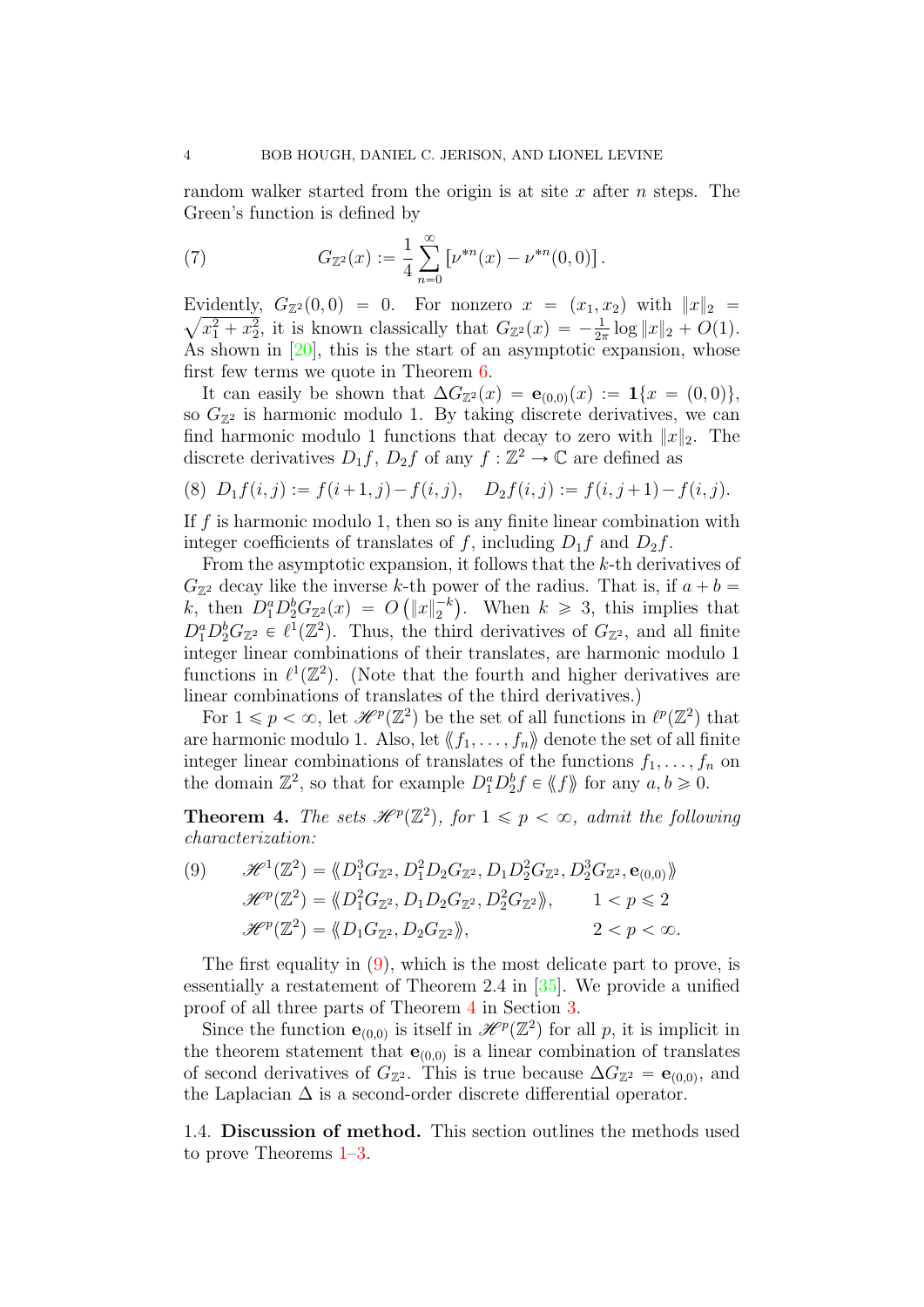Theorem [1](#page-1-0) says that if  $\sigma$  is an i.i.d. sandpile on  $\mathbb{Z}^2$  that stabilizes almost surely, then  $3 - \mathbf{E}[\sigma(x)]$  is bounded below by a quantity that measures the typical difference between the heights at two locations  $\sigma(x), \sigma(x')$ . To prove the theorem, let  $u(x)$  be the 'odometer' function that counts the number of times a vertex x topples in passing from  $\sigma$ to its stabilization  $\sigma^{\infty}$ , so that  $\sigma^{\infty} = \sigma - \Delta u$ .

In Section [4](#page-17-0) we observe that the modulo 1 harmonic functions are dual to toppling in the following sense: If  $\xi \in \ell^1(\mathbb{Z}^2)$  is harmonic modulo 1, then

<span id="page-4-0"></span>(10) 
$$
\langle \sigma, \xi \rangle \equiv \langle \sigma^{\infty}, \xi \rangle \mod 1, \quad a.s.
$$

where  $\langle f, g \rangle = \sum_{x \in \mathbb{Z}^2} \overline{f(x)} g(x)$  is the usual pairing. This provides a collection of invariants which obstruct stabilization in the sandpile model. To prove Theorem [1,](#page-1-0) we consider the characteristic functions

(11) 
$$
\chi(\sigma;\xi) = \mathbf{E}\left[e^{-2\pi i \langle \sigma,\xi \rangle}\right], \qquad \chi(\sigma^{\infty};\xi) = \mathbf{E}\left[e^{-2\pi i \langle \sigma^{\infty},\xi \rangle}\right]
$$

which, by [\(10\)](#page-4-0), are equal. If  $\mathbf{E}[\sigma(x)] = \mathbf{E}[\sigma^{\infty}(x)]$  is close to 3 (which is the maximum possible value), then  $\sigma^{\infty}(x)$  must equal 3 for most  $x \in \mathbb{Z}^2$ . the maximum possible value), then  $\sigma^{\infty}(x)$  must equal 3 for most  $x \in \mathbb{Z}^2$ .<br>Choosing  $\xi$  so that  $\sum_{x \in \mathbb{Z}^2} \xi(x) = 0$ ,  $\chi(\sigma^{\infty}; \xi)$  must be near  $\chi(3; \xi) = 1$ . On the other hand, since the starting values  $\sigma(x)$  are i.i.d.,

(12) 
$$
\chi(\sigma;\xi) = \prod_{x \in \mathbb{Z}^2} \mathbf{E} \left[ e^{-2\pi i \sigma(x)\xi(x)} \right].
$$

The modulus of each term E ε<br>  $e^{-2\pi i \sigma(x)\xi(x)}$ decreases as the possible values of  $\sigma(x)$  get more spread-out. In this way, the lower bound on  $|\chi(\sigma;\xi)| = |\chi(\sigma^\infty;\xi)|$  translates into an upper bound on the amount that the starting values  $\sigma(x)$  can vary.

We now turn to Theorem [3.](#page-2-1) The set  $\mathcal{R}_m$  of recurrent sandpiles on the torus has a natural abelian group structure. This identifies  $\mathscr{R}_m$  with the sandpile group  $\mathscr{G}_m$ , which is formally defined in Section [5.](#page-20-0) The sandpile Markov chain restricted to its recurrent states is a random walk on  $\mathscr{G}_m$ . meaning that its eigenvectors are given by the dual group  $\hat{\mathscr{G}}_m$ . We can express  $\mathscr{G}_m$  as the additive group of functions  $\xi : \mathbb{T}_m \to \mathbb{R}/\mathbb{Z}$  such that  $\xi(0,0) = 0$  and  $\Delta \xi \equiv 0$  in  $\mathbb{R}/\mathbb{Z}$ . (The operation of  $\xi$  on sandpiles is  $\sigma \mapsto \sum_{x \in \mathbb{T}_m \setminus \{(0,0)\}} \xi(x) \sigma(x).$  In this way, an element  $\xi \in \hat{\mathscr{G}}_m$  is naturally associated with the set of harmonic modulo 1 functions  $\xi': \mathbb{T}_m \to \mathbb{R}$ that reduce mod  $\mathbb Z$  to  $\xi$ .

The eigenvalue of the Markov chain associated to  $\xi$  is the Fourier coefficient of the measure  $\mu$  driving the random walk at frequency  $\xi$ :

(13) 
$$
\hat{\mu}(\xi) = \frac{1}{m^2} \sum_{x \in \mathbb{T}_m} e^{2\pi i \xi(x)}.
$$

The mixing time is controlled by the frequencies for which  $|\hat{u}(\xi)|$  is close to 1.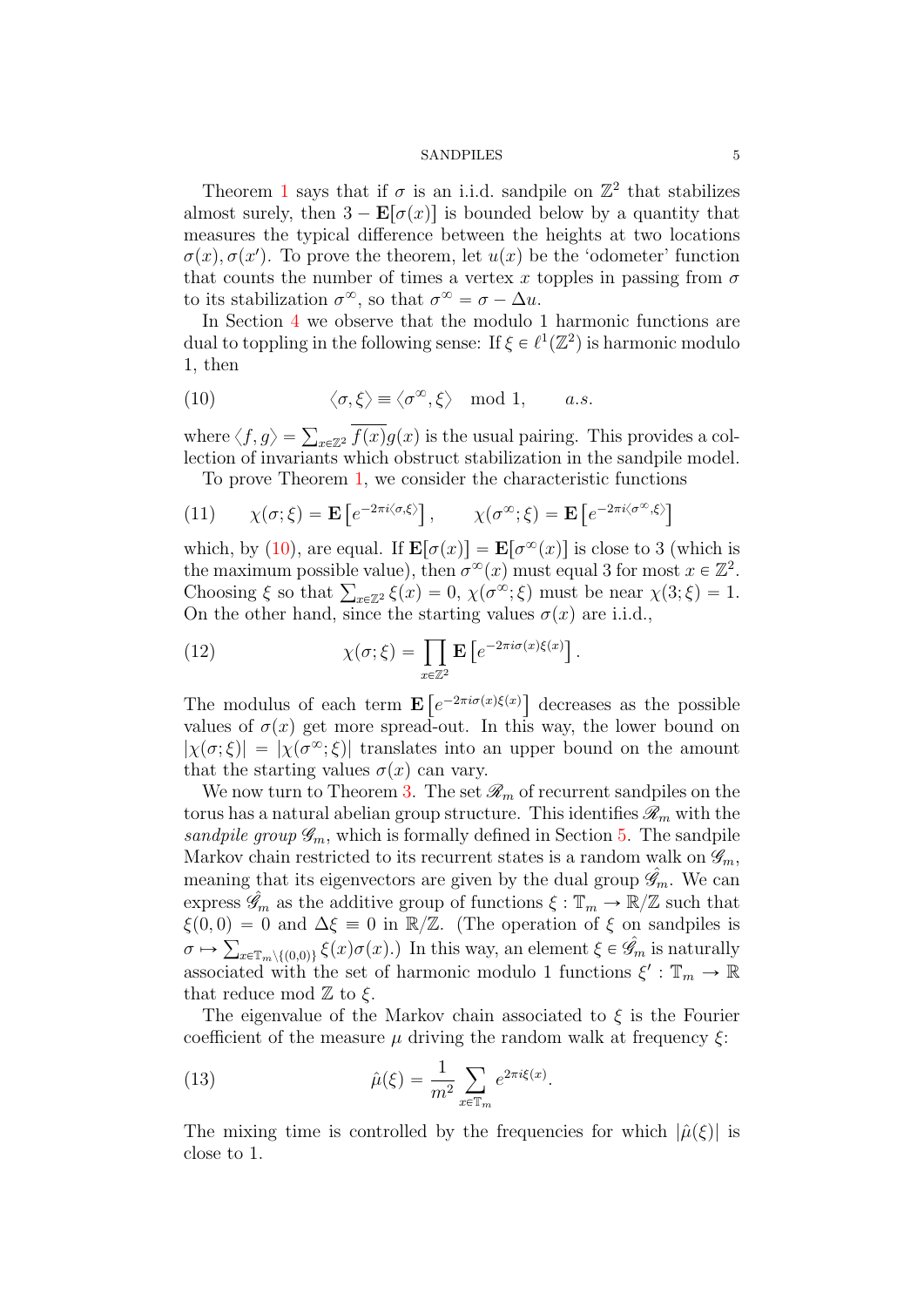Given a frequency  $\xi$ , let  $\xi': \mathbb{T}_m \to \mathbb{R}$  be one of its harmonic modulo 1 representatives. The integer-valued function  $v = \Delta \xi'$  will be referred to as a 'prevector' of  $\xi$ . To recover  $\xi'$  from v up to an additive constant, we convolve v with the Green's function  $G_{\mathbb{T}_m}$  on the torus, which is defined by ˆ ˙

<span id="page-5-1"></span>(14) 
$$
G_{\mathbb{T}_m}(x) := \frac{1}{4} \sum_{n=0}^{\infty} \left( \nu^{*n}(x) - \frac{1}{m^2} \right)
$$

and is the unique mean-zero function (i.e.  $\sum_{x \in \mathbb{T}_m} G_{\mathbb{T}_m}(x) = 0$ ) satisfying

.

(15) 
$$
\Delta G_{\mathbb{T}_m}(x) = \mathbf{e}_{(0,0)}(x) - \frac{1}{m^2}
$$

It follows that  $(G_{\mathbb{T}_m} * v)(x) = \xi'(x) - c$ , where  $c = \frac{1}{m}$  $\overline{m^2}$  $y \in \mathbb{F}_m$   $\xi'(y)$ .

Although we will not use this characterization,  $G_{\mathbb{T}_m}$  can be considered as a mean-zero version of the Green's function for the simple random walk on  $\mathbb{T}_m$  started from the origin and killed at a uniformly random point. To be precise, given  $y \in \mathbb{T}_m$ , let  $\tau_y$  be the first time  $t \geq 0$  that a simple random walker started from the origin reaches y, and define  $g_y(x)$  to be the expected number of times  $0 \leq t < \tau_y$  that the walker visits site x. If  $g(x) = \frac{1}{m^2} \sum_{y \in \mathbb{T}_m} g_y(x)$ , then  $G_{\mathbb{T}_m}(x) = \frac{1}{4} \left[ g(x) - \frac{1}{m^2} \sum_{x' \in \mathbb{T}_m} g(x') \right].$ 

In Section [5.2,](#page-23-0) we specify for each frequency  $\xi \in \mathscr{G}_m$  a particular choice of  $\xi'$  such that the 'distinguished prevector'  $v = \Delta \xi'$  satisfies

<span id="page-5-0"></span>(16) 
$$
1 - |\hat{\mu}(\xi)| \approx \frac{\|G_{\mathbb{T}_m} * v\|_{L^2(\mathbb{T}_m)}^2}{m^2}.
$$

Each prevector v has mean zero because v is in the image of  $\Delta$ . To find the absolute spectral gap of the Markov chain, which minimizes  $1-|\hat{\mu}(\xi)|$ , we ask which mean-zero integer-valued vectors v make  $\|G_{\mathbb{T}_m}\ast\|$  $v\|_{L^2(\mathbb{T}_m)}^2$  as small as possible.

It is profitable to think of  $G_{\mathbb{T}_m} * v$  as a linear combination of translates of discrete derivatives of  $G_{\mathbb{T}_m}$ . For example, if  $v(a, b) = -1$ ,  $v(a-1, b) =$ 1, and  $v(i, j) = 0$  at all other  $(i, j) \in \mathbb{T}_m$ , then

$$
(17) (G_{\mathbb{T}_m} * v)(x_1, x_2) = G_{\mathbb{T}_m}(x_1 + 1 - a, x_2 - b) - G_{\mathbb{T}_m}(x_1 - a, x_2 - b)
$$

which is the translation by  $(a, b)$  of  $D_1G_{\mathbb{T}_m}$ .

The Laplacian operator  $\Delta$  acts locally. Its inverse, convolution with  $G_{\mathbb{T}_m}$ , is non-local but satisfies an approximate locality in that the discrete derivatives of  $G_{\mathbb{T}_m}$ , like those of  $G_{\mathbb{Z}^2}$ , decay to zero. Using these decay estimates, we show in Section [6.1](#page-26-0) that  $||G_{\mathbb{T}_m}*v||^2_{L^2(\mathbb{T}_m)}$  is minimized when  $G_{\mathbb{T}_m} * v$  is an integer linear combination of the second derivatives  $D_1^2 G_{\mathbb{T}_m}, D_1 D_2 G_{\mathbb{T}_m}, D_2^2 G_{\mathbb{T}_m}$  and their translates. These lead to gaps of order  $1/m^2$  in [\(16\)](#page-5-0).

It follows from [\(16\)](#page-5-0), an upper bound on  $\|\Delta\|_{L^2\to L^2}$ , and the inequality  $(18)$   $||v||_{L^{2}(\mathbb{T}_{m})}^{2} = ||\Delta(G_{\mathbb{T}_{m}} * v)||_{L^{2}(\mathbb{T}_{m})}^{2} \leq ||\Delta||_{L^{2} \rightarrow L^{2}}^{2} ||G_{\mathbb{T}_{m}} * v||_{L^{2}(\mathbb{T}_{m})}^{2}$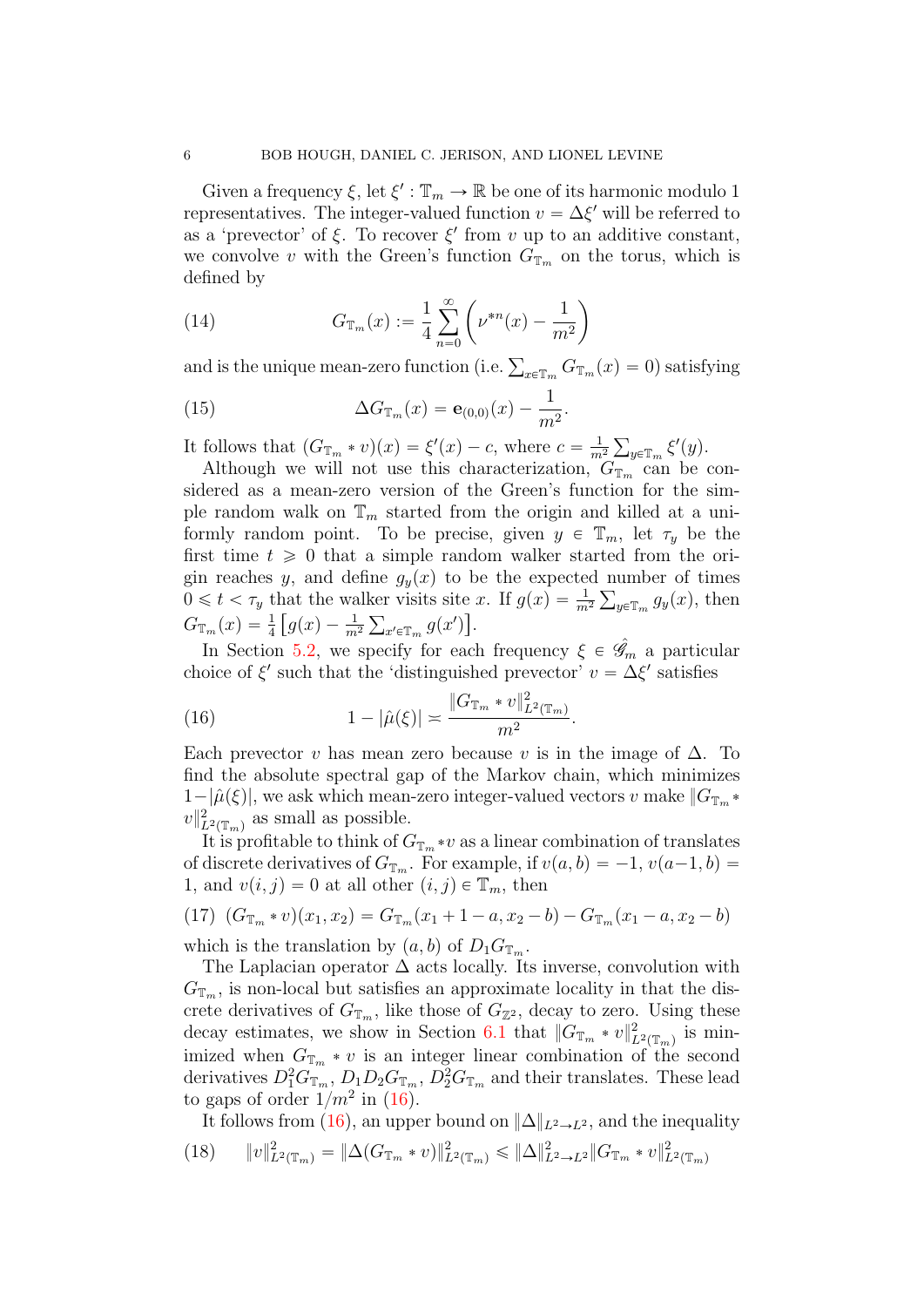that if the  $L^2$  norm of the prevector v is too high, then v cannot generate the spectral gap. Proposition [20](#page-27-0) shows that if the support of v is too spread-out over  $\mathbb{T}_m$ , then by the approximate locality of convolution with  $G_{\mathbb{T}_m}$ , v can be separated into widely spaced clusters whose contributions to  $1 - |\hat{\mu}(\xi)|$  are nearly additive. Just keeping one of the clusters and zeroing out the rest of  $v$  would produce a smaller gap. By this argument, the only prevectors with any chance of generating the spectral gap have bounded norm and bounded support, so the computation of the gap is reduced to a finite check.

To fill in the details of the proof, we require precise asymptotics for derivatives of  $G_{\mathbb{T}_m}$ . We obtain these using a local limit theorem, which is proved in Appendix [A.](#page-46-0) We also relate  $G_{\mathbb{T}_m}$  as  $m \to \infty$  to  $G_{\mathbb{Z}^2}$ , which translates the finite check for the spectral gap into a minimization problem involving functions in  $\ell^2(\mathbb{Z}^2)$  that are harmonic modulo 1. The resulting search was performed using convex programming in the SciPy scientific computing package [\[27\]](#page-57-6), and is described in Appendix [B.](#page-53-0) We find that for sufficiently large  $m$ , the gap is achieved for prevectors of the form  $v(a, b) = v(a - 1, b - 1) = 1$ ,  $v(a - 1, b) = v(a, b - 1) = -1$ ,  $v(i, j) = 0$  elsewhere, which correspond to translates of  $D_1D_2G_{\mathbb{T}_m}$ .

For Theorem [2,](#page-2-0) we prove cutoff in both total variation and  $L^2$  at time  $\gamma^{-1} m^2 \log m$ . The necessary ingredients are a total variation lower bound and an  $L^2$  upper bound on mixing time.

First, we use the coupon-collector argument mentioned earlier to reduce to the case where the starting state  $\sigma$  is recurrent. Next we observe that due to translation, there are  $m^2$  different prevectors v whose corresponding frequencies  $\xi$  achieve  $1 - |\hat{\mu}(\xi)| = \text{gap}_{m}$ . The  $L^2$ distance from the uniform distribution on  $\mathcal{R}_m$  of the chain started from  $\sigma$  after N steps satisfies

$$
(19) \quad \left\|P_m^N\delta_\sigma - \mathbb{U}_{\mathcal{R}_m}\right\|_{L^2(d\mathbb{U}_{\mathcal{R}_m})}^2 = \sum_{\xi \in \hat{\mathcal{G}}_m \setminus \{0\}} |\hat{\mu}(\xi)|^{2N} \geq m^2 (1 - \text{gap}_m)^{2N}.
$$

Thus the chain cannot mix in  $L^2$  before time

(20) 
$$
N = \frac{1}{\text{gap}_m} \log m = \frac{1}{\gamma} m^2 \log m + o(m^2 \log m).
$$

We strengthen this to a lower bound on total variation mixing time by a second moment method due originally to Diaconis [\[15,](#page-57-7) [13\]](#page-56-1) that builds a distinguishing statistic out of the top eigenvectors of the chain. See Lemma [27.](#page-42-0) To apply this lemma, we require an upper bound on  $|\hat{\mu}(\xi_1 - \xi_2)|$  when the frequencies  $\xi_1, \xi_2$  (both of which achieve the spectral gap) come from prevectors  $v_1, v_2$  whose supports are separated. Since the contributions of  $v_1$  and  $v_2$  are nearly additive, we have  $1 |\hat{\mu}(\xi_1 - \xi_2)| \approx 1 - 2 \cdot \text{gap}_m$ , which enables the argument to go through.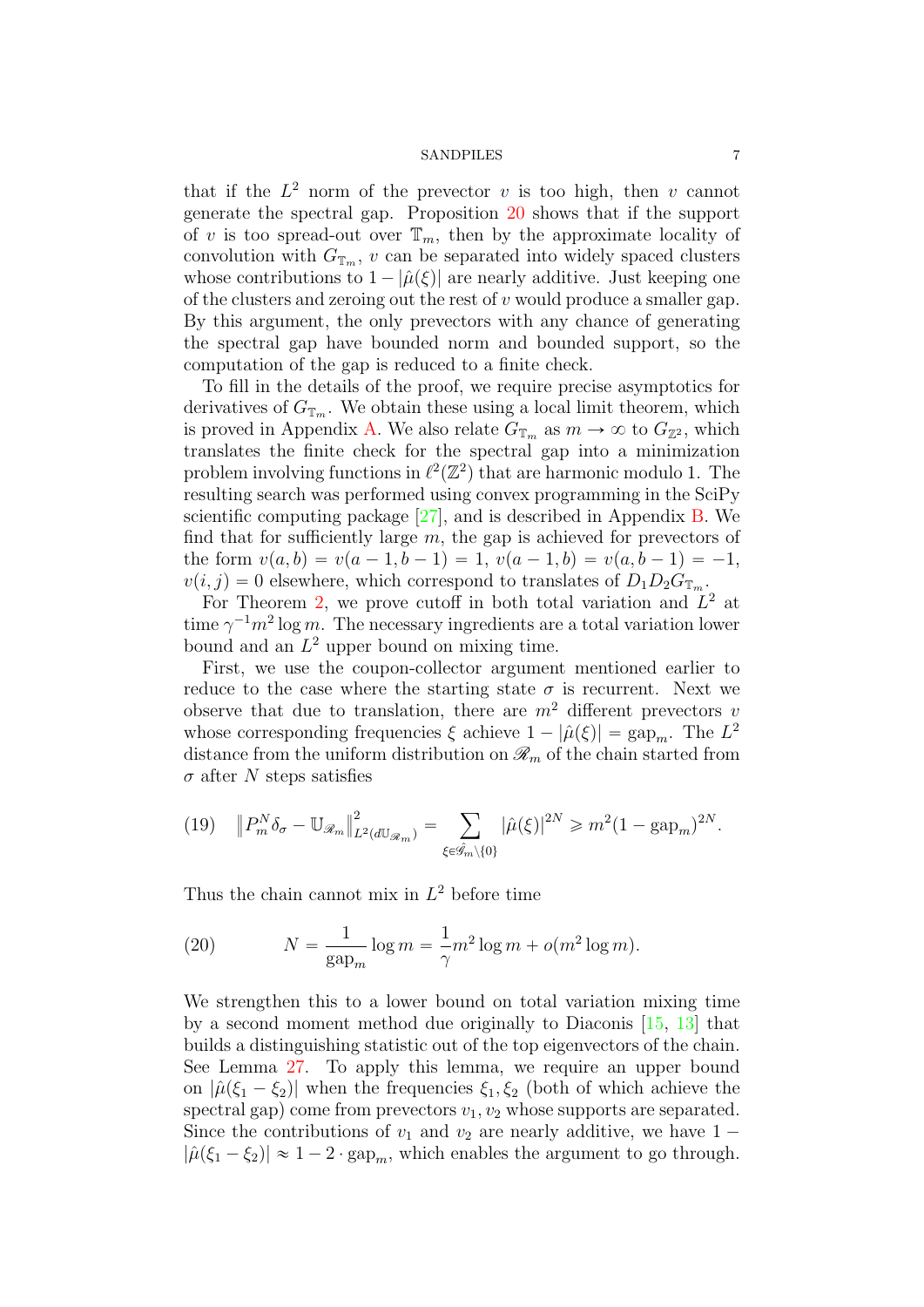<span id="page-7-0"></span>

For the upper bound on the 
$$
L^2
$$
 mixing time, we show that  
\n(21) 
$$
\sum_{\xi \in \mathscr{G}_m \setminus \{0\}} |\hat{\mu}(\xi)|^{2N}
$$

tends to zero as  $m \to \infty$  when  $N = (1 + \epsilon) \gamma^{-1} m^2 \log m$ . Our argument uses an agglomeration scheme in which we partition the support of each prevector  $v$  into widely spaced clusters. Lemma  $25$ , the main step in the proof, shows that each small cluster contributes additively to the gap  $1 - |\hat{\mu}(\xi)|$ . The earlier additivity results in Section [6.1,](#page-26-0) most notably Proposition [20,](#page-27-0) hold only for prevectors with bounded  $L<sup>1</sup>$  norm, so the extension to the general case requires new arguments. We use techniques from the theory of exponential sums, including van der Corput's inequality. As a consequence of the clustering scheme, we can control the number of distinct frequencies  $\xi$  whose gap  $1 - |\hat{\mu}(\xi)|$ might be small, giving the desired bound on [\(21\)](#page-7-0).

The cutoff argument may be considered an extension of the classical analysis of mixing on the hypercube [\[14\]](#page-56-2), and exploits the fact that the lattice which is quotiented to give the sandpile group is approximately cubic. See [\[22\]](#page-57-8) for analysis of some random walks on the cycle where the  $L^1$  and  $L^2$  cutoff times differ by a constant.

1.5. Historical review. Sandpile dynamics on the square lattice were introduced by Bak, Tang, and Wiesenfeld  $[3, 4]$  $[3, 4]$  as a model of selforganized criticality. Dhar [\[11\]](#page-56-0) considered the case of an arbitrary finite underlying graph, proving many fundamental results. Subsequently, Dhar et al. [\[10\]](#page-56-5) used harmonic modulo 1 functions (there called 'toppling invariants') to analyze the algebraic structure of the sandpile group for rectangular subsets of  $\mathbb{Z}^2$ .

Sandpiles are examples of abelian networks, which are systems of communicating automata satisfying a local commutativity condition [\[12,](#page-56-6) [7\]](#page-56-7). By a theorem of Cairns [\[8\]](#page-56-8), an abelian network on  $\mathbb{Z}^2$  can emulate a Turing machine, as can a sandpile on  $\mathbb{Z}^3$ . In particular, for a periodic configuration of sand on  $\mathbb{Z}^3$  plus a finite number of additional sand grains, the question of stabilization is algorithmically undecidable! It is not known whether the same question is undecidable on  $\mathbb{Z}^2$ . A related open problem, highlighted in [\[30\]](#page-57-3), is the following: "Given a probability distribution  $\mu$  on  $\mathbb{Z}$  (say, supported on  $\{0, 1, 2, 3, 4\}$  with rational probabilities), is it algorithmically decidable whether the i.i.d. abelian sandpile on  $\mathbb{Z}^2$  with marginal  $\mu$  stabilizes almost surely?" Theorem [1](#page-1-0) and its method of proof can be viewed as a slight advance on this problem.

The question of stabilization of i.i.d. sandpiles was posed by Meester and Quant [\[32\]](#page-57-0) and by Fey and Redig [\[19\]](#page-57-1). A fundamental result is the conservation of density proved by Fey, Meester, and Redig [\[18\]](#page-57-4), which in particular implies the earlier result of [\[19\]](#page-57-1): An i.i.d. stabilizing sandpile  $\sigma$  on  $\mathbb{Z}^2$  must satisfy  $\mathbf{E}[\sigma(x)] \leq 3$ . To get strictly below 3 in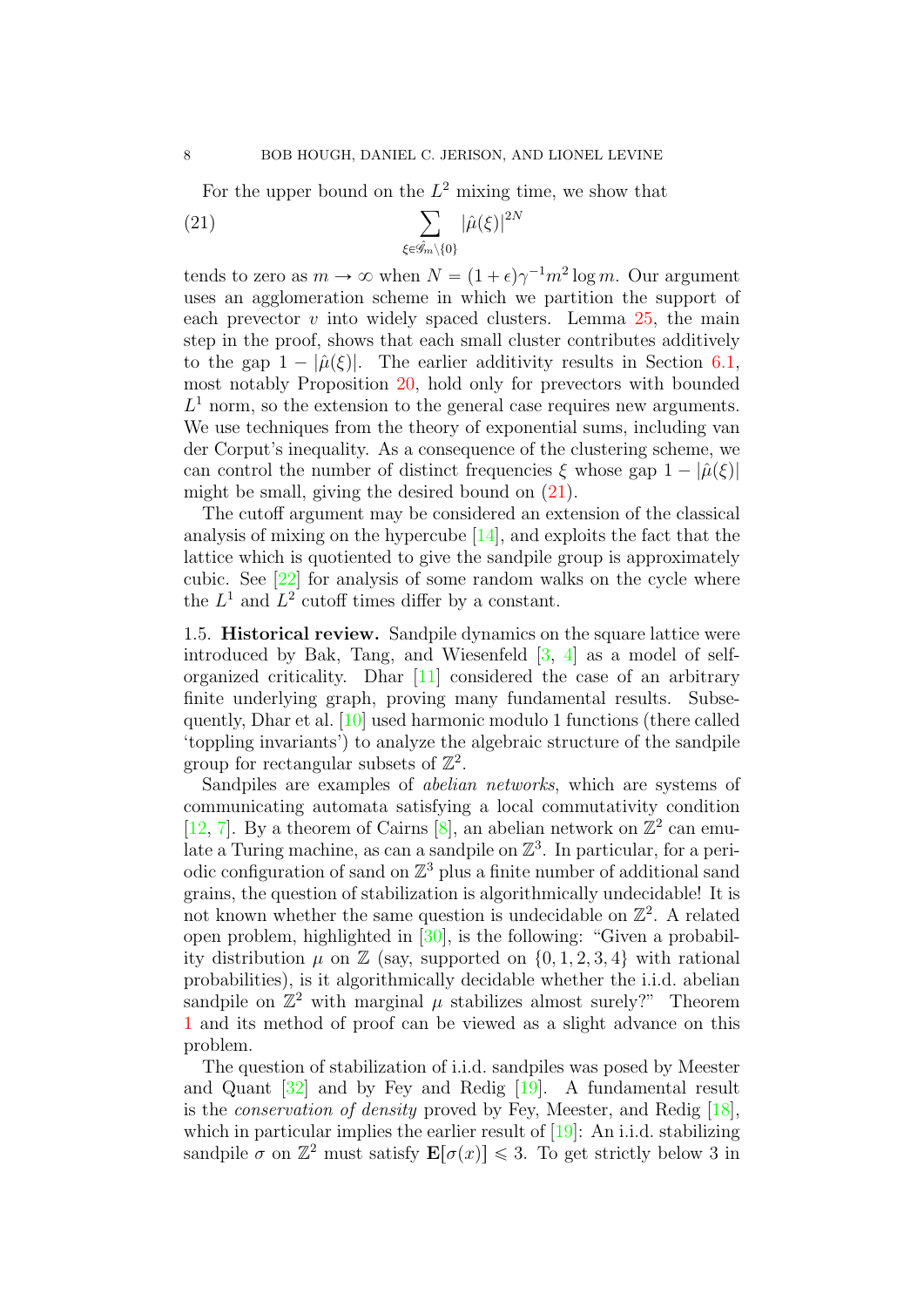the upper bound of Theorem [1,](#page-1-0) we use harmonic modulo 1 functions to construct additional conserved quantities; see Lemma [14.](#page-18-0)

Theorems [2](#page-2-0) and [3](#page-2-1) are concerned with the sandpile Markov chain on the discrete torus  $\mathbb{T}_m$ , whose stationary distribution is uniform on the (finite) set of recurrent states. These finite Markov chains are related to sandpiles on the infinite grid  $\mathbb{Z}^2$  by theorems of [\[2,](#page-56-9) [24\]](#page-57-9). Athreya and Járai  $[2]$  proved that the restriction of a uniform recurrent sandpile on the *d*-dimensional cube  $[-m, m]^d \cap \mathbb{Z}^d$  to any fixed finite subset of  $\mathbb{Z}^d$ converges in law as  $m \to \infty$ . Hence there is a limiting measure  $\mu$  on recurrent sandpiles on  $\mathbb{Z}^d$ . By equality of the free and wired uniform spanning forests, replacing the cube with the d-dimensional discrete torus results in the same limit  $\mu$ . Járai and Redig [\[24\]](#page-57-9) proved that in dimensions  $d \geq 3$ , a  $\mu$ -distributed sandpile plus one additional chip stabilizes almost surely. They used this fact to construct an ergodic Markov process on recurrent sandpiles on  $\mathbb{Z}^d$  having  $\mu$  as its stationary distribution. In dimension 2, it is not known whether a  $\mu$ -distributed sandpile plus one additional chip stabilizes almost surely. (Possibly Lemma [14](#page-18-0) could help resolve this question.) Some further studies of sandpile dynamics on  $\mathbb{Z}^d$  are [\[31,](#page-57-10) [25,](#page-57-11) [6\]](#page-56-10).

The mixing of the sandpile Markov chain on finite graphs arises in relating sandpiles with different boundary conditions: the dependence of observables such as the 'density' (average amount of sand per vertex) on the boundary conditions is a symptom of slow mixing. In particular, the extra log factor in the mixing time  $t_m^{\text{mix}}$  of Theorem [2](#page-2-0) could be viewed as the cause for the failure of the 'density conjecture' [\[17,](#page-57-12) [29\]](#page-57-13).

The proof of cutoff in Theorem [2](#page-2-0) estimates a significant piece of the spectrum of the transition kernel of the sandpile walk on the torus. See [\[9,](#page-56-11) [5\]](#page-56-12) for further applications of spectral techniques related to sandpiles.

The eigenvectors and eigenvalues of the sandpile Markov chain on an arbitrary finite graph were characterized in [\[26\]](#page-57-14) using 'multiplicative harmonic functions' (these are complex exponentials of the harmonic modulo 1 functions, as explained in Section  $5.1$ ). In [\[26\]](#page-57-14) it was shown that the sandpile Markov chain on any connected graph with  $n$  vertices mixes in  $O(n^3 \log n)$  steps, and that cutoff for the complete graph (both in total variation and in  $L^2$ ) occurs at time  $\frac{1}{4\pi^2}n^3\log n$ .

Regarding the discrete torus  $\mathbb{T}_m$ , it was proved in [\[26\]](#page-57-14) that the sandpile chain on any graph with  $m^2$  vertices and maximum degree 4 has spectral gap at least  $1/(2m^2)$ , and mixes in at most  $\frac{5}{2}m^2 \log m$  steps. Theorems [2](#page-2-0) and [3](#page-2-1) improve these results by obtaining asymptotics for the mixing time and spectral gap, and by demonstrating cutoff. We expect that our techniques can also prove cutoff for the sandpile chain on the finite box  $[-m, m]^2 \cap \mathbb{Z}^2$ , with boundary vertices identified as the sink, at a constant multiple of  $m^2 \log m$  steps.

Schmidt and Verbitskiy [\[35\]](#page-58-0) characterize the set  $\mathscr{H}^1(\mathbb{Z}^2)$  of harmonic modulo 1 functions in  $\ell^1(\mathbb{Z}^2)$  in terms of third derivatives of the Green's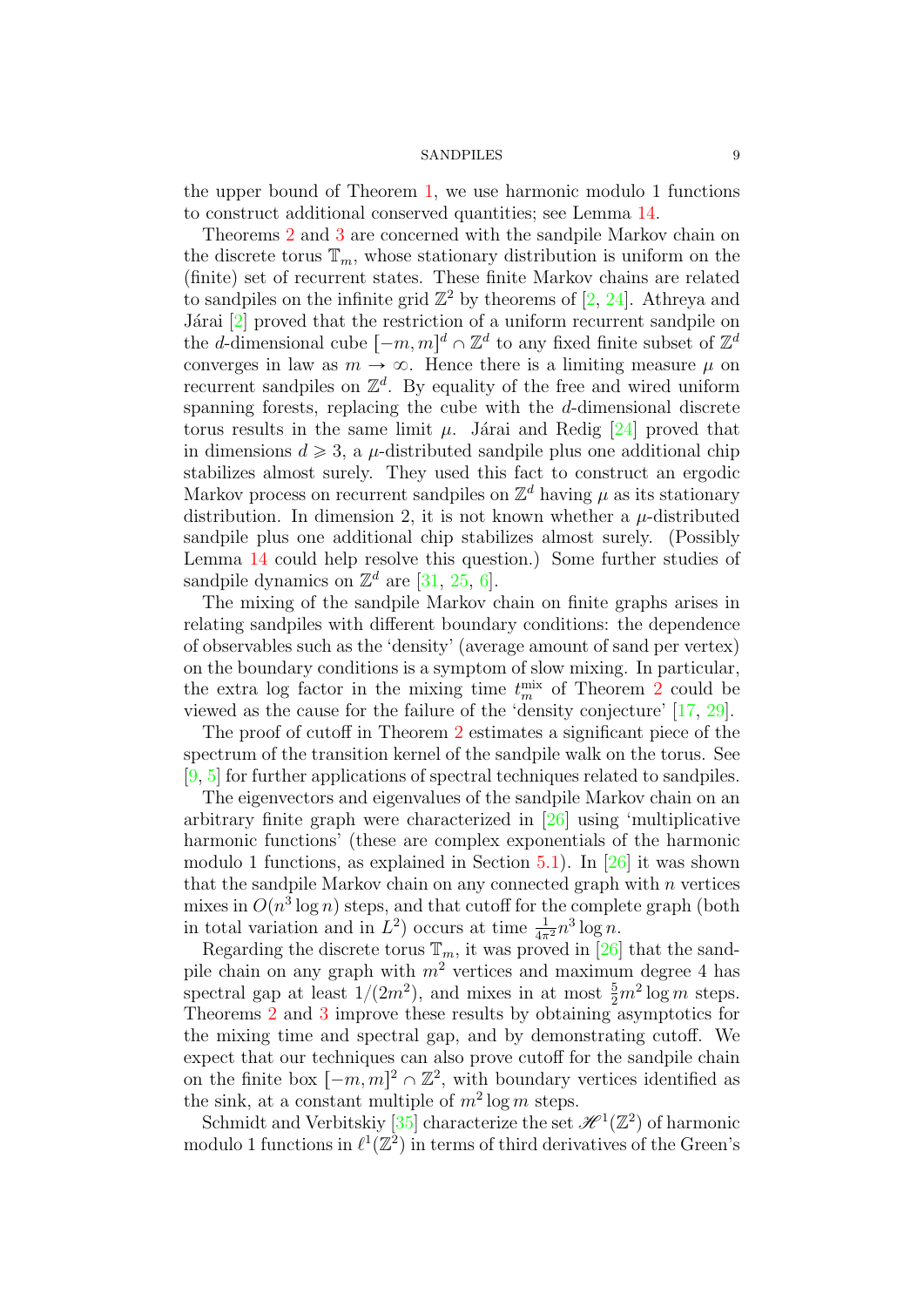function  $G_{\mathbb{Z}^2}$ . Our Theorem [4](#page-3-1) provides a similar characterization of the sets  $\mathscr{H}^p(\mathbb{Z}^2)$ , for  $1 \leqslant p < \infty$ .

Organization. Section [2](#page-9-0) fixes notation and provides background on discrete derivatives and Fourier transforms, the graph Laplacian and Green's function on  $\mathbb{Z}^2$  and  $\mathbb{T}_m$ , and results from the theory of exponential sums. Section [3](#page-15-0) proves Theorem [4,](#page-3-1) while Section [4](#page-17-0) proves Theorem [1.](#page-1-0) Section [5](#page-20-0) defines the sandpile group  $\mathscr{G}_m$  and its dual  $\hat{\mathscr{G}}_m$ , describes the eigenvalues and eigenvectors of the sandpile Markov chain using  $\mathscr{G}_m$ , and shows that we may assume the starting state is recurrent when proving Theorem [2.](#page-2-0) Section [6](#page-25-0) proves Theorem [3](#page-2-1) and provides the main technical estimates needed for Theorem [2.](#page-2-0) Finally, Section [7](#page-42-1) proves Theorem [2.](#page-2-0)

Appendix [A](#page-46-0) proves a local limit theorem for repeated convolutions of the simple random walk measure on  $\mathbb{Z}^2$  that is used to obtain asymptotics for derivatives of the discrete Green's function on  $\mathbb{T}_m$ . Appendix [B](#page-53-0) uses convex programming to find an exact formula for the leading constant  $\gamma$  in the spectral gap and mixing time of the sandpile chain.

## 2. Function spaces and conventions

<span id="page-9-0"></span>The additive character on  $\mathbb{R}/\mathbb{Z}$  is  $e(x) = e^{2\pi ix}$ . Its real part is denoted  $c(x) = \cos 2\pi x$  and imaginary part  $s(x) = \sin 2\pi x$ . For real x,  $||x||_{\mathbb{R}/\mathbb{Z}}$ denotes the distance of x to the nearest integer.

We use the notations  $A \ll B$  and  $A = O(B)$  to mean that there is a constant  $0 < C < \infty$  such that  $|A| < CB$ , and  $A \leq B$  to mean  $A \ll B \ll A$ . A subscript such as  $A \ll_B B$ ,  $A = O_R(B)$  means that the constant C depends on R. The notation  $A = o(B)$  means that  $A/B$ tends to zero.

Given a measurable space  $(\mathscr{X}, \mathscr{B})$ , the total variation distance between two probability measures  $\mu$  and  $\nu$  on  $(\mathscr{X}, \mathscr{B})$  is

(22) 
$$
\|\mu - \nu\|_{TV} = \sup_{A \in \mathscr{B}} |\mu(A) - \nu(A)|.
$$

If  $\mu$  is absolutely continuous with respect to  $\nu$ , the total variation distance may be expressed as

(23) 
$$
\|\mu - \nu\|_{TV} = \frac{1}{2} \int_{\mathcal{X}} \left| \frac{d\mu}{d\nu} - 1 \right| d\nu.
$$

In this case an  $L^2(d\nu)$  distance may be defined by

(24) 
$$
\|\mu - \nu\|_{L^2(d\nu)}^2 = \int_{\mathcal{X}} \left(\frac{d\mu}{d\nu} - 1\right)^2 d\nu,
$$

and Cauchy-Schwarz gives  $\|\mu - \nu\|_{TV} \leq \frac{1}{2}$  $\frac{1}{2} \|\mu - \nu\|_{L^2(d\nu)}.$ 

Consider  $\mathbb{Z}^2$  and the discrete torus  $\mathbb{T}_m$  to be metric spaces with the graph distance given by the  $\ell^1$  norm on  $\mathbb{Z}^2$  and the quotient distance,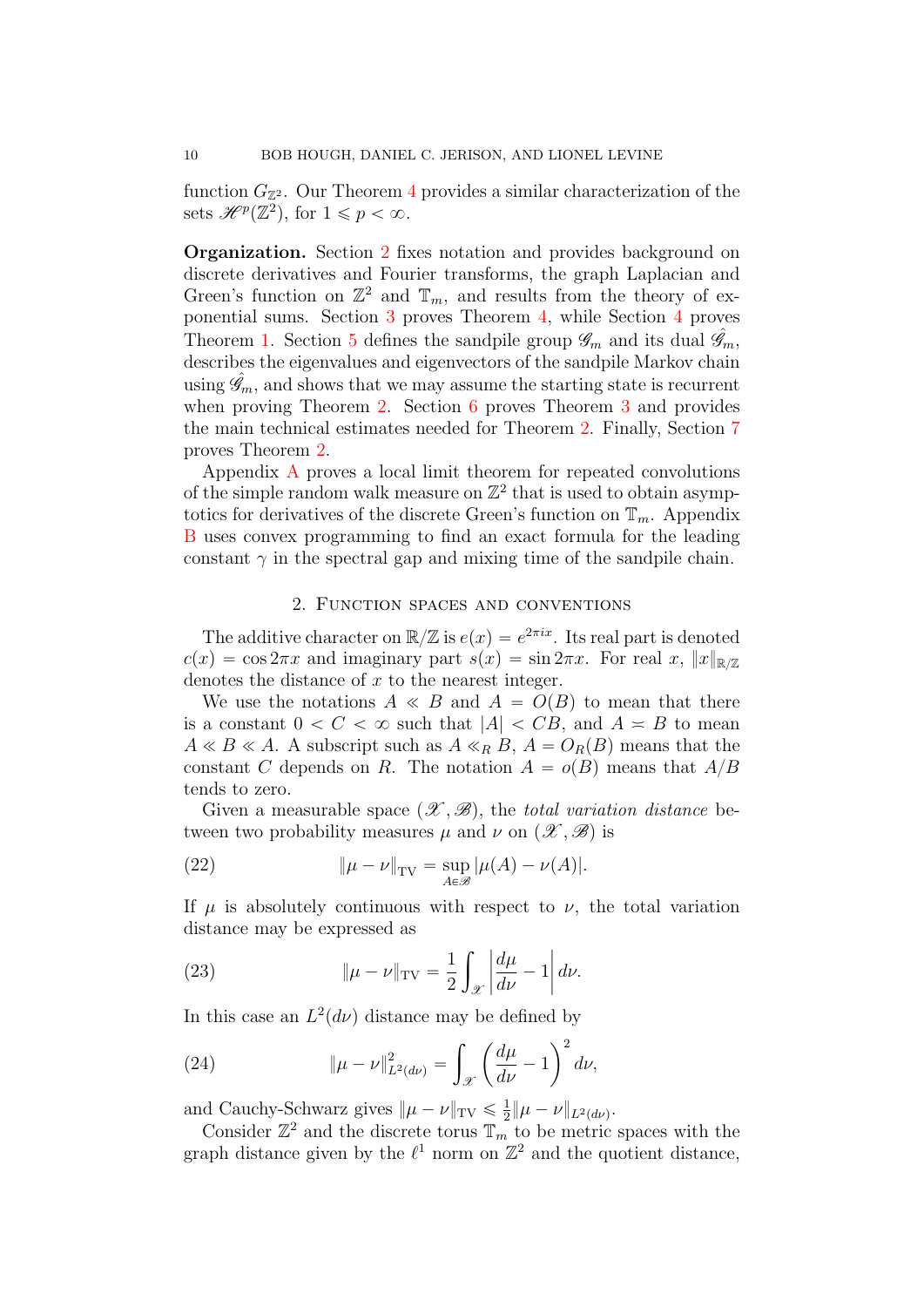for 
$$
x, y \in \mathbb{T}_m
$$
,

(25) 
$$
||x - y||_1 = \min{||x' - y'||_1 : x', y' \in \mathbb{Z}^2, [x'] = x, [y'] = y}
$$

where  $[x']$ ,  $[y']$  are the images of  $x'$ ,  $y'$  under the quotient map  $\mathbb{Z}^2 \to \mathbb{T}_m$ . The ball of radius  $R > 0$  around a point x is

(26) 
$$
B_R(x) = \{y : ||y - x||_1 \le R\}.
$$

We also use  $||x||_2$  to denote the  $\ell^2$  norm of  $x = (x_1, x_2) \in \mathbb{Z}^2$ . The argument of x, denoted arg $(x)$ , is the angle  $0 \le \theta \le 2\pi$  such that  $(x_1, x_2) = (\|x\|_2 \cos \theta, \|x\|_2 \sin \theta).$ 

Denote the usual function spaces

(27) 
$$
\ell^{p}(\mathbb{Z}^{2}) = \left\{ f : \mathbb{Z}^{2} \to \mathbb{C}, ||f||_{p}^{p} = \sum_{x \in \mathbb{Z}^{2}} |f(x)|^{p} < \infty \right\}, \quad 1 \leq p < \infty
$$

and

(28) 
$$
L^{p}(\mathbb{T}_{m}) = \left\{ f : \mathbb{T}_{m} \to \mathbb{C}, ||f||_{p}^{p} = \sum_{x \in \mathbb{T}_{m}} |f(x)|^{p} \right\}, \quad 1 \leq p < \infty.
$$

The latter functions may be considered as functions on  $\mathbb{Z}^2$  which are  $m\mathbb{Z}^2$ -periodic. Let  $\ell^{\infty}(\mathbb{Z}^2)$  and  $L^{\infty}(\mathbb{T}_m)$  be the spaces of bounded functions on  $\mathbb{Z}^2$  and  $\mathbb{T}_m$ , with  $||f||_{\ell^{\infty}(\mathbb{Z}^2)} = \sup_{x \in \mathbb{Z}^2} |f(x)|$  and  $||f||_{L^{\infty}(\mathbb{T}_m)} =$  $\max_{x \in \mathbb{T}_m} |f(x)|.$ 

On the torus, the subspace of mean zero functions is indicated by  
\n(29) 
$$
L_0^2(\mathbb{T}_m) = \left\{ f \in L^2(\mathbb{T}_m) : \sum_{x \in \mathbb{T}_m} f(x) = 0 \right\}.
$$

The notation  $\mathbb{Z}_0^{\mathbb{T}_m}$  is used for the integer-valued functions in  $L_0^2(\mathbb{T}_m)$ . On either  $\mathbb{Z}^2$  or the torus, the standard basis vectors are written

(30) 
$$
\mathbf{e}_{(i,j)}(k,\ell) = \mathbf{1}\{i=k\}\mathbf{1}\{j=\ell\}.
$$

For functions other than the standard basis vectors, the notation  $f_x =$  $f(x)$  is used interchangeably.

For  $X = \mathbb{Z}^2$  or  $X = \mathbb{T}_m$  the support of a function on X is

(31) 
$$
\text{supp } f = \{x \in X : f(x) \neq 0\}.
$$

Given  $(i, j) \in X$ , the translation operator  $T_{(i,j)}$  acts on functions by

(32) 
$$
T_{(i,j)}f(k,\ell) = f(k-i,\ell-j).
$$

The convolution of functions  $f \in \ell^1(\mathbb{Z}^2)$ ,  $g \in \ell^{\infty}(\mathbb{Z}^2)$  or  $f, g \in L^2(\mathbb{T}_m)$ is given by

(33) 
$$
(f * g)(i, j) = \sum_{(k,\ell) \in X} f(i - k, j - \ell)g(k, \ell)
$$

where again X represents  $\mathbb{Z}^2$  or  $\mathbb{T}_m$ .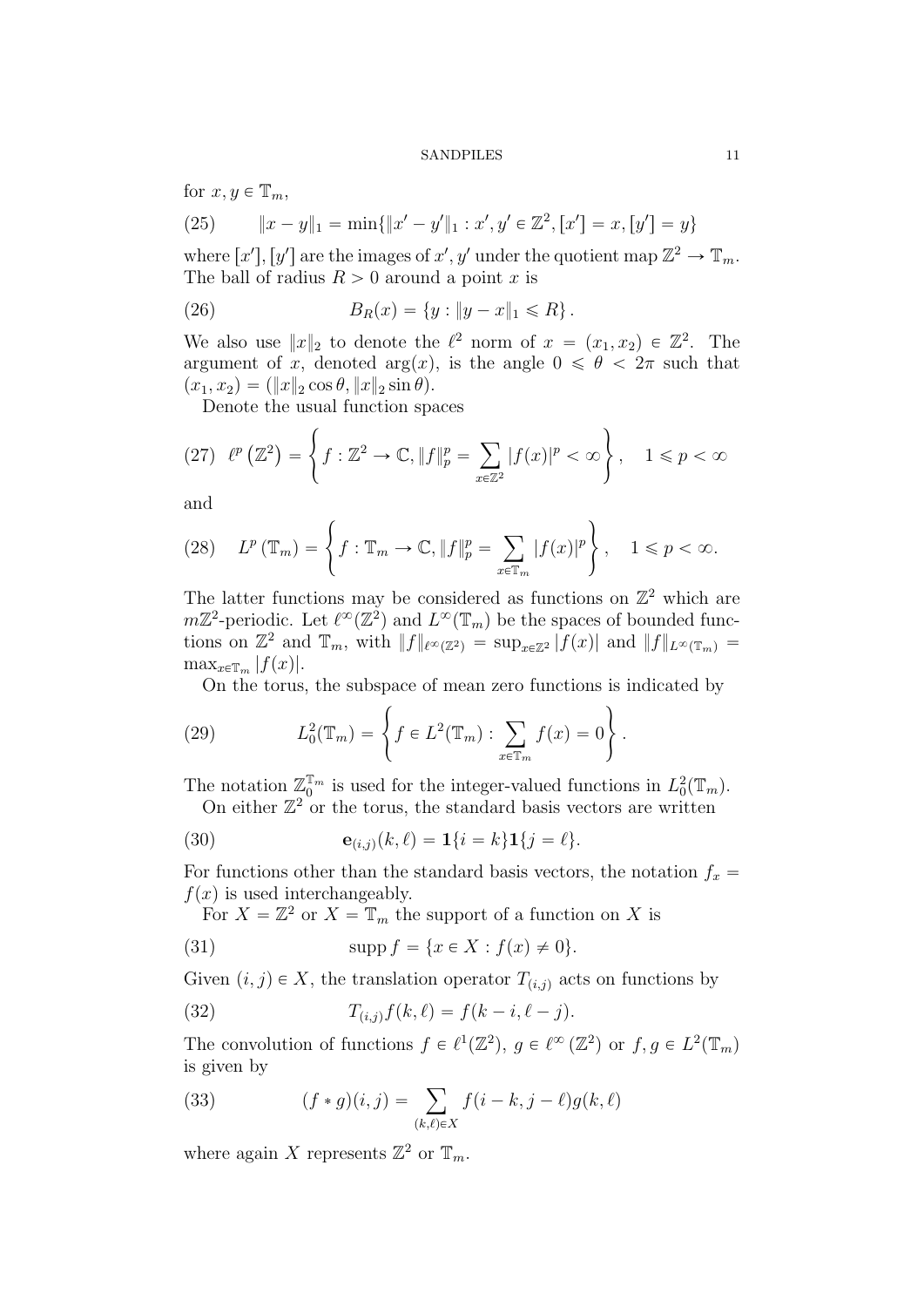The averaging operator with respect to the uniform probability measure on  $\mathbb{T}_m$  is indicated by

(34) 
$$
\mathbf{E}_{x \in \mathbb{T}_m}[f] = \frac{1}{m^2} \sum_{x \in \mathbb{T}_m} f(x).
$$

Given 
$$
x, y \in \mathbb{R}/\mathbb{Z}
$$
 and  $f \in \ell^1(\mathbb{Z}^2)$ , the Fourier transform of  $f$  is  
\n(35) 
$$
\hat{f}(x, y) = \sum_{(i,j) \in \mathbb{Z}^2} f(i, j) e(-(ix + jy)).
$$

Given  $x, y \in \mathbb{Z}/m\mathbb{Z}$  and  $f \in L^2(\mathbb{T}_m)$  the Fourier transform of  $f$  is

(36) 
$$
\hat{f}(x,y) = \sum_{(i,j)\in\mathbb{T}_m} f(i,j)e\left(-\frac{ix+jy}{m}\right).
$$

The Fourier transform has the familiar property of carrying convolution to pointwise multiplication. For  $f \in \ell^2(\mathbb{Z}^2)$ , Parseval's identity is

(37) 
$$
||f||_2^2 = \int_{(\mathbb{R}/\mathbb{Z})^2} \left| \hat{f}(x, y) \right|^2 dx dy.
$$

For  $f \in L^2(\mathbb{T}_m)$  the corresponding identity is

(38) 
$$
||f||_2^2 = \frac{1}{m^2} \sum_{x \in \mathbb{T}_m} \left| \hat{f}(x) \right|^2.
$$

For a function f on  $\mathbb{Z}^2$  or  $\mathbb{T}_m$ , the discrete derivatives  $D_1 f(i, j)$ ,  $D_2f(i, j)$  are defined by [\(8\)](#page-3-2). Discrete differentiation is expressed as a convolution operator by introducing \$

(39) 
$$
\delta_1(i,j) = \begin{cases}\n-1 & (i,j) = (0,0) \\
1 & (i,j) = (-1,0) \\
0 & \text{otherwise,} \n\end{cases}
$$

$$
\delta_2(i,j) = \begin{cases}\n-1 & (i,j) = (0,0) \\
1 & (i,j) = (0,0) \\
0 & \text{otherwise.}\n\end{cases}
$$

For integers  $a, b \ge 0$ , one has

(40) 
$$
D_1^a D_2^b f = \delta_1^{*a} * \delta_2^{*b} * f.
$$

For  $X = \mathbb{Z}^2$  or  $\mathbb{T}_m$  and functions  $f_1, \ldots, f_n$  on X, recall that

(41) 
$$
\langle f_1, \ldots, f_n \rangle = \mathrm{span}_{\mathbb{Z}} \{ T_x f_1, \ldots, T_x f_n : x \in X \},
$$

where  $\text{span}_{\mathbb{Z}}$  refers to the finite integer span. It is convenient to introduce classes of integer-valued functions:

<span id="page-11-0"></span>(42) 
$$
C^{0}(X) = \langle \langle \mathbf{e}_{(0,0)} \rangle \rangle = \{ f : X \to \mathbb{Z}, \| f \|_{1} < \infty \},
$$

$$
C^{1}(X) = \langle \langle \delta_{1}, \delta_{2} \rangle \rangle,
$$

$$
C^{2}(X) = \langle \langle \delta_{1}^{*2}, \delta_{1} * \delta_{2}, \delta_{2}^{*2} \rangle \rangle,
$$

$$
C^{3}(X) = \langle \langle \delta_{1}^{*3}, \delta_{1}^{*2} * \delta_{2}, \delta_{1} * \delta_{2}^{*2}, \delta_{2}^{*3} \rangle \rangle.
$$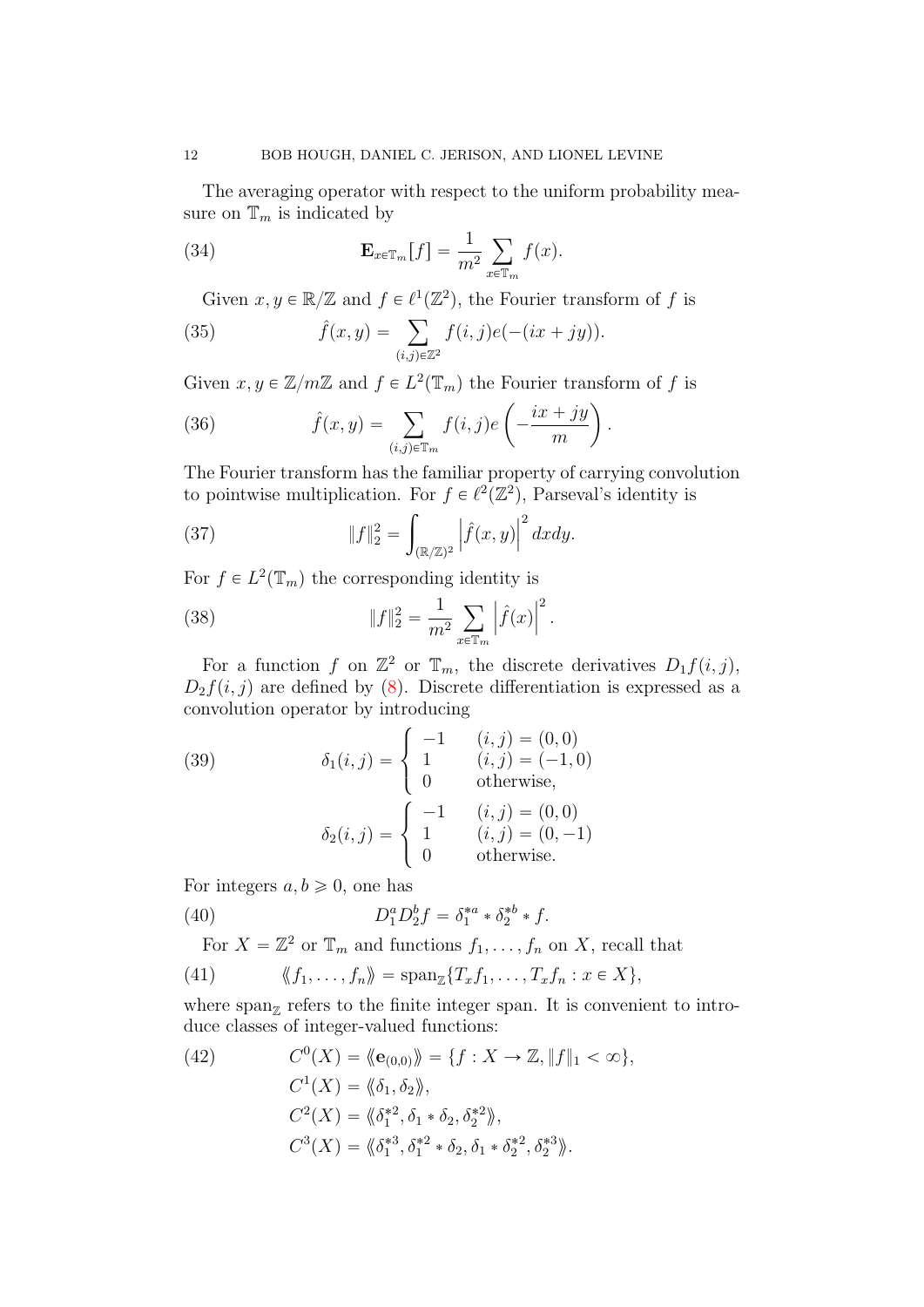$\frac{1}{2}$ 

One has the equivalent characterizations  
(43) 
$$
C^{1}(X) = \left\{ f \in C^{0}(X) : \sum_{x \in X} f(x) = 0 \right\},
$$

<span id="page-12-3"></span>(44) 
$$
C^{2}(X) = \left\{ f \in C^{0}(X) : \sum_{x \in X} f(x) = 0, \sum_{x \in X} f(x)x = 0 \right\}
$$

and, for each  $1 \leq k \leq 3$ ,

<span id="page-12-2"></span>(45) 
$$
C^{k}(X) = \{\delta_1 * f + \delta_2 * g : f, g \in C^{k-1}(X)\}.
$$

Note the special cases  $C^0(\mathbb{T}_m) = \mathbb{Z}^{\mathbb{T}_m}$  and  $C^1(\mathbb{T}_m) = \mathbb{Z}_0^{\mathbb{T}_m}$ .

2.1. The graph Laplacian and Green's function. The graph Laplacian  $\Delta$  on either  $\mathbb{Z}^2$  or  $\mathbb{T}_m$  is the second-order discrete differential operator defined by  $(5)$ . On  $\mathbb{Z}^2$  its Fourier transform is given by

<span id="page-12-1"></span>(46) 
$$
\widehat{(\Delta f)}(x,y) = (4 - 2[c(x) + c(y)]) \widehat{f}(x,y), \quad x, y \in \mathbb{R}/\mathbb{Z},
$$

and on  $\mathbb{T}_m$  the Fourier transform is

(47) 
$$
\widehat{(\Delta f)}(x,y) = (4 - 2[c(x/m) + c(y/m)]) \widehat{f}(x,y), \quad x, y \in \mathbb{Z}/m\mathbb{Z}.
$$

Lemma 5. The graph Laplacians satisfy the operator bound

(48) 
$$
\|\Delta\|_{\ell^2(\mathbb{Z}^2)\to\ell^2(\mathbb{Z}^2)}, \|\Delta\|_{L^2(\mathbb{T}_m)\to L^2(\mathbb{T}_m)} \leq 8, \|\Delta\|_{\ell^\infty(\mathbb{Z}^2)\to\ell^\infty(\mathbb{Z}^2)}, \|\Delta\|_{L^\infty(\mathbb{T}_m)\to L^\infty(\mathbb{T}_m)} \leq 8.
$$

*Proof.* The  $\ell^{\infty}$  and  $L^{\infty}$  estimates are immediate. For  $f \in \ell^2(\mathbb{Z}^2)$ , by Parseval

(49) 
$$
\|\Delta f\|_2^2 = \int_{(\mathbb{R}/\mathbb{Z})^2} (4 - 2(c(x) + c(y)))^2 \left| \hat{f}(x, y) \right|^2 dx dy \le 64 \|f\|_2^2.
$$

The bound on  $L^2(\mathbb{T}_m)$  is similar.

On either  $X = \mathbb{Z}^2$  or  $X = \mathbb{T}_m$ , let  $\nu$  be the probability measure given by  $(6)$ , which drives simple random walk on X. The Green's function G is a distribution on  $C^1(X)$  given by

(50) 
$$
G * f = \frac{1}{4} \sum_{n=0}^{\infty} (\nu^{*n} * f), \qquad f \in C^{1}(X).
$$

Since  $\Delta f = 4$  $\delta_{(0,0)} - \nu$  $\ast f$ , the formal computation

(51) 
$$
\Delta^{-1} = \frac{1}{4} \left( \delta_{(0,0)} - \nu \right)^{-1} = \frac{1}{4} \sum_{n=0}^{\infty} \nu^{*n} = G
$$

indicates that G is in some sense the inverse of  $\Delta$ . Precise versions of this statement are given below.

<span id="page-12-0"></span>On  $\mathbb{Z}^2$ , G may be realized as the function [\(7\)](#page-3-3):

(52) 
$$
G_{\mathbb{Z}^2}(x) = \frac{1}{4} \sum_{n=0}^{\infty} \left[ \nu^{*n}(x) - \nu^{*n}(0,0) \right].
$$

 $\frac{1}{2}$ 

$$
\sqcup
$$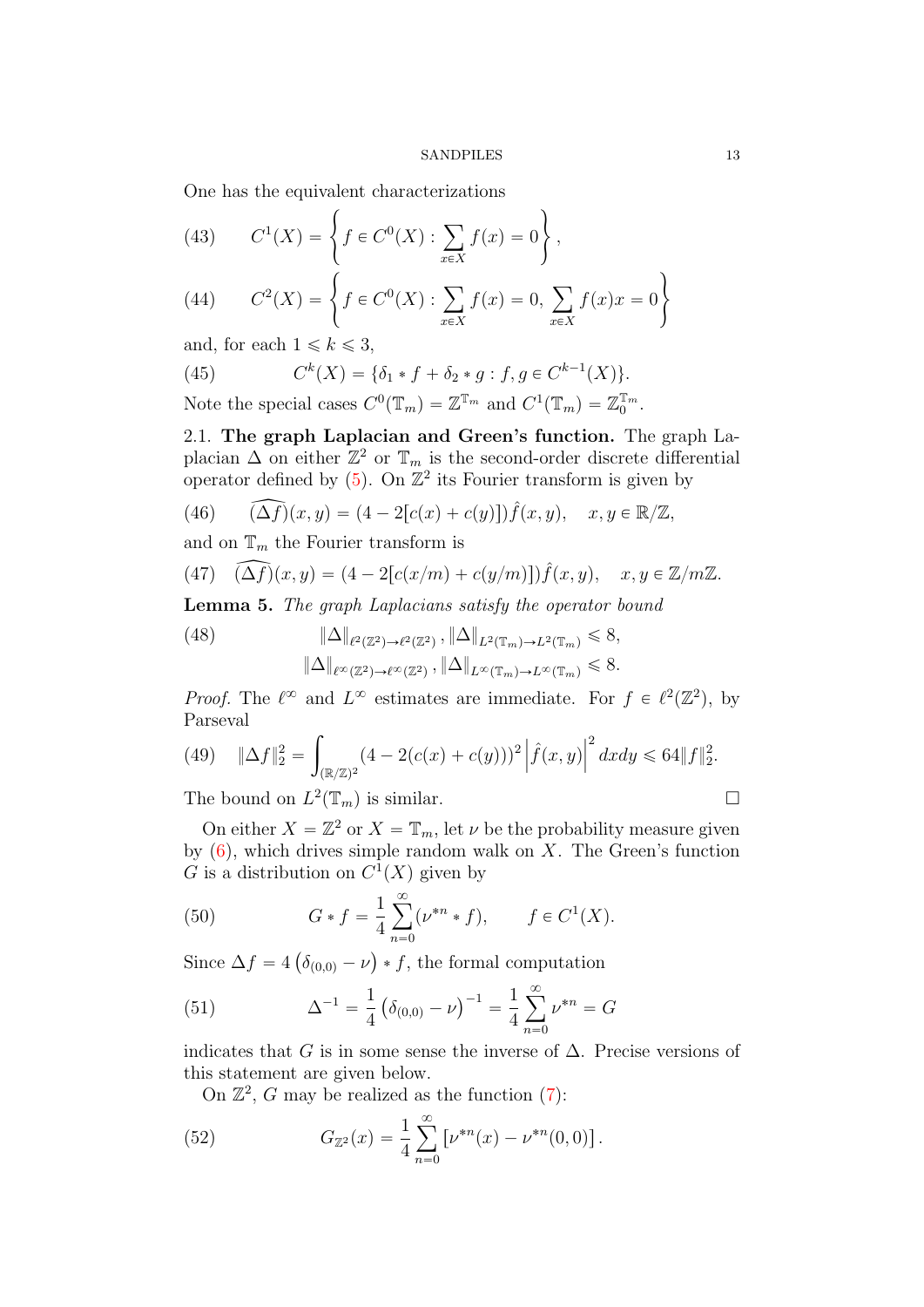This is a classical object of probability theory. We quote the asymptotics from [\[20\]](#page-57-5).

<span id="page-13-0"></span>**Theorem 6** ([\[20\]](#page-57-5), Remark 2). Let  $x = (x_1, x_2) \in \mathbb{Z}^2$ . There are constants  $a, b > 0$  such that

<span id="page-13-2"></span>
$$
(53) \quad G_{\mathbb{Z}^2}(x) = \begin{cases} 0 & x = (0,0) \\ -\frac{\log \|x\|_2}{2\pi} - a - b \frac{\frac{8x_1^2 x_2^2}{\|x\|_2^4} - 1}{\|x\|_2^2} + O(\|x\|_2^{-4}) & x \neq (0,0). \end{cases}
$$

It follows from [\(52\)](#page-12-0) that

(54) 
$$
\Delta G_{\mathbb{Z}^2}(x) = \sum_{n=0}^{\infty} \left[ \nu^{*n}(x) - \nu^{*(n+1)}(x) \right] = \mathbf{e}_{(0,0)}(x),
$$

so  $\Delta(G_{\mathbb{Z}^2} * f) = f$  for all  $f \in C^0(\mathbb{Z}^2)$ . The Fourier transform of  $G_{\mathbb{Z}^2}$  is

(55) 
$$
\hat{G}_{\mathbb{Z}^2}(x,y) = \frac{1}{4 - 2(c(x) + c(y))}.
$$

When combined with [\(46\)](#page-12-1), this shows that  $G_{\mathbb{Z}^2} * \Delta f = f$  whenever  $f \in \ell^2(\mathbb{Z}^2).$ 

<span id="page-13-1"></span>On  $\mathbb{T}_m$  a realization of G as a function is obtained by [\(14\)](#page-5-1):

(56) 
$$
G_{\mathbb{T}_m}(x) = \frac{1}{4} \sum_{n=0}^{\infty} \left( \nu^{*n}(x) - \frac{1}{m^2} \right).
$$

This converges absolutely, as is most easily checked by passing to frequency space, where the zeroth Fourier coefficient vanishes, and the remaining Fourier coefficients are convergent geometric series. Sum-ming [\(56\)](#page-13-1) over all  $x \in \mathbb{T}_m$  shows that  $G_{\mathbb{T}_m}$  has mean zero. As well, it follows from [\(56\)](#page-13-1) that

(57) 
$$
\Delta G_{\mathbb{T}_m}(x) = \sum_{n=0}^{\infty} \left[ \nu^{*n}(x) - \nu^{*(n+1)}(x) \right] = \mathbf{e}_{(0,0)}(x) - \frac{1}{m^2}.
$$

Therefore,  $\Delta(G_{\mathbb{T}_m} * f) = f - \mathbf{E}_{x \in \mathbb{T}_m}[f]$  for any  $f \in L^2(\mathbb{T}_m)$ . In particular, if  $f \in L_0^2(\mathbb{T}_m)$  then  $\Delta(G_{\mathbb{T}_m} * f) = f$ .

It is also true that  $G_{\mathbb{T}_m}^* \times \Delta f = f - \mathbf{E}_{x \in \mathbb{T}_m}[f]$  for all  $f \in L^2(\mathbb{T}_m)$ . To prove this, observe that since  $\Delta f \in L_0^2(\mathbb{T}_m)$ ,  $\Delta (G_{\mathbb{T}_m} * \Delta f) = \Delta f$ . Only the constant functions are in the kernel of  $\Delta$ , so  $G_{\mathbb{T}_m} * \Delta f = f - c$  for some constant c. Since  $G_{\mathbb{T}_m} * \Delta f$  has mean zero,  $c = \mathbf{E}_{x \in \mathbb{T}_m}[f].$ 

Both operators,  $\Delta$  and convolution with  $G_{\mathbb{T}_m}$ , have image  $L_0^2(\mathbb{T}_m)$ . The two observations  $\Delta(G_{\mathbb{T}_m} * f) = f - \mathbf{E}_{x \in \mathbb{T}_m}[f]$  and  $G_{\mathbb{T}_m} * \Delta f =$  $f - \mathbf{E}_{x \in \mathbb{T}_m}[f]$  imply that the composition in either order of the two operators results in orthogonal projection onto  $L_0^2(\mathbb{T}_m)$ . Restricted to  $L_0^2(\mathbb{T}_m)$ , the two operators are inverses. On  $L^2(\mathbb{T}_m)$ ,  $G_{\mathbb{T}_m}$  is the Moore-*Penrose pseudoinverse* of  $\Delta$ .

We will require the following statements regarding discrete derivatives of  $G_{\mathbb{T}_m}$ . Recall that the notation  $A \ll_{a,b} B$  means that there is a constant  $0 < C < \infty$  depending on a, b such that  $|A| \leq CB$ .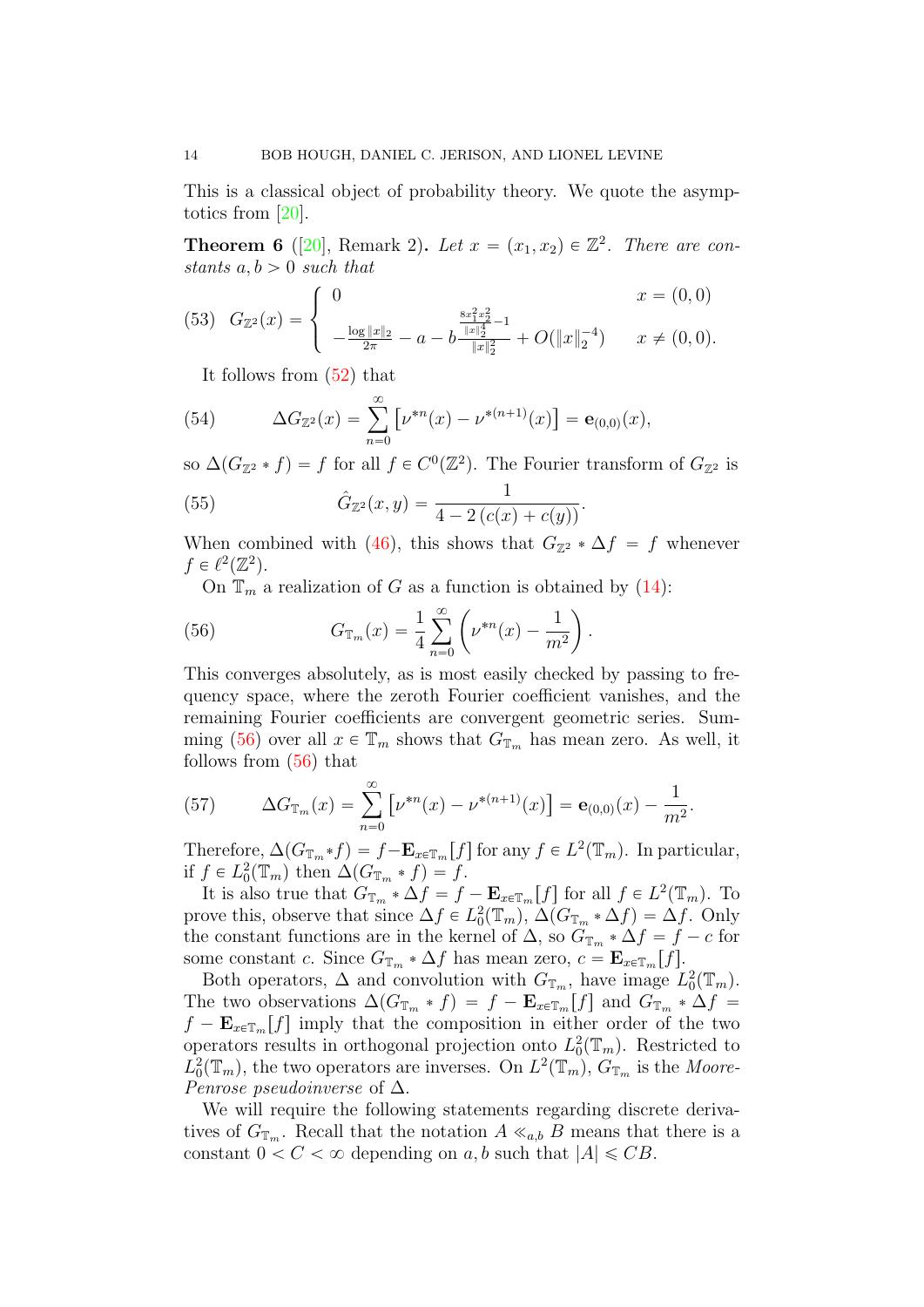<span id="page-14-0"></span>**Lemma 7.** For  $a, b \in \mathbb{Z}_{\geqslant 0}, 1 \leqslant a + b$ , for  $|i|, |j| \leqslant \frac{m}{2}$ ,

(58) 
$$
D_1^a D_2^b G_{\mathbb{T}_m}(i,j) \ll_{a,b} \frac{1}{1 + (i^2 + j^2)^{\frac{a+b}{2}}}.
$$

In the case  $a + b = 1$  the following asymptotic evaluation holds.

<span id="page-14-1"></span>**Lemma 8.** Let  $m \geq 2$  and  $0 \leq i, j \leq \frac{m}{2}$  $\frac{m}{2}$ . Set  $R = i^2 + j^2$ . There is a constant  $c > 0$  such that, as  $m \to \infty$ , for  $0 < R < \frac{m}{a}$  $\frac{m}{(\log m)^{\frac{1}{2}}},$ ˆ ˙

(59) 
$$
D_1 G_{\mathbb{T}_m}(i,j) = -\frac{ci}{i^2 + j^2} + O\left(\frac{1}{i^2 + j^2}\right),
$$

$$
D_2 G_{\mathbb{T}_m}(i,j) = -\frac{cj}{i^2 + j^2} + O\left(\frac{1}{i^2 + j^2}\right).
$$

The proofs of Lemmas [7](#page-14-0) and [8](#page-14-1) are given in Appendix [A.](#page-46-0)

<span id="page-14-2"></span>**Lemma 9.** If  $a + b \ge 2$  then  $D_1^a D_2^b G_{\mathbb{Z}^2}$  is in  $\ell^2(\mathbb{Z}^2)$  and for each fixed  $i, j, D_1^a D_2^b G_{\mathbb{T}_m}(i, j) \rightarrow D_1^a D_2^b G_{\mathbb{Z}^2}(i, j) \text{ as } m \rightarrow \infty.$ 

*Proof.* The Fourier transform of  $D_1^a D_2^b G_{\mathbb{Z}^2}$  is given by, for  $x, y \in \mathbb{R}/\mathbb{Z}$ , not both 0,

(60) 
$$
D_1^a D_2^b G_{\mathbb{Z}^2}(x,y) = \frac{(e(x) - 1)^a (e(y) - 1)^b}{4 - 2(c(x) + c(y))}.
$$

This function is bounded on  $(\mathbb{R}/\mathbb{Z})^2$ , which proves the first claim by Parseval.

The Fourier transform of  $D_1^a D_2^b G_{\mathbb{T}_m}$  at frequency  $(x, y) \in (\mathbb{Z}/m\mathbb{Z})^2$  is given by  $\widehat{D_1^a D_2^b G_{\mathbb{Z}^2}}$   $\left(\frac{x}{m}\right)$  $\frac{x}{m}$ ,  $\frac{y}{n}$  $\frac{y}{m}$ ). Taking the group inverse Fourier transform,

(61) 
$$
D_1^a D_2^b G_{\mathbb{T}_m}(i,j) = \frac{1}{m^2} \sum_{x,y \in \mathbb{Z}/m\mathbb{Z}} D_1^a \widehat{D_2^b G_{\mathbb{Z}^2}} \left(\frac{x}{m}, \frac{y}{m}\right) e\left(\frac{ix+jy}{m}\right).
$$

Treating this as a Riemann sum and letting 
$$
m \to \infty
$$
 obtains the limit  
(62) 
$$
D_1^a D_2^b G_{\mathbb{Z}^2}(i,j) = \int_{(\mathbb{R}/\mathbb{Z})^2} D_1^a \widehat{D_2^b G_{\mathbb{Z}^2}}(x,y) e(ix+jy) dx dy.
$$

2.2. Exponential sums. This section collects the two results from the classical theory of exponential sums that are needed for the proof of Lemma [25,](#page-38-0) which is the key ingredient in the upper bound of Theorem [2.](#page-2-0) For further references, see [\[38,](#page-58-2) [23,](#page-57-15) [33\]](#page-58-3).

The first result is van der Corput's inequality. We will only need the case  $H = 1$ . See [\[37\]](#page-58-4) for a motivation and proof of this statement.

Theorem 10 (van der Corput's Lemma). Let H be a positive integer. Then for any complex numbers  $y_1, y_2, ..., y_N$ ,

(63)  

$$
\left|\sum_{n=1}^{N} y_n\right|^2 \leq \frac{N+H}{H+1} \sum_{n=1}^{N} |y_n|^2 + \frac{2(N+H)}{H+1} \sum_{h=1}^{H} \left(1 - \frac{h}{H+1}\right) \left|\sum_{n=1}^{N-h} y_{n+h} \overline{y_n}\right|.
$$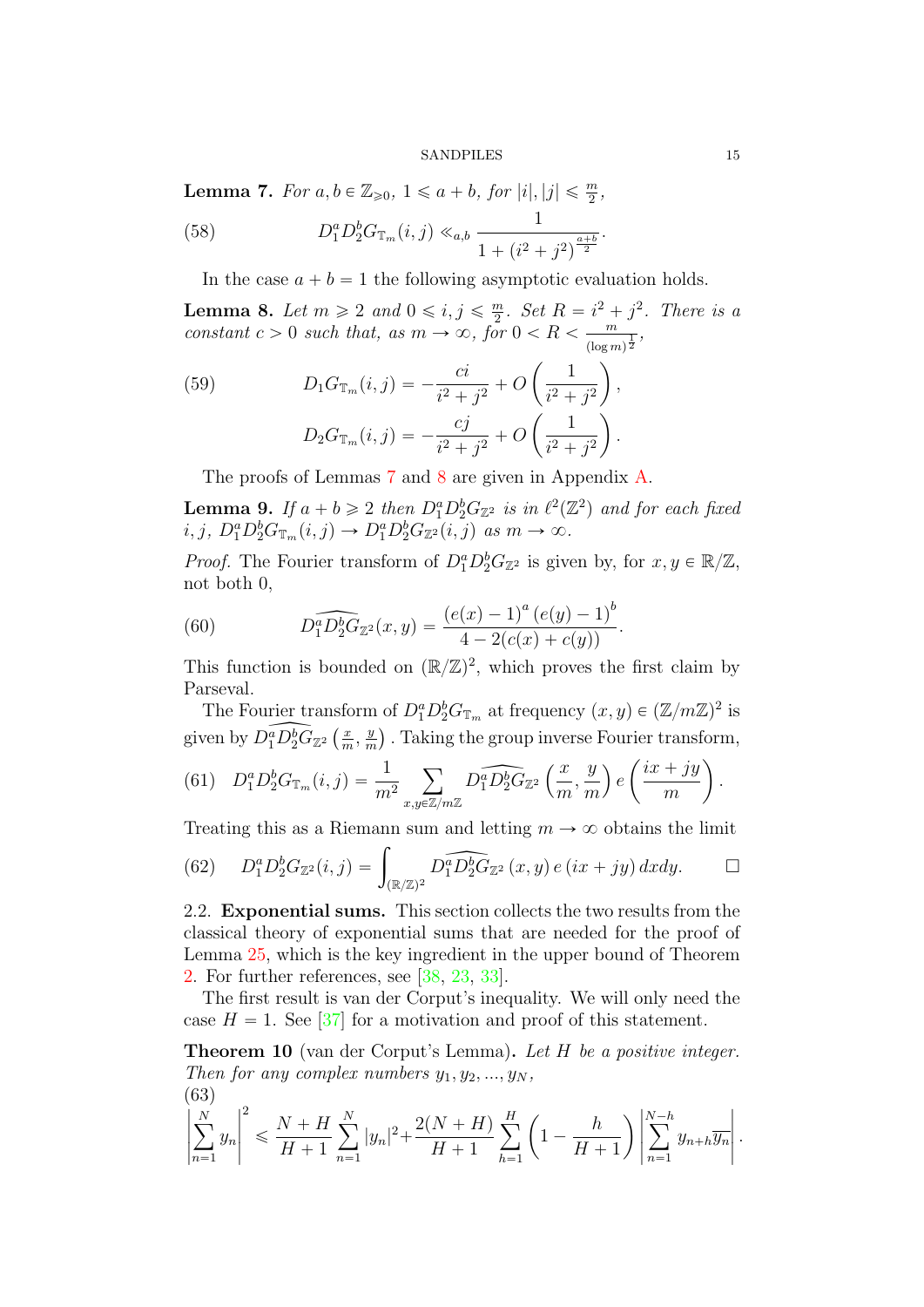The second result treats summation of a linear phase function and is fundamental.

<span id="page-15-4"></span>**Lemma 11.** Let  $\alpha \in \mathbb{R} \setminus \mathbb{Z}$  and let  $N \geq 1$ . Then

(64) 
$$
\left|\sum_{j=1}^N e(\alpha j)\right| \ll \min\left(N, \|\alpha\|_{\mathbb{R}/\mathbb{Z}}^{-1}\right).
$$

*Proof.* Sum the geometric series.  $\Box$ 

## 3. Classification of functions harmonic modulo 1

<span id="page-15-0"></span>This section proves Theorem [4.](#page-3-1) Let  $1 \leqslant p < \infty$ , and recall that  $\mathscr{H}^p(\mathbb{Z}^2)$  is the set of all harmonic modulo 1 functions in  $\ell^p(\mathbb{Z}^2)$ . If  $f \in$  $\mathscr{H}^p(\mathbb{Z}^2)$ , then as  $||x||_2 \to \infty$ ,  $f(x) \to 0$  and therefore also  $\Delta f(x) \to 0$ . Since  $\Delta f$  is integer-valued, it must be identically zero outside a ball of finite radius. Thus,

<span id="page-15-3"></span>(65) 
$$
\mathscr{H}^p\left(\mathbb{Z}^2\right) = \left\{f \in \ell^p\left(\mathbb{Z}^2\right) : \Delta f \in C^0(\mathbb{Z}^2)\right\}, \qquad 1 \leq p < \infty,
$$

where  $C^0(\mathbb{Z}^2)$  is the space of integer-valued functions on  $\mathbb{Z}^2$  with finite support, as in  $(42)$ .

From Theorem [6,](#page-13-0) we can derive the following formulas.

<span id="page-15-2"></span>**Lemma 12.** For nonzero  $x = (x_1, x_2) \in \mathbb{Z}^2$ , we have:

<span id="page-15-1"></span>(66)  
\n
$$
D_1 G_{\mathbb{Z}^2}(x_1, x_2) = \frac{1}{2\pi} \cdot \frac{-x_1}{x_1^2 + x_2^2} + O\left(\|x\|_2^{-2}\right)
$$
\n
$$
D_2 G_{\mathbb{Z}^2}(x_1, x_2) = \frac{1}{2\pi} \cdot \frac{-x_2}{x_1^2 + x_2^2} + O\left(\|x\|_2^{-2}\right)
$$
\n
$$
D_1^2 G_{\mathbb{Z}^2}(x_1, x_2) = \frac{1}{2\pi} \cdot \frac{x_1^2 - x_2^2}{(x_1^2 + x_2^2)^2} + O\left(\|x\|_2^{-3}\right)
$$
\n
$$
D_1 D_2 G_{\mathbb{Z}^2}(x_1, x_2) = \frac{1}{2\pi} \cdot \frac{2x_1 x_2}{(x_1^2 + x_2^2)^2} + O\left(\|x\|_2^{-3}\right)
$$
\n
$$
D_2^2 G_{\mathbb{Z}^2}(x_1, x_2) = \frac{1}{2\pi} \cdot \frac{x_2^2 - x_1^2}{(x_1^2 + x_2^2)^2} + O\left(\|x\|_2^{-3}\right)
$$
\n
$$
D_1^a D_2^b G_{\mathbb{Z}^2}(x_1, x_2) = O\left(\|x\|_2^{-3}\right), \qquad a + b = 3.
$$

*Proof.* For  $(x_1, x_2) \notin \{(0, 0), (-1, 0)\}\)$ , Theorem [6](#page-13-0) gives

(67) 
$$
D_1 G_{\mathbb{Z}^2}(x_1, x_2)
$$
  
=  $-\frac{1}{4\pi} \log \left( 1 + \frac{2x_1 + 1}{x_1^2 + x_2^2} \right) + b \left[ \frac{1}{(x_1 + 1)^2 + x_2^2} - \frac{1}{x_1^2 + x_2^2} \right]$   
-  $8b \left[ \frac{(x_1 + 1)^2 x_2^2}{[(x_1 + 1)^2 + x_2^2]^3} - \frac{x_1^2 x_2^2}{(x_1^2 + x_2^2)^3} \right] + O \left( \|x\|_2^{-4} \right).$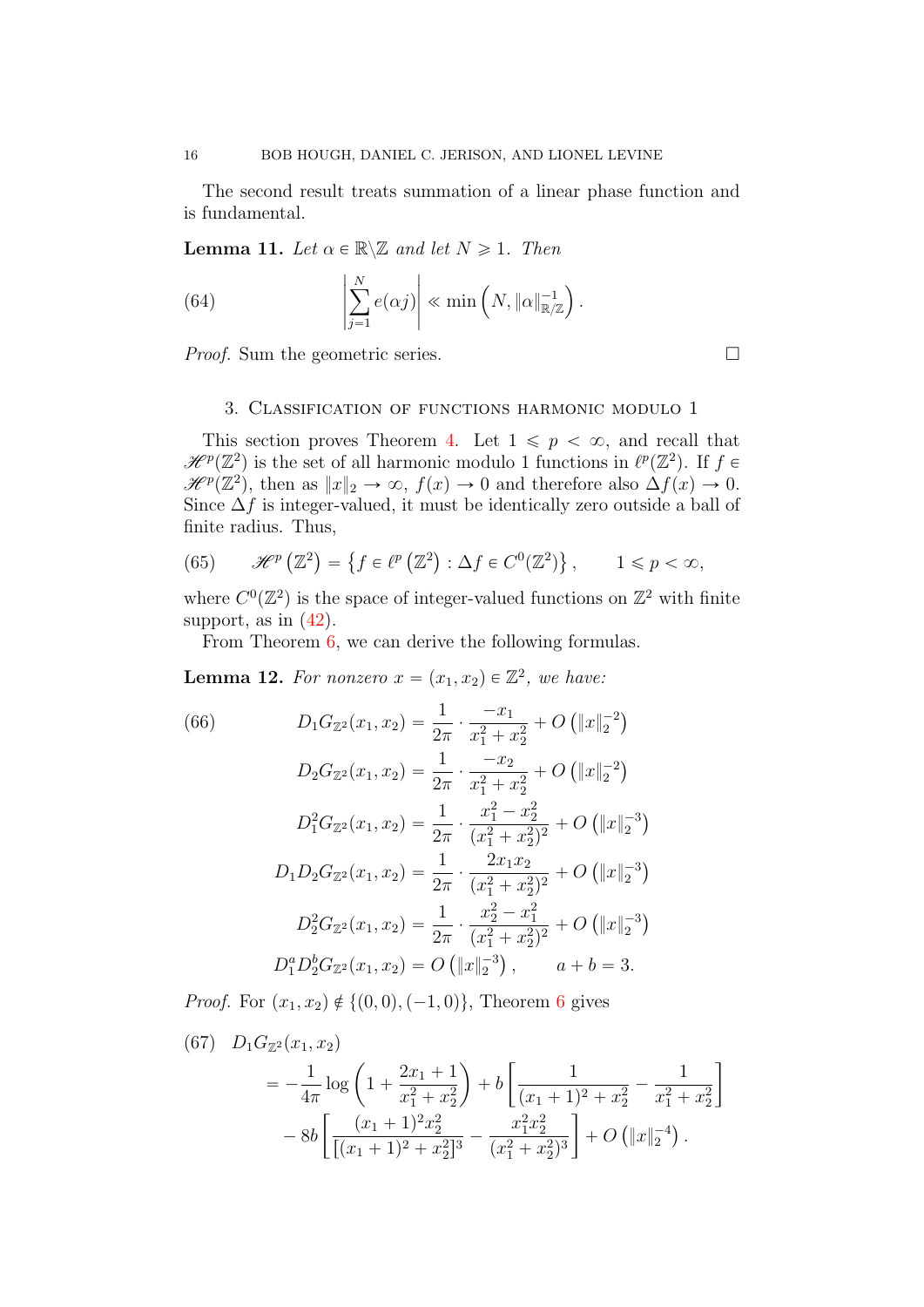Expand the log term into a Taylor series. The quantities in brackets are  $O\left(\Vert x \Vert_2^{-3}\right)$ , as follows from using a common denominator. Thus

(68) 
$$
D_1 G_{\mathbb{Z}^2}(x_1, x_2) = -\frac{1}{2\pi} \cdot \frac{x_1}{x_1^2 + x_2^2} + \frac{1}{4\pi} \cdot \frac{x_1^2 - x_2^2}{(x_1^2 + x_2^2)^2} + O\left(\|x\|_2^{-3}\right).
$$

This and the analogous statement for  $D_2G_{\mathbb{Z}^2}$  prove the first two formulas in [\(66\)](#page-15-1). The remainder of the lemma is proved similarly by taking further discrete derivatives; we omit the details.

Proof of Theorem [4.](#page-3-1) Using the terminology introduced in Section [2,](#page-9-0) the desired statements are:

<span id="page-16-0"></span>(69) 
$$
\mathcal{H}^{1}(\mathbb{Z}^{2}) = \{G_{\mathbb{Z}^{2}} * v : v \in C^{3}(\mathbb{Z}^{2})\} + C^{0}(\mathbb{Z}^{2})
$$

$$
\mathcal{H}^{p}(\mathbb{Z}^{2}) = \{G_{\mathbb{Z}^{2}} * v : v \in C^{2}(\mathbb{Z}^{2})\}, \quad 1 < p \le 2
$$

$$
\mathcal{H}^{p}(\mathbb{Z}^{2}) = \{G_{\mathbb{Z}^{2}} * v : v \in C^{1}(\mathbb{Z}^{2})\}, \quad 2 < p < \infty.
$$

If  $v \in C^k(\mathbb{Z}^2)$  for  $1 \leq k \leq 3$ , then  $G_{\mathbb{Z}^2} * v$  is a finite integer linear combination of translates of k-th derivatives of  $G_{\mathbb{Z}^2}$ . It follows from Lemma [12](#page-15-2) that  $(G_{\mathbb{Z}^2} * v)(x) = O(|x|_2^{-k}),$  so  $G_{\mathbb{Z}^2} * v \in \ell^p(\mathbb{Z}^2)$  as long as  $p > 2/k$ . Since  $\Delta(G_{\mathbb{Z}^2} * v) = v$  is Z-valued, we conclude that  $G_{\mathbb{Z}^2} * v \in \mathcal{H}^p(\mathbb{Z}^2)$ . Along with the observation that  $C^0(\mathbb{Z}^2) \subset \mathcal{H}^1(\mathbb{Z}^2)$ , this proves that for each line of  $(69)$ , the set on the left side contains the set on the right side.

We prove the forward inclusions in  $(69)$  in reverse order, from the third line to the first line. Let  $f \in \mathcal{H}^p(\mathbb{Z}^2)$  for some  $1 \leq p < \infty$ , and let  $v = \Delta f$ . By [\(65\)](#page-15-3),  $v \in C^{0}(\mathbb{Z}^{2})$ , so there is  $R > 0$  such that the support of v is contained in the  $\ell^1$ -ball of radius R about the origin. In

(70) 
$$
(G_{\mathbb{Z}^2} * v)(x) = \sum_{y \in \mathbb{Z}^2} G_{\mathbb{Z}^2}(x - y)v(y) = \sum_{\|y\|_1 \leq R} G_{\mathbb{Z}^2}(x - y)v(y),
$$

write  $G_{\mathbb{Z}^2}(x) - G_{\mathbb{Z}^2}(x - y)$  as a sum of at most R first derivatives of  $G_{\mathbb{Z}^2}$ , and use Lemma [12](#page-15-2) to see that  $G_{\mathbb{Z}^2}(x) - G_{\mathbb{Z}^2}(x - y) = O_R(\|x\|_2^{-1}).$ Thus, setting  $B = ||v||_1$  and  $a = \sum_{y \in \mathbb{Z}^2} v(y)$ ,

(71) 
$$
(G_{\mathbb{Z}^2} * v)(x) = aG_{\mathbb{Z}^2}(x) + O_{B,R} (\|x\|_2^{-1}).
$$

Set  $h(x) = (G_{\mathbb{Z}^2} * v)(x) - f(x)$ , so that  $\Delta h \equiv 0$ . If  $a \neq 0$ , then as  $||x||_2 \to \infty$ , we have  $(G_{\mathbb{Z}^2} * v)(x) \to -\text{sgn}(a) \cdot \infty$  while  $f(x) \to 0$ , meaning that  $h(x) \rightarrow -\text{sgn}(a) \cdot \infty$ . Since  $D_1h(x), D_2h(x) \rightarrow 0$  as  $||x||_2 \rightarrow \infty$ , it follows from the maximum principle that  $h$  is constant, a contradiction. Thus  $a = 0$  and  $v \in C^1(\mathbb{Z}^2)$ . We now have  $h(x) \to 0$  as  $||x||_2 \to \infty$ , so again by the maximum principle,  $h \equiv 0$  and  $f = G_{\mathbb{Z}^2} * v$ . This proves the forward inclusion in the third line of [\(69\)](#page-16-0).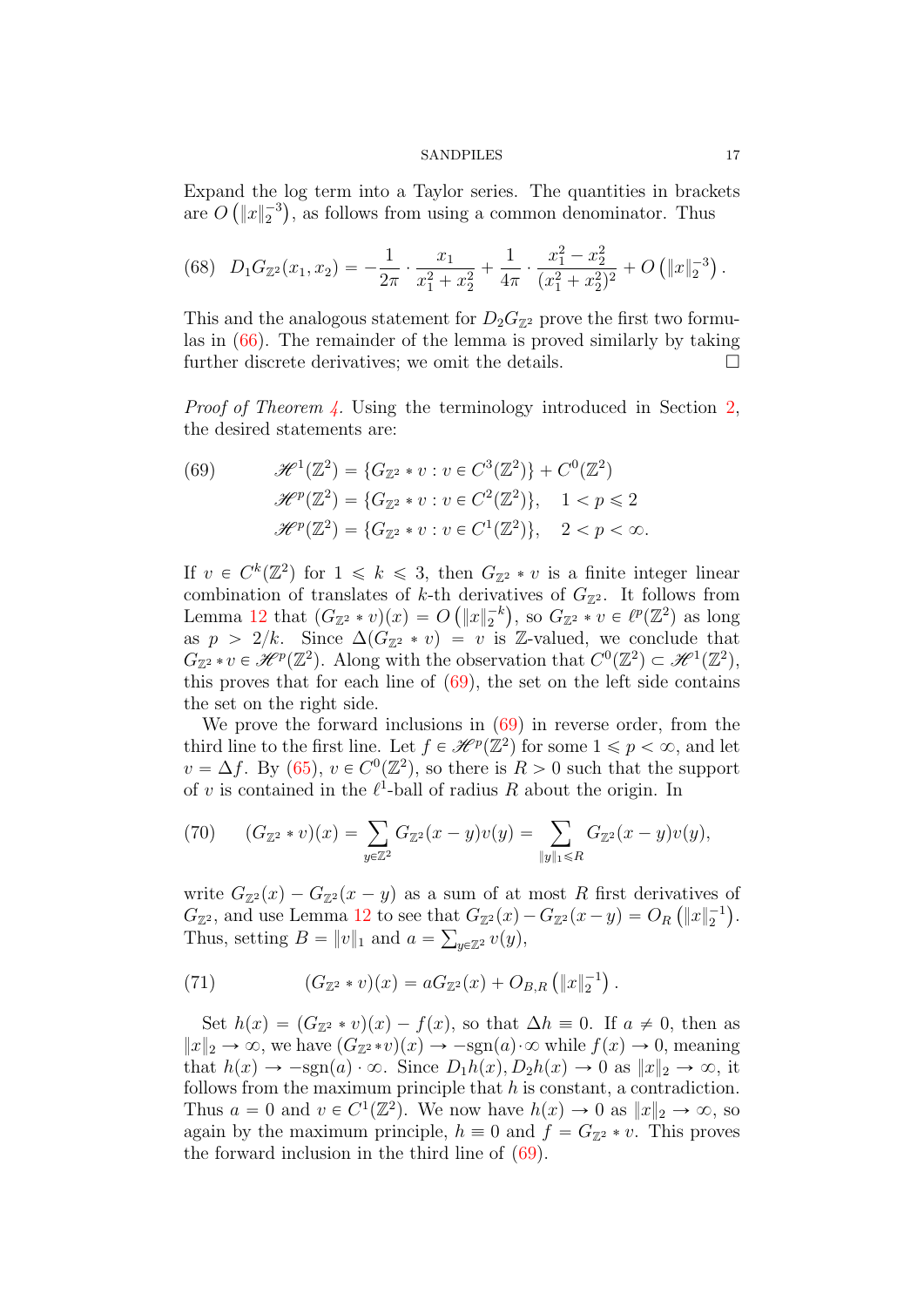Suppose that  $p \le 2$ . Since  $v \in C^1(\mathbb{Z}^2)$ , we can write  $v = \delta_1 * v_1 + \delta_2 * v_2$ for some  $v_1, v_2 \in C^0(\mathbb{Z}^2)$ . Then

$$
(72) (G_{\mathbb{Z}^2} * v)(x) = (D_1 G_{\mathbb{Z}^2} * v_1)(x) + (D_2 G_{\mathbb{Z}^2} * v_2)(x)
$$
  
= 
$$
\sum_{\|y\|_1 \le R+1} D_1 G_{\mathbb{Z}^2}(x - y) v_1(y) + D_2 G_{\mathbb{Z}^2}(x - y) v_2(y)
$$
  
= 
$$
b_1 D_1 G_{\mathbb{Z}^2}(x) + b_2 D_2 G_{\mathbb{Z}^2}(x) + O_{B,R} (\|x\|_2^{-2}),
$$

where each  $b_i =$  $y \in \mathbb{Z}^2} v_i(y)$ . In the last equality we wrote  $D_i G_{\mathbb{Z}^2}(x)$  –  $D_i G_{\mathbb{Z}^2}(x - y)$  as a sum of  $O(R)$  second derivatives of  $G_{\mathbb{Z}^2}$  and used the bound from Lemma [12.](#page-15-2) Again using Lemma [12,](#page-15-2) we obtain for nonzero  $x = (x_1, x_2)$  that

(73) 
$$
(G_{\mathbb{Z}^2} * v)(x) = \frac{1}{2\pi} \cdot \frac{-b_1x_1 - b_2x_2}{x_1^2 + x_2^2} + O_{B,R}(\|x\|_2^{-2}).
$$

Suppose  $b_1$  and  $b_2$  are not both zero. Then, there are  $0 \le \theta_1 < \theta_2 < 2\pi$ such that  $(G_{\mathbb{Z}^2} * v)(x) \approx ||x||_2^{-1}$  for all  $x \neq (0,0)$  with  $\theta_1 \leq \arg(x) \leq \theta_2$ . This contradicts the assumption that  $f = G_{\mathbb{Z}^2} * v \in \ell^2(\mathbb{Z}^2)$ . We conclude that  $b_1 = b_2 = 0$ , so  $v_1, v_2 \in C^1(\mathbb{Z}^2)$  and therefore  $v \in C^2(\mathbb{Z}^2)$  by [\(45\)](#page-12-2).

Finally, suppose that  $p = 1$ . Since  $v \in C^2(\mathbb{Z}^2)$ , we can write  $v =$  $\delta_1^{*2} * w_1 + (\delta_1 * \delta_2) * w_2 + \delta_2^{*2} * w_3$  for some  $w_1, w_2, w_3 \in C^0(\mathbb{Z}^2)$ . Set  $c_i = \sum_{y \in \mathbb{Z}^2} w_i(y)$ . By the same reasoning as in the previous case,

(74) 
$$
(G_{\mathbb{Z}^2} * v)(x)
$$
  
=  $c_1 D_1^2 G_{\mathbb{Z}^2}(x) + c_2 D_1 D_2 G_{\mathbb{Z}^2}(x) + c_3 D_2^2 G_{\mathbb{Z}^2}(x) + O_{B,R} (\Vert x \Vert_2^{-3})$   
=  $\frac{1}{2\pi} \cdot \frac{(c_1 - c_3)(x_1^2 - x_2^2) + 2c_2 x_1 x_2}{(x_1^2 + x_2^2)^2} + O_{B,R} (\Vert x \Vert_2^{-3})$ 

for all nonzero  $x = (x_1, x_2)$ . This implies that  $c_1 = c_3$  and  $c_2 = 0$ ; if not, the first term would have asymptotic order  $||x||_2^{-2}$  for  $\arg(x)$  in some range  $[\theta_1, \theta_2]$ , contradicting that  $f \in \ell^1(\mathbb{Z}^2)$ .

Set 
$$
c = c_1 = c_3
$$
, and let  $v' = \Delta \mathbf{e}_{(0,0)} = -\delta_1^{*2} * \mathbf{e}_{(1,0)} - \delta_2^{*2} * \mathbf{e}_{(0,1)}$ . Then  
\n(75)  $v + cv' = \delta_1^{*2} * (w_1 - c \mathbf{e}_{(1,0)}) + (\delta_1 * \delta_2) * w_2 + \delta_2^{*2} * (w_3 - c \mathbf{e}_{(0,1)})$ .  
\nSince all three of  $w_1 - c \mathbf{e}_{(1,0)}$ ,  $w_2$ , and  $w_3 - c \mathbf{e}_{(0,1)}$  are in  $C^1(\mathbb{Z}^2)$ , we

have  $v + cv' \in C^3(\mathbb{Z}^2)$ . As well,  $G_{\mathbb{Z}^2} * cv' = c \mathbf{e}_{(0,0)} \in C^0(\mathbb{Z}^2)$ . Hence

(76) 
$$
f = G_{\mathbb{Z}^2} * (v + cv' - cv') \in \{G_{\mathbb{Z}^2} * w : w \in C^3(\mathbb{Z}^2)\} + C^0(\mathbb{Z}^2),
$$
  
which completes the proof.

# 4. STABILIZATION ON  $\mathbb{Z}^2$

<span id="page-17-0"></span>Consider a sandpile  $\sigma : \mathbb{Z}^2 \to \mathbb{Z}_{\geqslant 0}$ . The parallel toppling procedure attempts to stabilize  $\sigma$  by defining a sequence of sandpiles  $\sigma$  =  $\sigma^0, \sigma^1, \sigma^2, \ldots$  where  $\sigma^{n+1}$  is obtained from  $\sigma^n$  by simultaneously toppling all vertices x with  $\sigma^n(x) \geq 4$ . Formally, set  $v^n(x) = \mathbf{1}{\lbrace \sigma^n(x) \geq 4 \rbrace}$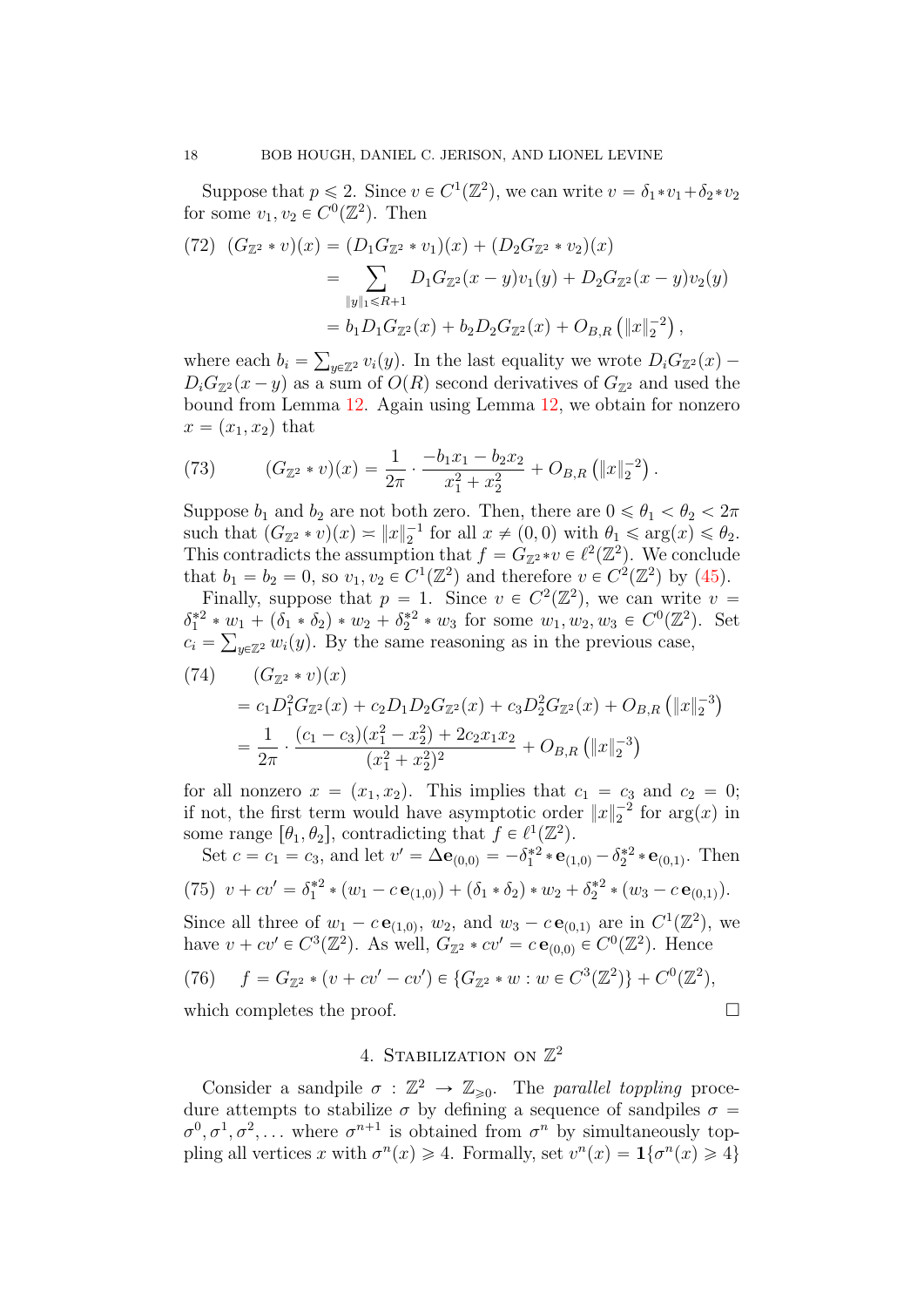and define  $\sigma^{n+1} = \sigma^n - \Delta(v^n)$ . Define the sequence of *odometer func*tions  $u^1, u^2, \ldots$  by  $u^n = v^0 + v^1 + \cdots + v^{n-1}$ , so that  $u^n(x)$  is the number of times vertex  $x$  has toppled in the first  $n$  topplings. In particular,  $||u^n||_{\ell^{\infty}} \leq n$  and  $\sigma^n = \sigma - \Delta(u^n)$ . It is shown in [\[18\]](#page-57-4) that  $\sigma$  stabilizes if and only if  $u^n \uparrow u^{\infty}$  for some  $u^{\infty} : \mathbb{Z}^2 \to \mathbb{Z}_{\geqslant 0}$ , in which case the stabilization is given by  $\sigma^{\infty} = \sigma - \Delta u^{\infty}$ .

Our proof uses the following 'conservation of density' result of [\[18\]](#page-57-4).

<span id="page-18-1"></span>**Lemma 13** ([\[18\]](#page-57-4), Lemma 2.10). Let  $(\sigma_x)_{x \in \mathbb{Z}^2}$  be i.i.d. and stabilize almost surely, with stabilization  $(\sigma_x^{\infty})_{x \in \mathbb{Z}^2}$ . Then  $\mathbf{E}[\sigma_0] = \mathbf{E}[\sigma_0^{\infty}]$ .

In particular, if the i.i.d. sandpile  $\sigma$  stabilizes almost surely, then  $\mathbf{E}[\sigma_0] \leq 3.$ 

 $\sigma_0$   $\leq$  3.<br>We now show that if  $\xi \in \mathcal{H}^1(\mathbb{Z}^2)$ , the pairing  $\langle \sigma, \xi \rangle = \sum_{x \in \mathbb{Z}^2} \sigma(x) \xi(x)$ remains invariant modulo 1 when the sandpile  $\sigma$  is stabilized.

<span id="page-18-0"></span>**Lemma 14.** Let  $(\sigma_x)_{x \in \mathbb{Z}^2}$  be an i.i.d. sandpile which stabilizes almost surely, and let  $\xi \in \mathscr{H}^1(\mathbb{Z}^2)$ . Then

(77) 
$$
\langle \sigma, \xi \rangle \equiv \langle \sigma^{\infty}, \xi \rangle \mod 1, \quad a.s.
$$

*Proof.* Lemma 13 implies that 
$$
\mathbf{E}[\sigma_0] < \infty
$$
. Since  $\xi \in \ell^1(\mathbb{Z}^2)$ ,  
(78)  $\mathbf{E}[\langle \sigma, |\xi| \rangle] = \sum_{x \in \mathbb{Z}^2} |\xi_x| \mathbf{E}[\sigma_x] = ||\xi||_1 \mathbf{E}[\sigma_0] < \infty$ 

and so  $\langle \sigma, \xi \rangle$  converges absolutely almost surely. Write  $\sigma^n = \sigma - \Delta u^n$ and use self-adjointness of  $\Delta$  to obtain

<span id="page-18-2"></span>(79) 
$$
\langle \sigma^n, \xi \rangle = \langle \sigma - \Delta u^n, \xi \rangle = \langle \sigma, \xi \rangle - \langle u^n, \Delta \xi \rangle.
$$

Since  $u^n$  is integer-valued, increasing and converges almost surely, while  $\Delta \xi$  is integer-valued and has finite support, the increment  $\langle u^n, \Delta \xi \rangle$ converges a.s. to  $\langle u^{\infty}, \Delta \xi \rangle \in \mathbb{Z}$ .

Note that the parallel toppling property implies that, for  $n \geq 0$ ,

(80) 
$$
\sigma^{n+1}(x) \leq \max(\sigma^n(x), 7).
$$

Thus, whenever  $\langle \sigma, |\xi| \rangle$  is finite and  $\sigma$  stabilizes to  $\sigma^{\infty}$ ,

(81) 
$$
\lim_{n \to \infty} \langle \sigma^n, \xi \rangle = \lim_{n \to \infty} \sum_{x \in \mathbb{Z}^2} \sigma^n(x) \xi_x = \sum_{x \in \mathbb{Z}^2} \lim_{n \to \infty} \sigma^n(x) \xi_x = \langle \sigma^\infty, \xi \rangle
$$

where the second equality is justified by dominated convergence:

(82) 
$$
|\sigma^n(x)\xi_x| \le \max(\sigma(x), 7)|\xi_x|
$$
,  $\sum_{x \in \mathbb{Z}^2} \max(\sigma(x), 7)|\xi_x| < \infty$ .

Sending  $n \to \infty$  in [\(79\)](#page-18-2) completes the proof.

For definiteness, our argument uses the particular function

(83) 
$$
\xi = G_{\mathbb{Z}^2} * \delta_1^{*3} = D_1^3 G_{\mathbb{Z}^2},
$$

which is in  $\mathcal{H}^1(\mathbb{Z}^2)$  by Lemma [12.](#page-15-2) The next lemma estimates the tail of  $\|\xi\|_2^2$ .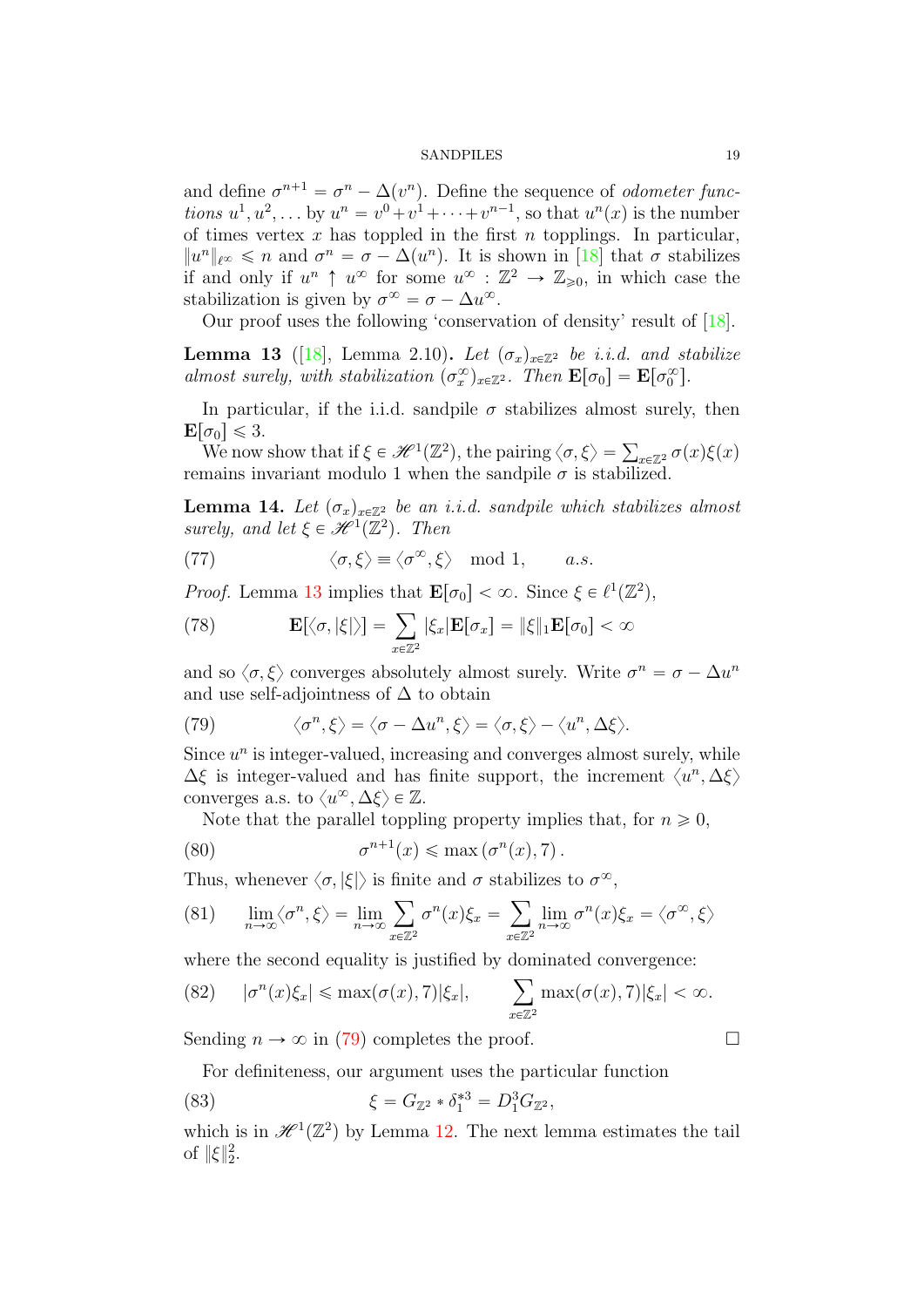<span id="page-19-0"></span>**Lemma 15.** Let  $R \geq 1$  be a parameter. As  $R \to \infty$ ,

<span id="page-19-1"></span>(84) 
$$
\sum_{x \in \mathbb{Z}^2 : 0 < |\xi_x| < \frac{1}{2R}} |\xi_x|^2 \gg R^{-\frac{4}{3}}.
$$

*Proof.* Arguing as in Lemma [12,](#page-15-2) we see that there are  $0 \le \theta_1 < \theta_2 < 2\pi$ such that, for nonzero  $x \in \mathbb{Z}^2$  satisfying  $\theta_1 \leq \arg(x) \leq \theta_2$ ,

(85) 
$$
|\xi_x| \approx \|x\|_2^{-3}.
$$

Thus

(86) 
$$
\sum_{x \in \mathbb{Z}^2 \,:\, 0 < |\xi_x| < \frac{1}{2R}} |\xi_x|^2 \gg \int_{R^{\frac{1}{3}}}^{\infty} \frac{dr}{r^5} \gg R^{-\frac{4}{3}}.
$$

As the proof below makes clear, an explicit constant in the lower bound  $(84)$  would lead to explicit values of c, d in the statement of Theorem [1.](#page-1-0) To obtain a fully quantitative version of Lemma [15,](#page-19-0) it would be enough to bound the error in [\(53\)](#page-13-2) by finding an explicit  $C > 0$  such that

<span id="page-19-2"></span>(87) 
$$
\left| G_{\mathbb{Z}^2}(x) + \frac{\log \|x\|_2}{2\pi} + a + b \frac{\frac{8x_1^2x_2^2}{\|x\|_2^4} - 1}{\|x\|_2^2} \right| \leq C \|x\|_2^{-4}
$$

for all  $(0, 0) \neq x \in \mathbb{Z}^2$ . A result in this direction [\[28,](#page-57-16) Section 4] is that

(88) 
$$
\left| G_{\mathbb{Z}^2}(x) + \frac{\log \|x\|_2}{2\pi} \right| \leqslant 0.01721 \|x\|_2^{-2}.
$$

(Indeed, the constant 0.01721 is optimal and an exact formula for it is given.) It is likely that extending the techniques developed in [\[28\]](#page-57-16) would lead to a bound of the form [\(87\)](#page-19-2), and thence to an explicit numerical bound in Theorem [1.](#page-1-0)

Proof of Theorem [1.](#page-1-0) Consider the characteristic functions " ‰ "

(89) 
$$
\chi(\sigma;\xi) = \mathbf{E}\left[e^{-2\pi i \langle \sigma,\xi \rangle}\right], \qquad \chi(\sigma^{\infty};\xi) = \mathbf{E}\left[e^{-2\pi i \langle \sigma^{\infty},\xi \rangle}\right].
$$

Since  $\langle \sigma, \xi \rangle \equiv \langle \sigma^{\infty}, \xi \rangle \text{ mod 1 a.s., } \chi(\sigma; \xi) = \chi(\sigma^{\infty}; \xi).$ nce  $\langle \sigma, \xi \rangle \equiv \langle \sigma^{\infty}, \xi \rangle$  mod 1 a.s.,  $\chi(\sigma; \xi) = \chi(\sigma^{\infty}; \xi)$ .<br>
Let  $\mathbf{E}[\sigma_0] = \mathbf{E}[\sigma_0^{\infty}] = 3 - \epsilon$ . Using  $|1 - e^{2\pi i t}| \leq 2\pi |t|$  and  $\sum_{x \in \mathbb{Z}^2} \xi_x = 0$ ,

<span id="page-19-3"></span>(90) 
$$
|1 - \chi(\sigma^{\infty}; \xi)| = |\mathbf{E} [1 - e^{-2\pi i \langle \sigma^{\infty} - 3, \xi \rangle}]|
$$

$$
\leq \mathbf{E} [2\pi |\langle \sigma^{\infty} - 3, \xi \rangle|]
$$

$$
\leq 2\pi \|\xi\|_1 \epsilon.
$$

Thus,  $|\chi(\sigma^\infty; \xi)| \geq 1 - 2\pi \|\xi\|_1 \epsilon$ .

Meanwhile, since  $(\sigma_x)_{x \in \mathbb{Z}^2}$  is i.i.d.,

(91) 
$$
\chi(\sigma;\xi) = \prod_{x \in \mathbb{Z}^2} \mathbf{E} \left[ e^{-2\pi i \xi_x \sigma_0} \right].
$$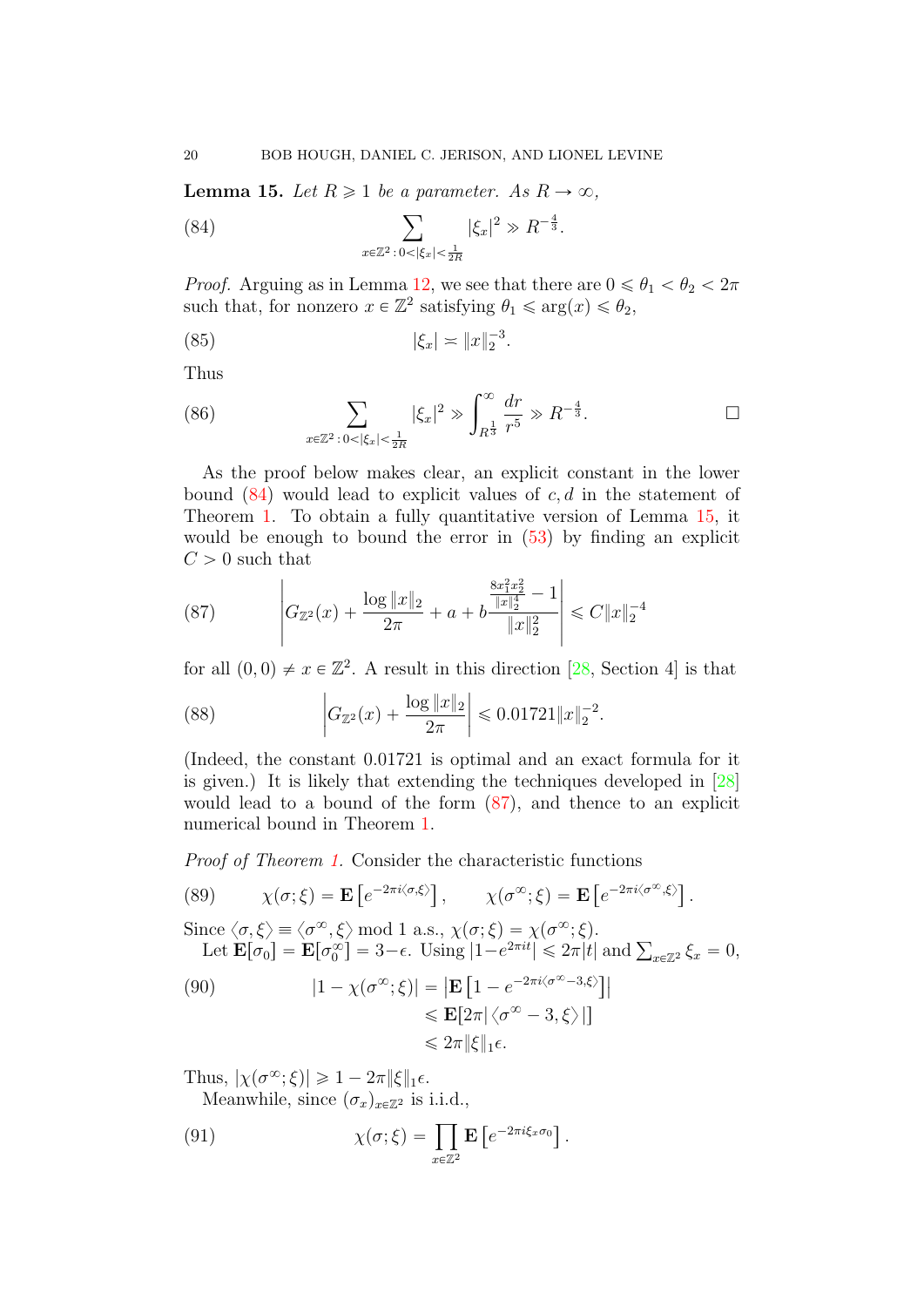Use the inequality  $-\log t \geqslant \frac{1-t^2}{2}$  $\frac{-t^2}{2}$  in  $0 < t \leq 1$  to obtain

(92) 
$$
-\log|\chi(\sigma;\xi)| \geq \frac{1}{2}\sum_{x\in\mathbb{Z}^2} \left(1 - \left|\mathbf{E}\left[e^{-2\pi i\xi_x\sigma_0}\right]\right|^2\right).
$$

Let X, X' be independent and distributed as  $\sigma_0$ . One has

(93) 
$$
\left| \mathbf{E} \left[ e^{-2\pi i \xi_x \sigma_0} \right] \right|^2 = \mathbf{E} \left[ e^{-2\pi i \xi_x X} \right] \mathbf{E} \left[ e^{2\pi i \xi_x X'} \right] = \mathbf{E} \left[ e^{-2\pi i \xi_x (X - X')} \right].
$$

This quantity is equal to its real part  $\mathbf{E}[c(\xi_x(X - X'))]$ . (Recall  $c(t)$  =  $\cos 2\pi t$ .) Therefore, using  $1 - c(t) \ge 8t^2$  for  $|t| \le \frac{1}{2}$ , ´

(94) 
$$
-\log |\chi(\sigma;\xi)| \geq \frac{1}{2} \sum_{x \in \mathbb{Z}^2} \left(1 - \mathbf{E} [c(\xi_x(X - X'))]\right)
$$

$$
\geq 4 \mathbf{E} \left[ \sum_{0 < |\xi_x(X - X')| < \frac{1}{2}} \xi_x^2 (X - X')^2 \right]
$$

$$
= 4 \sum_{k=1}^{\infty} \mathbf{E} \left[ \mathbf{1} \{ |X - X'| = k \} \sum_{0 < |\xi_x| < \frac{1}{2k}} \xi_x^2 k^2 \right].
$$

Lemma [15](#page-19-0) now implies that

(95) 
$$
-\log|\chi(\sigma;\xi)| \gg \sum_{k=1}^{\infty} \mathbf{E}\left[\mathbf{1}\{|X-X'|=k\}k^{2/3}\right] = \mathbf{E}[|X-X'|^{2/3}],
$$

and therefore

(96) 
$$
1 - |\chi(\sigma; \xi)| \gg \min (1, \mathbf{E}[|X - X'|^{2/3}]).
$$

The result follows on combining this with [\(90\)](#page-19-3).

$$
\qquad \qquad \Box
$$

## 5. The sandpile group

<span id="page-20-0"></span>Recall the designations  $\mathcal{R}_m \subset \mathcal{S}_m$  for the recurrent and stable states, respectively, of the sandpile model on  $\mathbb{T}_m$  with sink at  $(0, 0)$ . Any sandpile  $\sigma : \mathbb{T}_m \setminus \{(0, 0)\} \to \mathbb{Z}_{\geq 0}$  can be stabilized by repeatedly performing legal topplings until the resulting configuration is stable. By the abelian property [\[11\]](#page-56-0), the final state does not depend on the order in which the topplings are performed, and is called the *stabilization* of  $\sigma$ .

If we view functions on  $\mathbb{T}_m$  as  $m^2 \times 1$  column vectors, then the Laplacian operator  $\Delta$  on  $\mathbb{T}_m$  can be considered as an  $m^2 \times m^2$  matrix, so that for example  $\Delta \mathbb{Z}^{\mathbb{T}_m}$  is the integer span of the columns of  $\Delta$ . The null space of  $\Delta$  is one-dimensional, and is spanned by the all-ones vector. The *reduced Laplacian*  $\Delta'$  is obtained by omitting the row and column corresponding to the sink  $(0, 0)$ , and is invertible.

The recurrent states  $\mathcal{R}_m$  of the sandpile model are naturally identified with the abelian group

<span id="page-20-1"></span>(97) 
$$
\mathscr{G}_m := \mathbb{Z}^{\mathbb{T}_m \setminus \{(0,0)\}} / \Delta' \mathbb{Z}^{\mathbb{T}_m \setminus \{(0,0)\}},
$$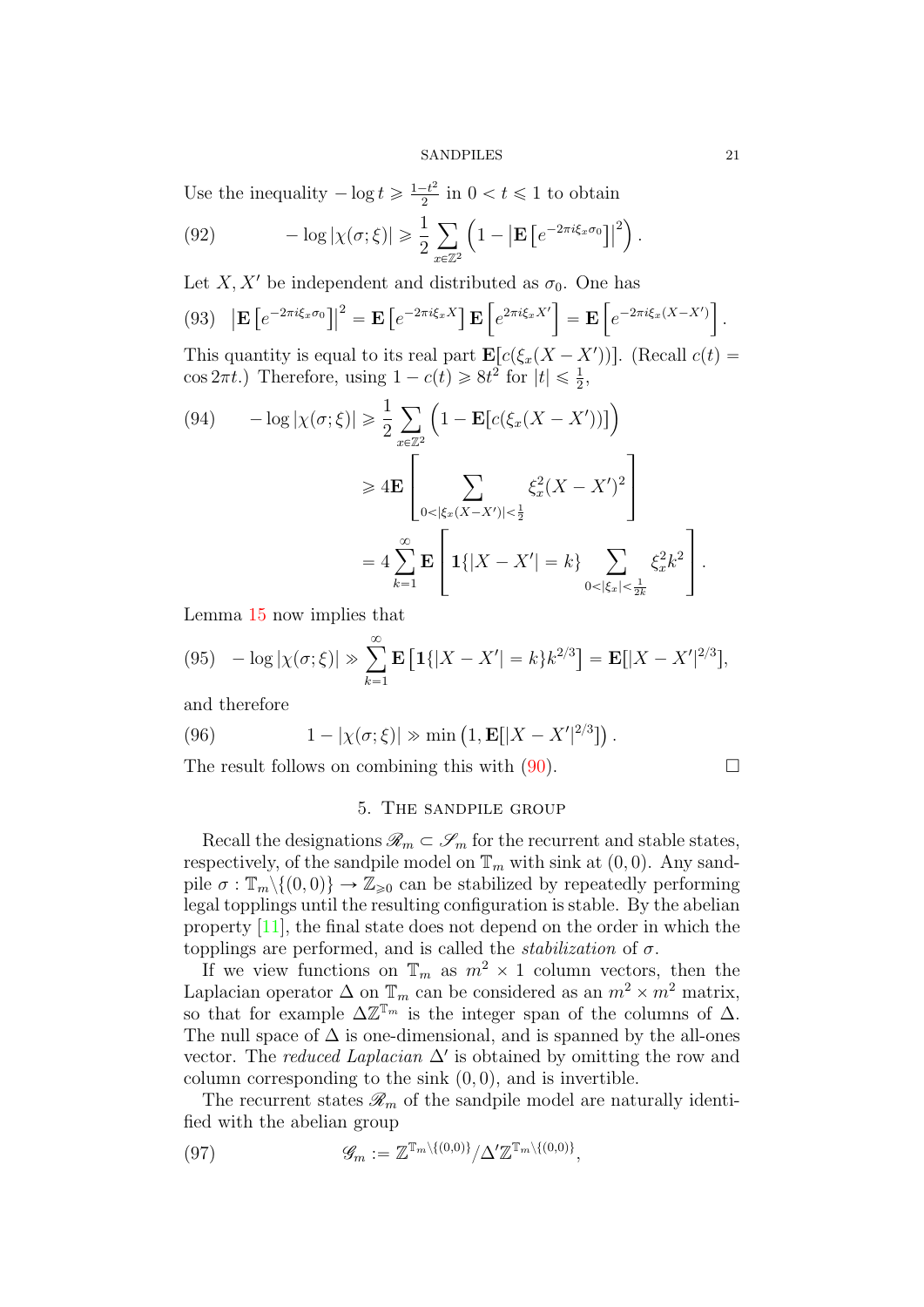which is the *sandpile group* of  $\mathbb{T}_m$ . Indeed, each equivalence class (98)  $\sigma + \Delta' \mathbb{Z}^{\mathbb{T}_m \setminus \{(0,0)\}} \subset \mathbb{Z}^{\mathbb{T}_m \setminus \{(0,0)\}}, \quad \sigma \in \mathbb{Z}^{\mathbb{T}_m \setminus \{(0,0)\}},$ 

contains exactly one recurrent sandpile [\[21\]](#page-57-17). Addition in  $\mathcal{G}_m$  corresponds via this bijection to the operation on  $\mathcal{R}_m$  of pointwise addition followed by stabilization.

The sandpile Markov chain has state space  $\mathscr{S}_m$  and transition operator  $P_m$ . To take a single step from a sandpile  $\sigma$ , choose a site  $x \in \mathbb{T}_m$ uniformly at random. If  $x \neq (0,0)$ , replace  $\sigma$  with the stabilization of  $\sigma + \mathbf{e}_x$ ; if  $x = (0, 0)$ , remain at  $\sigma$ . The recurrent states of the chain are precisely  $\mathscr{R}_m$ , and the chain restricted to  $\mathscr{R}_m$  is a random walk on the group  $\mathscr{G}_m$ . See [\[26\]](#page-57-14), which develops this construction in the setting of an arbitrary underlying graph, for further background.

Using [\(97\)](#page-20-1), the matrix-tree theorem implies that  $\mathscr{G}_m$  is in bijection with the spanning trees of  $\mathbb{T}_m$ . It is shown in [\[26\]](#page-57-14) that  $|\mathscr{G}_m|$  = tion with the spanning trees of  $\mathbb{T}_m$ . It is shown in [26] the exp  $\left( \left( \frac{4\beta(2)}{\pi} + o(1) \right) m^2 \right)$  where  $\beta(2)$  is the Catalan constant,

(99) 
$$
\frac{4\beta(2)}{\pi} = 1.1662\dots
$$

Thus the recurrent states make up an exponentially small fraction of the  $4^{m^2-1}$  stable states.

The following proposition bounds the hitting time started from a deterministic stable state to reach a recurrent state.

<span id="page-21-0"></span>**Proposition 16.** There is a constant  $C > 0$  such that, as  $m \to \infty$ , for **Proposition 10.** There is a constant  $C > 0$  such<br>any stable state  $\sigma \in \mathcal{S}_m$ , if  $n > Cm^2\sqrt{\log m}$  then

**Prob** 
$$
(P_m^n \delta_\sigma \in \mathcal{R}_m) = 1 - o(1).
$$

Remark. Starting from  $\sigma = 0$ , at least order  $m^2$  steps are necessary to reach a recurrent state, since only one chip is added at a time. We do reach a recurrent state, since only one cmp is added at a time. We do<br>not claim that the extra factor of  $\sqrt{\log m}$  above is optimal. Because we will show that the mixing time of the sandpile chain has order  $m^2 \log m$ , the bound in Proposition [16](#page-21-0) is sufficient for understanding the mixing behavior.

Proof. We make two initial observations. First, any state satisfying  $\sigma \geq 3$  can be toppled to a stable recurrent state. This is because such a state can evidently be reached from a recurrent state. Also, by performing a sequence of topplings, a single vertex with allocation  $h$ can be toppled to produce a disc of radius  $\gg \sqrt{h}$  with height at least 3. This follows as a simple consequence of the analysis in [\[34\]](#page-58-5), which studies the limiting shape of the configuration obtained by repeated toppling of a pile at a single vertex.

Let A be an integer,  $A \ll$  $\sqrt{\log m}$ , and drop  $n \sim \text{Poisson}(Am^2)$  grains of sand on the torus, while performing no topplings. Note that this is the same as independently dropping  $Poisson(A)$  grains of sand on each vertex. Also,  $n < 2Am^2$  with probability  $1 - o(1)$ .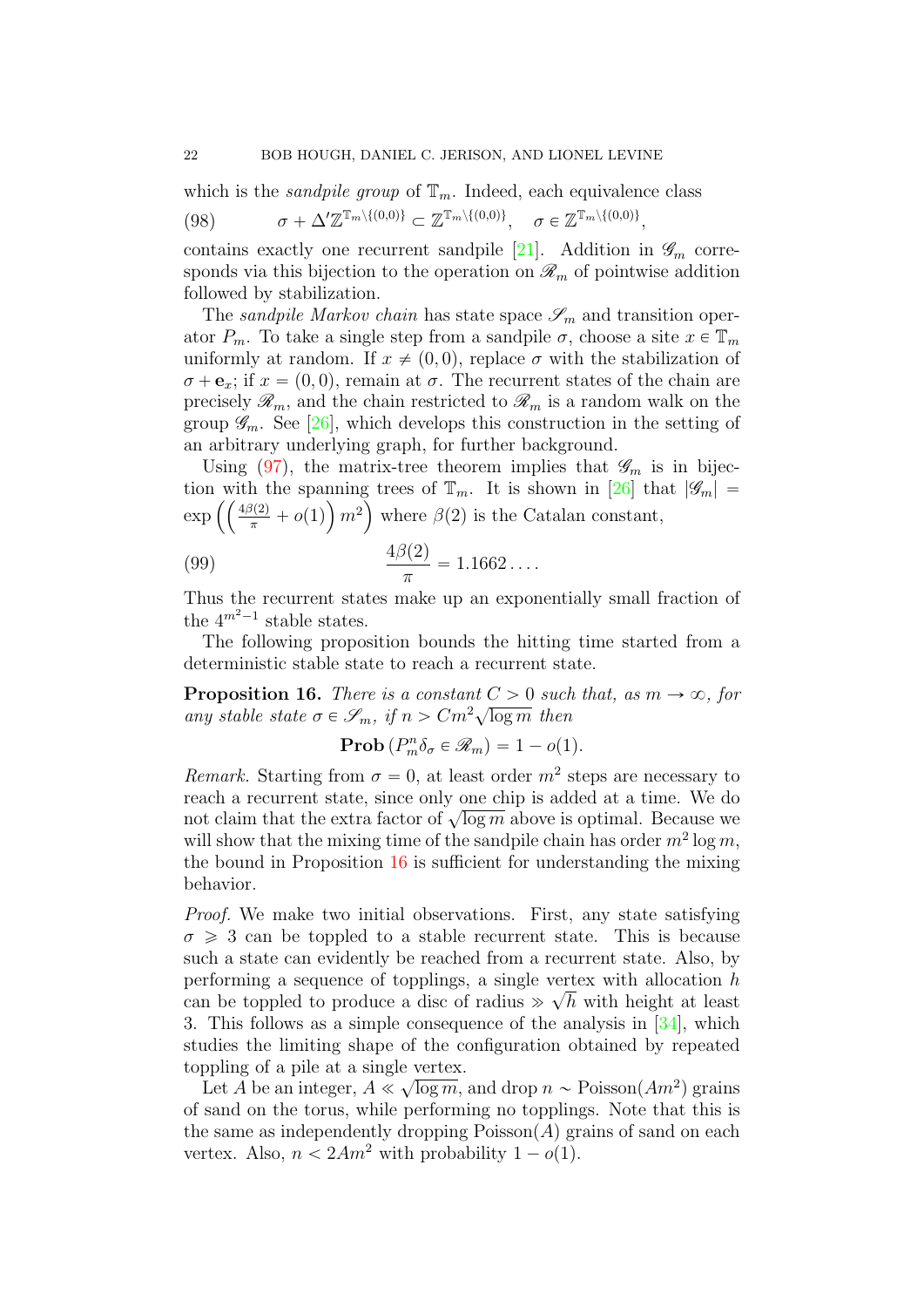The probability that a non-sink vertex  $x$  has height at most  $a$  is

(100) 
$$
\mathbf{Prob}(h_x \leq a) = e^{-A} \sum_{j=0}^{a} \frac{A^j}{j!}.
$$

For  $a < \frac{A}{2}$  we obtain

<span id="page-22-2"></span>
$$
\mathbf{Prob}(h_x \leq a) \asymp \frac{A^a}{a!} \exp(-A).
$$

If  $x_1, x_2, \ldots, x_s$  denote the points of a disc of area  $s \gg a$ , then, by independence,

<span id="page-22-1"></span>(101)

$$
\text{Prob}\left(\bigwedge_{i=1}^{s} (h_{x_i} \leq a)\right) \leq \exp\left(-sA + sa\log\frac{A}{a} + s(a + O(1))\right).
$$

Choose  $s, a \geq$  $\overline{\log m}$  such that a point of height a in a disc of area s topples to cover the disc. Then choose  $A$  a sufficiently large constant times  $\sqrt{\log m}$  so that the probability of [\(101\)](#page-22-1) is  $o(1/m^2)$ . It follows that with probability  $1 - o(1)$ , the event [\(101\)](#page-22-1) does not occur for any disc on the torus at distance  $\gg \sqrt{\log m}$  from the sink. The sites closer to the sink have height  $\geq 3$  with probability  $1 - o(1)$  by estimating using  $(100)$  and a union bound.

The following proposition reduces the statements in Theorem [2](#page-2-0) to estimates started from the fixed recurrent state  $\sigma = 3$ .

<span id="page-22-3"></span>**Proposition 17.** For each constant  $C > 0$ , for  $t = Cm^2 \log m$ , as  $m \to \infty$ ,

(102) 
$$
\sup_{\sigma_0 \in \mathscr{S}_m} \left| \left\| P_m^t \delta_{\sigma_0} - \mathbb{U}_{\mathscr{R}_m} \right\|_{\mathrm{TV}} - \left\| P_m^t \delta_{\sigma = 3} - \mathbb{U}_{\mathscr{R}_m} \right\|_{\mathrm{TV}} \right| = o(1).
$$

*Proof.* Given  $\sigma_0 \in \mathscr{S}_m$ , let  $\sigma_1 \in \mathscr{R}_m$  be the unique recurrent state in the equivalence class  $\sigma_0 + \Delta' \mathbb{Z}^{\mathbb{T}_m \setminus \{(0,0)\}}$ . By Proposition [16,](#page-21-0)  $P_m^t \delta_{\sigma_0}(\mathscr{R}_m) =$  $1-o(1)$ , and thus  $||P_m^t \delta_{\sigma_0} - P_m^t \delta_{\sigma_1}||_{TV} = o(1)$ . Since the chain restricted to  $\mathcal{R}_m$  is transitive, it follows from the triangle inequality that

(103) 
$$
\left| \| P_m^t \delta_{\sigma_0} - \mathbb{U}_{\mathscr{R}_m} \|_{\text{TV}} - \| P_m^t \delta_{\sigma \equiv 3} - \mathbb{U}_{\mathscr{R}_m} \|_{\text{TV}} \right|
$$

$$
= \left| \| P_m^t \delta_{\sigma_0} - \mathbb{U}_{\mathscr{R}_m} \|_{\text{TV}} - \| P_m^t \delta_{\sigma_1} - \mathbb{U}_{\mathscr{R}_m} \|_{\text{TV}} \right|
$$

$$
\leq \| P_m^t \delta_{\sigma_0} - P_m^t \delta_{\sigma_1} \|_{\text{TV}} = o(1).
$$

<span id="page-22-0"></span>5.1. Random walk on the sandpile group. Going forward we assume that the sandpile Markov chain is started from the deterministic recurrent state  $\sigma = 3$  so that the dynamics is reduced to a random walk on the abelian group  $\mathscr{G}_m$ . In general, for any random walk on a finite abelian group  $\mathscr G$  driven by the measure  $\mu$ , the eigenfunctions of the transition kernel are given by the dual group, which is the additive group of characters  $\hat{\mathscr{G}} = \{\xi : \mathscr{G} \to \mathbb{R}/\mathbb{Z}\}\$ . If  $\xi \cdot g$  denotes the image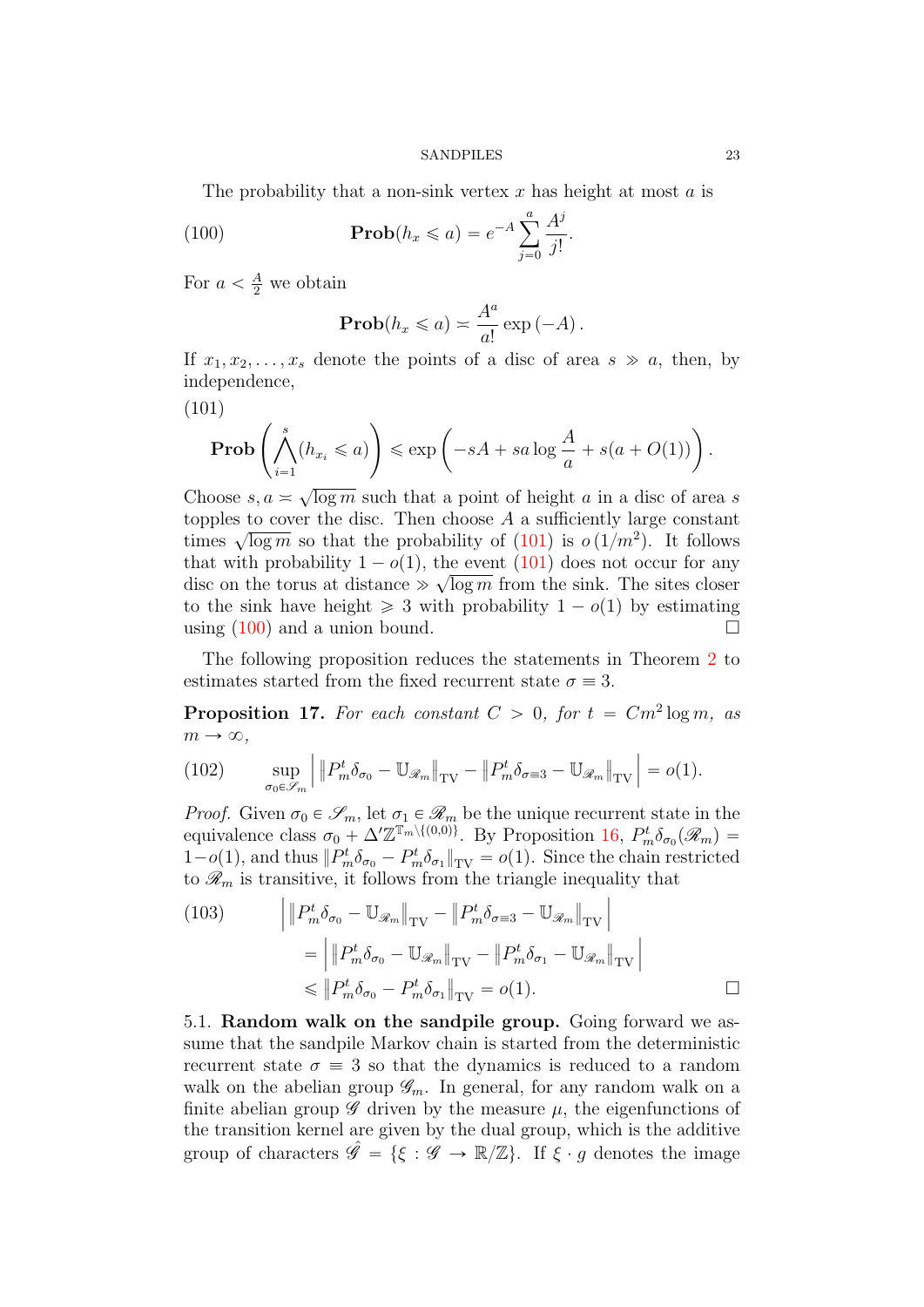of  $g \in \mathscr{G}$  under  $\xi \in \mathscr{G}$ , then the eigenfunction corresponding to  $\xi$  is  $f_{\xi}(g) = e(\xi \cdot g)$ . The corresponding eigenvalue is the Fourier coefficient  $f_{\xi}(g) = e(\xi \cdot g)$ . The corresponding eigenvalue is the l<br>of  $\mu$  at frequency  $\xi$ , namely  $\hat{\mu}(\xi) = \sum_{g \in \mathscr{G}} \mu(g) e(\xi \cdot g)$ .

The sandpile chain on  $\mathcal{G}_m$  is driven by the measure

(104) 
$$
\mu := \frac{1}{m^2} \left( \delta_0 + \sum_{x \in \mathbb{T}_m \setminus \{(0,0)\}} \delta_{\mathbf{e}_x} \right)
$$

where, technically,  $\mathbf{e}_x$  refers to the equivalence class  $\mathbf{e}_x + \Delta' \mathbb{Z}^{\mathbb{T}_m \setminus \{(0,0)\}} \in$  $\mathscr{G}_m$ , and  $0 \in \mathscr{G}_m$  is the identity. The dual group of  $\mathscr{G}_m$  is

<span id="page-23-1"></span>(105) 
$$
\hat{\mathscr{G}}_m = (\Delta')^{-1} \mathbb{Z}^{\mathbb{T}_m \setminus \{(0,0)\}} / \mathbb{Z}^{\mathbb{T}_m \setminus \{(0,0)\}}.
$$

This can be seen by dualizing [\(97\)](#page-20-1); a bare-hands proof is given in Section 3 of [\[26\]](#page-57-14). To define the meaning of  $\xi \cdot g$  in this setting, we can view each frequency  $\xi \in \hat{\mathscr{G}}_m$  as a function from  $\mathbb{T}_m \setminus \{(0,0)\}$  to  $\mathbb{R}/\mathbb{Z}$ , and each group element  $g \in \mathscr{G}_m$  as an equivalence class  $\sigma + \Delta' \mathbb{Z}^{\mathbb{T}_m \setminus \{(0,0)\}},$ where  $\sigma \in \mathbb{Z}^{\mathbb{T}_m \setminus \{(0,0)\}}$ . Then,  $\xi \cdot g = \sum_{x \in \mathbb{T}_m \setminus \{(0,0)\}} \xi_x \sigma_x \in \mathbb{R}/\mathbb{Z}$ , whose value does not depend on the choice of the representative  $\sigma$  in the equivalence class. The eigenvalue corresponding to  $\xi$  is

<span id="page-23-2"></span>(106) 
$$
\hat{\mu}(\xi) = \frac{1}{m^2} \left( 1 + \sum_{x \in \mathbb{T}_m \setminus \{(0,0)\}} e(\xi_x) \right).
$$

Given  $\xi : \mathbb{T}_m \setminus \{(0, 0)\} \to \mathbb{R}/\mathbb{Z}$ , which may or may not be in  $\hat{\mathscr{G}}_m$ , set  $v = \Delta' \xi$  (which is also  $\mathbb{R}/\mathbb{Z}$ -valued). Extend  $\xi$  to the domain  $\mathbb{T}_m$  by setting  $\xi(0, 0) = 0$ . Then  $\Delta \xi(x) = v(x)$  for all  $x \in \mathbb{T}_m \setminus \{(0, 0)\},$  and setting  $\xi(0,0) = 0$ . Then  $\Delta \xi(x) = v(x)$  for all  $x \in \mathbb{T}_m \setminus \{(0,0)\}$ , and since the columns of  $\Delta$  all sum to zero,  $\Delta \xi(0,0) = -\sum_{x \neq (0,0)} v(x)$ . From [\(105\)](#page-23-1),  $\xi \in \hat{\mathscr{G}}_m$  if and only if  $v \equiv 0$ , which holds if and only if  $\Delta \xi = 0$ . This justifies the description of  $\hat{\mathscr{G}}_m$  in Section [1.4](#page-3-4) as the additive group of functions  $\xi : \mathbb{T}_m \to \mathbb{R}/\mathbb{Z}$  such that  $\xi(0, 0) = 0$  and  $\Delta \xi \equiv 0$  in  $\mathbb{R}/\mathbb{Z}$ . From this point forward, when we refer to a frequency  $\xi \in \hat{\mathscr{G}}_m$ , we mean a function that meets these conditions.

In  $[26]$ ,  $\mathscr{G}_m$  was identified with the group of 'multiplicative harmonic functions,' which in the present setting are the maps from  $\mathbb{T}_m$  to  $\mathbb{C}^*$ given by  $x \mapsto e(\xi_x)$ .

Abusing notation slightly, define for any R-valued or  $\mathbb{R}/\mathbb{Z}$ -valued function  $\xi$  on  $\mathbb{T}_m$ ,

(107) 
$$
\hat{\mu}(\xi) := \mathbf{E}_{x \in \mathbb{T}_m} \left[ e(\xi_x) \right].
$$

When in fact  $\xi \in \hat{\mathscr{G}}_m$ , this definition agrees with [\(106\)](#page-23-2).

<span id="page-23-0"></span>5.2. Representations for frequencies. We use a concrete description of the frequencies in terms of the Green's function, which associates to the frequencies an approximate partial ordering. To describe this, given  $\xi \in \mathscr{G}_m$  recall that a 'prevector' for  $\xi$  is any integer-valued vector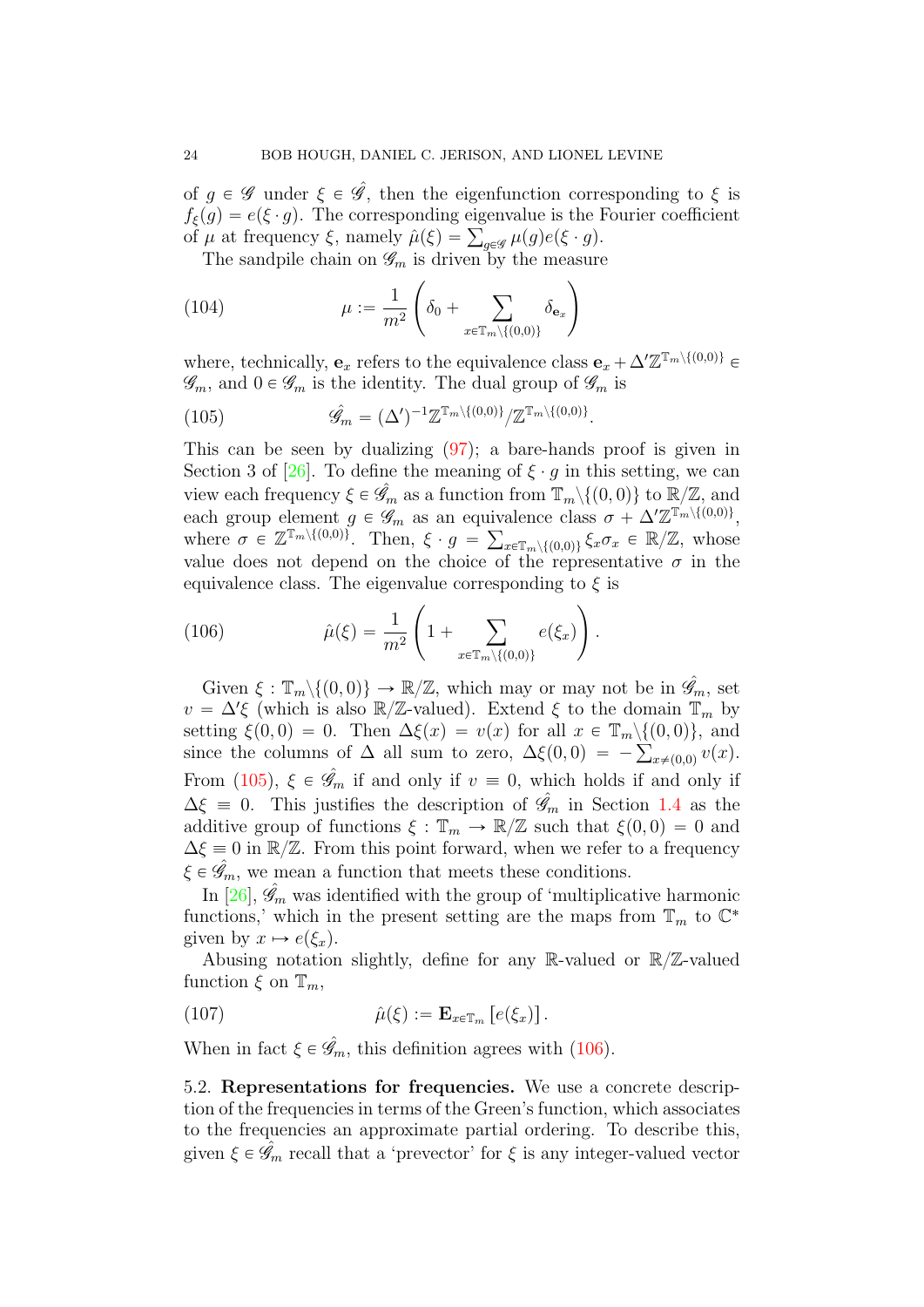$\Delta \xi'$ , where  $\xi' : \mathbb{T}_m \to \mathbb{R}$  reduces mod  $\mathbb{Z}$  to  $\xi$ . We choose a particular representative  $\xi': \mathbb{T}_m \to (-1, 1)$  by letting

(108) 
$$
C(\xi) = \frac{1}{2\pi} \arg \left( \hat{\mu}(\xi) \right) \in \left[ -\frac{1}{2}, \frac{1}{2} \right)
$$

and choosing each  $\xi'_x \in (C(\xi) - \frac{1}{2}, C(\xi) + \frac{1}{2}]$ . The 'distinguished prevector' of  $\xi$  is then given by

(109) 
$$
v = v(\xi) := \Delta \xi'.
$$

Note that  $v : \mathbb{T}_m \to \mathbb{Z}$  has mean zero and satisfies  $||v||_{L^{\infty}} \leq 3$ .

<span id="page-24-1"></span>**Lemma 18.** For every  $\xi \in \hat{\mathscr{G}}_m$ , the distinguished prevector of  $\xi$  satisfies

(110) 
$$
1 - |\hat{\mu}(\xi)| \gg \frac{\|v(\xi)\|_2^2}{m^2} \ge \frac{\|v(\xi)\|_1}{m^2}.
$$

*Proof.* Choose  $\xi'$  as above, and define  $\xi^* : \mathbb{T}_m \to$  $-\frac{1}{2}$  $\frac{1}{2}, \frac{1}{2}$ 2 ‰ by

$$
\xi_x^* = \xi_x' - C(\xi),
$$

so that  $\Delta \xi^* = \Delta \xi' = v$  and

(112) 
$$
0 \leq |\hat{\mu}(\xi)| = \frac{1}{m^2} \sum_{x \in \mathbb{T}_m} e(\xi_x^*) = \frac{1}{m^2} \sum_{x \in \mathbb{T}_m} c(\xi_x^*).
$$

Approximating  $1 - c(t) \gg t^2$  uniformly for  $|t| \leq \frac{1}{2}$  yields

(113) 
$$
1 - |\hat{\mu}(\xi)| \gg \frac{\|\xi^*\|_2^2}{m^2}
$$

Since  $\Delta$  is bounded from  $L^2(\mathbb{T}_m) \to L^2(\mathbb{T}_m)$ ,

(114) 
$$
\frac{\|v\|_2^2}{m^2} = \frac{\|\Delta \xi^*\|_2^2}{m^2} \ll \frac{\|\xi^*\|_2^2}{m^2} \ll 1 - |\hat{\mu}(\xi)|
$$

as desired. Finally,  $||v||_2^2 \ge ||v||_1$  since v is integer-valued.

To go in the reverse direction, for any  $v \in \mathbb{Z}_0^{\mathbb{T}_m}$  define  $\overline{\xi} = G_{\mathbb{T}_m} * v$ , so that  $\Delta \overline{\xi} = v$ . Let  $\xi''_x = \overline{\xi}_x - \overline{\xi}_{(0,0)}$ , and set  $\xi = \xi(v)$  to be the reduction mod Z of  $\xi''$ . Since  $\xi''_{(0,0)} = 0$  and  $\Delta \xi'' = v$ , which is Z-valued, it follows that  $\xi \in \hat{\mathscr{G}}_m$ .

<span id="page-24-2"></span>.

If  $\xi_0 \in \hat{\mathscr{G}}_m$  and  $v = \Delta \xi'$  is any prevector of  $\xi_0$ , then  $\xi(v) = \xi_0$ ; this is because  $\Delta(\xi' - \xi'') \equiv 0$ , so  $\xi' - \xi'' \equiv c$  for some  $c \in \mathbb{R}$ , and in fact  $c = \xi'_{(0,0)} - \xi''_{(0,0)} \in \mathbb{Z}$ . Also, if  $v_0 \in \mathbb{Z}_0^{\mathbb{T}_m}$  and v is any prevector of  $\xi(v_0)$ , then  $v_0 - v \in \Delta \mathbb{Z}^{\mathbb{T}_m}$ .

<span id="page-24-3"></span>**Lemma 19.** Given  $\xi \in \hat{\mathscr{G}}_m$ , let v be any prevector of  $\xi$  and let  $\overline{\xi}$  =  $G_{\mathbb{T}_m} * v$ . Then  $|\hat{\mu}(\xi)| = |\hat{\mu}(\overline{\xi})|$ . If v is the distinguished prevector of  $\xi$ , then in addition

<span id="page-24-0"></span>(115) 
$$
1 - |\hat{\mu}(\xi)| \approx \frac{\|\overline{\xi}\|_2^2}{m^2}.
$$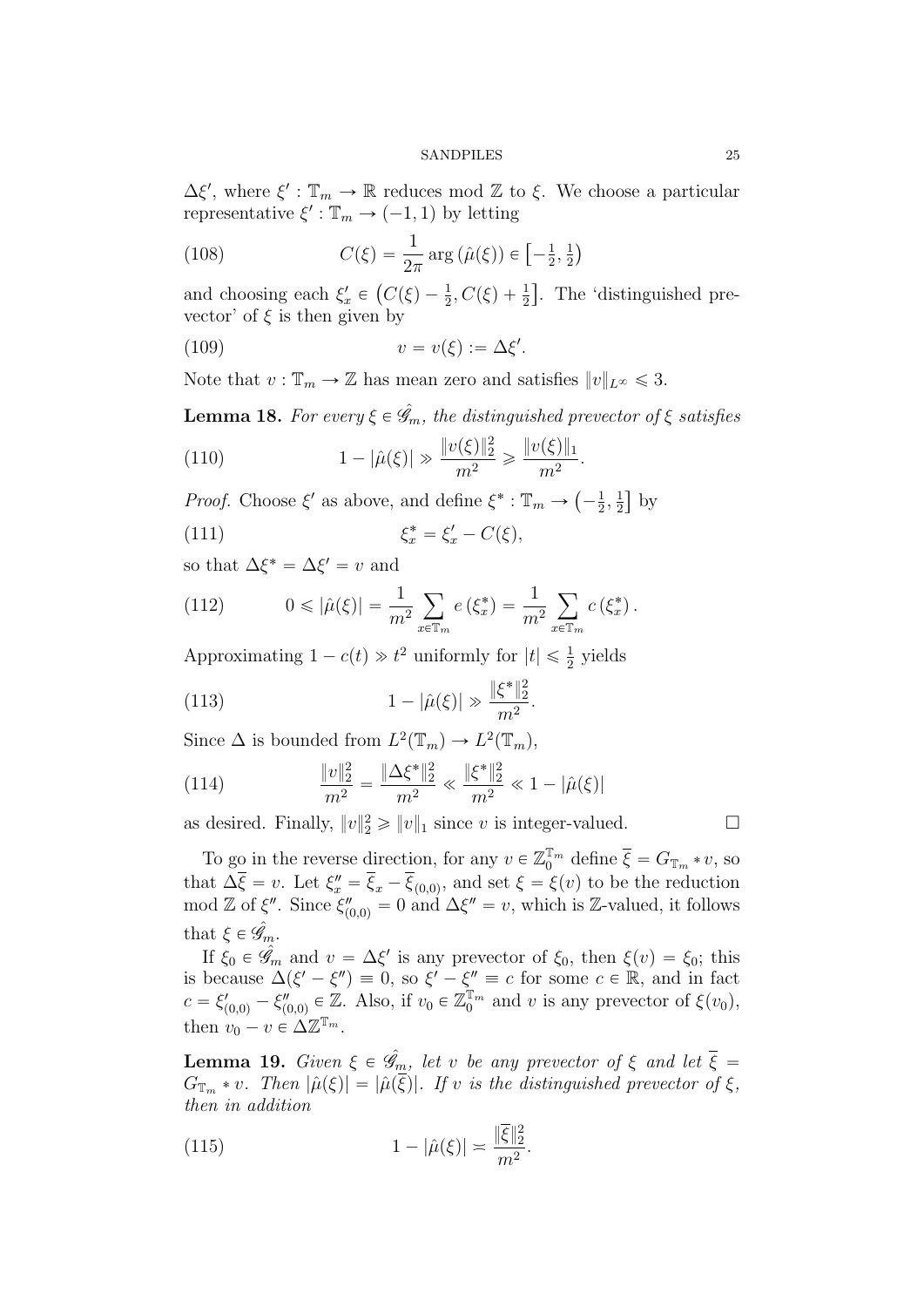Equation  $(115)$  is equivalent to Theorem 3.8 in [\[26\]](#page-57-14), and the argument below is the same as the proof given there.

*Proof.* Let  $v = \Delta \xi'$ , where  $\xi' : \mathbb{T}_m \to \mathbb{R}$  reduces mod  $\mathbb{Z}$  to  $\xi$ . Then  $\xi = G_{\mathbb{T}_m} * \Delta \xi' = \xi' - c$  where  $c = \mathbf{E}_{x \in \mathbb{T}_m}[\xi'],$  so

(116) 
$$
\hat{\mu}(\overline{\xi}) = \mathbf{E}_{x \in \mathbb{T}_m} [e(\xi_x' - c)] = e(-c)\hat{\mu}(\xi') = e(-c)\hat{\mu}(\xi)
$$

and therefore  $|\hat{\mu}(\overline{\xi})| = |\hat{\mu}(\xi)|$ .

To prove the upper bound in [\(115\)](#page-24-0),

(117) 
$$
1 - |\hat{\mu}(\xi)| = 1 - |\hat{\mu}(\overline{\xi})| \le 1 - \text{Re}\,\hat{\mu}(\overline{\xi}) = \frac{1}{m^2} \sum_{x \in \mathbb{T}_m} \left[ 1 - c(\overline{\xi}_x) \right]
$$

$$
\ll \frac{1}{m^2} \sum_{x \in \mathbb{T}_m} |\overline{\xi}_x|^2 = \frac{\|\overline{\xi}\|_2^2}{m^2}.
$$

For the lower bound, define  $\xi^*$  as in the proof of Lemma [18](#page-24-1) and observe that  $\overline{\xi} = G_{\mathbb{T}_m} * \Delta \xi^* = \xi^* - \mathbf{E}_{x \in \mathbb{T}_m} [\xi^*]$  is the orthogonal projection of  $\xi^*$ onto  $L_0^2(\mathbb{T}_m)$ . Thus  $\|\overline{\xi}\|_2^2 \leq \|\xi^*\|_2^2$ , and the result follows from [\(113\)](#page-24-2).  $\Box$ 

## 6. Spectral estimates

<span id="page-25-0"></span>This section reduces the determination of the spectral gap to a finite check, and provides additive savings estimates for separated spectral components. Lemma [18](#page-24-1) implies that each nonzero frequency  $\xi \in \hat{\mathscr{G}}_m$ satisfies  $1 - |\hat{\mu}(\xi)| \gg 1/m^2$ , and if  $1 - |\hat{\mu}(\xi)| \leq c/m^2$ , then the  $L^1$  norm of the distinguished prevector  $v(\xi)$  must be bounded by a constant depending only on  $c$ . Section  $6.1$  develops tools to deal with prevectors that have bounded  $L^1$  norm, providing control over those frequencies that achieve the spectral gap or approach it to within a constant factor. This proves Theorem [3](#page-2-1) and does most of the work for the lower bound in Theorem [2.](#page-2-0)

Section [6.2](#page-37-0) extends the analysis to prevectors whose  $L^1$  norm increases with m, but which are sparse enough that their supports can be partitioned into widely separated clusters. This provides the main ingredient for the upper bound in Theorem [2.](#page-2-0) As we will show in Section [7,](#page-42-1) if  $\xi$  is a frequency for which  $v(\xi)$  is not sparse, then the Lemma [18](#page-24-1) lower bound on  $1 - |\hat{\mu}(\xi)|$  shows that the contribution of  $\xi$ is negligible when computing the mixing time.

To fix ideas, given  $\xi \in \hat{\mathscr{G}}_m$  recall that  $\hat{\mu}(\xi) = \mathbf{E}_{x \in \mathbb{T}_m} [e(\xi_x)].$  For any subset  $S \subset \mathbb{T}_m$ , it is evident that

(118) 
$$
\left|\sum_{x \in S} e(\xi_x)\right| \leq |S|.
$$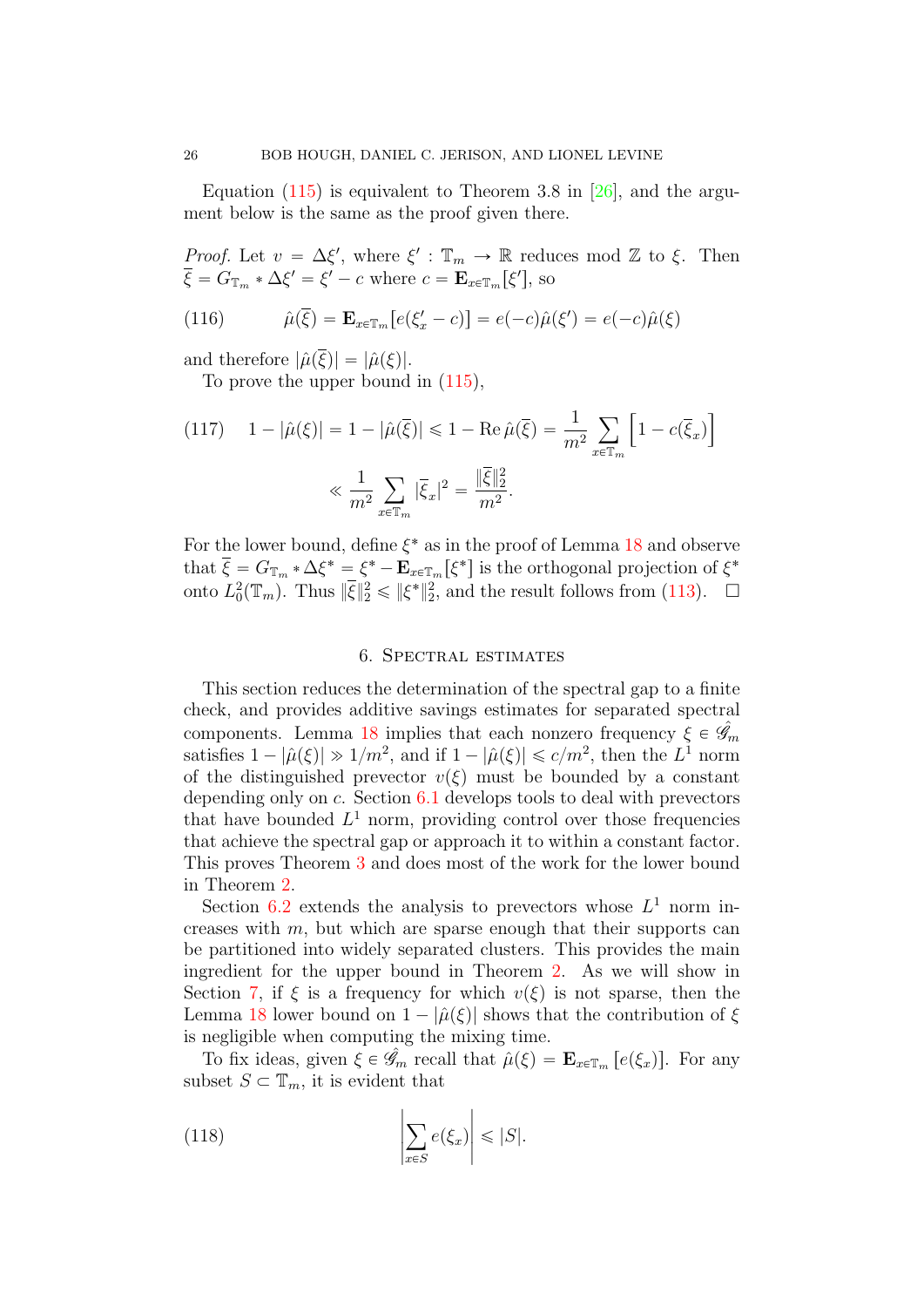The 'savings from S' for the frequency  $\xi$ , denoted by sav $(\xi; S)$ , is the amount by which the left side falls short of this upper bound:

<span id="page-26-1"></span>(119) 
$$
\operatorname{sav}(\xi;S) := |S| - \left| \sum_{x \in S} e(\xi_x) \right|.
$$

By the triangle inequality, if  $S_1, S_2 \subset \mathbb{T}_m$  are disjoint then

(120) 
$$
sav(\xi; S_1) + sav(\xi; S_2) \leq sav(\xi; S_1 \cup S_2).
$$

The 'total savings' for  $\xi$  is defined by

<span id="page-26-2"></span>(121) 
$$
sav(\xi) := sav(\xi; \mathbb{T}_m) = m^2 - \left| \sum_{x \in \mathbb{T}_m} e(\xi_x) \right|
$$

and satisfies

(122) 
$$
1 - |\hat{\mu}(\xi)| = \frac{\text{sav}(\xi)}{m^2}.
$$

The notion of savings is well-suited for proving lower bounds on the gap  $1 - |\hat{\mu}(\xi)|$ . Specifically, if  $S_1, \ldots, S_k$  are disjoint subsets of  $\mathbb{T}_m$  then

(123) 
$$
1 - |\hat{\mu}(\xi)| \ge \frac{1}{m^2} \sum_{i=1}^k \text{sav}(\xi; S_i).
$$

The spectral gap of the sandpile Markov chain is

(124) 
$$
\text{gap}_m = \min_{0 \neq \xi \in \hat{\mathscr{G}}_m} \frac{\text{sav}(\xi)}{m^2}.
$$

Observe that if v is the distinguished prevector of  $\xi \in \hat{\mathscr{G}}_m$ , then Lemma [18](#page-24-1) gives sav $(\xi) \gg ||v||_1$ . Also, given a set  $S \subset \mathbb{T}_m$  and a function w on  $\mathbb{T}_m$ , write  $w|_S$  for the function which is equal to w on S and 0 on  $S^c$ .

<span id="page-26-0"></span>6.1. Determination of spectral gap up to finite check. Given constants  $B, R > 0$ , define the finite set

(125) 
$$
\mathscr{C}(B,R) := \{ v \in C^2(B_R(0)) : ||v||_1 \le B \}.
$$

Here  $B_R(0)$  is the  $\ell^1$  ball of radius R about 0 in  $\mathbb{Z}^2$ , and  $C^2(\cdot)$  is given by [\(44\)](#page-12-3). Since  $B_R(0)$  embeds into  $\mathbb{T}_m$  for each  $m > 2R$ , we can view each  $v \in \mathscr{C}(B, R)$  as an element either of  $C^2(\mathbb{Z}^2)$  or of  $C^2(\mathbb{T}_m)$  by setting  $v \equiv 0$  outside  $B_R(0)$ .

For any  $\mathbb{R}$ - or  $\mathbb{R}/\mathbb{Z}$ -valued function  $\xi$  on  $\mathbb{Z}^2$ , define the functional  $\ddot{\ }$ 

(126) 
$$
f(\xi) := \sum_{x \in \mathbb{Z}^2} (1 - c(\xi_x)).
$$

We will see that this is the appropriate analogue to savings for functions on  $\mathbb{Z}^2$ . If  $v \in C^2(\mathbb{Z}^2)$ , then  $f(G_{\mathbb{Z}^2} * v) < \infty$  by the bound  $1 - c(t) \ll t^2$ combined with Lemma [9](#page-14-2) or Lemma [12.](#page-15-2) For such v,  $f(G_{\mathbb{Z}^2} *v)=0$  if and only if  $G_{\mathbb{Z}^2} * v$  is Z-valued. Since  $G_{\mathbb{Z}^2} * v \in \ell^2(\mathbb{Z}^2)$ , if it is Z-valued then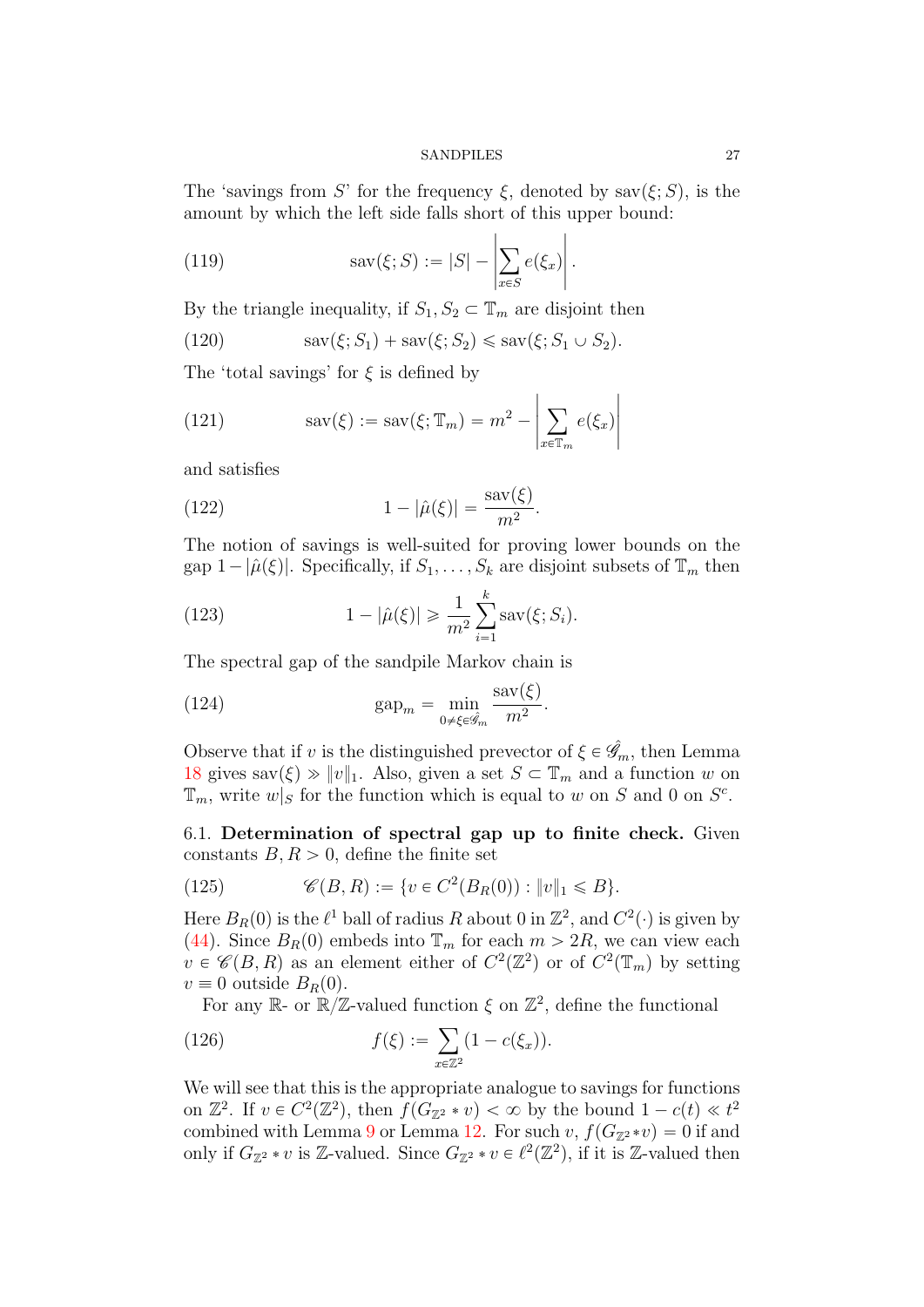it must be finitely supported, and in addition we have  $\Delta(G_{\mathbb{Z}^2} * v) = v$ . Thus,  $f(G_{\mathbb{Z}^2} * v) = 0$  precisely for those v in the subset

(127) 
$$
\mathcal{I} := {\Delta w : w \in C^0(\mathbb{Z}^2)} \subset C^2(\mathbb{Z}^2).
$$

If  $v, v' \in C^2(\mathbb{Z}^2)$  and  $v - v' \in \mathcal{I}$ , then  $f(G_{\mathbb{Z}^2} * v) = f(G_{\mathbb{Z}^2} * v')$ . Set (

(128) 
$$
\gamma := \inf \left\{ f(G_{\mathbb{Z}^2} * v) : v \in C^2(\mathbb{Z}^2) \setminus \mathcal{I} \right\}.
$$

The following are the main results of this section. Together with the computation in Appendix [B,](#page-53-0) they lead to a quick proof of Theorem [3.](#page-2-1)

<span id="page-27-0"></span>**Proposition 20.** We have  $\gamma > 0$ , and there exist constants  $B_0, R_0 > 0$ such that:

- 1. For sufficiently large m, any  $\xi \in \hat{\mathscr{G}}_m$  that achieves the spectral  $gap, \text{ sav}(\xi) = m^2 \text{gap}_m$ , has a prevector v which is a translate of some  $v' \in \mathscr{C}(B_0, R_0) \subset C^2(\mathbb{T}_m)$ .
- 2. For any  $v \in C^2(\mathbb{Z}^2)$  satisfying  $f(G_{\mathbb{Z}^2} * v) < \frac{3}{2}\gamma$ , there exists  $v' \in \mathscr{C}(B_0, R_0) \subset C^2(\mathbb{Z}^2)$  such that a translate of v' differs from v by an element of  $\mathcal I$ . In particular,  $f(G_{\mathbb{Z}^2} * v) = f(G_{\mathbb{Z}^2} * v')$ .

<span id="page-27-1"></span>**Proposition 21.** Fix  $B, R_1 > 0$ . For any  $v \in \mathcal{C}(B, R_1)$  and  $m > 2R_1$ , let  $\xi^{(m)} = \xi^{(m)}(v)$  be the frequency in  $\hat{\mathscr{G}}_m$  corresponding to v, namely

(129) 
$$
\xi_x^{(m)} = (G_{\mathbb{T}_m} * v)(x) - (G_{\mathbb{T}_m} * v)(0,0) \quad (\text{reduced mod } \mathbb{Z}),
$$

and let  $\xi = \xi(v) = G_{\mathbb{Z}^2} * v$ . Then

(130) 
$$
\operatorname{sav}(\xi^{(m)}) \to f(\xi) \quad as \; m \to \infty.
$$

Part 2 of Proposition [20](#page-27-0) implies that

(131) 
$$
\gamma = \min \left\{ f(G_{\mathbb{Z}^2} * v) : v \in \mathscr{C}(B_0, R_0) \setminus \mathcal{I} \right\},
$$

which reduces the computation of  $\gamma$  to a finite check. In Appendix [B](#page-53-0) we verify that  $\gamma$  is obtained by  $\xi = G_{\mathbb{Z}^2} * \delta_1 * \delta_2$  with numerical value

<span id="page-27-2"></span>(132) 
$$
\gamma = 2.868114013(4).
$$

*Proof of Theorem [3.](#page-2-1)* In this proof we use the notation  $\xi(v) = G_{\mathbb{Z}^2} * v$ . Take the constants  $B_0, R_0$  from Proposition [20](#page-27-0) and find  $\gamma' > \gamma$  such that if  $v \in \mathscr{C}(B_0, R_0)$  and  $f(\xi(v)) > \gamma$ , then  $f(\xi(v)) \geq \gamma'$ . Applying Proposition [21](#page-27-1) with  $B = B_0$  and  $R_1 = R_0$ , choose m large enough that

(133) 
$$
g(m) := \sup_{v \in \mathscr{C}(B_0, R_0)} |\operatorname{sav}(\xi^{(m)}(v)) - f(\xi(v))| < \frac{\gamma' - \gamma}{2}.
$$

Let  $v_0 \in \mathscr{C}(B_0, R_0)$  satisfy  $f(\xi(v_0)) = \gamma$ , and let  $\xi_0^{(m)} = \xi^{(m)}(v_0) \in \hat{\mathscr{G}}_m$ . Then

(134) 
$$
\operatorname{sav}(\xi_0^{(m)}) < \frac{\gamma + \gamma'}{2}.
$$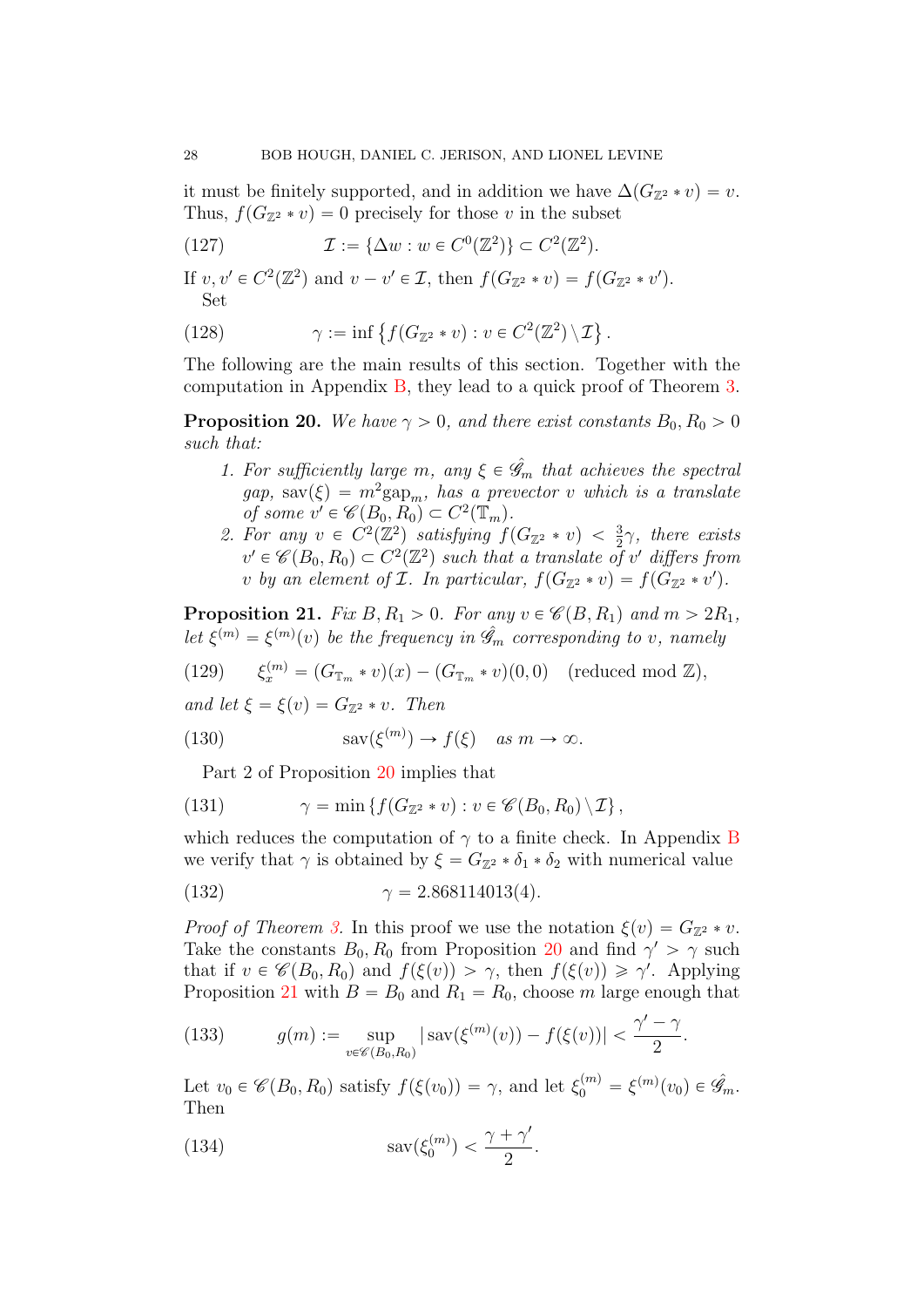Now suppose that  $\xi^{(m)} \in \hat{\mathscr{G}}_m$  achieves the spectral gap. By translating, we may assume that  $\xi^{(m)}$  has a prevector  $v \in \mathscr{C}(B_0, R_0)$ . We claim that  $f(\xi(v)) = \gamma$ : if not, then  $f(\xi(v)) \geq \gamma'$  and

(135) 
$$
\operatorname{sav}(\xi^{(m)}) > \frac{\gamma + \gamma'}{2} > \operatorname{sav}(\xi_0^{(m)}),
$$

a contradiction. Thus  $f(\xi(v)) = \gamma$ , and

(136) 
$$
|m^2 \text{gap}_m - \gamma| = |\text{sav}(\xi^{(m)}) - f(\xi(v))| \leq g(m),
$$

with  $q(m) \to 0$  as  $m \to \infty$ . Along with the formula [\(132\)](#page-27-2) for  $\gamma$ , which is proved in Appendix [B,](#page-53-0) this concludes the proof.  $\Box$ 

In the process of proving Propositions [20](#page-27-0) and [21,](#page-27-1) we show two lemmas, Lemmas [22](#page-28-0) and [23,](#page-31-0) regarding savings in the neighborhood of the support of v for prevectors  $v \in \mathbb{Z}_0^{\mathbb{T}_m}$  that have bounded  $L^1$  norm. Note that if  $\xi \in \hat{\mathscr{G}}_m$  is the frequency corresponding to v and  $\overline{\xi} = G_{\mathbb{T}_m} * v$ , then for any  $S \subset \mathbb{T}_m$ , the proof of Lemma [19](#page-24-3) implies that

(137) 
$$
\left| \sum_{x \in S} e(\xi_x) \right| = \left| \sum_{x \in S} e(\overline{\xi}_x) \right|,
$$

so all savings computations can be done using  $\overline{\xi}$ . Indeed, if we extend the definitions [\(119\)](#page-26-1), [\(121\)](#page-26-2) from elements of  $\hat{\mathscr{G}}_m$  to all  $\mathbb{R}$ - or  $\mathbb{R}/\mathbb{Z}$ -valued functions on  $\mathbb{T}_m$ , then  $\text{sav}(\xi; S) = \text{sav}(\overline{\xi}; S)$  and  $\text{sav}(\xi) = \text{sav}(\overline{\xi})$ .

<span id="page-28-0"></span>**Lemma 22.** For all  $A, B, R_1 > 0$  there exists an  $R_2(A, B, R_1) > 2R_1$ such that if m is sufficiently large, then for any  $x \in \mathbb{T}_m$  and any  $v \in \mathbb{Z}^{\mathbb{T}_m}$ satisfying the following conditions:

 $(1)$   $||v||_1 \le B$ (2)  $v|_{B_{R_1}(x)} \notin C^2(\mathbb{T}_m)$ (3) d  $\overline{B}$ x, supp  $v|_{B_{R_1}(x)^c}$ on a construction of the construction of the construction of the construction of the construction of the construction of the construction of the construction of the construction of the construction of the construction of  $> 2R_2$ 

we have

(138) 
$$
\operatorname{sav} (G_{\mathbb{T}_m} * v; B_{R_2}(x)) \geq A.
$$

Thus, if v has mean zero, then the corresponding frequency  $\xi \in \hat{\mathscr{G}}_m$ satisfies sav  $(\xi; B_{R_2}(x)) \geq A$ .

*Proof.* Given  $v \in \mathbb{Z}^{\mathbb{T}_m}$ , decompose  $\overline{\xi} = G_{\mathbb{T}_m} * v$  into an internal and external component,  $\overline{\xi} = \xi^i + \xi^e$ , setting

(139) 
$$
\xi^i := G_{\mathbb{T}_m} * v|_{B_{R_1}(x)}, \qquad \xi^e := G_{\mathbb{T}_m} * v|_{B_{R_1}(x)^c}.
$$

Treat  $R_2$  as a parameter growing to infinity, and let  $R$  be a second parameter growing with  $R_2$  such that  $\frac{R_2}{R^3} \to \infty$  as  $R_2 \to \infty$ . In practice, these parameters are chosen large, but fixed, so that there is uniformity in all m sufficiently large. Since  $|D_1G_{\mathbb{T}_m}(y)|$  and  $|D_2G_{\mathbb{T}_m}(y)|$  have size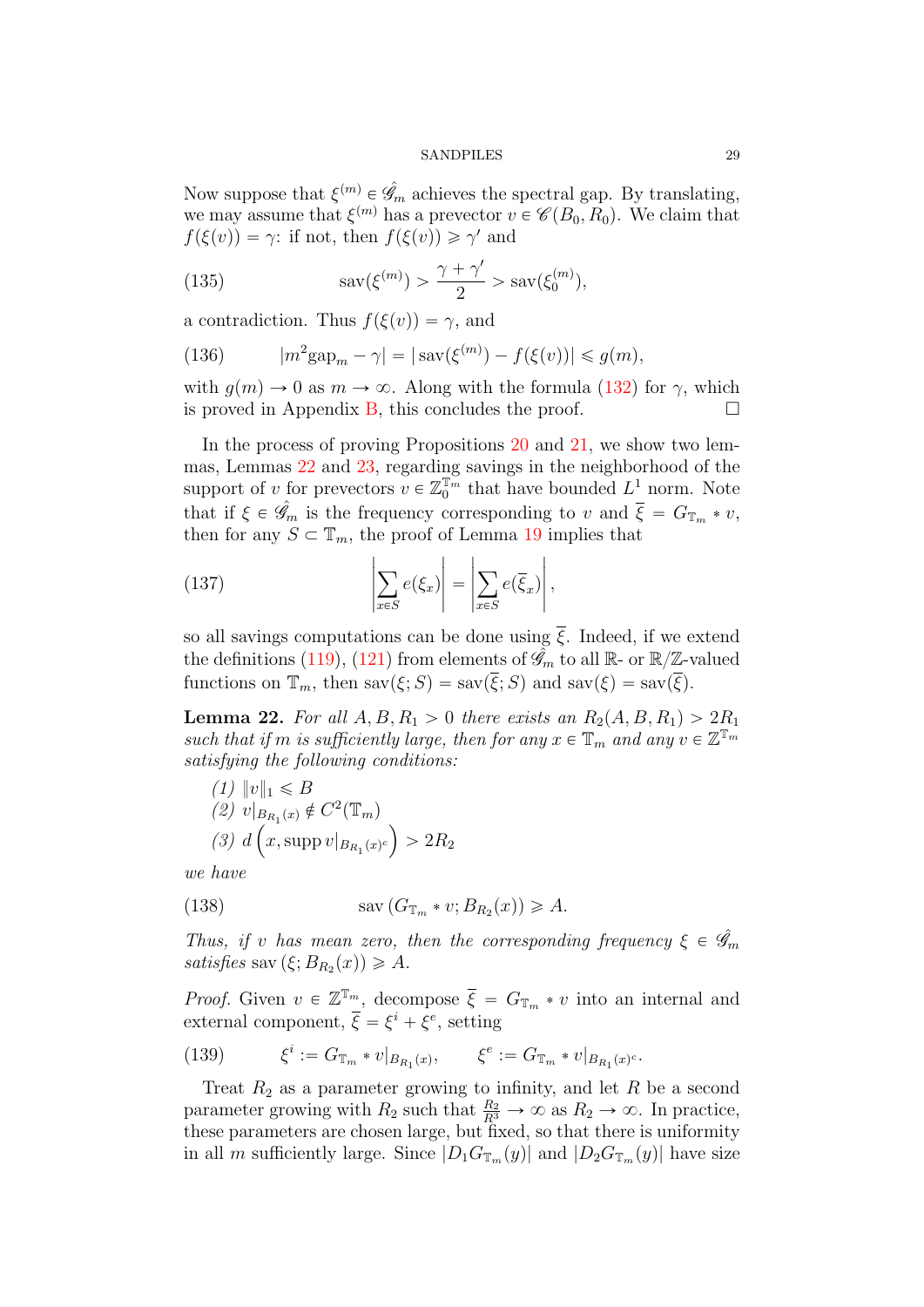« 1/||y||1 as ||y||1 → ∞, we have  $\xi_{x+y}^e = \xi_x^e + O(\frac{BR}{R_2})$  $\frac{BR}{R_2}$ ) for all  $||y||_1 \le R$ . Hence, by Taylor expansion,

<span id="page-29-2"></span>(140) 
$$
\left|\sum_{\|y\|_1\leq R}e(\overline{\xi}_{x+y})\right|=O\left(\frac{BR^3}{R_2}\right)+\left|\sum_{\|y\|_1\leq R}e(\xi_{x+y}^i)\right|.
$$

Since the error tends to 0 as  $R_2 \to \infty$ , it suffices to prove that

(141) 
$$
\# \{y : \|y\|_1 \le R\} - \left| \sum_{\|y\|_1 \le R} e \left( \xi_{x+y}^i \right) \right| \to \infty \quad \text{as } R \to \infty.
$$

First suppose that  $v|_{B_{R_1}(x)} \notin C^1(\mathbb{T}_m)$ . For all  $y = (y_1, y_2) \in \mathbb{T}_m$  with  $|y_1|, |y_2| \leq m/2,$ 

(142) 
$$
\xi_{x+y}^i = \sum_{\|z\|_1 \le R_1} G_{\mathbb{T}_m}(y-z)v(x+z).
$$

Let  $r = \sqrt{y_1^2 + y_2^2}$ . Using the Lemma [7](#page-14-0) bound on the first derivatives of  $G_{\mathbb{T}_m}$  to approximate  $G_{\mathbb{T}_m}(y-z)$  with  $G_{\mathbb{T}_m}(y)$  yields

(143) 
$$
\xi_{x+y}^i = aG_{\mathbb{T}_m}(y) + O_{B,R_1}(r^{-1}),
$$

where  $a =$  $||z||_1 \le R_1 v(x+z) \ne 0$ . The asymptotic for the first derivative of the Green's function in Lemma [8](#page-14-1) now implies that  $|\xi^i_{x+(j,0)} - \xi^i_x| \to \infty$ as  $j \to \infty$ , while  $|\xi_{x+(j+1,0)}^i - \xi_x^i|$  $\left|\sum_{x+(j,0)}^{i}\right| \to 0$ , so that  $\{\xi_n^i\}$  $\{x_{(j,0)}^{i}\}_{j=0}^{\infty}$  is dense in  $\mathbb{R}/\mathbb{Z}$ , and hence

(144) 
$$
R - \left| \sum_{j=1}^{R} e(\xi_{x+(j,0)}^{i} - \xi_{x}^{i}) \right| \to \infty \quad \text{as } R \to \infty,
$$

which suffices for the claim.

Now suppose that  $v|_{B_{R_1}(x)} \in C^1(\mathbb{T}_m) \setminus C^2(\mathbb{T}_m)$ , so that it can be written as  $\delta_1 * w_1 + \delta_2 * w_2$  where  $w_1, w_2$  are Z-valued, supported on  $B_{R_1+1}(x)$ , and not both in  $C^1(\mathbb{T}_m)$  by [\(45\)](#page-12-2). For all  $y = (y_1, y_2)$ ,

<span id="page-29-0"></span>
$$
(145)\ \xi_{x+y}^i = \sum_{\|z\|_1 \le R_1 + 1} D_1 G_{\mathbb{T}_m}(y-z) w_1(x+z) + D_2 G_{\mathbb{T}_m}(y-z) w_2(x+z).
$$

Use the Lemma [7](#page-14-0) bound on the second derivatives of  $G_{\mathbb{T}_m}$  to approximate  $D_k G_{\mathbb{T}_m}(y-z)$  with  $D_k G_{\mathbb{T}_m}(y)$  for  $k = 1, 2$ . The result is

<span id="page-29-1"></span>(146) 
$$
\xi_{x+y}^i = aD_1 G_{\mathbb{T}_m}(y) + bD_2 G_{\mathbb{T}_m}(y) + O_{B,R_1}(r^{-2})
$$

for constants  $a, b = O_{B,R_1}(1)$ , not both zero. Lemma [8](#page-14-1) now shows that for  $1 \leqslant r < m^{1/2} / (\log m)^{1/4},$ 

(147) 
$$
\xi_{x+y}^i = \frac{-c(ay_1 + by_2)}{y_1^2 + y_2^2} + O_{B,R_1}(r^{-2}),
$$

where  $c > 0$  is a fixed constant. Thus  $|\xi_{x+y}^i| \ll 1/r$ , and there are  $0 \le \theta_1 < \theta_2 < 2\pi$  such that if  $\theta_1 \le \arg(y) \le \theta_2$ , then  $|\xi_{x+y}^i| = 1/r$ . It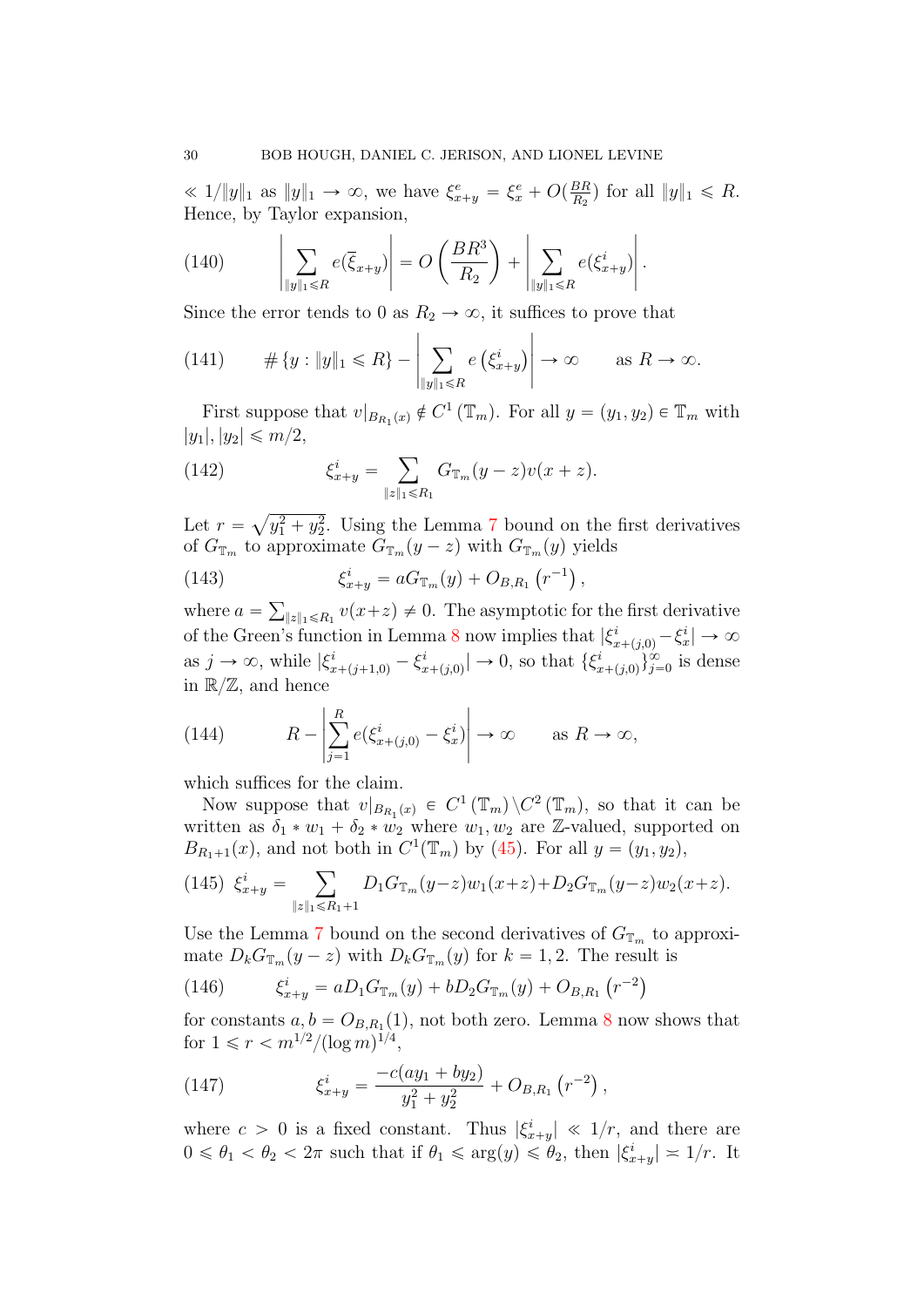follows that

<span id="page-30-0"></span>(148) 
$$
\sum_{\|y\|_1 \le R} (1 - c(\xi_{x+y}^i)) \approx \log R,
$$

<span id="page-30-1"></span>(149) 
$$
\left|\sum_{\|y\|_1\leq R} s(\xi_{x+y}^i)\right| \leq \sum_{\|y\|_1\leq R} |s(\xi_{x+y}^i)| \ll R.
$$

To combine [\(148\)](#page-30-0) and [\(149\)](#page-30-1) we use that for all  $a, b \in \mathbb{R}$  with  $a > 0$ ,

<span id="page-30-2"></span>(150) 
$$
\sqrt{a^2 + b^2} - \sqrt{a^2} = \int_{a^2}^{a^2 + b^2} \frac{dt}{2\sqrt{t}} \le \frac{b^2}{2a}.
$$

Letting a and b be the real and imaginary parts of  $\sum_{\|y\|_1 \leq R} e(\xi_{x+y}^i)$ , we conclude that

(151) 
$$
\# \{y : \|y\|_1 \le R\} - \left| \sum_{\|y\|_1 \le R} e \left( \xi_{x+y}^i \right) \right| \asymp \log R,
$$

as required.  $\Box$ 

*Proof of Proposition [21.](#page-27-1)* Given  $v \in \mathscr{C}(B, R_1)$ , set  $\xi^* = G_{\mathbb{T}_m} * v$ ; we suppress the dependence on  $m$  for notational convenience. It will suffice to show that  $\text{sav}(\xi^*) \to f(\xi)$  as  $m \to \infty$ .

Write v as a sum of  $O_{B,R_1}(1)$  translates of  $\pm \delta_1^{*2}$ ,  $\pm \delta_1 \cdot \delta_2$ ,  $\pm \delta_2^{*2}$ . Since the second derivatives of the Green's function decay like the inverse square of the radius, an argument parallel to the one given in equations [\(145\)](#page-29-0)-[\(146\)](#page-29-1) shows that  $|\xi_y^*| = O_{B,R_1}(1/r^2)$ , where  $r = \sqrt{y_1^2 + y_2^2}$  and  $|y_1|, |y_2| \le m/2$ . For all  $R_1 < R < m/2$ , Taylor expansion yields

(152)  
\n
$$
\sum_{\|y\|_1 > R} (1 - c(\xi_y^*)) = O_{B,R_1}(R^{-2}),
$$
\n
$$
\sum_{y \in \mathbb{T}_m} (1 - c(\xi_y^*)) = O_{B,R_1}(1),
$$
\n
$$
\left| \sum_{y \in \mathbb{T}_m} s(\xi_y^*) \right| = O_{B,R_1}(1).
$$

In the last estimate, we use that  $\xi^*$  is mean zero over  $\mathbb{T}_m$  so that the contribution of the linear term in the Taylor expansion of  $s(\xi_y^*)$ vanishes. Therefore, using  $(150)$  in the first equality,  $\frac{1}{\sqrt{2}}$ 

<span id="page-30-3"></span>(153) 
$$
\text{sav}(\xi^*) = O_{B,R_1}(m^{-2}) + \sum_{y \in \mathbb{T}_m} (1 - c(\xi_y^*))
$$

$$
= O_{B,R_1}(R^{-2}) + \sum_{\|y\|_1 \le R} (1 - c(\xi_y^*)).
$$

Sending  $m \to \infty$  for fixed R, Lemma [9](#page-14-2) shows that each  $\xi_y^* \to \xi_y$ . Thus  $\overline{y}$ 

(154) 
$$
\lim_{m \to \infty} \text{sav}(\xi^*) = O_{B,R_1} (R^{-2}) + \sum_{\|y\|_1 \le R} (1 - c(\xi_y))
$$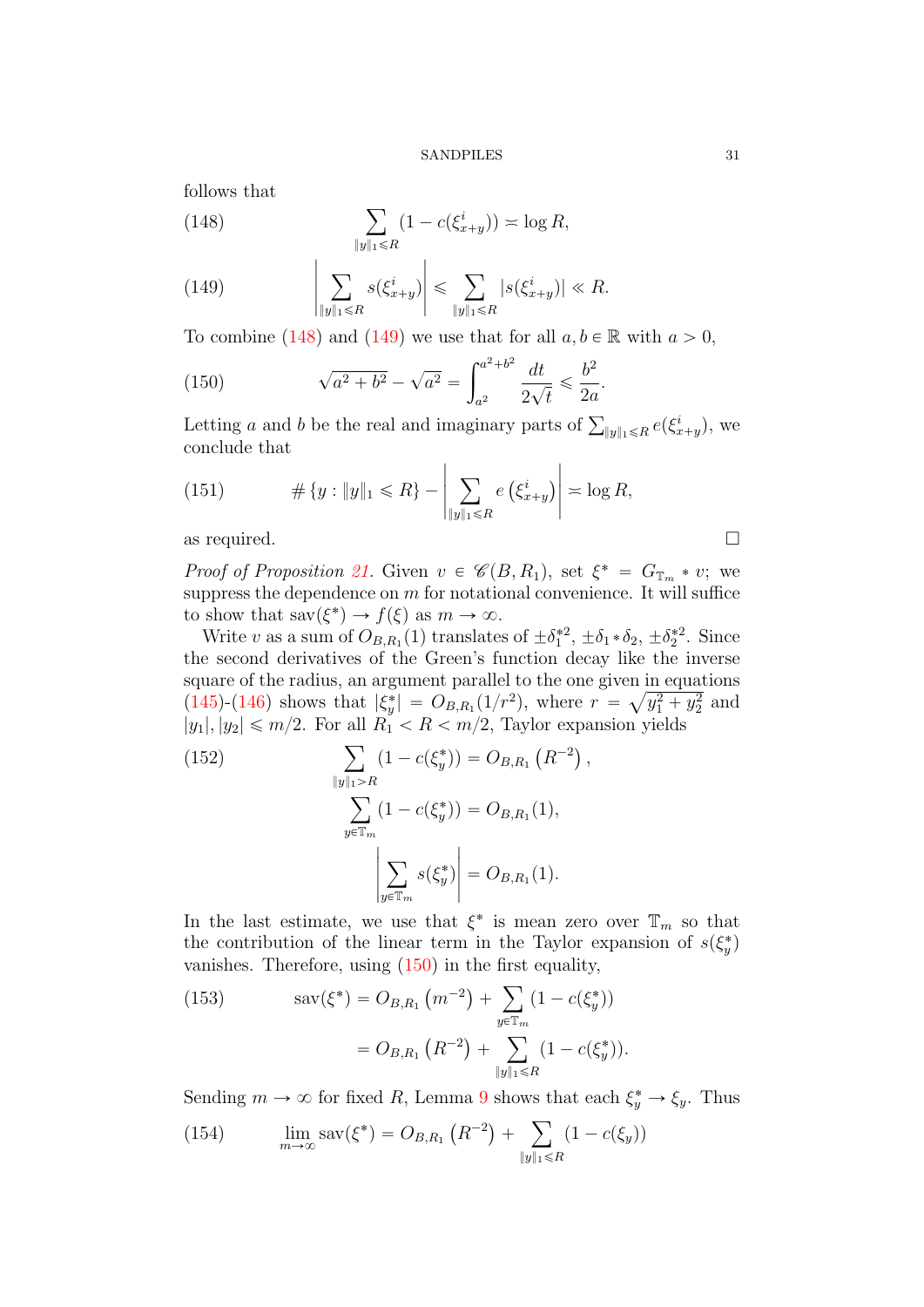for each  $R > R_1$ . Sending  $R \to \infty$  completes the proof.

<span id="page-31-0"></span>**Lemma 23.** For all  $B, R_1 > 0$  and  $\alpha < 1$ , there exists  $R_2(\alpha, B, R_1) >$  $2R_1$  such that if m is sufficiently large, then for any  $x \in \mathbb{T}_m$  and any  $v \in \mathbb{Z}^{\mathbb{T}_m}$  satisfying the following conditions:

$$
(1) \|v\|_1 \le B
$$
  
\n
$$
(2) v|_{B_{R_1}(x)} \in C^2(\mathbb{T}_m)
$$
  
\n
$$
(3) d\left(x, \text{supp}\, v|_{B_{R_1}(x)^c}\right) > 2R_2
$$

we have

<span id="page-31-1"></span>(155) 
$$
\text{sav}(G_{\mathbb{T}_m} * v; B_{R_2}(x)) \ge \alpha \text{ sav}(\xi^*); \qquad \xi^* = G_{\mathbb{T}_m} * v|_{B_{R_1}(x)}.
$$

Thus, if v has mean zero, then the corresponding frequency  $\xi \in \mathscr{G}_m$ satisfies sav $(\xi; B_{R_2}(x)) \ge \alpha \operatorname{sav}(\xi^*)$ .

*Proof.* First we show that there is  $\delta = \delta(B, R_1) > 0$  such that for sufficiently large m, either  $\text{sav}(\xi^*) = 0$  or  $\text{sav}(\xi^*) \geq \delta$ . Translating v by  $-x$  shows that  $\text{sav}(\xi^*) = \text{sav}(G_{\mathbb{T}_m} * v')$  for some  $v' \in \mathscr{C}(B, R_1)$ . Let

(156) 
$$
\gamma' = \min \{ f(G_{\mathbb{Z}^2} * v') : v' \in \mathscr{C}(B, R_1) \setminus \mathcal{I} \},
$$

so  $\gamma' > 0$ . By Proposition [21,](#page-27-1) if m is large enough then

(157) 
$$
|\text{sav}(G_{\mathbb{T}_m} * v') - f(G_{\mathbb{Z}^2} * v')| < \gamma'/2 \text{ for all } v' \in \mathcal{C}(B, R_1).
$$

Thus, if  $v' \in \mathscr{C}(B, R_1) \setminus \mathcal{I}$ , then sav $(\xi^*) > \gamma'/2$ .

If  $v' \in \mathscr{C}(B, R_1) \cap \mathcal{I}$ , we will show that sav $(\xi^*) = 0$ , allowing us to take  $\delta = \gamma/2$ . Write  $v' = \Delta w$  where  $w \in C^{0}(\mathbb{Z}^{2})$ . Observe that supp $(w)$ is a finite set, and any  $(i, j) \in \mathbb{Z}^2 \setminus \text{supp}(w)$  that is adjacent to exactly one point in supp $(w)$  must have  $(\Delta w)(i, j) \neq 0$ . Since supp $(\Delta w)$  $B_{R_1}(0)$ , it follows that supp $(w) \subset B_{R_1-1}(0)$ . Hence we can consider v' and w as Z-valued functions on  $\mathbb{T}_m$  for  $m > 2R_1$ , and the equation  $v' = \Delta w$  still holds in this context. Therefore,  $G_{\mathbb{T}_m} * v' = w - c$  where c is the mean value of w on  $\mathbb{T}_m$ , and sav $(G_{\mathbb{T}_m} * v') = 0$ .

With  $\delta$  in hand, we turn to the proof of [\(155\)](#page-31-1). Set  $\epsilon = \epsilon(\alpha, B, R_1)$  $(1 - \alpha)\delta > 0$ . We will show that if m is sufficiently large,

(158) 
$$
\operatorname{sav}(G_{\mathbb{T}_m} * v; B_{R_2}(x)) > \operatorname{sav}(\xi^*) - \epsilon.
$$

This implies [\(155\)](#page-31-1), because if  $sav(\xi^*) = 0$  then (155) is trivial, while if  $\text{sav}(\xi^*) \geq \delta \text{ then } \text{sav}(\xi^*) - \epsilon \geq \alpha \text{ sav}(\xi^*)$ . By arguing as in Lemma [22](#page-28-0) up to equation  $(140)$ , it suffices to prove that if R is fixed but sufficiently large then

<span id="page-31-2"></span>(159) 
$$
\operatorname{sav}(\xi^*; B_R(x)) > \operatorname{sav}(\xi^*) - \epsilon/2
$$

for all m sufficiently large. Writing  $v|_{B_{R_1}(x)}$  as a sum of  $O_{B,R_1}(1)$  translates of  $\pm \delta_1^*{}^2$ ,  $\pm \delta_1 * \delta_2$ ,  $\pm \delta_2^*{}^2$ , it follows as in the proof of Proposition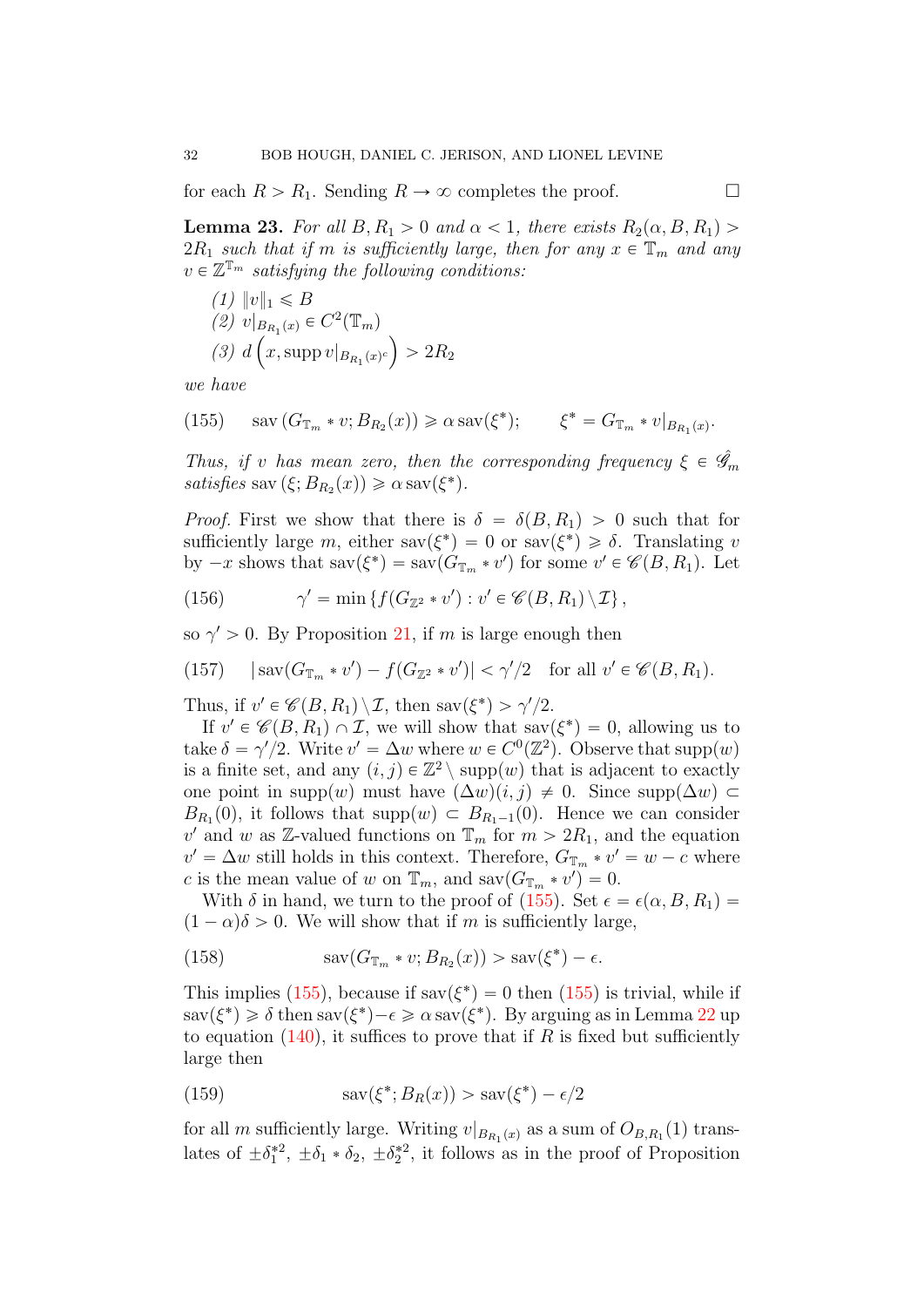[21](#page-27-1) that for  $y = (y_1, y_2) \in \mathbb{T}_m$  with  $|y_1|, |y_2| \leq m/2$  and  $r =$  $y_1^2 + y_2^2$ ,  $|\xi_{x+y}^*| = O_{B,R_1}(1/r^2)$ . Taylor expansion gives

<span id="page-32-2"></span>(160)  
\n
$$
\sum_{\|y\|_1 \le R} (1 - c(\xi_{x+y}^*)) = O_{B,R_1}(1),
$$
\n
$$
\sum_{\|y\|_1 > R} (1 - c(\xi_{x+y}^*)) = O_{B,R_1}(R^{-2}),
$$
\n
$$
\sum_{\|y\|_1 \le R} s(\xi_{x+y}^*) \le \sum_{\|y\|_1 \le R} |s(\xi_{x+y}^*)| = O_{B,R_1}(\log R).
$$

Thus,

<span id="page-32-3"></span>(161) 
$$
\begin{aligned} \text{sav}(\xi^*) &= m^2 - \left| \sum_{z \in \mathbb{T}_m} e(\xi_z^*) \right| \leq \sum_{z \in \mathbb{T}_m} (1 - c(\xi_z^*)) \\ &= O_{B,R_1} \left( R^{-2} \right) + \sum_{\|y\|_1 \leq R} (1 - c(\xi_{x+y}^*)) \\ &= O_{B,R_1} \left( \frac{\log^2 R}{R^2} \right) + \#B_R(x) - \left| \sum_{\|y\|_1 \leq R} e(\xi_{x+y}^*) \right|, \end{aligned}
$$

using [\(150\)](#page-30-2) in the last equality. Since this is  $sav(\xi^*; B_R(x))$  plus a quantity tending to zero with R,  $(159)$  is verified.

<span id="page-32-0"></span>*Proof of Proposition [20.](#page-27-0)* First we find a constant  $B_0$  such that:

- (I) For sufficiently large m, if  $\xi^{(m)} \in \hat{\mathscr{G}}_m$  achieves the spectral gap, then its distinguished prevector  $v^{(m)} = v(\xi^{(m)})$  must satisfy  $||v^{(m)}||_1 \le B_0.$
- <span id="page-32-1"></span>(II) If  $v \in C^2(\mathbb{Z}^2)$  satisfies  $f(G_{\mathbb{Z}^2} * v) \leq \frac{3}{2}\gamma + 1$ , then v differs by an element of  $\mathcal I$  from some  $\tilde v \in C^2(\mathbb{Z}^2)$  with  $\|\tilde v\|_1 \leq B_0$ .

To this end, fix any  $v' \in C^2(\mathbb{Z}^2) \setminus \mathcal{I}$  and let  $\gamma' = f(G_{\mathbb{Z}^2} * v') \geq \gamma$ . Choose B', R' large enough that  $v' \in \mathcal{C}(B', R')$ , and let  $m > 2R'$  so that  $\mathscr{C}(B', R')$  embeds into  $C^2(\mathbb{T}_m)$ . Applying Proposition [21](#page-27-1) shows that if  $\xi^{\prime(m)}$  is the frequency in  $\hat{\mathscr{G}}_m$  corresponding to v', then

(162) 
$$
sav(\xi^{(m)}) \to f(G_{\mathbb{Z}^2} * v') \text{ as } m \to \infty
$$

and therefore sav $(\xi^{(m)}) < \gamma' + 1$  for sufficiently large m.

Suppose that  $\xi^{(m)} \in \hat{\mathscr{G}}_m$  achieves the spectral gap, and let  $v^{(m)}$  be the distinguished prevector of  $\xi^{(m)}$ . By Lemma [18,](#page-24-1)

(163) 
$$
\|v^{(m)}\|_1 \ll \text{sav}(\xi^{(m)}) \le \text{sav}(\xi'^{(m)}) < \gamma' + 1,
$$

that is,  $||v^{(m)}||_1$  is bounded by a universal constant. This verifies [\(I\).](#page-32-0)

By choosing  $\gamma'$  arbitrarily close to  $\gamma$ , we could have obtained that for any  $\epsilon > 0$ , if m is sufficiently large then any  $\xi^{(m)} \in \hat{\mathscr{G}}_m$  achieving the spectral gap must satisfy sav $(\xi^{(m)}) < \gamma + \epsilon$ . This will be used later.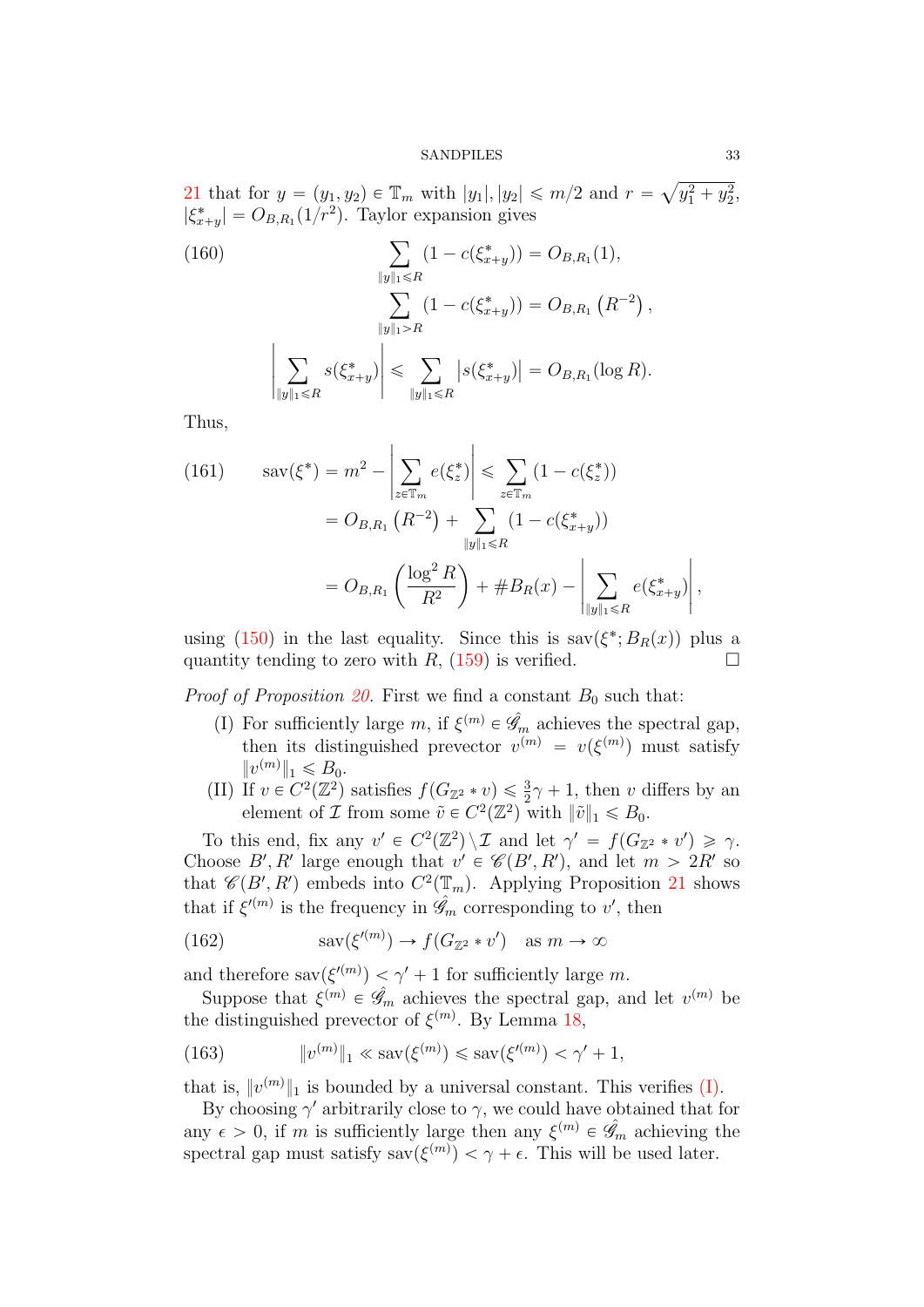For [\(II\),](#page-32-1) given  $v \in C^2(\mathbb{Z}^2)$ , let  $\xi = G_{\mathbb{Z}^2} * v$ . Lemma [9](#page-14-2) or Lemma [12](#page-15-2) shows that  $\xi \in \ell^2(\mathbb{Z}^2)$ , so there are only finitely many  $x \in \mathbb{Z}^2$  such that  $|\xi_x| \geq \frac{1}{2}$ . Reduce  $\xi$  to  $\tilde{\xi} : \mathbb{Z}^2 \to \left[-\frac{1}{2}\right]$  $\frac{1}{2}, \frac{1}{2}$  $(\frac{1}{2})$  by subtracting  $w \in C^0(\mathbb{Z}^2)$ , and let  $\tilde{v} = \Delta \tilde{\xi} = v - \Delta w$ , which differs from v by  $\Delta w \in \mathcal{I}$  and is therefore in  $C^2(\mathbb{Z}^2)$ . Because  $\tilde{v}$  is integer-valued and  $\Delta$  is bounded from  $\ell^2(\mathbb{Z}^2) \to \ell^2(\mathbb{Z}^2)$ ,

<span id="page-33-2"></span>(164) 
$$
\|\tilde{v}\|_1 \le \|\tilde{v}\|_2^2 = \|\Delta \tilde{\xi}\|_2^2 \le \|\tilde{\xi}\|_2^2 = \sum_{x \in \mathbb{Z}^2} |\tilde{\xi}_x|^2 \le \sum_{x \in \mathbb{Z}^2} (1 - c(\tilde{\xi}_x)),
$$

where the last inequality uses  $1 - c(t) \gg t^2$  for  $|t| \leq \frac{1}{2}$ . The right side is  $f(\tilde{\xi}) = f(G_{\mathbb{Z}^2} * v)$ , so an upper bound on  $f(G_{\mathbb{Z}^2} * v)$  translates to an upper bound on  $\|\tilde{v}\|_1$ , confirming [\(II\).](#page-32-1)

Fix  $B_0$  to satisfy [\(I\)](#page-32-0) and [\(II\).](#page-32-1) For any  $v \in \mathbb{Z}^{\mathbb{T}_m}$  with  $||v||_1 \leq B_0$ , we perform a clustering on  $supp(v)$ , as follows.

- (1) Initially all of supp v is uncovered and initialize a list  $\mathscr X$  of centers of balls to be empty.
- (2) Iterate until supp  $v$  is covered:
	- (a) Choose  $x \in \text{supp } v$  which is uncovered and append x to  $\mathscr X$ .
	- (b) Beginning from an initial guess  $R_1(x) = 1$ :
		- (i) If  $v|_{B_{R_1(x)}(x)} \notin C^2(\mathbb{T}_m)$ , then choose  $R_2(x)$  according to Lemma [22](#page-28-0) with  $A = \frac{3}{2}$  $\frac{3}{2}\gamma + 1$ ,  $B = B_0$ , and  $R_1 =$  $R_1(x)$ . If  $v|_{B_{R_1(x)}(x)} \in \tilde{C}^2(\mathbb{T}_m)$ , then choose  $R_2(x)$ according to Lemma [23](#page-31-0) with  $\alpha = \frac{7}{8}$  $\frac{7}{8}$ ,  $B = B_0$ , and  $R_1 = R_1(x)$ .
		- (ii) If the condition of those lemmas holds, one condition of those

$$
d\left(x,\mathrm{supp}\,v|_{B_{R_1(x)}(x)^c}\right) > 2R_2(x),
$$

then declare those  $y \in \text{supp}(v) \cap B_{R_1}(x)$  covered and continue to (c). Otherwise, replace  $R_1(x) := 2R_2(x)$ and repeat step (i).

(c) If all of supp  $v$  is covered, finish. If not, return to (a).

(3) Since  $||v||_1 \le B_0$ , the process stops after boundedly many steps. At the end of this process, ď

(165) 
$$
\operatorname{supp} v \subset \bigcup_{x \in \mathscr{X}} B_{R_1(x)}(x),
$$

<span id="page-33-0"></span>(166) 
$$
d\left(x, \text{supp } v|_{B_{R_1(x)}(x)^c}\right) > 2R_2(x) \text{ for each } x \in \mathcal{X}.
$$

<span id="page-33-1"></span>We claim that a subset  $\mathscr{X}' \subset \mathscr{X}$  can be chosen such that

(167) 
$$
\operatorname{supp} v \subset \bigsqcup_{x \in \mathcal{X}'} B_{R_1(x)}(x).
$$

Note a particular consequence of [\(166\)](#page-33-0) and [\(167\)](#page-33-1) is that the balls (168)  ${B_{R_2(x)}(x)}_{x \in \mathcal{X}}$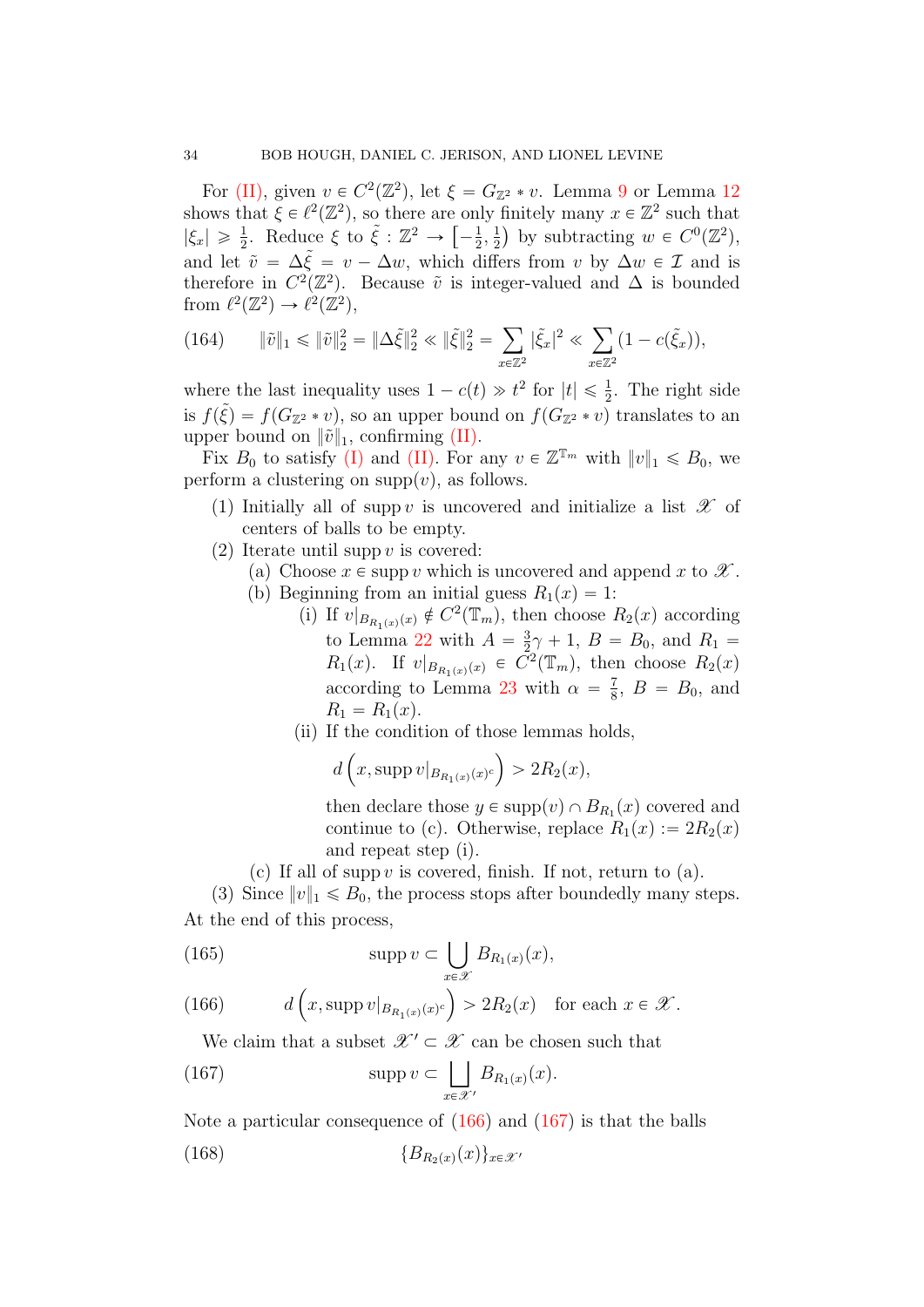are pairwise disjoint.

To verify  $(167)$ , let x and x' be centers of balls of the process with x appearing prior to x' in the list. We will show that either  $B_{R_1(x)}(x)$ and  $B_{R_1(x')}(x')$  are disjoint, or  $B_{R_1(x)}(x) \cap \text{supp } v \subset B_{R_1(x')}(x')$ . First, since  $x' \notin B_{R_1(x)}(x)$ , we have  $d(x, x') > 2R_2(x) \geq 2R_1(x)$ . Suppose y is in the intersection of  $B_{R_1(x)}(x)$  and  $B_{R_1(x')}(x')$ , so that

<span id="page-34-0"></span>(169) 
$$
d(x, x') \leq d(x, y) + d(y, x') \leq R_1(x) + R_1(x').
$$

Combining this with the lower bound on  $d(x, x')$  gives  $R_1(x) < R_1(x')$ . Therefore, [\(169\)](#page-34-0) implies that  $d(x, x') < 2R_1(x') \leq 2R_2(x')$ , whence  $d(x, x') \le R_1(x')$ . For any  $z \in B_{R_1(x)}(x) \cap \text{supp } v$ ,

(170) 
$$
d(z, x') \le d(z, x) + d(x, x') \le R_1(x) + R_1(x') < 2R_2(x')
$$

so that, in fact,  $z \in B_{R_1(x)}(x')$  and  $B_{R_1(x)}(x) \cap \text{supp } v \subset B_{R_1(x')}(x')$ . Hence, starting from  $\mathscr X$  we obtain the desired list  $\mathscr X'$  by discarding any x which satisfies  $x \in B_{R_1(x')}(x')$  for some x' later in the list.

Let  $\overline{R}_1(v) = \max\{R_1(x) : x \in \mathcal{X}'\}$ . From the description of the clustering algorithm, there is a uniform in m upper bound on  $\overline{R}_1(v)$ that depends only on  $B_0$ :

<span id="page-34-3"></span>
$$
\overline{R}_1(v) \le R_0 = R_0(B_0).
$$

Fix

<span id="page-34-2"></span>(172) 
$$
\gamma_0 = \min \left\{ f(G_{\mathbb{Z}^2} * v) : v \in \mathscr{C}(B_0, R_0) \setminus \mathcal{I} \right\}.
$$

We will show that  $\gamma = \gamma_0$ , but a priori we only know that  $\gamma_0 \ge \gamma$  and  $\gamma_0 > 0$ . Proposition [21](#page-27-1) implies that if m is large enough,

<span id="page-34-1"></span>(173) 
$$
|\text{sav}(G_{\mathbb{T}_m}*v) - f(G_{\mathbb{Z}^2}*v)| < \gamma_0/8 \text{ for all } v \in \mathscr{C}(B_0, R_0).
$$

We can now prove Part 1 of Proposition [20.](#page-27-0) Let  $\xi \in \hat{\mathscr{G}}_m$  achieve the spectral gap, and take m large enough that sav $(\xi) < \min(\frac{3}{2})$  $\frac{3}{2}\gamma + 1, \frac{3}{2}$  $(\frac{3}{2}\gamma_0),$ noting that the upper bound is strictly greater than  $\gamma$ . Let  $v \in \mathbb{Z}_0^{\mathbb{T}_m}$  be the distinguished prevector of  $\xi$ , with  $||v||_1 \le B_0$ , and run the clustering algorithm on v. Set !<br>! )

(174) 
$$
\mathscr{X}'' = \left\{ x \in \mathscr{X}' : v|_{B_{R_1(x)}(x)} \notin \mathcal{I} \right\}
$$

and define v' to equal v on each  $B_{R_1(x)}(x)$  for  $x \in \mathcal{X}''$ , while  $v' \equiv 0$ elsewhere. To get from  $v$  to  $v'$ , we subtracted finitely many elements of *I*. It follows that  $v' = v - \Delta w$  for some  $w \in \mathbb{Z}^{\mathbb{T}_m}$ ; the proof of Lemma [23](#page-31-0) explains why this holds on  $\mathbb{T}_m$  as well as on  $\mathbb{Z}^2$ . We conclude that  $v'$  is also a prevector of  $\xi$ .

Given  $x \in \mathcal{X}''$ , for notational convenience set  $u^{(x)} = v|_{B_{R_1(x)}(x)}$ . If some  $u^{(x)} \notin C^2(\mathbb{T}_m)$ , then by construction, sav $(\xi) \geq \frac{3}{2}\gamma + 1$ , a contradiction. Therefore each  $u^{(x)} \in C^2(\mathbb{T}_m)$ . Since  $R_1(x) \le R_0$  and  $u^{(x)} \notin \mathcal{I}$ , we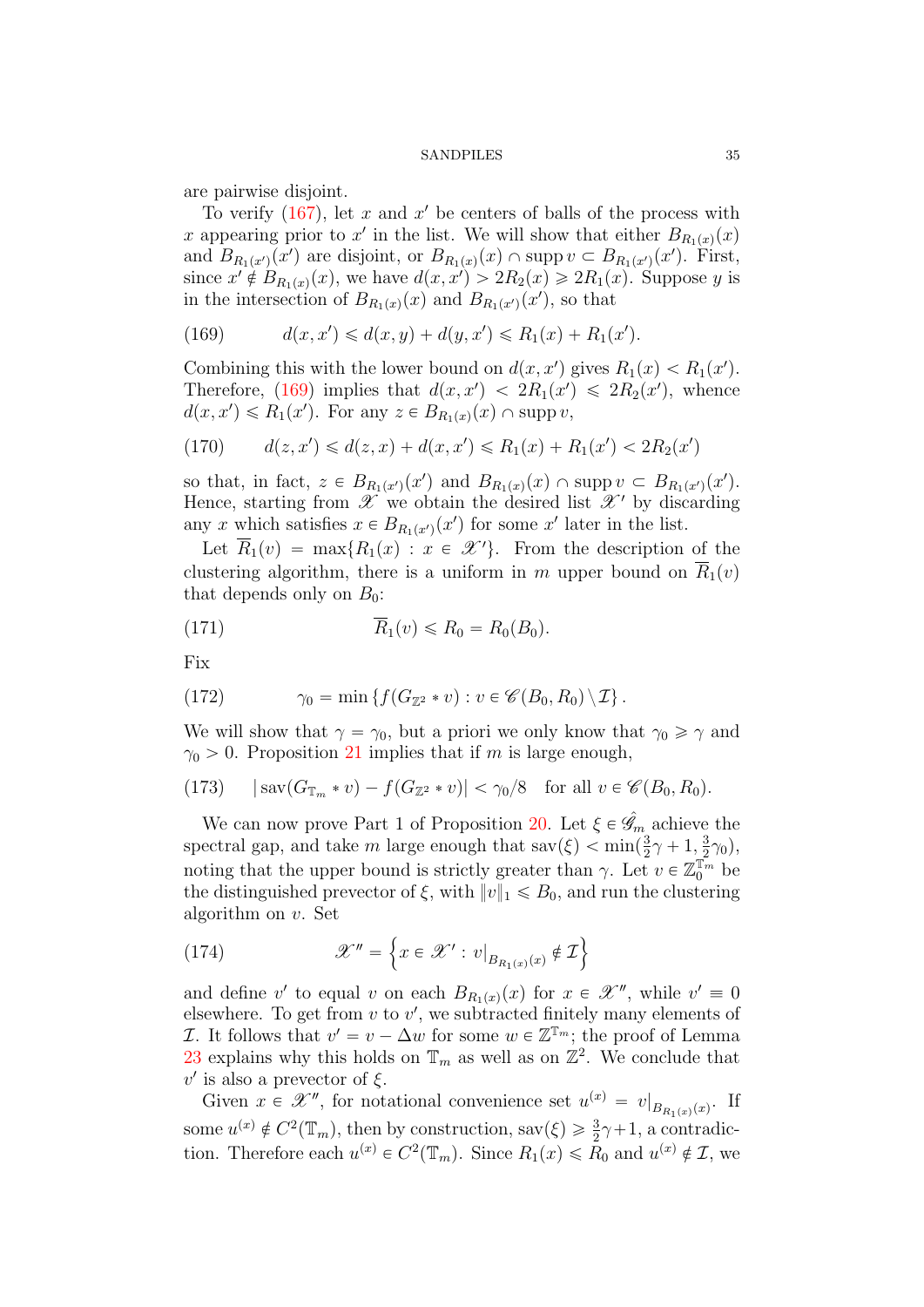have  $f(G_{\mathbb{Z}^2} * u^{(x)}) \geq \gamma_0$ . It follows from [\(173\)](#page-34-1) that sav $(G_{\mathbb{T}_m} * u^{(x)}) > \frac{7}{8}\gamma_0$ . Then, by step (i) of the clustering,

(175) 
$$
\text{sav}(\xi; B_{R_2(x)}(x)) > \left(\frac{7}{8}\right)^2 \gamma_0 > \frac{3}{4}\gamma_0.
$$

If  $|\mathscr{X}''| \geq 2$ , then sav $(\xi) > \frac{3}{2}\gamma_0$ , another contradiction. We conclude that  $|\mathscr{X}''| = 1$ , and moreover, for the unique  $x \in \mathscr{X}''$ ,  $v' = u^{(x)} \in$  $C^2(\mathbb{T}_m)$ . Translating v' by  $-x$  yields an element of  $\mathscr{C}(B_0, R_0)$ . This proves Part 1 of Proposition [20.](#page-27-0)

<span id="page-35-0"></span>Part 2 is proved along similar lines. Let  $v \in C^2(\mathbb{Z}^2)$  satisfy

(176) 
$$
f(G_{\mathbb{Z}^2} * v) < \min(\frac{3}{2}\gamma + 1, \frac{3}{2}\gamma_0).
$$

By property [\(II\),](#page-32-1) we may assume that  $||v||_1 \le B_0$  (by subtracting an element of  $\mathcal I$  if necessary). Since supp v is finite, it embeds into  $\mathbb T_m$  for large enough m, and then v can be seen as an element of  $C^2(\mathbb{T}_m)$ . Let  $\xi^{(m)} \in \hat{\mathscr{G}}_m$  be the frequency corresponding to v, so that sav $(\xi^{(m)}) \to$  $f(G_{\mathbb{Z}^2} * v)$  as  $m \to \infty$ , by Proposition [21.](#page-27-1)

Run the clustering algorithm on  $v$ , noting that independent of the value of  $m$ , the algorithm will follow exactly the same steps and produce identical clusters. Define  $\mathscr{X}''$ , v', and the notation  $u^{(x)}$  as in the proof of Part 1. If  $u^{(x)} \notin C^2(\mathbb{T}_m)$  for some  $x \in \mathcal{X}''$ , then  $\text{sav}(\xi^{(m)}) \geq \frac{3}{2}\gamma + 1$ . Since the property " $u^{(x)} \notin C^2(\mathbb{T}_m)$ " is independent of m, this is a uniform lower bound on all sav $(\xi^{(m)})$  and so  $f(G_{\mathbb{Z}^2} * v) \geq \frac{3}{2}\gamma + 1$ . Likewise, if each  $u^{(x)} \in C^2(\mathbb{T}_m)$  but  $|\mathscr{X}''| \geq 2$ , then sav $(\xi^{(m)}) > \frac{3}{2}\gamma_0$  for all m and so  $f(G_{\mathbb{Z}^2} * v) \geq \frac{3}{2}\gamma_0$ . Both possibilities contradict [\(176\)](#page-35-0).

We conclude that any  $v \in C^2(\mathbb{Z}^2)$  satisfying [\(176\)](#page-35-0) differs by an element of *I* from some  $v' \in C^2(\mathbb{Z}^2)$  that has a translate in  $\mathscr{C}(B_0, R_0)$ . It follows that  $\gamma$  is equal to the right side of [\(172\)](#page-34-2), that is,  $\gamma = \gamma_0$ . In particular,  $\gamma > 0$ . Finally, the right side of  $(176)$  simplifies to  $\frac{3}{2}\gamma$ , proving Part 2 of Proposition [20.](#page-27-0)

The following lemma provides the additive savings needed to prove the lower bound in Theorem [2.](#page-2-0)

<span id="page-35-1"></span>**Lemma 24.** Let  $k \geq 1$  be fixed, and let  $v_1, \ldots, v_k \in C^2(\mathbb{T}_m)$  be bounded functions of bounded support which are R-separated, in the sense that<br>their supports have psimulas (1) distance at least  $B$ . Set  $v = \sum_{n=1}^{k} v_n$ their supports have pairwise  $\ell^1$  distance at least R. Set  $v = \sum_{i=1}^k v_i$ . Then as  $R \to \infty$ ,

(177) 
$$
1 - |\hat{\mu}(\xi(v))| = O\left(\frac{\log(1+R)}{R^2 m^2}\right) + \sum_{i=1}^k \left(1 - |\hat{\mu}(\xi(v_i))|\right).
$$

The implicit constant depends upon  $k$  and the bounds for the functions and their supports.

*Proof.* Set  $\xi = G_{\mathbb{T}_m} * v$  and  $\xi_i = G_{\mathbb{T}_m} * v_i$ , so that  $|\hat{\mu}(\xi(v))| = |\hat{\mu}(\xi)|$  and  $|\hat{\mu}(\xi(v_i))| = |\hat{\mu}(\xi_i)|$ . Fix a point  $x_i$  in the support of each  $v_i$ , so that the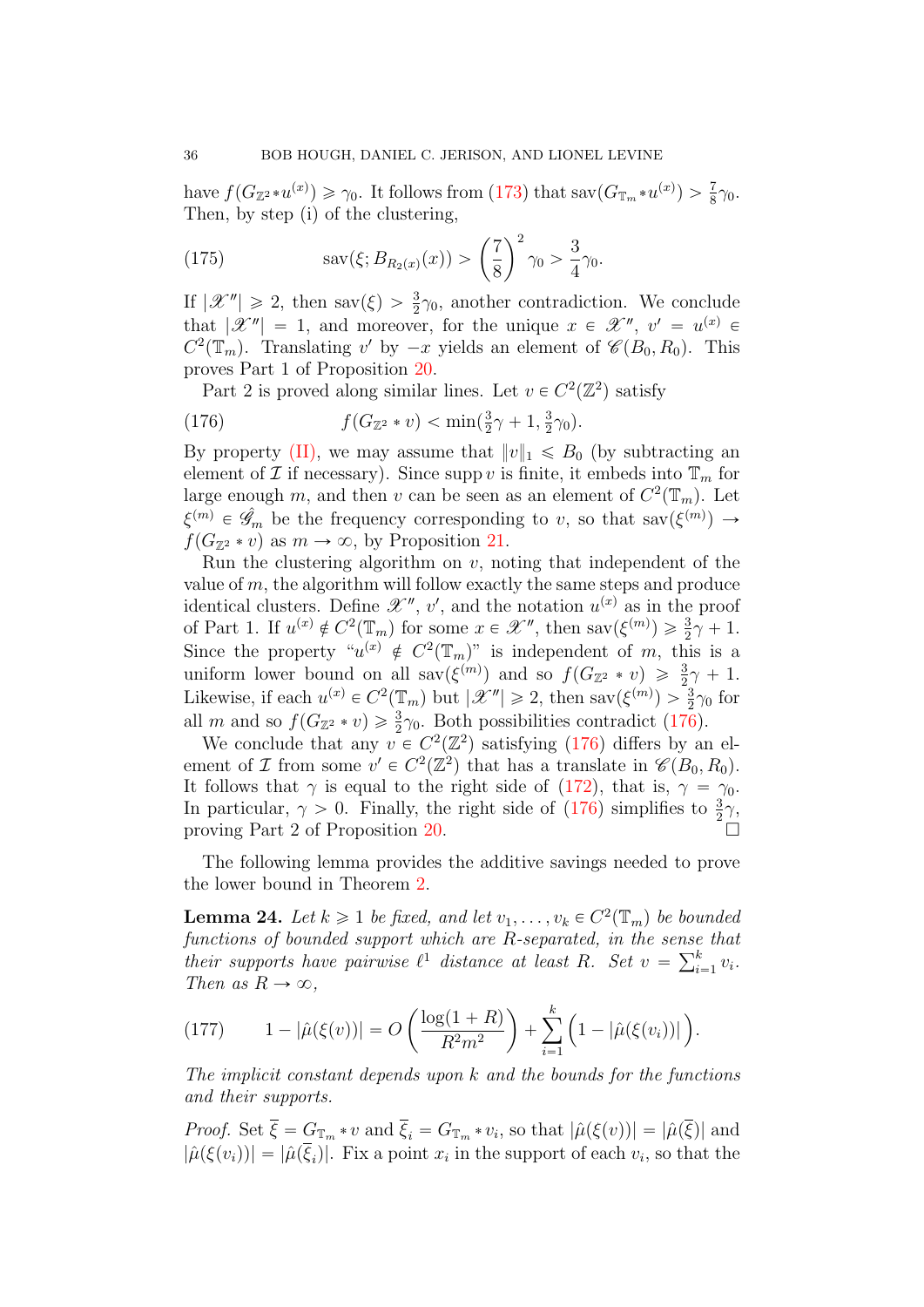balls  $B_{R'}(x_i)$  are disjoint where  $R' = \lfloor (R-1)/2 \rfloor$ . As in the proof of Proposition [21,](#page-27-1) if  $y = (y_1, y_2)$  with  $|y_1|, |y_2| \le m/2$  and  $r = \sqrt{y_1^2 + y_2^2}$ ,

<span id="page-36-4"></span>(178) 
$$
|\bar{\xi}_i(x_i + y)| = O(1/r^2).
$$

We obtain the analogue to  $(153)$ , ˙

<span id="page-36-0"></span>(179) 
$$
1 - |\hat{\mu}(\bar{\xi}_i)| = O\left(\frac{1}{R^2 m^2}\right) + \frac{1}{m^2} \sum_{\|y\|_1 \le R'} \left(1 - c\left(\bar{\xi}_i(x_i + y)\right)\right).
$$

If  $||y||_1 \le R'$ , then  $\overline{\xi}(x_i + y) = \overline{\xi}_i(x_i + y) + O(R^{-2})$ , so that (180) ˛

<span id="page-36-1"></span>
$$
c\left(\overline{\xi}(x_i+y)\right) = c\left(\overline{\xi}_i(x_i+y)\right) + O\left(\frac{\left|s(\overline{\xi}_i(x_i+y))\right|}{R^2}\right) + O\left(\frac{1}{R^4}\right).
$$

As in [\(160\)](#page-32-2),

<span id="page-36-2"></span>(181) 
$$
\sum_{\|y\|_1\leq R'} \left| s\left(\overline{\xi}_i(x_i+y)\right) \right| = O(\log(1+R)).
$$

Combining [\(179\)](#page-36-0), [\(180\)](#page-36-1), and [\(181\)](#page-36-2) yields ˆ ˙

<span id="page-36-3"></span>(182) 
$$
1 - |\hat{\mu}(\bar{\xi}_i)| = O\left(\frac{\log(1+R)}{R^2 m^2}\right) + \frac{1}{m^2} \sum_{\|y\|_1 \le R'} \left(1 - c\left(\bar{\xi}(x_i + y)\right)\right).
$$

Take the sum of [\(182\)](#page-36-3) over  $i = 1, 2, ..., k$ . For  $z \notin \bigcup_{i=1}^{k}$  $\sum_{i=1}^{\kappa} B_{R'}(x_i)$ , let  $r_i$ be the  $\ell^2$  distance from z to  $x_i$ , so that  $|\overline{\xi}(z)| = O(1/r_1^2 + \cdots + 1/r_k^2)$ . Use the inequality

ˆ

˙

(183) 
$$
\left(\frac{1}{r_1^2} + \dots + \frac{1}{r_k^2}\right)^2 \le k \left(\frac{1}{r_1^4} + \dots + \frac{1}{r_k^4}\right)
$$

to conclude that

(184) 
$$
\sum_{z \notin \bigcup_{i=1}^k B_{R'}(x_i)} \left(1 - c\left(\overline{\xi}(z)\right)\right) = O\left(\frac{1}{R^2}\right).
$$

In combination with [\(182\)](#page-36-3), this yields

$$
(185)\sum_{i=1}^{k}\left(1-\left|\hat{\mu}(\overline{\xi}_{i})\right|\right)=O\left(\frac{\log(1+R)}{R^{2}m^{2}}\right)+\frac{1}{m^{2}}\sum_{z\in\mathbb{T}_{m}}\left(1-c\left(\overline{\xi}(z)\right)\right),
$$

or equivalently,

<span id="page-36-5"></span>(186) 
$$
1 - \text{Re}\left(\hat{\mu}(\overline{\xi})\right) = O\left(\frac{\log(1+R)}{R^2m^2}\right) + \sum_{i=1}^k \left(1 - \left|\hat{\mu}(\overline{\xi}_i)\right|\right).
$$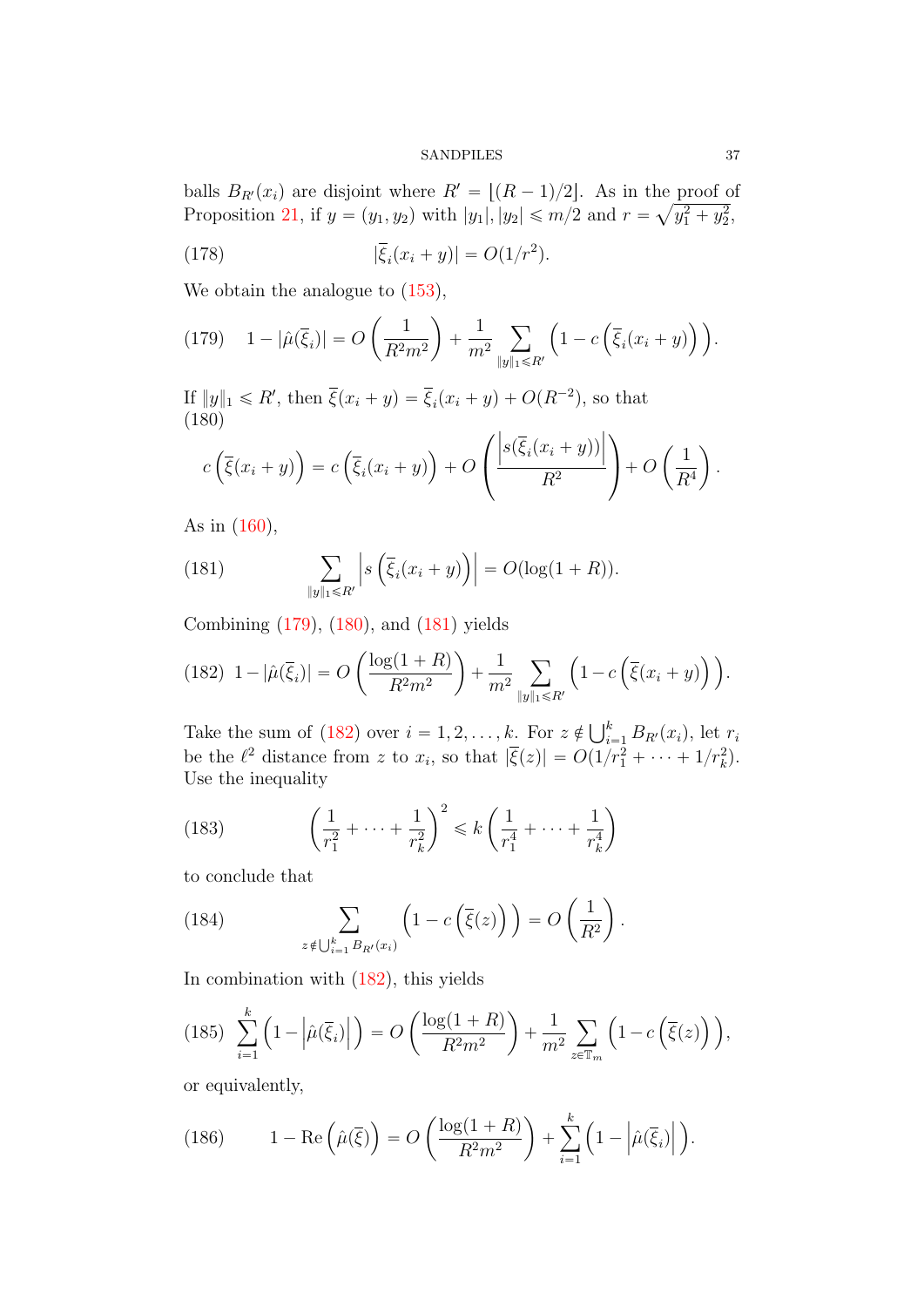We will finish the proof by applying  $(150)$ . Proposition [21](#page-27-1) implies that each  $1 \frac{\partial \Pi}{\partial \mu}(\overline{\xi}_i)$  $\vert$  e proof by applying  $(150)$ . Proposition 21 i<br> $\vert = O(1/m^2)$ , so Re  $(\hat{\mu}(\overline{\xi})) \gg 1$ . Meanwhile,

(187) 
$$
\operatorname{Im}\left(\hat{\mu}(\overline{\xi})\right) = \frac{1}{m^2} \sum_{z \in \mathbb{T}_m} s\left(\overline{\xi}(z)\right), \qquad s(t) = 2\pi t + O\left(|t|^3\right).
$$

In the Taylor expansion, the linear term vanishes since  $\overline{\xi}$  has mean zero on  $\mathbb{T}_m$ . Also,

(188) 
$$
\left|\overline{\xi}(z)\right|^3 \leqslant \left(\sum_{i=1}^k \left|\overline{\xi}_i(z)\right|\right)^3 \leqslant k^2 \sum_{i=1}^k \left|\overline{\xi}_i(z)\right|^3,
$$

and  $\sum_{z \in \mathbb{T}_m}$  $\left|\overline{\xi}_i(z)\right|$  $\big|^{3}$ =  $O(1)$  by [\(178\)](#page-36-4). Hence Im  $(\hat{\mu}(\bar{\xi}))$  $= O(1/m^2)$ , and we obtain the desired result from [\(186\)](#page-36-5) using  $(150)$ .

<span id="page-37-0"></span>6.2. Estimation of moderate size phases. In this section we give estimates for the savings of frequencies  $\xi$  whose distinguished prevectors  $v = v(\xi)$  have  $||v||_1$  growing with m. In particular, we prove an approximate additive savings estimate for separated parts of  $v$ , which is what is needed to prove the upper bound of Theorem [2.](#page-2-0)

Let  $R > 1$  be a large fixed parameter. Given any  $v \in \mathbb{Z}^{\mathbb{T}_m}$ , for each  $x \in \text{supp } v$  let

(189) 
$$
\quad \text{nbd}(x) := B_R(x) = \{ y \in \mathbb{T}_m : \|y - x\|_1 \leq R \}.
$$

Perform a simple agglomeration scheme, in which any two points  $x, y \in$ supp  $v$  whose neighborhoods overlap are joined in a common  $R$ -cluster. In other words,  $x$  and  $y$  belong to a common cluster if and only if there is a sequence of points  $\{z_i\}_{i=0}^n \subset \text{supp } v$  such that  $x = z_0, y = z_n$  and, for  $0 \leq i \leq n$ ,  $||z_i - z_{i+1}||_1 \leq 2R$ . Write  $\mathscr{C}$  for the collection of clusters formed in this way. Given  $C \in \mathscr{C}$ , write

(190) 
$$
\text{nbd}(C) := \bigcup_{x \in C} \text{nbd}(x)
$$

for the neighborhood of C, so that supp  $v \subset$  $_{C\in\mathscr{C}}$  nbd $(C)$ .

Let  $\mathscr{P} \subset \mathscr{C}$  be the collection of all clusters C such that  $v|_C = \Delta w$ for some  $w \in \mathbb{Z}^{\mathbb{T}_m}$ , and let S be the union of all clusters  $C \in \mathscr{C} \setminus \mathscr{P}$ . The 'R-reduction' of v is defined to be  $\tilde{v} = v|_S$ , which differs from v by a sum of terms of the form  $\Delta w$ , and whose  $L^1$  and  $L^{\infty}$  norms are bounded by  $||v||_1, ||v||_{L^{\infty}}$  respectively. We say that v is 'R-reduced' if  $\tilde{v} = v$ . For any frequency  $\xi \in \hat{\mathscr{G}}_m$ , the 'R-reduced prevector' of  $\xi$  is the R-reduction of the distinguished prevector  $v(\xi)$ , which is indeed a prevector of  $\xi$ .

The following is the main result of this section. It is similar to Lemmas  $22$  and  $23$ , but does not require the prevector v to have bounded  $L^1$  norm.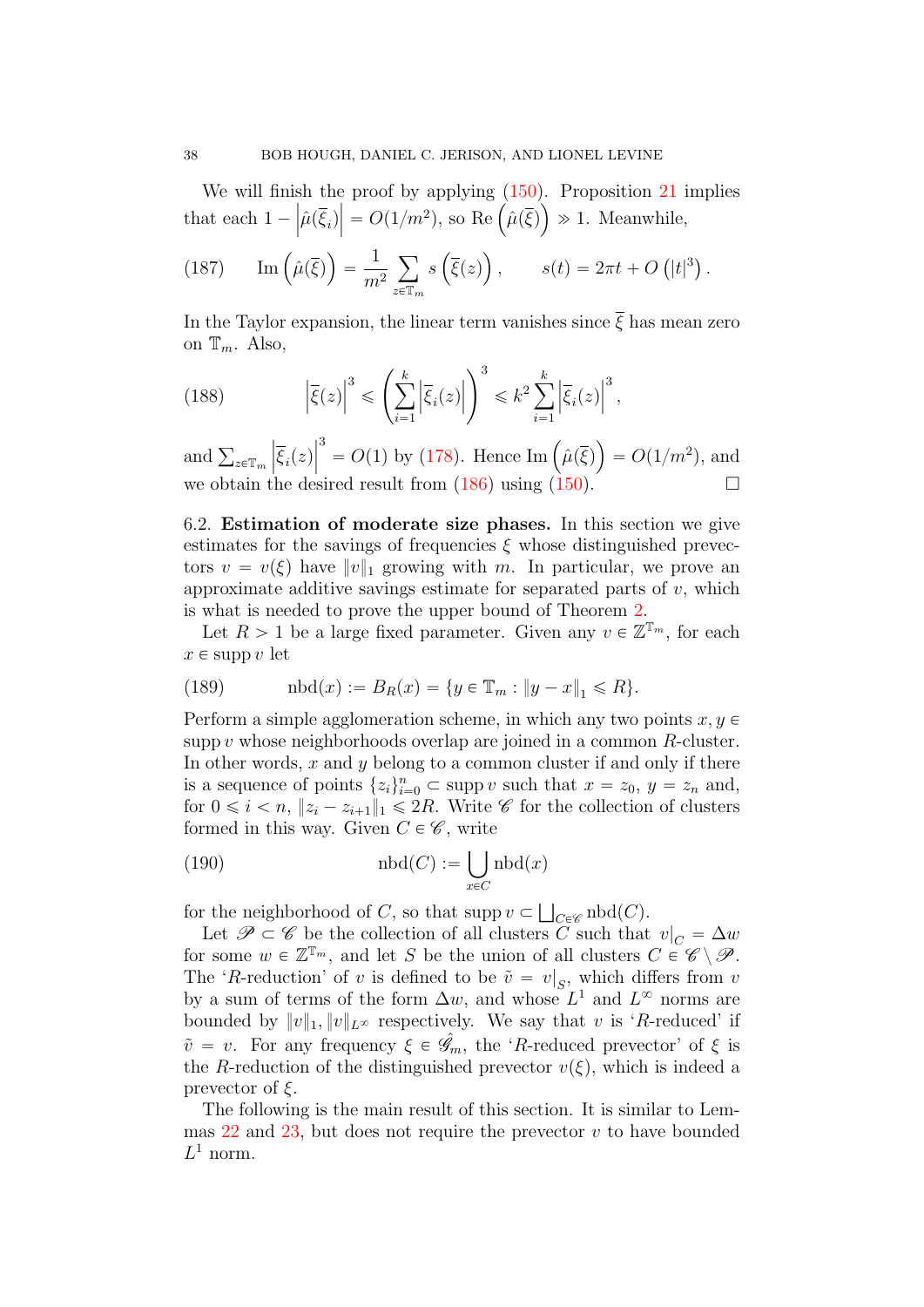<span id="page-38-0"></span>**Lemma 25.** Let  $B \geq 1$  be a fixed parameter. There is a function  $\eta(B, R)$  tending to 0 as  $R \to \infty$  such that for all m sufficiently large, if  $v \in \mathbb{Z}^{\mathbb{T}_m}$  satisfies the following conditions:

 $(1)$  v is R-reduced (2)  $||v||_{L^{\infty}} \le 3$  $(3)$  v has an R-cluster C for which  $\parallel v|_C \parallel$  $_1 \leq B$ 

then

<span id="page-38-1"></span>(191) 
$$
\operatorname{sav}(G_{\mathbb{T}_m} * v; \operatorname{nbd}(C)) \geqslant m^2 \operatorname{gap}_m - \eta(B, R).
$$

Thus, if v has mean zero, then the corresponding frequency  $\xi \in \hat{\mathscr{G}}_m$ satisfies  $\text{sav}(\xi; \text{nbd}(C)) \geq m^2 \text{gap}_m - \eta(B, R).$ 

The sufficiently large value of m above which [\(191\)](#page-38-1) holds is allowed to depend on both B and R.

The upper bound on  $||v||_{L^{\infty}}$  could be replaced by any fixed constant; we chose 3 because the distinguished prevector of every  $\xi \in \hat{\mathscr{G}}_m$  satisfies  $||v(\xi)||_{L^{\infty}} \leq 3$ , so the R-reduced prevector has the same bound.

*Proof.* Suppose that  $v \in \mathbb{Z}^{\mathbb{T}_m}$  satisfies the conditions of the lemma. We decompose the phase function  $\overline{\xi} = G_{\mathbb{T}_m} * v$  into an internal and external component,  $\overline{\xi} = \xi^i + \xi^e$ , where

(192) 
$$
\xi^i := G_{\mathbb{T}_m} * v|_C, \qquad \xi^e := G_{\mathbb{T}_m} * v|_{C^c}.
$$

Our first observation is that the third derivatives of  $\xi^e$  are uniformly bounded over all  $x \in \text{nbd}(C)$ :

<span id="page-38-2"></span>(193) 
$$
|D_1^a D_2^b \xi_x^e| \ll \frac{1}{R}
$$
, for  $x \in \text{nbd}(C)$  and  $a, b \ge 0$ ,  $a + b = 3$ .

To see this, note that if  $x \in \text{nbd}(C)$ , then every  $y \in \text{supp}(v) \setminus C$  satisfies  $||x - y||_1 > R$ . Therefore,

(194) 
$$
|D_1^a D_2^b \xi_x^e| = \left| \sum_{y \in C^c} v(y) D_1^a D_2^b G_{\mathbb{T}_m}(x - y) \right|
$$

$$
\leq \|v\|_{L^\infty} \sum_{y \in B_R(x)^c} |D_1^a D_2^b G_{\mathbb{T}_m}(x - y)|.
$$

The bound [\(193\)](#page-38-2) then follows from the asymptotic of Lemma [7.](#page-14-0)

The rest of the proof is divided into three cases. Heuristically,  $\xi^e$ could be roughly constant over  $nbd(C)$ , vary linearly over  $nbd(C)$ , or vary quadratically over  $nbd(C)$ . The bound on the third derivatives of  $\xi^e$  ensures that these are the only possibilities. If  $\xi^e$  is roughly constant, then we can prove [\(191\)](#page-38-1) using the arguments developed in Section [6.1.](#page-26-0)

If  $\xi^e$  varies linearly over  $\text{nbd}(C)$ , then we can find a region of  $\text{nbd}(C)$ far enough away from  $C$  that the internal phase is nearly constant, so  $\overline{\xi} = \xi^i + \xi^e$  varies linearly. We then cite the geometric series bound of Lemma [11](#page-15-4) to show that for any  $A > 0$ , if R is large enough then  $sav(\overline{\xi}; \text{nbd}(C)) \geq A$ . This is much stronger than the desired bound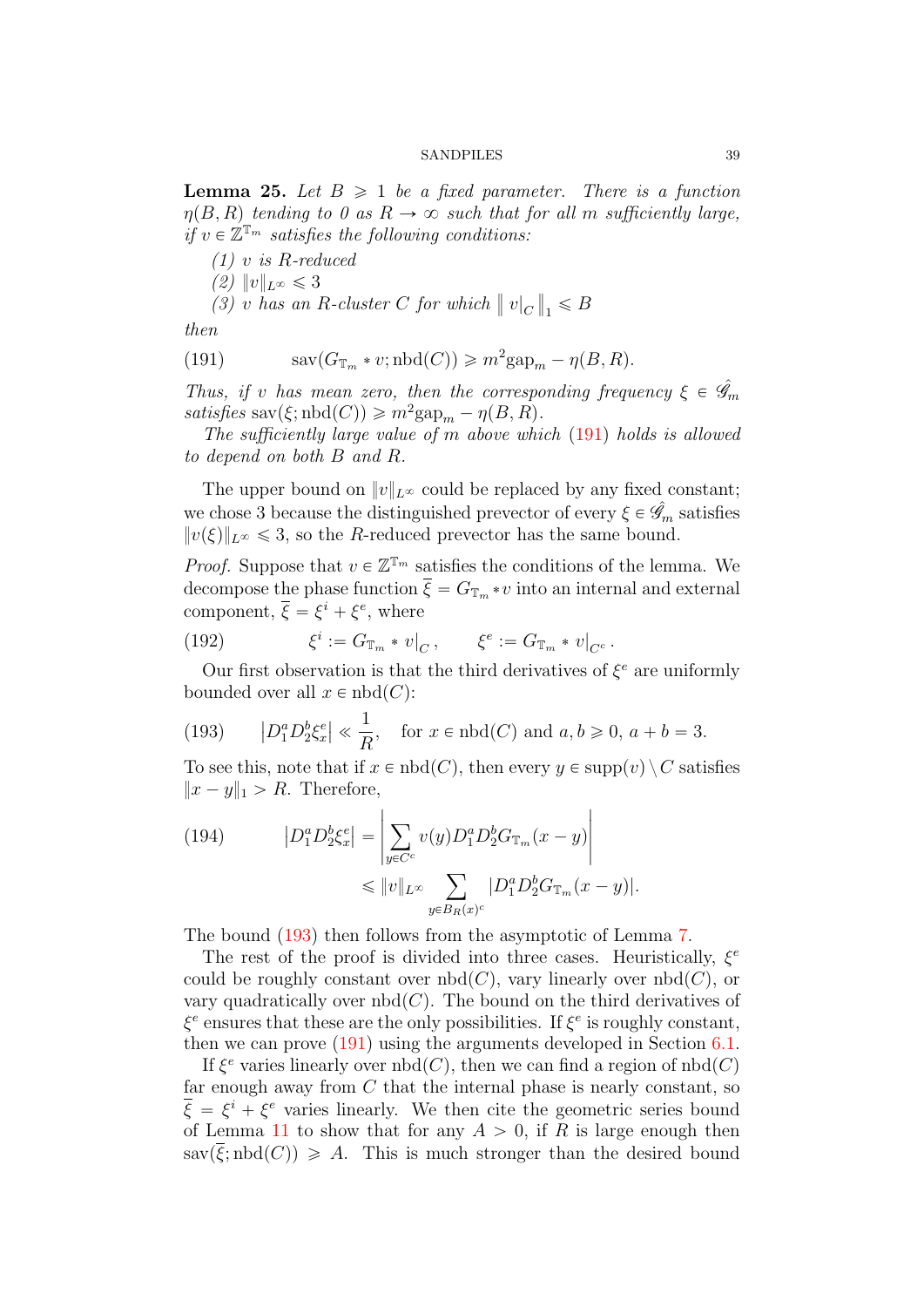[\(191\)](#page-38-1): as long as  $A > \gamma = \lim_{m \to \infty} m^2 \text{gap}_m$ , we do not even need to subtract  $n(B, R)$ .

Finally, if  $\xi^e$  varies quadratically over  $nbd(C)$ , we use van der Corput's inequality to reduce to the linear case.

The proof will use three auxiliary parameters  $R_1, R_2, R_3$  which tend to infinity with R and satisfy  $R_1 \nvert R_2 \nvert R_3 \nvert R_3 \nvert R_4$ . We require that

<span id="page-39-2"></span>
$$
(195) \ \ R_1 \to \infty, \quad \frac{R_2}{R_1^4} \to \infty, \quad \frac{R_3}{R_1 R_2^2} \to \infty, \quad \frac{R}{R_1^2 R_3^2} \gg 1, \quad \text{as } R \to \infty.
$$

These properties are all satisfied if, for example,  $R_1 = R^{1/26}$ ,  $R_2 =$  $R^{5/26}$ ,  $R_3 = R^{12/26}$ .

For the first case, suppose that for all  $x \in C$  and  $||y - x||_1 \le R_1$ , we have  $\|\xi_y^e - \xi_x^e\|$  $_{\mathbb{R}/\mathbb{Z}}$  < 1/ $R_1^3$ . Perform the clustering algorithm from the proof of Proposition [20](#page-27-0) on  $v|_C$ , using the same parameters (e.g.  $\alpha =$ 7/8). This partitions C into sub-clusters indexed by a set  $\mathscr{X}'$ : for each  $x \in \mathscr{X}'$  there are radii  $2\tilde{R}_1(x) < \tilde{R}_2(x)$  such that

(196) 
$$
C \subset \bigsqcup_{x \in \mathcal{X}'} B_{\tilde{R}_1(x)}(x),
$$

while the balls  $\{B_{\tilde{R}_2(x)}(x)\}_{x \in \mathcal{X}}$  are disjoint, and each sub-cluster meets the conditions of either Lemma [22](#page-28-0) or Lemma [23,](#page-31-0) as appropriate. As in [\(171\)](#page-34-3), the radii  $\tilde{R}_2(x)$  are uniformly bounded by some  $R_0$  depending only on  $B$ . By taking  $R$  large enough with respect to  $B$ , we may assume that  $R_0$  is arbitrarily small relative to  $R_1$ .

Let  $x \in \mathcal{X}'$  and  $R' \le R_1$ . We use the assumption that  $\|\xi_y^e - \xi_x^e\|$  $_{\mathbb{R}/\mathbb{Z}}<$  $1/R_1^3$  for all  $y \in B_{R_1}(x)$  to compute, by Taylor expansion,  $\ddot{\phantom{a}}$   $\ddot{\phantom{a}}$   $\ddot{\phantom{a}}$   $\ddot{\phantom{a}}$   $\ddot{\phantom{a}}$   $\ddot{\phantom{a}}$   $\ddot{\phantom{a}}$   $\ddot{\phantom{a}}$   $\ddot{\phantom{a}}$   $\ddot{\phantom{a}}$   $\ddot{\phantom{a}}$   $\ddot{\phantom{a}}$   $\ddot{\phantom{a}}$   $\ddot{\phantom{a}}$   $\ddot{\phantom{a}}$   $\ddot{\phantom{a}}$   $\ddot{\phantom{a}}$   $\ddot{\phantom{a}}$   $\ddot{\$ 

(197) 
$$
\left|\sum_{y \in B_{R'}(x)} e(\xi_y^i + \xi_y^e) \right| = \left|\sum_{y \in B_{R'}(x)} e(\xi_y^i) \right| + O\left(\frac{1}{R_1}\right).
$$

In other words, for all  $R' \le R_1$ ,

<span id="page-39-0"></span>(198) 
$$
sav(\bar{\xi}; B_{R'}(x)) = sav(\xi^{i}; B_{R'}(x)) + O(R_1^{-1}).
$$

Define  $\mathscr{X}'' \subset \mathscr{X}'$  as in the proof of Proposition [20.](#page-27-0) Since v is Rreduced,  $\mathscr{X}''$  is nonempty. For  $x \in \mathscr{X}''$ , let  $u^{(x)}$  be the restriction of v to  $B_{\tilde{R}_1(x)}(x)$ . By step (i) of the clustering,

<span id="page-39-1"></span>(199) 
$$
\text{sav}(\xi^i; B_{\tilde{R}_2(x)}(x)) \ge \begin{cases} \frac{3}{2}\gamma + 1, & u^{(x)} \notin C^2(\mathbb{T}_m), \\ \frac{7}{8}\text{sav}(G_{\mathbb{T}_m} * u^{(x)}), & u^{(x)} \in C^2(\mathbb{T}_m). \end{cases}
$$

Note that  $\frac{3}{2}\gamma + 1 > m^2 \text{gap}_m$  for large enough m, and sav $(G_{\mathbb{T}_m} * u^{(x)}) \geq$  $m^2$ gap<sub>m</sub> by definition of  $\mathscr{X}''$ . Thus, the combination of [\(198\)](#page-39-0) with [\(199\)](#page-39-1) verifies the desired bound [\(191\)](#page-38-1) except when  $|\mathscr{X}''| = 1$  and  $u^{(x)} \in$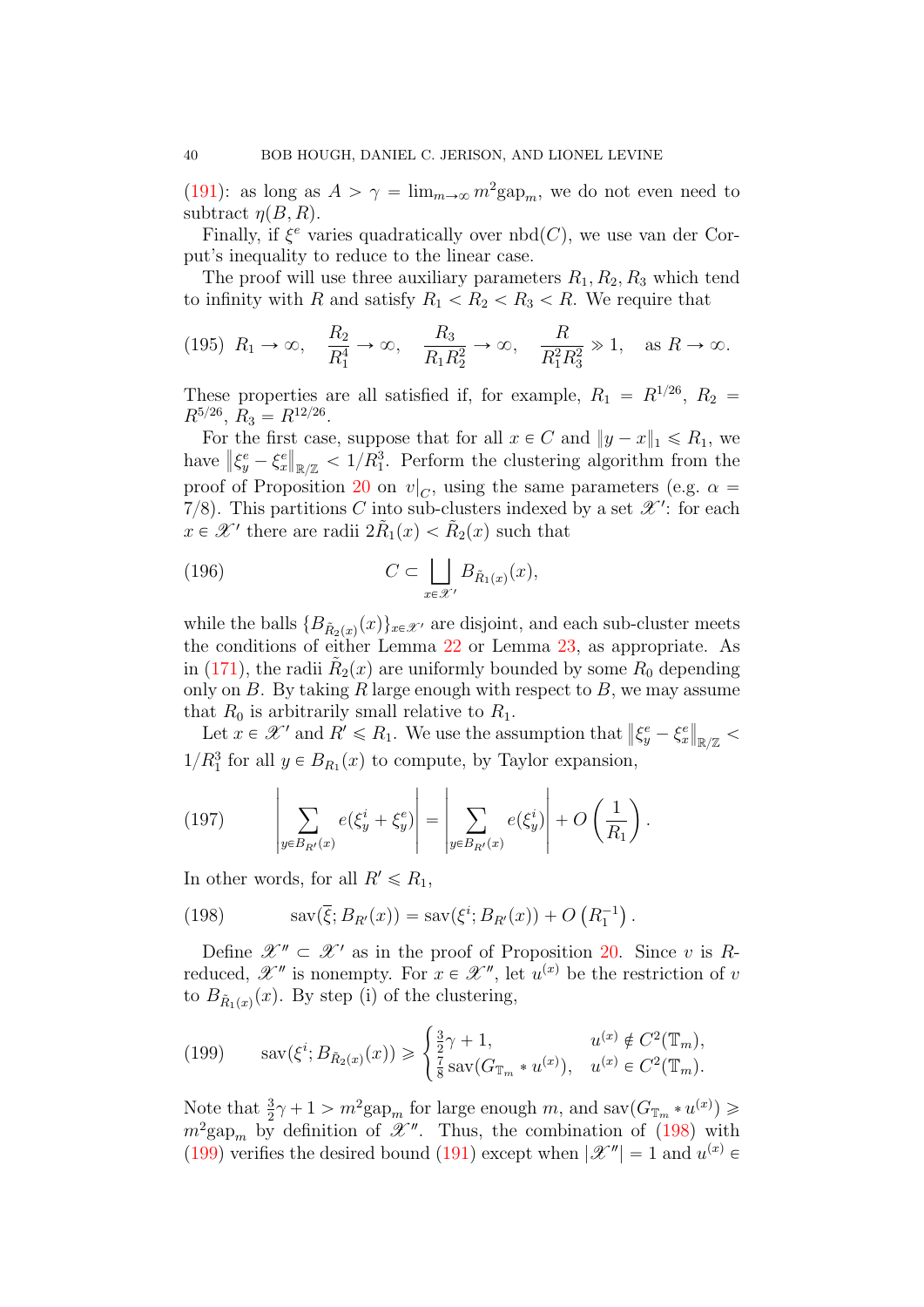$C^2(\mathbb{T}_m)$ . In that remaining situation, we observe from [\(161\)](#page-32-3) that

(200) 
$$
\operatorname{sav}(\xi^i; B_{R_1}(x)) = \operatorname{sav}(G_{\mathbb{T}_m} * u^{(x)}; B_{R_1}(x))
$$

$$
= \operatorname{sav}(G_{\mathbb{T}_m} * u^{(x)}) - O_B\left(\frac{\log^2 R_1}{R_1^2}\right)
$$

$$
\geq m^2 \operatorname{gap}_m - O_B\left(\frac{\log^2 R_1}{R_1^2}\right),
$$

which along with  $(198)$  completes the proof.

In the second and third cases, we assume that there exist  $x \in C$  and  $y \in B_{R_1}(x)$  such that  $d := \|\xi_y^e - \xi_x^e\|_{\mathbb{R}/\mathbb{Z}} \geq 1/R_1^3$ . Set  $w = y - x$ , so  $||w||_1 \le R_1$ . For the second case, suppose that for all integers  $1 \le n \le n$  $R_2$  $\frac{R_2}{\|w\|_1},$ 

<span id="page-40-0"></span>(201) 
$$
\|\xi_{x+nw}^e - \xi_x^e - n\left(\xi_y^e - \xi_x^e\right)\|_{\mathbb{R}/\mathbb{Z}} < \frac{1}{R_1}.
$$

Effectively, the external phase varies linearly along the discrete line  ${x + nw : n \in \mathbb{Z}, 0 \leqslant n \leqslant \frac{R_2}{||w||} }$  $\frac{R_2}{\|w\|_1}\}$  .

We now find a segment along the line that is far away from  $C$ . Set  $\overline{a}$ ^

$$
\ell = \left\lfloor \frac{R_2}{3^B \|w\|_1} \right\rfloor,
$$

and consider the  $\ell^1$ -balls of radius  $3^k \ell ||w||_1$  centered at  $x + 2 \cdot 3^k \ell w$ , for  $0 \leq k \leq B - 1$ . The interiors of these balls are disjoint, and  $x \in C$  is not in any of the interiors. By the pigeonhole principle, the interior of at least one ball contains no elements of  $C$ . Choose  $k$  corresponding to one such ball, and set  $U = 2 \cdot 3^k \ell$ , so that  $x + Uw$  is the center.  $\mathbf{r}$  $\frac{1}{2}$ 

Set  $V = \begin{bmatrix} 1 & 1 \\ 1 & 1 \end{bmatrix}$  $\overline{\ell d^{-1}}$ . By [\(195\)](#page-39-2),  $\frac{\ell}{V} \geq$  $\ell d \to \infty$  with R, and certainly  $V \rightarrow \infty$  with R. Any point y along a shortest path from  $x + Uw$  to  $x + nw$ , with  $U < n \le U + V$ , satisfies  $d(y, C) \gg U ||w||_1$ . Since the first derivatives of  $G_{\mathbb{T}_m}$  decay like the inverse of the radius, it follows that  $\xi_{x+nw}^i - \xi_{x+Uw}^i = O\left(\frac{V}{U}\right)$  $\frac{V}{U}$ ) =  $o_R(1)$ .

Consider the exponential sum

(203) 
$$
\sum_{n=U}^{U+V} e\left(\overline{\xi}_{x+nw}\right) = \sum_{n=U}^{U+V} e\left(\xi_{x+nw}^e + \xi_{x+nw}^i\right) = \sum_{n=U}^{U+V} e\left(\xi_x^e + \xi_{x+Uw}^i + n\left(\xi_y^e - \xi_x^e\right) + O\left(\frac{1}{R_1}\right) + O\left(\frac{V}{U}\right)\right).
$$

Taylor expanding the error in the exponential, then summing the geometric series, we obtain

(204) 
$$
\sum_{n=U}^{U+V} e\left(\overline{\xi}_{x+nw}\right) = O\left(\frac{V}{R_1} + \frac{V^2}{U} + \frac{1}{d}\right) = o_R(V).
$$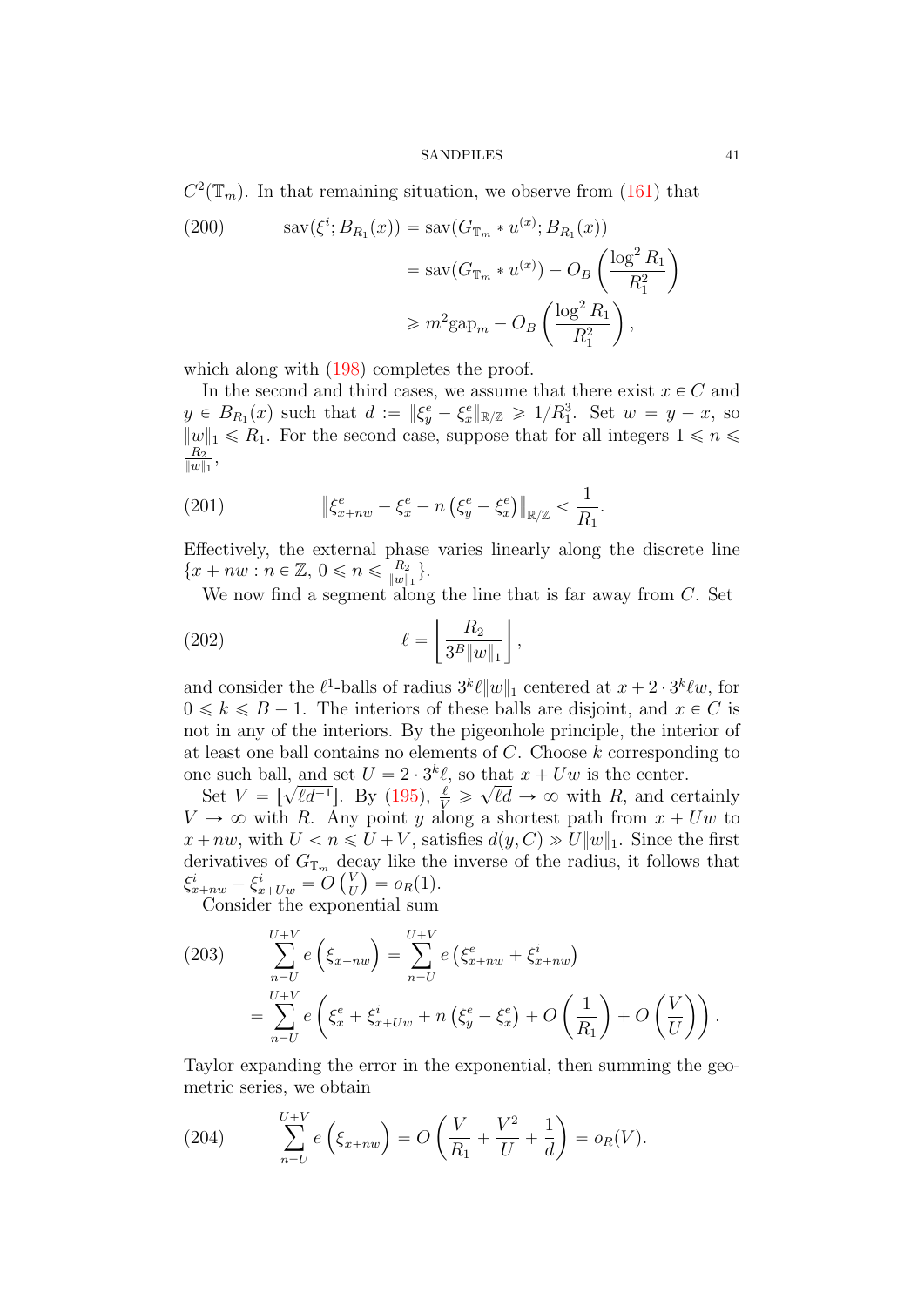Hence this segment of the line provides savings of  $\gg V$  for  $\overline{\xi}$ . That is, sav $(\overline{\xi}; \text{nbd}(C))$  is bounded below by a constant that may be made arbitrarily high by taking R large enough.

For the third case, suppose that [\(201\)](#page-40-0) fails for some  $n = n_1 \leq \frac{R_2}{\|w\|}$  $\frac{R_2}{\|w\|_1}.$ Set  $W = \lfloor \frac{R_3}{\|w\|} \rfloor$  $\frac{R_3}{\|w\|_1}$ , and apply van der Corput's inequality with  $H = 1$  to estimate

<span id="page-41-0"></span>
$$
\left|\sum_{n=1}^{W} e\left(\overline{\xi}_{x+nw}\right)\right|^2 \leq \frac{W(W+1)}{2} + \frac{W+1}{2} \left|\sum_{n=1}^{W-1} e\left(\overline{\xi}_{x+(n+1)w} - \overline{\xi}_{x+nw}\right)\right|.
$$

Set  $z_n = \xi_{x+(n+1)w}^e - \xi_{x+nw}^e$ . By the definition of  $n_1$ ,

$$
(206) \quad \frac{1}{R_1} \leq \left\| \sum_{i=0}^{n_1-1} (z_i) - n_1 z_0 \right\|_{\mathbb{R}/\mathbb{Z}} = \left\| \sum_{i=0}^{n_1-2} (n_1 - 1 - i)(z_{i+1} - z_i) \right\|_{\mathbb{R}/\mathbb{Z}}
$$

and therefore there is  $n_0 \le n_1 - 2$  for which

(207) 
$$
\delta := \|z_{n_0+1} - z_{n_0}\|_{\mathbb{R}/\mathbb{Z}} \ge \frac{2}{R_1 n_1^2} \ge \frac{2\|w\|_1^2}{R_1 R_2^2}.
$$

For all  $1 \leq n, p \leq W$ , the quantity  $z_n - z_p - (n - p)(z_{n_0+1} - z_{n_0})$ is a sum of  $O(W^2||w||_1^3)$  terms of the form  $D_1^a D_2^b \xi_{x'}^e$  where  $a + b = 3$ and  $x' \in \text{nbd}(C)$ . (Each  $z_i$  is a sum of  $O(\Vert w \Vert_1)$  first derivatives of  $\xi^e$ , so  $z_{i+1} - z_i$  is a sum of  $O(\Vert w \Vert_1^2)$  second derivatives of  $\xi^e$ , and then  $(z_{i+1} - z_i) - (z_{n_0+1} - z_{n_0})$  is a sum of  $O(||w||_1^2 \cdot W||w||_1)$  third derivatives of  $\xi^e$ . Finally, sum over all *i* between p and n.) Thus, [\(193\)](#page-38-2) gives  $\frac{100}{2}$ 

(208) 
$$
\|z_n - z_p - (n-p)(z_{n_0+1} - z_{n_0})\|_{\mathbb{R}/\mathbb{Z}} = O\left(\frac{W^2 \|w\|_1^3}{R}\right).
$$

By the definition of W and [\(195\)](#page-39-2), this quantity is  $O(1/R_1)$ .

We now repeat the argument of the previous case, using

$$
\ell' = \left\lfloor \frac{R_3}{3^B \|w\|_1} \right\rfloor
$$

to define  $U' = 2 \cdot 3^k \ell'$  for an appropriately chosen  $0 \le k \le B - 1$ , and  $V' = \left[ \sqrt{\ell' \delta^{-1}} \right]$ . By [\(195\)](#page-39-2),  $\frac{\ell'}{V'} \geqslant \sqrt{\ell' \delta} \to \infty$  with R, and  $\delta^{-1} = o_R(V')$ . Arguing as before, we obtain

(210) 
$$
\sum_{n=U'}^{U'+V'} e\left(\overline{\xi}_{x+(n+1)w} - \overline{\xi}_{x+nw}\right) = O\left(\frac{V'}{R_1} + \frac{(V')^2}{U'} + \frac{1}{\delta}\right) = o_R(V').
$$

Thus, we have saved an arbitrary constant in the sum

(211) 
$$
\sum_{n=1}^{W-1} e\left(\overline{\xi}_{x+(n+1)w} - \overline{\xi}_{x+nw}\right),
$$

and hence also in  $\sum_{n=1}^{W} e^{i\omega}$  $(\overline{\xi}_{x+nw}), \text{ by (205)}.$  $(\overline{\xi}_{x+nw}), \text{ by (205)}.$  $(\overline{\xi}_{x+nw}), \text{ by (205)}.$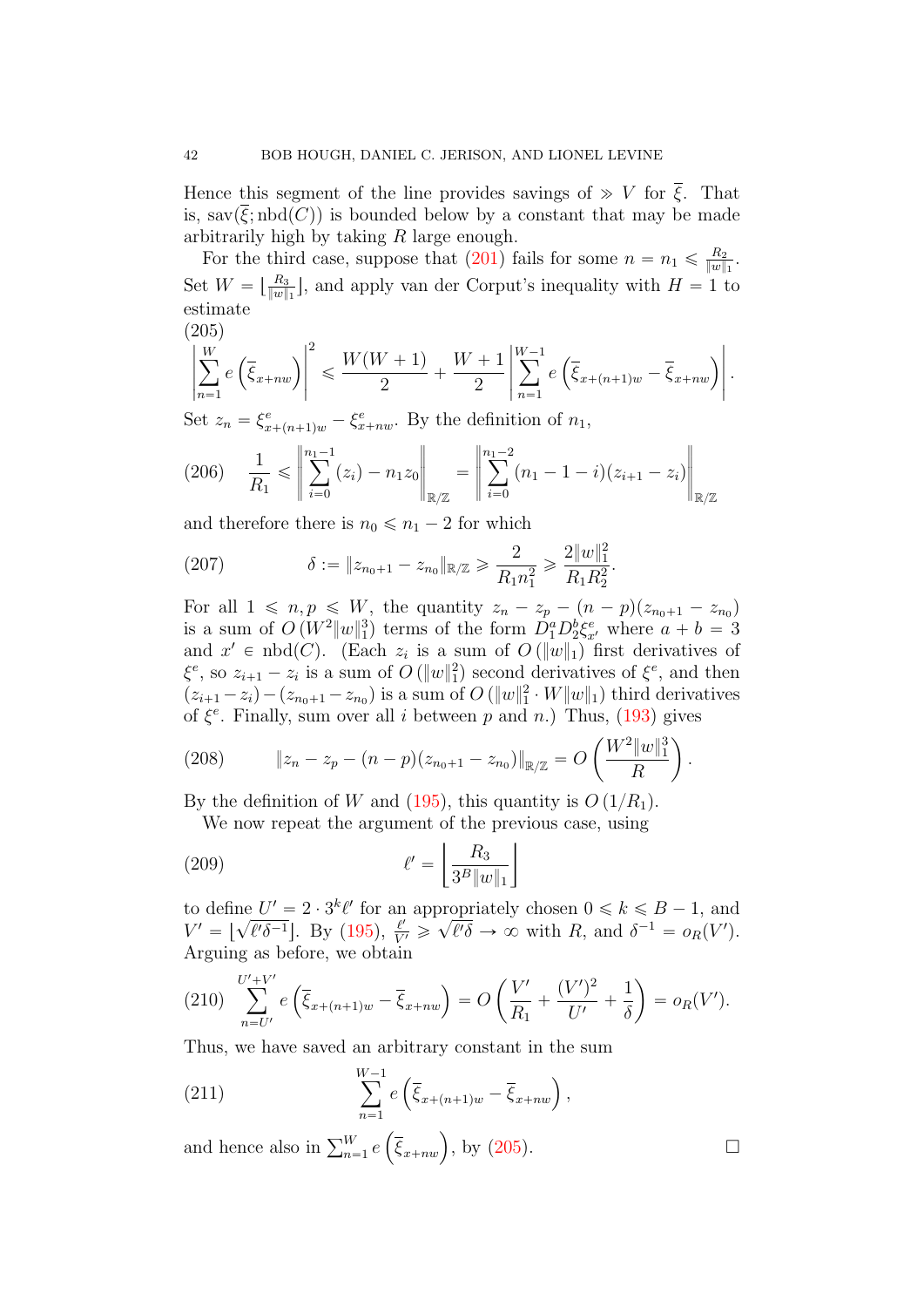## 7. Proof of Theorem [2](#page-2-0)

<span id="page-42-1"></span>In the process of proving Theorem [2,](#page-2-0) we also prove the following mixing result in  $L^2$ .

<span id="page-42-2"></span>**Theorem 26.** Let  $m \ge 2$ , let  $c_0 = \gamma^{-1}$  be the constant of Theorem [2,](#page-2-0) and as there, set  $t_m^{\text{mix}} = c_0 m^2 \log m$ . For each fixed  $\epsilon > 0$ ,

(212) 
$$
\lim_{m \to \infty} \min_{\sigma \in \mathcal{R}_m} \left\| P_m^{[(1-\epsilon)t_m^{\min}]} \delta_{\sigma} - \mathbb{U}_{\mathcal{R}_m} \right\|_{L^2(d\mathbb{U}_{\mathcal{R}_m})} = \infty
$$

$$
\lim_{m \to \infty} \max_{\sigma \in \mathcal{R}_m} \left\| P_m^{[(1+\epsilon)t_m^{\min}]} \delta_{\sigma} - \mathbb{U}_{\mathcal{R}_m} \right\|_{L^2(d\mathbb{U}_{\mathcal{R}_m})} = 0.
$$

Note that, since we restrict to recurrent states, Parseval gives the following characterization of the  $L^2(d\mathbb{U}_{\mathscr{R}_m})$  norm,

(213) 
$$
\left\|P_m^N \delta_{\sigma} - \mathbb{U}_{\mathscr{R}_m}\right\|_{L^2(d\mathbb{U}_{\mathscr{R}_m})}^2 = \sum_{\xi \in \hat{\mathscr{G}}_m \setminus \{0\}} |\hat{\mu}(\xi)|^{2N}.
$$

7.1. Proof of the lower bound. Our proof of the lower bound in Theorem [2](#page-2-0) uses the following second moment lemma, a variant of the method used by Diaconis and Shahshahani [\[15\]](#page-57-7) to show cutoff in the Bernoulli–Laplace diffusion model (see also [\[13\]](#page-56-1)).

Given any probability measure  $\mu$  on a finite abelian group  $\mathscr{G}$ , recall from Section [5.1](#page-22-0) the definitions of the dual group  $\hat{\mathscr{G}}$  and the Fourier coefficients  $\hat{\mu}(\xi)$ , for  $\xi \in \hat{\mathscr{G}}$ .

<span id="page-42-0"></span>**Lemma 27.** Let  $\mathscr G$  be a finite abelian group, let  $\mu$  be a probability measure on  $\mathscr G$  and let  $N \geq 1$ . Let  $\mathscr X \subset \mathscr G \setminus \{0\}$ . Suppose that the following inequalities hold for some parameters  $0 < \epsilon_1, \epsilon_2 < 1$ ,

(214)  
\n
$$
\sum_{\xi \in \mathcal{X}} |\hat{\mu}(\xi)|^N \ge \frac{|\mathcal{X}|^{\frac{1}{2}}}{\epsilon_1}
$$
\n
$$
\sum_{\xi_1, \xi_2 \in \mathcal{X}} |\hat{\mu}(\xi_1 - \xi_2)|^N \le (1 + \epsilon_2^2) \left( \sum_{\xi \in \mathcal{X}} |\hat{\mu}(\xi)|^N \right)^2.
$$
\nThen

Then

(215) 
$$
\|\mu^{*N} - \mathbb{U}_{\mathscr{G}}\|_{\text{TV}(\mathscr{G})} \geq 1 - 4\epsilon_1^2 - 4\epsilon_2^2.
$$

*Proof.* Define, for  $\xi \in \mathcal{X}$ ,  $w_{\xi} =$  $\hat{\mu}(\xi)$  $\frac{\overline{\hat{\mu}(\xi)}}{|\hat{\mu}(\xi)|}\right)^N$  or 1 if  $\hat{\mu}(\xi) = 0$ , and  $f \in$  $L^2(\mathscr{G})$  by

(216) 
$$
f(x) = \sum_{\xi \in \mathscr{X}} w_{\xi} e(\xi \cdot x).
$$

Then

Then  
\n(217) 
$$
\mathbf{E}_{\mathbb{U}}[f] = 0, \qquad \mathbf{E}_{\mathbb{U}}[|f|^2] = |\mathscr{X}|,
$$
\n
$$
\mathbf{E}_{\mu^{*N}}[f] = \sum_{\xi \in \mathscr{X}} |\hat{\mu}(\xi)|^N, \qquad \mathbf{E}_{\mu^{*N}}[|f|^2] = \sum_{\xi_1, \xi_2 \in \mathscr{X}} w_{\xi_1} \overline{w_{\xi_2}} \hat{\mu}(\xi_1 - \xi_2)^N.
$$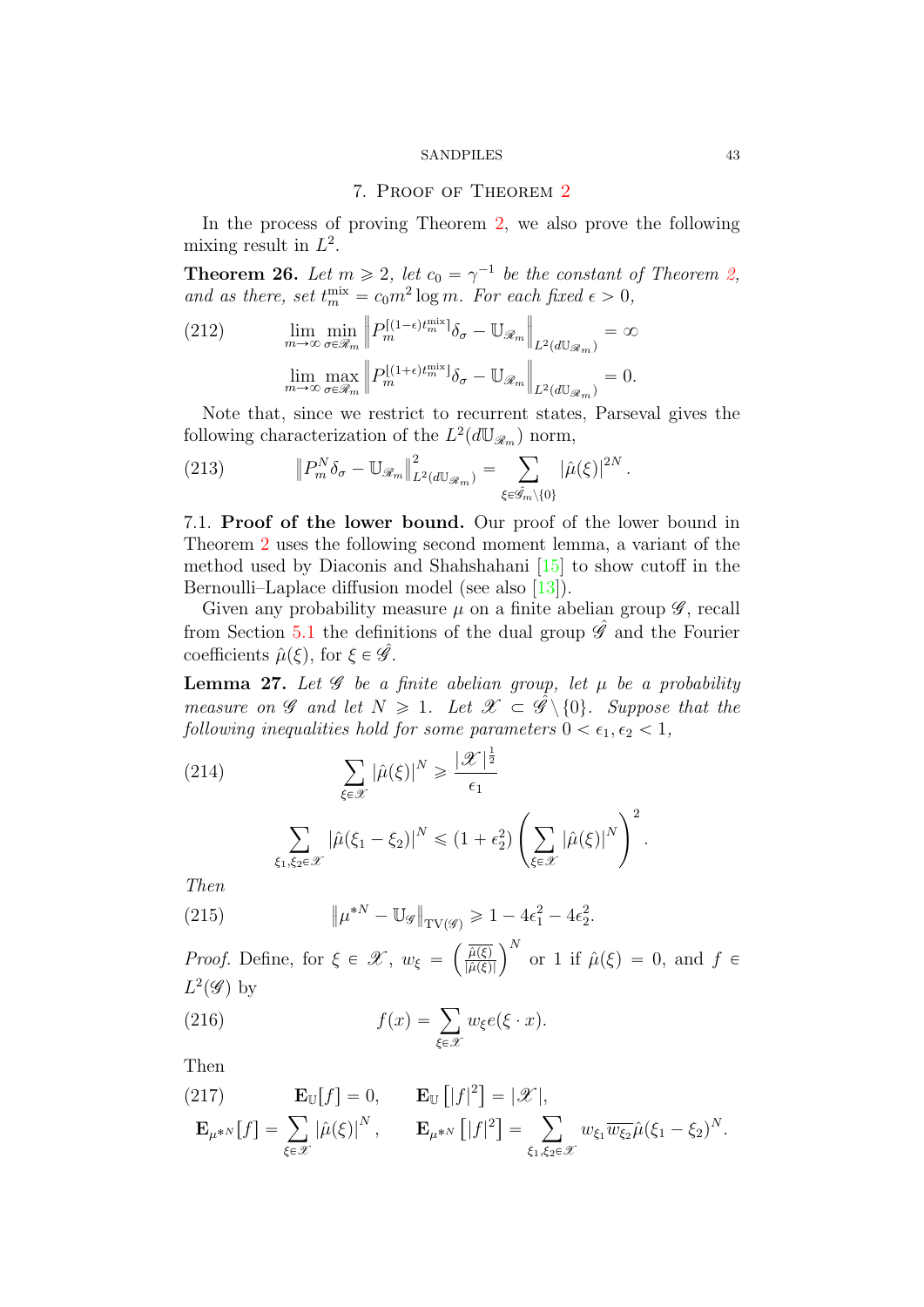Define  $A =$ i.  $g \in \mathscr{G} : |f(g)| > \frac{1}{2} E_{\mu^{*N}}[f]$  $\mathbf{r}$ . By Chebyshev's inequality,  $\mathbb{U}(A) \leq 4\epsilon_1^2$ , while by the same inequality,  $\mu^{*N}(A) \geq 1 - 4\epsilon_2^2$ , from which the claim follows.  $\Box$ 

Proof of Theorem [2,](#page-2-0) lower bound. In light of Proposition [20,](#page-27-0) choose  $v \in \mathscr{C}(B_0, R_0)$  such that the frequency  $\xi = \xi(v) \in \mathscr{G}_m$  generates the spectral gap. Choose a large fixed constant  $R > R_0$  and let  $\{v_i\}_{i=1}^M$  be a collection of R-separated translates of v, with  $M \approx \frac{m^2}{R^2}$  $\frac{m^2}{R^2}$ . The corresponding frequencies  $\xi_i = \xi(v_i)$  all satisfy  $|\hat{\mu}(\xi_i)| = |\hat{\mu}(\xi)| = 1 - \text{gap}_m$ .

Given  $c > 0$ , set  $N = \lfloor (\log m - c) \text{gap}_m^{-1} \rfloor$  and apply Lemma [27](#page-42-0) with set of frequencies  $\mathscr{X} = {\xi_i}_{i=1}^M$ . Calculate 。<br>-<br>-

<span id="page-43-1"></span>(218) 
$$
|\hat{\mu}(\xi_i)|^N = \frac{e^c}{m} \left[ 1 + O\left(\frac{\log m}{m^2}\right) \right].
$$

If c is sufficiently large, then the first condition of Lemma  $27$  is satisfied with  $\epsilon_1 = O\left(Re^{-c}\right)$ .

Write  $d(v_i, v_j)$  for the  $\ell^1$  distance between the supports of  $v_i$  and  $v_j$ . If  $d(v_i, v_j) \ge \rho$ , then by Lemma [24,](#page-35-1) ˆ ˙

(219) 
$$
1 - |\hat{\mu}(\xi_i - \xi_j)| = 2(1 - |\hat{\mu}(\xi)|) + O\left(\frac{\log(1 + \rho)}{\rho^2 m^2}\right)
$$

and therefore we can compute

<span id="page-43-0"></span>(220) 
$$
|\hat{\mu}(\xi_i - \xi_j)|^N = e^{2c} m^{-2 + O(\log(1+\rho)/\rho^2)}.
$$

Choose R large enough that when  $\rho = R$  in [\(220\)](#page-43-0), the power of m is less than  $-1$ . Then, by separating the cases  $i = j$  and  $i \neq j$ ,

(221) 
$$
\sum_{\substack{1 \le i,j \le M \\ d(v_i,v_j) < \log m}} |\hat{\mu}(\xi_i - \xi_j)|^N = O\left(\frac{m^2}{R^2}\right) + e^{2c}O\left(\frac{m}{R^4}\right),
$$

since the number of pairs  $(i, j)$  in the sum is  $O(m^2 \log^2(m)/R^4)$ . In addition, using  $\rho = \log m$  in [\(220\)](#page-43-0) and plugging in [\(218\)](#page-43-1),

$$
(222)
$$

222)  
\n
$$
\sum_{\substack{1 \le i,j \le M \\ d(v_i,v_j) \ge \log m}} |\hat{\mu}(\xi_i - \xi_j)|^N = \sum_{\substack{1 \le i,j \le M \\ d(v_i,v_j) \ge \log m}} e^{2c} m^{-2} \left(1 + O\left(\frac{\log \log m}{\log m}\right)\right)
$$
\n
$$
\le M^2 |\hat{\mu}(\xi)|^{2N} \left(1 + O\left(\frac{\log \log m}{\log m}\right)\right).
$$

Therefore, since  $M^2|\hat{\mu}(\xi)|^{2N} \approx e^{2c}m^2/R^4$ ,  $(223)$ ˆ

223)  

$$
\sum_{1 \le i,j \le M} |\hat{\mu}(\xi_i - \xi_j)|^N \le M^2 |\hat{\mu}(\xi)|^{2N} \left( 1 + O\left( \frac{\log \log m}{\log m} + \frac{R^2}{e^{2c}} + \frac{1}{m} \right) \right)
$$

and the second condition of Lemma [27](#page-42-0) is met with  $\epsilon_2 = O(Re^{-c})$ .  $\Box$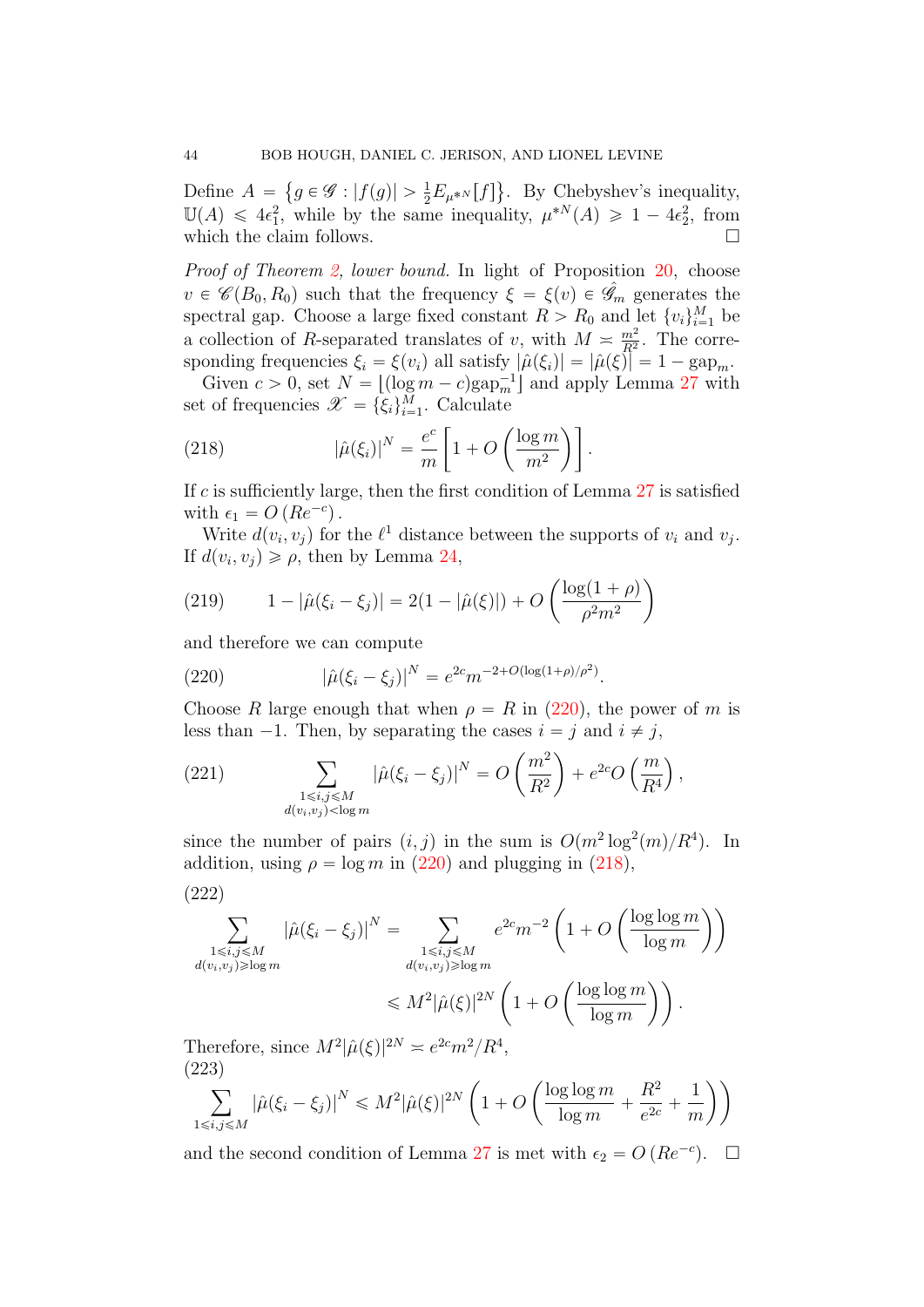Proof of Theorem [26,](#page-42-2) lower bound. By Cauchy-Schwarz, the condition  $\overline{a}$  $_{\xi \in \mathscr{X}} \left| \hat{\mu}(\xi) \right|^N \geqslant \frac{|\mathscr{X}|^{\frac{1}{2}}}{\epsilon_1}$  $rac{\epsilon_1^2}{\epsilon_1}$  implies

(224) 
$$
\sum_{\xi \in \mathscr{X}} |\hat{\mu}(\xi)|^{2N} \geqslant \frac{1}{\epsilon_1^2}.
$$

By the proof of the lower bound above, since  $\epsilon$  is fixed,  $\epsilon_1$  may be taken arbitrarily small, which proves the  $L^2$  lower bound.

7.2. Proof of the upper bound. Recall that Proposition [17](#page-22-3) reduces Theorem [2](#page-2-0) to the case where the starting state is recurrent. We prove the upper bound of Theorem [26,](#page-42-2) which implies the upper bound of Theorem [2](#page-2-0) by Cauchy-Schwarz. We consider mixing at step

(225) 
$$
N = \lfloor (1 + \epsilon) \text{gap}_m^{-1} \log m \rfloor \asymp m^2 \log m.
$$

Let  $R = R(\epsilon)$  be a parameter which is fixed as a function of m, to be determined at the end of the argument. Given frequency  $\xi \in \hat{\mathscr{G}}_m$ , let  $v \in \mathbb{Z}_0^{\mathbb{T}_m}$  be its R-reduced prevector, and perform the clustering algorithm of Section  $6.2$  on v with parameter R.

Let  $\mathcal{N}(V, K)$  denote the number of R-reduced prevectors v of  $L^1$ mass  $V$  in  $K$  clusters.

**Lemma 28.** The following upper bound holds:  
(226) 
$$
\mathcal{N}(V, K) \le \exp(K \log(m^2) + O(V \log R)).
$$

Proof. We provide a recipe to generate all possible prevectors by adding mass one point at a time. Let  $\Gamma$  be a lattice path from  $(0, 0)$  to  $(V, V)$ , that moves either upward or rightward at each step, and that never passes above the main diagonal. Assume that  $\Gamma$  has exactly  $K - 1$ intersection points with the main diagonal strictly between  $(0, 0)$  and  $(V, V)$ . Let the rightward edges go from  $(i, k(i))$  to  $(i+1, k(i))$ , for  $0 \leq$  $i \leq V-1$ . The sequence  $\{k(i)\}_{i=0}^{V-1}$  is non-decreasing, with  $0 \leq k(i) \leq i$ , and there are K values of i for which  $k(i) = i$  (including  $i = 0$ ).

To generate a prevector v using the path  $\Gamma$ :

(1) Iterate from  $i = 0$  to  $V - 1$ :

- (a) If  $k(i) = i$ , start a new cluster by adding one unit of mass to a point  $x_i$  that is separated from the set of previously placed points  $\{x_j\}_{j \leq i}$  by a distance greater than  $2R$ .
- (b) If  $k(i) < i$ , add one unit of mass to a point  $x_i$  whose distance from the previously placed point  $x_{k(i)}$  is at most
- 2R. The possibility  $x_i = x_{k(i)}$  is allowed.<br>(2) For each  $x \in \text{supp}(v) = \bigcup_{i=0}^{V-1} \{x_i\}$ , let  $w(x) = \#\{i : x_i = x\}$  be the total mass at x, and choose  $v(x) \in \{-w(x), w(x)\}.$

Every prevector v with  $L^1$  mass V in K clusters can be generated by this procedure. For each path  $\Gamma$ , since step (a) is taken K times, the number of possible prevectors is  $O(n^2)^K \cdot (R^2)^V \cdot 2^V$ . The number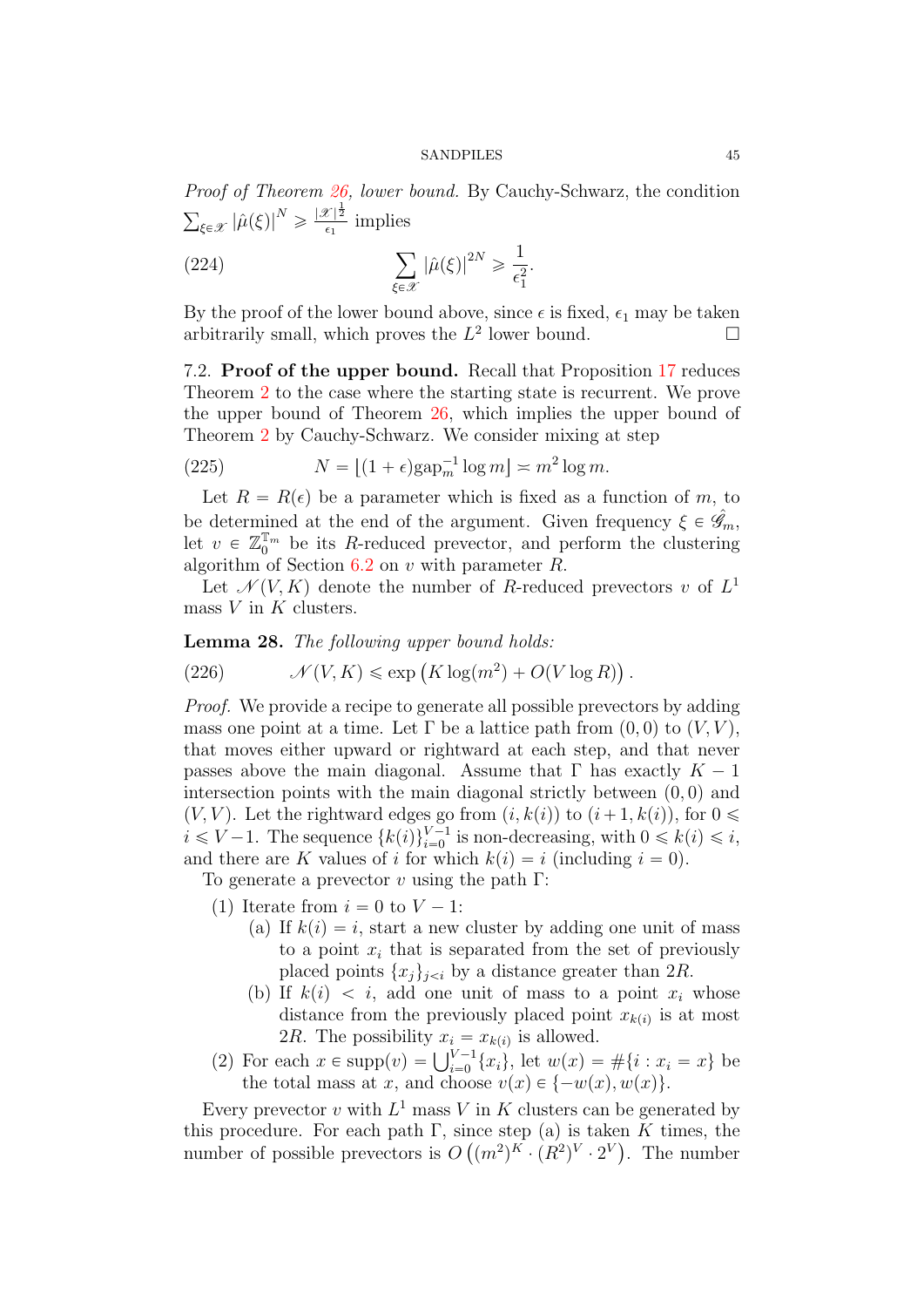of paths  $\Gamma$  is bounded by the V-th Catalan number,  $\frac{1}{V+1}$  $\ell^{2V}$ V ˘  $\leqslant 2^{2V}$ . Hence

(227) 
$$
\mathcal{N}(V,K) = O\left(m^{2K}R^{2V}8^V\right),
$$

which has the desired form.

Proof of Theorem [26,](#page-42-2) upper bound. In

(228) 
$$
\|P_m^N \delta_\sigma - \mathbb{U}_{\mathscr{R}_m}\|_{L^2(d\mathbb{U}_{\mathscr{R}_m})}^2 = \sum_{0 \neq \xi \in \hat{\mathscr{G}}_m} |\hat{\mu}(\xi)|^{2N},
$$

write  $\Xi(V, K)$  for the collection of nonzero frequencies  $\xi \in \hat{\mathscr{G}}_m$  such that the R-reduced prevector of  $\xi$  has  $L^1$  norm V in K R-clusters. Thus

<span id="page-45-0"></span>(229) 
$$
\|P_m^N \delta_\sigma - \mathbb{U}_{\mathscr{R}_m}\|_{L^2(d\mathbb{U}_{\mathscr{R}_m})}^2 = \sum_{K \geq 1} \sum_{V \geq K} \sum_{\xi \in \Xi(V,K)} |\hat{\mu}(\xi)|^{2N}.
$$

From the definition of R-reduction in Section [6.2,](#page-37-0) the bound of Lemma [18](#page-24-1) applies also to R-reduced prevectors. Thus, there is a universal constant  $c > 0$  such that every  $\xi \in \Xi(V, K)$  satisfies

(230) 
$$
|\hat{\mu}(\xi)|^{2N} \leq \exp(-cV \log m).
$$

Let  $A > 0$  be a fixed integer constant. Then,

(231) 
$$
\sum_{K \geq 1} \sum_{V \geq AK} \sum_{\xi \in \Xi(V,K)} |\hat{\mu}(\xi)|^{2N}
$$

$$
\leq \sum_{K \geq 1} \sum_{V \geq AK} \mathcal{N}(V,K) \exp(-cV \log m)
$$

$$
\leq \sum_{K \geq 1} \sum_{V \geq AK} \exp\left(K \log(m^2) - V[c \log m - O(\log R)]\right).
$$

For sufficiently large  $m$ , the coefficient of  $V$  in the last expression is at least  $\frac{c}{2} \log m$ . Then, if  $Ac > 4$ , we sum the two geometric series:

(232)  
\n
$$
\sum_{K \geq 1} \sum_{V \geq AK} \exp\left(K \log(m^2) - V((c/2) \log m)\right)
$$
\n
$$
= \sum_{K \geq 1} \exp\left(2K \log m - AK(c/2) \log m\right) (1 + o(1))
$$
\n
$$
= m^{2 - Ac/2} (1 + o(1)),
$$

where the  $o(1)$  is as  $m \to \infty$ . Choose A so that  $2 - Ac/2 \le -1$ .

To estimate the remaining sum over  $K \leq V \leq AK$ , let  $\delta = \epsilon/3$ and set  $B = A\delta^{-1}$ . Choose  $R = R(\epsilon)$  according to Lemma [25,](#page-38-0) so that the savings from each  $R$ -cluster of size at most  $B$  is at least  $m^2 \text{gap}_m (1 - \epsilon/2)$ . If  $\xi \in \Xi(V, K)$  with  $V < AK$ , then its R-reduced prevector has at least  $(1 - \delta)K$  clusters of size at most B. Hence

(233) 
$$
1 - |\hat{\mu}(\xi)| \geq (1 - \delta)K \cdot \text{gap}_m\left(1 - \frac{\epsilon}{2}\right) \geq \left(1 - \frac{5\epsilon}{6}\right) \text{gap}_m K,
$$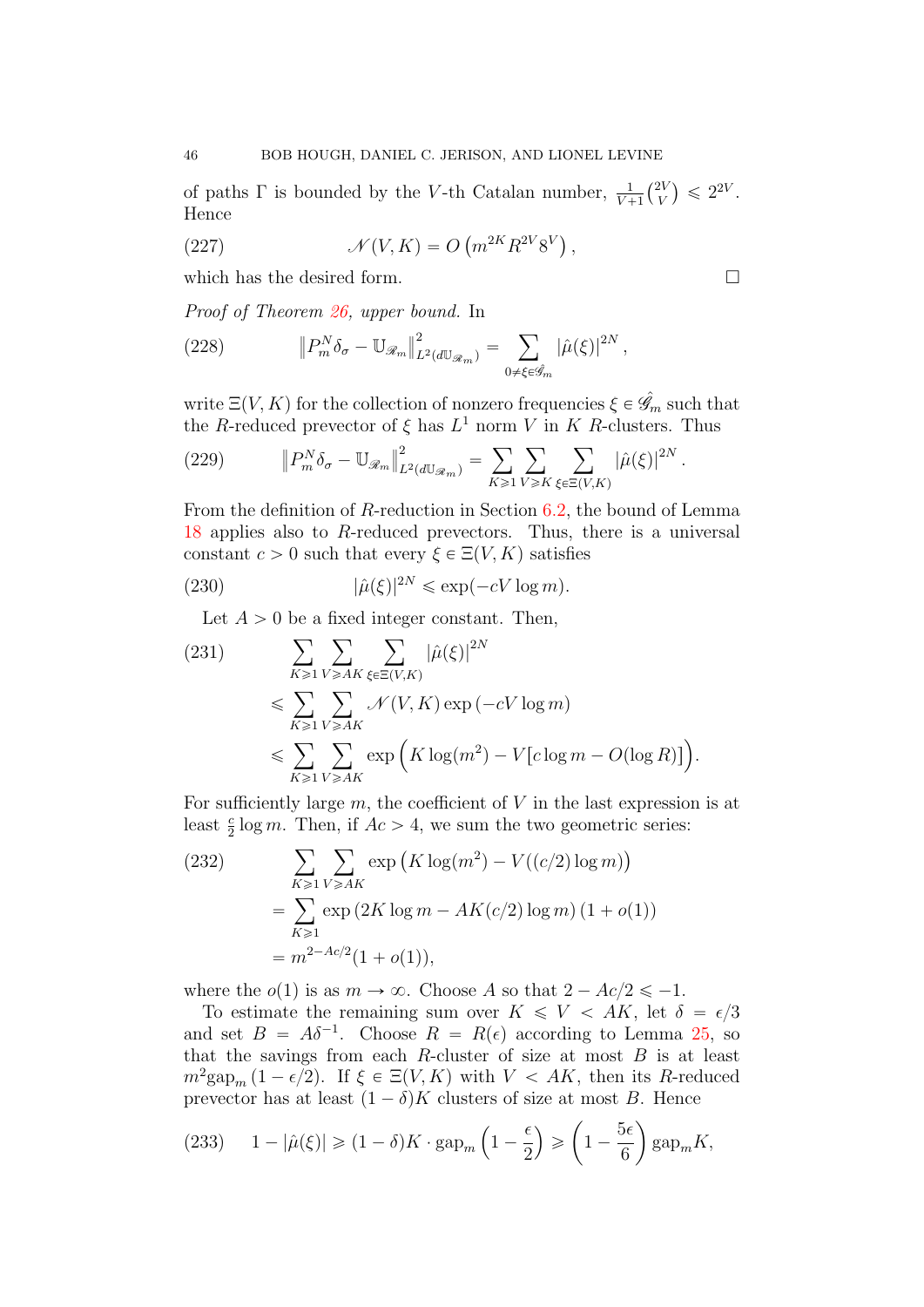and therefore

(234) 
$$
|\hat{\mu}(\xi)|^{2N} \le \exp\left(-2(1+\epsilon)\left(1-\frac{5\epsilon}{6}\right)\log m + O\left(m^{-2}\right)\right]K\right) \le \exp(-(2+\beta)(\log m)K)
$$

for some constant  $\beta = \beta(\epsilon) > 0$ , as long as  $\epsilon$  is sufficiently small. We compute, for sufficiently large  $m$ ,

(235)  
\n
$$
\sum_{K \geq 1} \sum_{K \leq V < AK} \sum_{\xi \in \Xi(V,K)} |\hat{\mu}(\xi)|^{2N}
$$
\n
$$
\leq \sum_{K \geq 1} \sum_{K \leq V < AK} \mathcal{N}(V,K) \exp(-(2+\beta)(\log m)K)
$$
\n
$$
\leq \sum_{K \geq 1} \sum_{K \leq V < AK} \exp(-\beta(\log m)K + O(V \log R))
$$
\n
$$
\leq \sum_{K \geq 1} \exp\left([- \beta \log m + O(A \log R)] K\right)
$$
\n
$$
\leq \sum_{K \geq 1} \exp(-(\beta/2)(\log m)K) = O\left(m^{-\beta/2}\right).
$$

Thus the entire sum [\(229\)](#page-45-0) tends to zero like a small negative power of m, completing the proof.  $\Box$ 

# Appendix A. Local limit theorem

<span id="page-46-0"></span>Let  $\nu_{\mathbb{Z}^2}$  be the measure on  $\mathbb{Z}^2$  given by

(236) 
$$
\nu_{\mathbb{Z}^2} := \frac{1}{4} \left( \delta_{(1,0)} + \delta_{(-1,0)} + \delta_{(0,1)} + \delta_{(0,-1)} \right),
$$

while  $\nu$  is the same measure on  $\mathbb{T}_m$ . Let

(237) 
$$
\nu_{\frac{1}{2}} = \frac{1}{2}(\delta_{(0,0)} + \nu), \qquad \nu_{\frac{1}{2},\mathbb{Z}^2} = \frac{1}{2}(\delta_{(0,0)} + \nu_{\mathbb{Z}^2})
$$

be the  $\frac{1}{2}$ -lazy versions. The Green's function may be expressed as a sum of convolutions of the lazy measures, which, unlike the non-lazy measures, do not exhibit periodicity.

**Lemma 29.** The Green's functions on  $\mathbb{Z}^2$  and  $\mathbb{T}_m$  are given by

(238) 
$$
G_{\mathbb{Z}^2}(x) = \frac{1}{8} \sum_{n=0}^{\infty} \left( \nu_{\frac{1}{2}, \mathbb{Z}^2}^{*n}(x) - \nu_{\frac{1}{2}, \mathbb{Z}^2}^{*n}(0, 0) \right)
$$

and

(239) 
$$
G_{\mathbb{T}_m}(x) = \frac{1}{8} \sum_{n=0}^{\infty} \left( \nu_{\frac{1}{2}}^{*n}(x) - \frac{1}{m^2} \right).
$$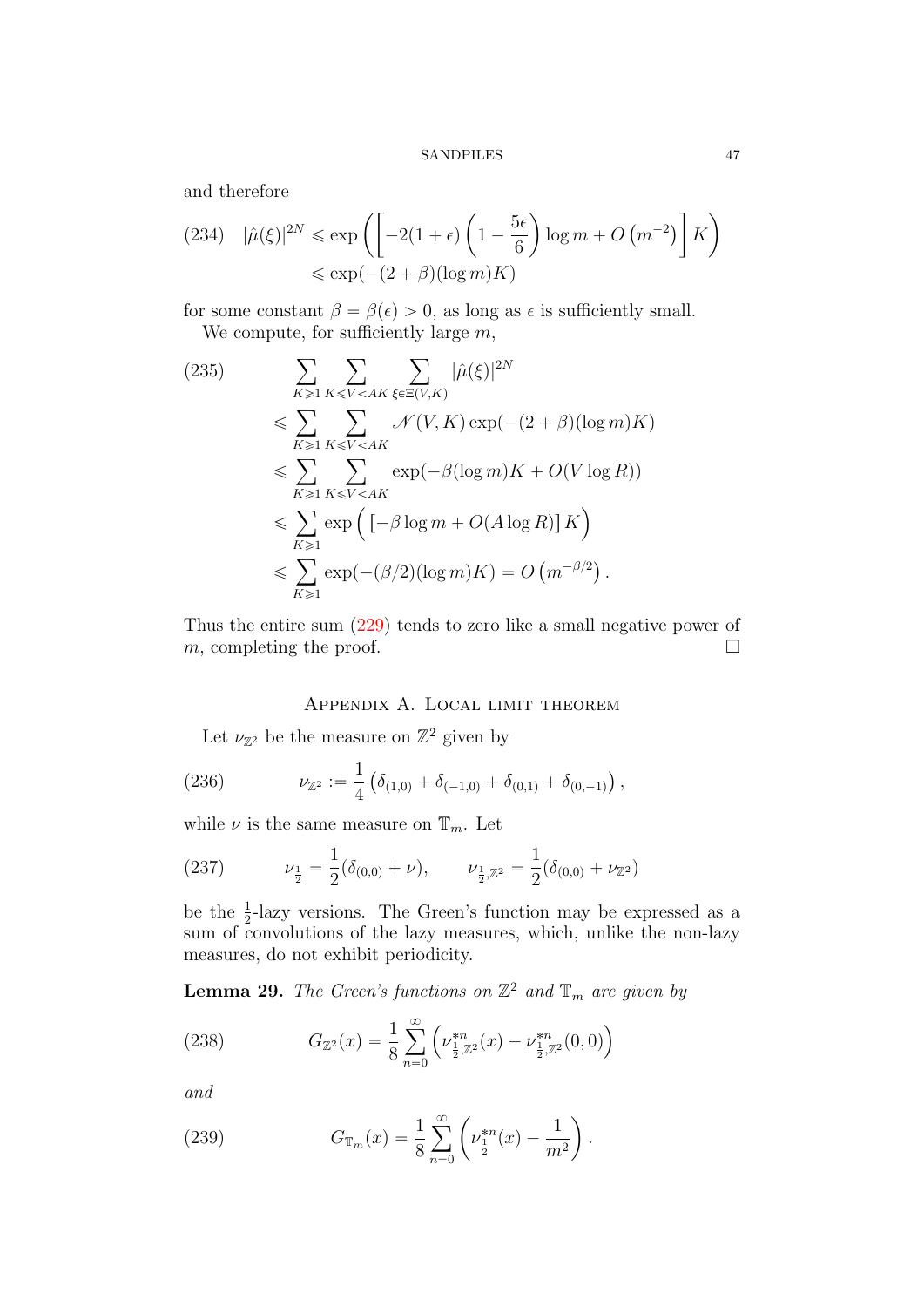Proof. Recall

$$
G_{\mathbb{Z}^2}(x) = \frac{1}{4} \sum_{n=0}^{\infty} (\nu_{\mathbb{Z}^2}^{*n}(x) - \nu_{\mathbb{Z}^2}^{*n}(0,0))
$$
  

$$
G_{\mathbb{T}_m}(x) = \frac{1}{4} \sum_{n=0}^{\infty} (\nu^{*n}(x) - \frac{1}{m^2}).
$$

By expanding by the binomial theorem,

(240) 
$$
\tilde{G}_{\mathbb{Z}^2}(x) := \frac{1}{8} \sum_{n=0}^{\infty} \left( \nu_{\frac{1}{2}, \mathbb{Z}^2}^{*n}(x) - \nu_{\frac{1}{2}, \mathbb{Z}^2}^{*n}(0, 0) \right)
$$

$$
= \frac{1}{8} \sum_{n=0}^{\infty} \frac{1}{2^n} \left( \sum_{k=0}^{n} {n \choose k} \left( \nu_{\mathbb{Z}^2}^{*k}(x) - \nu_{\mathbb{Z}^2}^{*k}(0, 0) \right) \right).
$$

At even k, the largest value of  $\nu_{\mathbb{Z}^2}^*$  occurs at 0, so that by adjusting at most one term, the sum may be arranged to have a single sign. Exchange in the order of summation is thus justified by absolute convergence. This obtains

(241) 
$$
\tilde{G}_{\mathbb{Z}^2}(x) = \frac{1}{8} \sum_{k=0}^{\infty} \left( \nu_{\mathbb{Z}^2}^{*k}(x) - \nu_{\mathbb{Z}^2}^{*k}(0,0) \right) \sum_{n=k}^{\infty} {n \choose k} 2^{-n}.
$$

The inner sum has value 2 for every value of  $k$ , as follows from the generating function identity

(242) 
$$
\frac{1}{k!} \left(\frac{d}{dx}\right)^k \left(\frac{1}{1-x}\right) = \left(\frac{1}{1-x}\right)^k = \sum_{n=0}^{\infty} {n+k \choose k} x^n
$$

which is valid in  $|x| < 1$ . Thus  $\tilde{G}_{\mathbb{Z}^2} = G_{\mathbb{Z}^2}$ .

The equality on  $\mathbb{T}_m$  follows since both functions have the same discrete Fourier transform.

Below we prove a local limit theorem for repeated convolutions of  $\nu_{\frac{1}{2},\mathbb{Z}^2}$ . Before doing so, we recall a Chernoff-type tail inequality.

<span id="page-47-0"></span>**Theorem 30** (Chernoff's Inequality). Let  $X_i$ ,  $1 \leq i \leq n$ , be mutually independent random variables with

(243) 
$$
\mathbf{Prob}(X_i = +1) = \mathbf{Prob}(X_i = -1) = \frac{1}{2}.
$$

Let  $S_n = X_1 + \cdots + X_n$ . For any  $a > 0$ ,

(244) 
$$
\mathbf{Prob}(|S_n| > a) \leq 2e^{-\frac{a^2}{2n}}.
$$

*Proof.* See [\[1\]](#page-56-13), pp. 321–322.

Chernoff's inequality implies bounds for the tail of  $\nu_{\frac{1}{2},\mathbb{Z}^2}^{*n}$ .

$$
48 \\
$$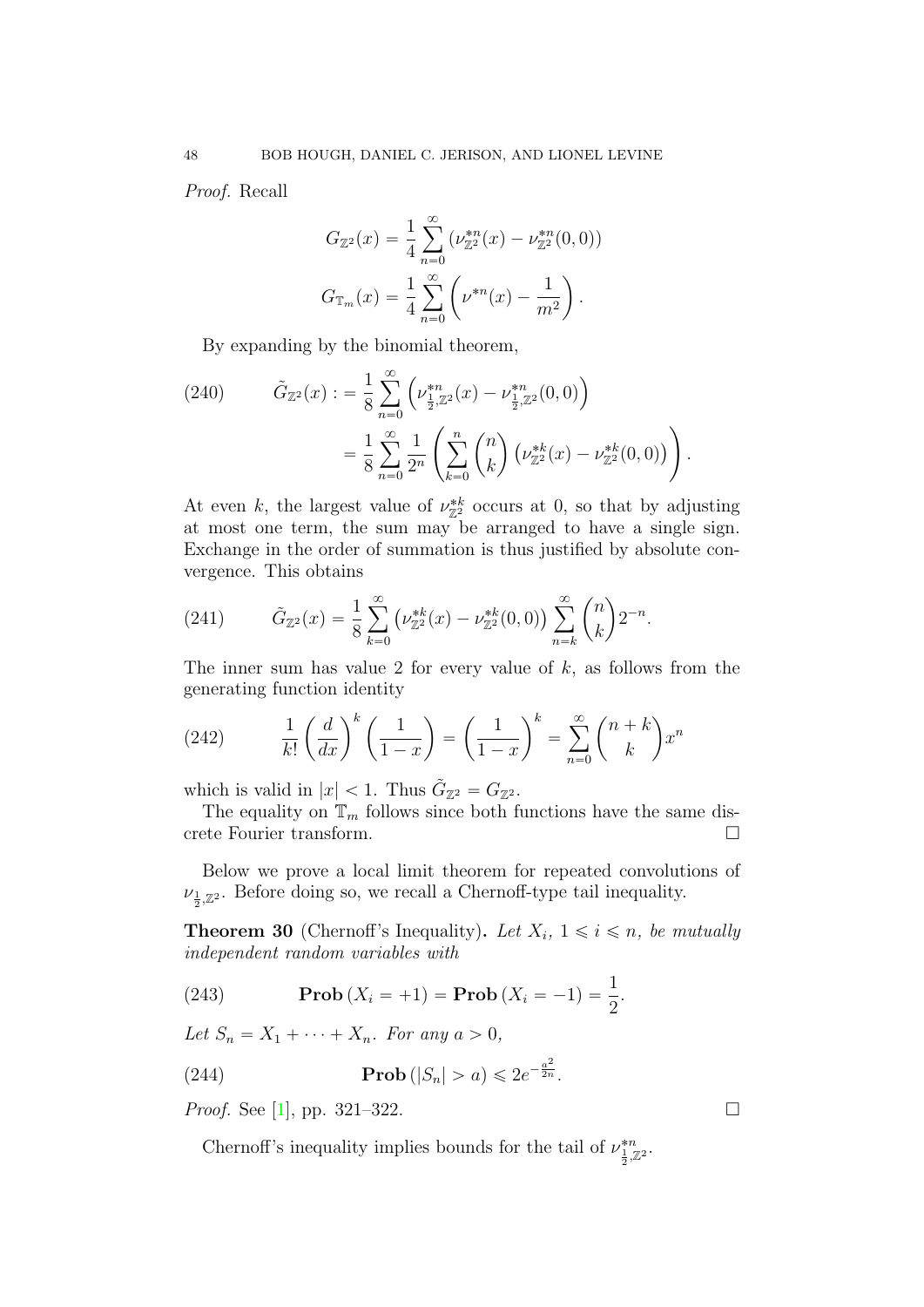<span id="page-48-0"></span>**Lemma 31.** If  $Y_1, Y_2, ..., Y_n$  are mutually independent random variables distributed according to  $\nu_{\frac{1}{2},\mathbb{Z}^2}$  on  $\mathbb{Z}^2$ , and if  $T_n = Y_1 + \cdots + Y_n$  then for any  $a > 0$ ,

(245) **Prob** 
$$
(||T_n||_2 > a) \leq 4e^{-\frac{a^2}{4n}}
$$
.

*Proof.* If  $||T_n||_2 > a$  then either the first or second coordinate is at least  $\frac{a}{\sqrt{2}}$ . The bound for either is at most  $2e^{-\frac{a^2}{4n}}$ , since this may be esti- $\frac{v^2}{m}$  mated by first making *n* choices, to move in the first direction, second direction, or hold. Conditioned on these choices, the first coordinate is the sum of  $n_1 \leq n$  variables of type X as in Theorem [30,](#page-47-0) and the conditional probability of their sum being larger than  $\frac{a}{\sqrt{2}}$  is at most  $2e^{-\frac{a^2}{4n}}$  $\frac{a^2}{4n}$ .

**Theorem 32** (Local Limit Theorem on  $\mathbb{Z}^2$ ). There are polynomials  ${P_k}_{k=0}^{\infty}$  with  $P_k$  of degree at most k, such that for any  $i, j \in \mathbb{Z}$  and any  $a, b, N \geq 0$ , we have

$$
(246) \qquad \delta_1^{*a} * \delta_2^{*b} * \nu_{\frac{1}{2},\mathbb{Z}^2}^{*N}(i,j) = \exp\left(-\frac{2((i+\frac{a}{2})^2 + (j+\frac{b}{2})^2)}{N}\right) \times \left(\frac{P_a\left(\frac{i}{\sqrt{N}}\right)P_b\left(\frac{j}{\sqrt{N}}\right)}{N^{\frac{a+b+2}{2}}} + O\left(\frac{1}{N^{\frac{a+b}{2}+2}}\left[1 + \frac{|i|^{a+4}}{N^{\frac{a}{2}+2}} + \frac{|j|^{b+4}}{N^{\frac{b}{2}+2}} + \frac{|i|^a|j|^b(i^4+j^4)}{N^{\frac{a+b}{2}+2}}\right]\right)\right) + O_{\epsilon}\left(\exp\left(-N^{\frac{1}{2}-\epsilon}\right)\right).
$$

Moreover,  $P_k$  is an even function if k is even and an odd function if k is odd.

*Proof.* Apply Chernoff's inequality to reduce to  $i^2 + j^2 \le N^{\frac{3}{2} - \frac{\epsilon}{2}}$ . The quantity in question is given by

(247) 
$$
(2\sqrt{-1})^{a+b} \int_{(\mathbb{R}/\mathbb{Z})^2} s\left(\frac{x}{2}\right)^a s\left(\frac{y}{2}\right)^b \left(\frac{2+c(x)+c(y)}{4}\right)^N
$$

$$
e\left(x\left(i+\frac{a}{2}\right)+y\left(j+\frac{b}{2}\right)\right)dxdy.
$$

Truncate the integral at  $||x||^2_{\mathbb{R}/\mathbb{Z}} + ||y||^2_{\mathbb{R}/\mathbb{Z}} \leq N^{-\frac{1}{2}}$ , since the remainder of the integral trivially satisfies the claimed bound. Now treat  $x, y$  as complex variables. Set

(248) 
$$
x_1 = \sqrt{\pi^2 N} x
$$
,  $y_1 = \sqrt{\pi^2 N} y$ .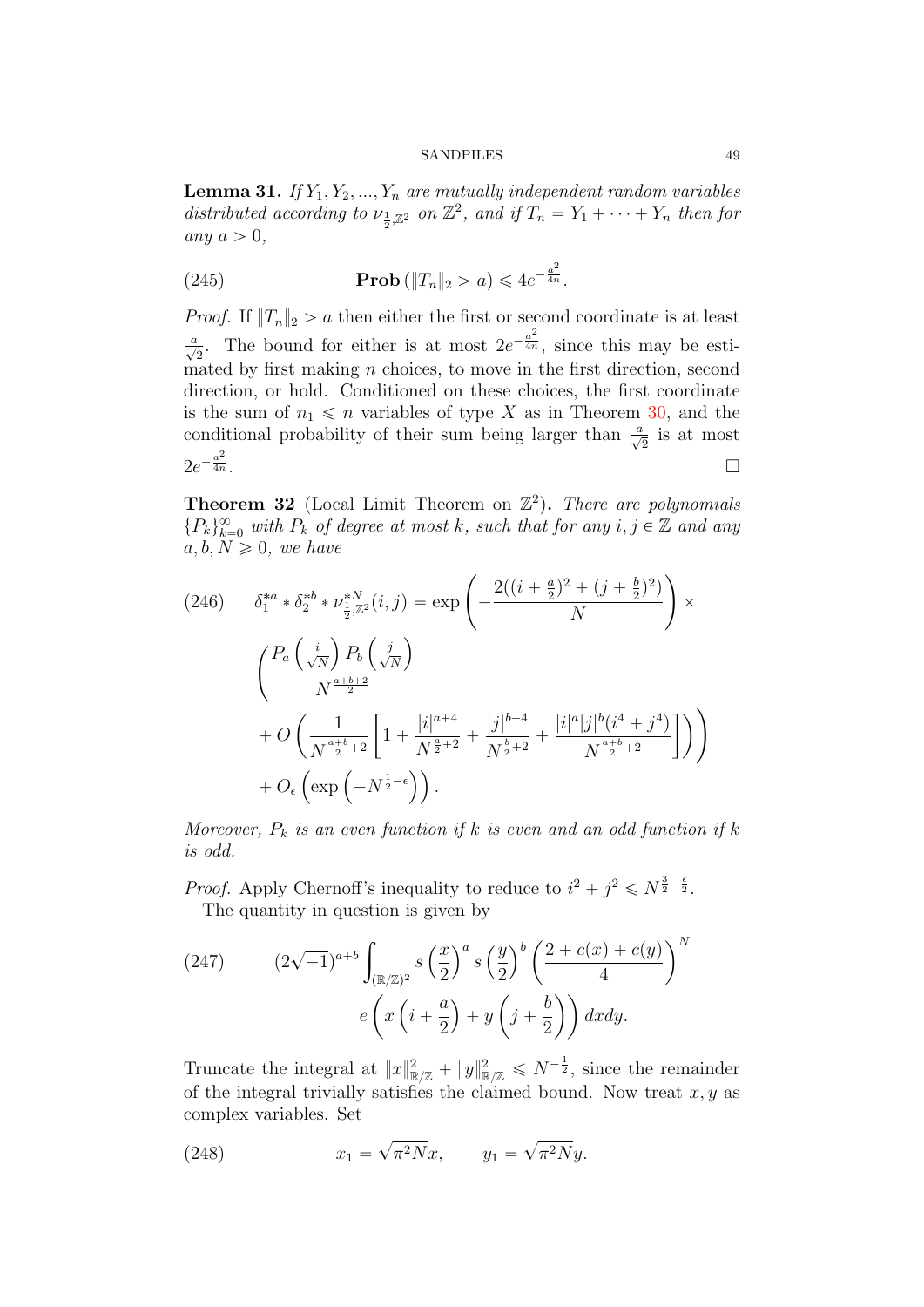Now replace

(249) 
$$
x_2 := x_1 - 2\sqrt{\frac{-1}{N}} \left(i + \frac{a}{2}\right) \n y_2 := y_1 - 2\sqrt{\frac{-1}{N}} \left(j + \frac{b}{2}\right),
$$

so that

(250) 
$$
x = \frac{x_2 + 2\sqrt{\frac{-1}{N}}(i + \frac{a}{2})}{\pi\sqrt{N}}, \quad y = \frac{y_2 + 2\sqrt{\frac{-1}{N}}(j + \frac{b}{2})}{\pi\sqrt{N}}.
$$

and shift the contour to  $\text{Im}(x_2) = \text{Im}(y_2) = 0$ . In doing so, an integral on Re $(x_2)^2$  + Re $(y_2)^2 = \pi^2 \sqrt{N}$  is created, with  $|\text{Im}(x_2)| \leq \frac{2|i|+O(1)}{\sqrt{N}}$ ,  $|\text{Im}(y_2)| \leq \frac{2|j|+O(1)}{\sqrt{N}}$  on this integral. On this integral, for some  $0 \leq t \leq \frac{2|j|+O(1)}{\sqrt{N}}$ 1,

(251) 
$$
c(x) = 1 - 2\pi^2 \left( \frac{\text{Re}(x_2)}{\pi\sqrt{N}} + 2t\sqrt{-1} \frac{i + \frac{a}{2}}{N} \right)^2 + O\left( \|x\|^4 \right)
$$

and  $||x||^4 = O(N^{-1})$ , with a similar expression for  $1 - c(y)$ . Since  $i^2 + j^2 = O\left(N^{\frac{3}{2} - \frac{\epsilon}{2}}\right)$ , it follows that for some  $C > 0$ ,

(252) 
$$
\operatorname{Re}\log\left(\frac{2+c(x)+c(y)}{4}\right) \leq -\frac{C}{\sqrt{N}}.
$$

Throughout the integral s  $\int \frac{x}{2}$ 2 and s ` y 2 are bounded since the imaginary part is, and e  $\epsilon$  $\boldsymbol{x}$  $^{\rm a}$  $i + \frac{a}{2}$ 2  $\cdot$  $+ y$  $\mathbf{1}$  $j + \frac{b}{2}$ 2  $\alpha$ is  $O(1)$  since the real part of the exponential becomes negative. Thus this integral satisfies the claimed bound and may be discarded.

In the remaining integral with  $\text{Im}(x_2) = \text{Im}(y_2) = 0$ , expand

(253) 
$$
\left(\frac{2+c(x)+c(y)}{4}\right)^N e\left(x\left(i+\frac{a}{2}\right)+y\left(j+\frac{b}{2}\right)\right) = \exp\left(-\frac{x_2^2+y_2^2}{2}-2\frac{\left(i+\frac{a}{2}\right)^2+\left(j+\frac{b}{2}\right)^2}{N}\right) \times \left(1+O\left(\frac{x_2^4+y_2^4}{N}+\frac{1+i^4+j^4}{N^3}\right)\right).
$$

Taylor expand s  $\int x$ 2  $\big)^a$ , s  $\big(\frac{y}{2}\big)$ 2  $\big)^b$ , to obtain

(254)

$$
s\left(\frac{x}{2}\right)^a s\left(\frac{y}{2}\right)^b = (\pi x)^a (\pi y)^b \left(1 + O\left(\frac{x_2^2 + y_2^2}{N} + \frac{1 + i^2 + j^2}{N^2}\right)\right).
$$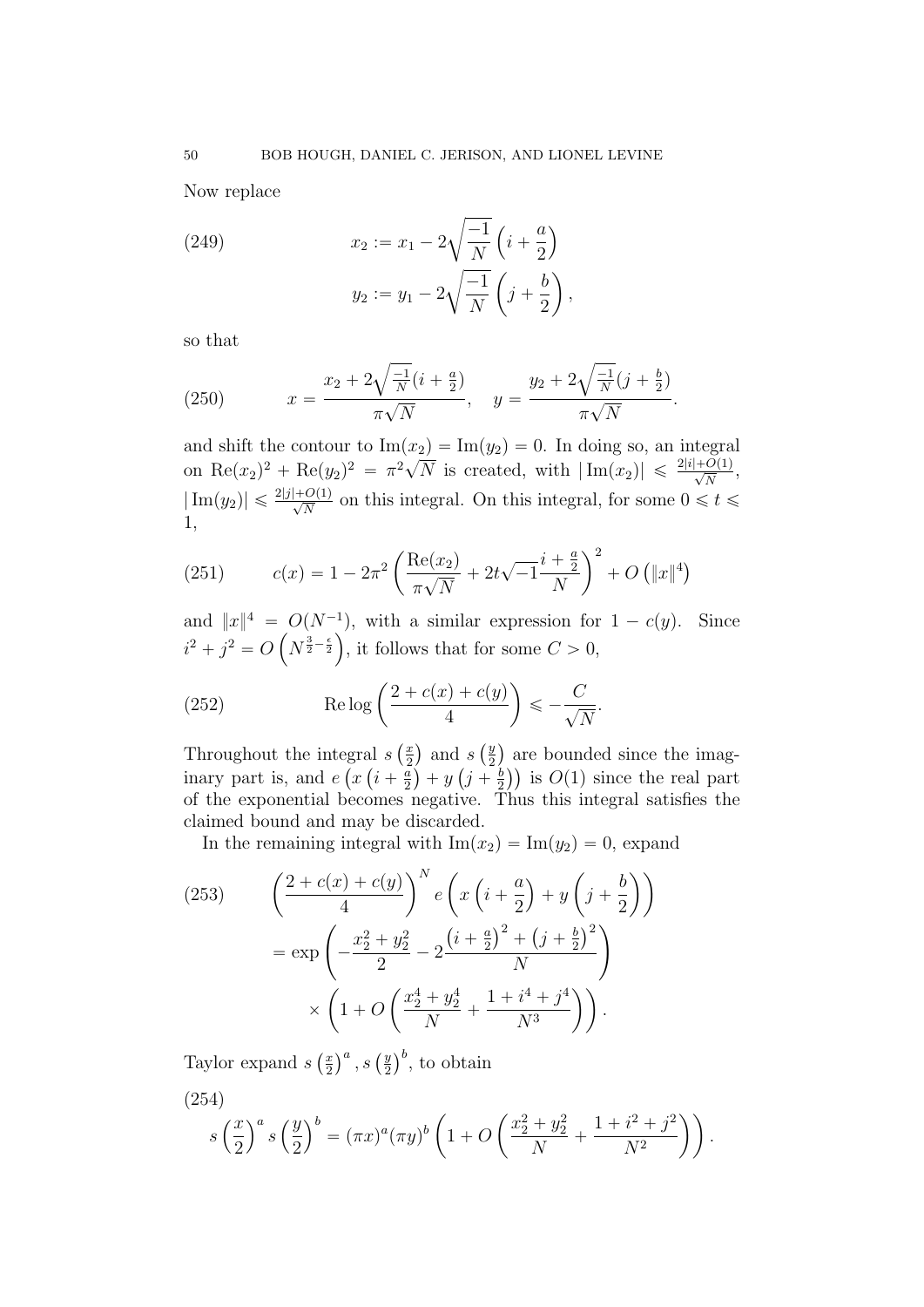Now use that  $x_2^2 + y_2^2 \ll 1 + x_2^4 + y_2^4$  and  $\frac{i^2 + j^2}{N^2} \ll \frac{1}{N} + \frac{i^4 + j^4}{N^3}$  to obtain

$$
(255) \qquad \delta_1^{*a} * \delta_2^{*b} * \nu_{\frac{1}{2},\mathbb{Z}^2}^{*N}(i,j) + O\left(\exp(-N^{\frac{1}{2}-\epsilon})\right)
$$
  

$$
= \frac{(2\sqrt{-1})^{a+b}}{\pi^2 N} \exp\left(-\frac{2}{N}\left(\left(i+\frac{a}{2}\right)^2 + \left(j+\frac{b}{2}\right)^2\right)\right)
$$
  

$$
\times \int_{\mathbb{Z}^2} e^{-\frac{x_2^2 + y_2^2}{2}} (\pi x)^a (\pi y)^b
$$
  

$$
\|x_2\|^2 + \|y_2\|^2 \le \pi^2 N^{\frac{1}{2}}
$$
  

$$
\times \left(1 + O\left(\frac{1 + x_2^4 + y_2^4}{N} + \frac{i^4 + j^4}{N^3}\right)\right) dx_2 dy_2.
$$

Extend the integral to  $\mathbb{R}^2$  with error O  $\left(\exp\left(-N^{\frac{1}{2}-\epsilon}\right)\right)$ **The Contract of Contract of Contract of Contract of Contract of Contract of Contract of Contract of Contract o** . The integral

$$
\pi^{a+b} \int_{\mathbb{R}^2} e^{-\frac{x_2^2 + y_2^2}{2}} \left( \frac{x_2 + 2\sqrt{\frac{-1}{N}}(i + \frac{a}{2})}{\pi \sqrt{N}} \right)^a \left( \frac{y_2 + 2\sqrt{\frac{-1}{N}}(j + \frac{b}{2})}{\pi \sqrt{N}} \right)^b dx_2 dy_2
$$

gives the claimed main term of the theorem. The claim regarding the parity of the polynomials  $P_k$  follows since in the main term, integration against odd powers of  $x$  or  $y$  vanishes by symmetry.

To bound the error, estimate

$$
\ll \frac{1}{N} \exp\left(-\frac{2}{N}\left(\left(i+\frac{a}{2}\right)^2 + \left(j+\frac{b}{2}\right)^2\right)\right)
$$
  
 
$$
\times \int_{\mathbb{R}^2} e^{-\frac{x_2^2 + y_2^2}{2}} |x|^a |y|^b \left[\frac{1 + x_2^4 + y_2^4}{N} + \frac{i^4 + j^4}{N^3}\right] dx_2 dy_2.
$$

Now bound  $|x|^a \ll$ **O**  $\frac{|x_2|}{\sqrt{N}}$  $\sqrt{a}$  $+$   $\frac{1+|i|^{a}}{N^{a}}$  and  $|y|^{b}$   $\ll$ **O**  $\frac{|y_2|}{\sqrt{N}}$  $\sqrt{b}$  $+\frac{1+|j|^{b}}{N^{b}}$  $\frac{+|j|^{\circ}}{N^b}$ . All of the powers of  $|x|$  and  $|y|$  integrate to a constant. This obtains the bound

$$
\ll \frac{1}{N} \exp\left(-\frac{2}{N}\left(\left(i+\frac{a}{2}\right)^2 + \left(j+\frac{b}{2}\right)^2\right)\right)
$$

$$
\times \left(\frac{1}{N^{\frac{a}{2}}} + \frac{|i|^a}{N^a}\right)\left(\frac{1}{N^{\frac{b}{2}}} + \frac{|j|^b}{N^b}\right)\left[\frac{1}{N} + \frac{i^4 + j^4}{N^3}\right]
$$

.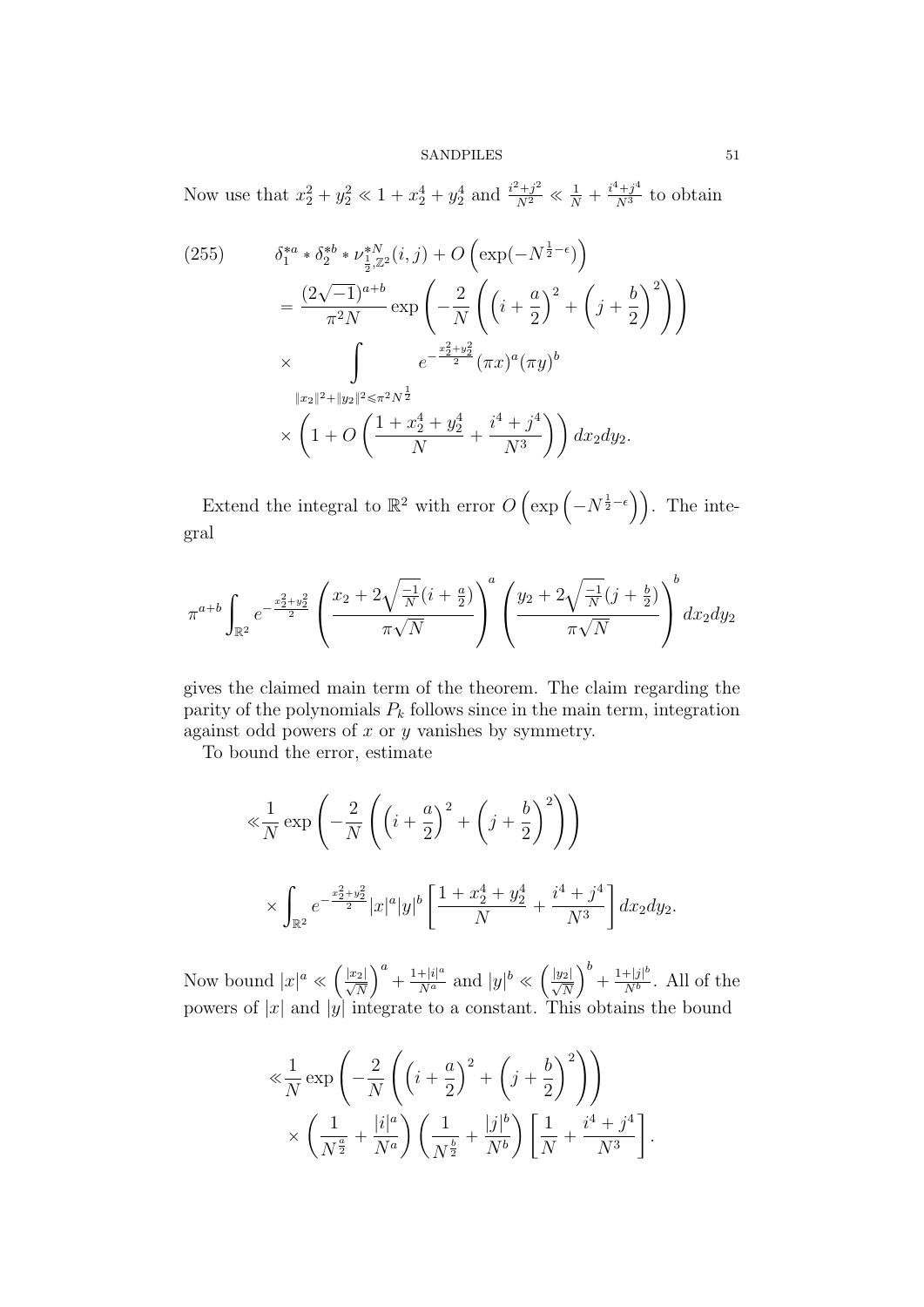Each term in parentheses becomes equal when  $|i|, |j| = N^{\frac{1}{2}}$ . Hence the error is bounded by

$$
\ll \frac{1}{N^{\frac{a+b}{2}+2}} \exp\left(-\frac{2}{N}\left(\left(i+\frac{a}{2}\right)^2 + \left(j+\frac{b}{2}\right)^2\right)\right) \times \left[1+\frac{|i|^{a+4}}{N^{\frac{a}{2}+2}} + \frac{|j|^{b+4}}{N^{\frac{b}{2}+2}} + \frac{|i|^a|j|^b(i^4+j^4)}{N^{\frac{a+b}{2}+2}}\right].
$$

Proof of Lemma [7.](#page-14-0) One has

(256) 
$$
D_1^a D_2^b G_{\mathbb{T}_m}(i,j) = \frac{1}{8} \sum_{n=0}^{\infty} \sum_{k,\ell \in \mathbb{Z}} \delta_1^{*a} * \delta_2^{*b} * \nu_{\frac{1}{2},\mathbb{Z}^2}^{*n} (i+km, j+ \ell m).
$$

Set  $R = 2 + i^2 + j^2$ . We must show  $D_1^a D_2^b G_{\mathbb{T}_m}(i, j) \ll R^{-\frac{a+b}{2}}$ . Write

<span id="page-51-0"></span>(257) 
$$
D_1^a D_2^b G_{\mathbb{T}_m}(i, j) = \frac{1}{8} \sum_{k, \ell \in \mathbb{Z}} \delta_1^{*a} * \delta_2^{*b} * \sum_{0 \le n < R} \nu_{\frac{1}{2}, \mathbb{Z}^2}^{*n} (i + km, j + \ell m)
$$

<span id="page-51-1"></span>(258) 
$$
+ \frac{1}{8} \delta_1^{*a} * \delta_2^{*b} * \sum_{R \leq n} \nu_{\frac{1}{2}}^{*n}(i,j).
$$

In bounding  $(257)$ , for a sufficiently small constant  $c > 0$ , the part of the sum where  $n \leqslant c \frac{R}{\log n}$  $\frac{R}{\log R}$  satisfies the claimed bound by applying Chernoff's inequality, see Lemma [31.](#page-48-0) In those terms with  $c \frac{R}{\log R} \leq$  $n < R$ , those terms with  $(|k| + |\ell|)^2 m^2 \geqslant CR \log R$  for a sufficiently large constant  $C$  may also be shown to satisfy the claimed bound by applying Chernoff's inequality. In the remaining terms, apply the local limit theorem to obtain a bound for [\(257\)](#page-51-0) of

$$
\begin{split} &\ll \frac{1}{R^{\frac{a+b}{2}}} + \sum_{\frac{cR}{\log R} < n < R \\ &\times \sum_{\substack{k,\ell \in \mathbb{Z} \\ (|k|+|\ell|)^2 m^2 \leq C R \log R}} e^{-2\left(\frac{(i+\frac{a}{2}+km)^2+(j+\frac{b}{2}+\ell m)^2}{n}\right)} \underbrace{\left(1+\frac{|i+km|}{n^{\frac{1}{2}}}\right)^a \left(1+\frac{|j+\ell m|}{n^{\frac{1}{2}}}\right)^b}_{n^{1+\frac{a+b}{2}}} . \end{split}
$$

For  $n \leq R$ ,  $n \leq m^2$  and hence the sum over k,  $\ell$  is bounded by a constant times the term at  $(k, \ell) = (0, 0)$  by comparing with a geometric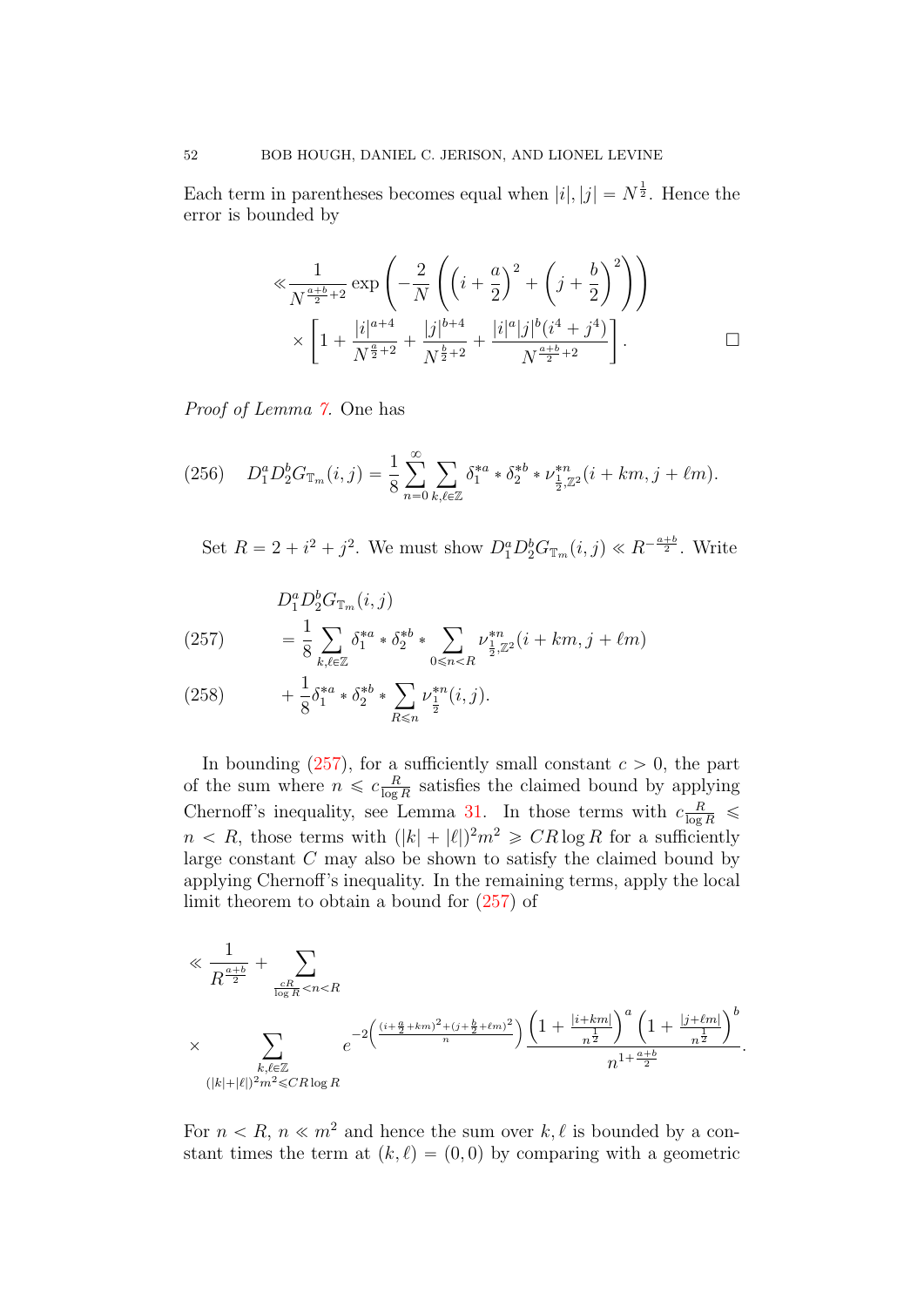series. This obtains

(257) 
$$
\ll \frac{1}{R^{\frac{a+b}{2}}} + \sum_{\frac{cR}{\log R} < n < R} e^{-2\left(\frac{(i+\frac{a}{2})^2 + (j+\frac{b}{2})^2}{n}\right)} \frac{\left(1 + \frac{|i|}{n^{\frac{1}{2}}}\right)^a \left(1 + \frac{|j|}{n^{\frac{1}{2}}}\right)^b}{n^{1 + \frac{a+b}{2}}} \ll \frac{1}{R^{\frac{a+b}{2}}} + \int_{\frac{cR}{\log R} < x < \infty} e^{-2\left(\frac{(i+\frac{a}{2})^2 + (j+\frac{b}{2})^2}{x}\right)} \frac{\left(1 + \frac{|i|}{x^{\frac{1}{2}}}\right)^a \left(1 + \frac{|j|}{x^{\frac{1}{2}}}\right)^b}{x^{1 + \frac{a+b}{2}}} dx
$$
\n
$$
\ll \frac{1}{R^{\frac{a+b}{2}}}.
$$

Expand [\(258\)](#page-51-1) in characters of  $(\mathbb{Z}/m\mathbb{Z})^2$  to obtain  $\frac{1}{2}$ <sup> $\frac{1}{2}$ </sup>

$$
(258) \ll \frac{1}{m^2} \sum_{\substack{(0,0)\neq(\xi,\eta)\in(\mathbb{Z}/m\mathbb{Z})^2\\4}} \left| 1 - e\left(\frac{\xi}{m}\right) \right|^a \left| 1 - e\left(\frac{\eta}{m}\right) \right|^b
$$

$$
\frac{\left| \frac{2+c\left(\frac{\xi}{m}\right)+c\left(\frac{\eta}{m}\right)}{4} \right|^R}{1 - \left(\frac{c\left(\frac{\xi}{m}\right)+c\left(\frac{\eta}{m}\right)}{2}\right)}.
$$

Use representatives  $\xi, \eta$  for  $\mathbb{Z}/m\mathbb{Z}$  satisfying  $|\xi|, |\eta| \leq \frac{m}{2}$ , estimate  $\left|1 - e\left(\frac{\xi}{m}\right)\right|^a \left|1 - e\left(\frac{\eta}{m}\right)\right|^b \ll \frac{|\xi|^a |\eta|^b}{m^{a+b}}$ ,  $1 - c\left(\frac{\xi}{m}\right) \approx \frac{\xi^2}{m^2}$  and approximate m esentatives<br>  $\big)\big|^a\,\big|1-e\left(\frac{\eta}{n}\right)$ m  $\left(\frac{1}{b}\right)^b \ll \frac{|\xi|^a |\eta|^b}{m^{a+b}}$  $rac{\xi|^{\alpha}|\eta|^{\alpha}}{m^{a+b}}, \; 1-c$ ειy<br>(ξ m µ<br>.  $\approx \frac{\xi^2}{m^2}$  and approximate the sum with an integral to obtain, for some  $c > 0$ ,

$$
(258) \ll \frac{1}{m^2} \sum_{\substack{|\xi|, |\eta| \leq \frac{m}{2} \\ (\xi, \eta) \neq (0,0)}} \left(\frac{|\xi|}{m}\right)^a \left(\frac{|\eta|}{m}\right)^b \frac{e^{-cR\frac{\xi^2 + \eta^2}{m^2}}}{\frac{\xi^2}{m^2} + \frac{\eta^2}{m^2}}
$$
  

$$
\ll \int_{(x,y)\in [-\frac{1}{2},\frac{1}{2}]^2} \frac{|x|^a |y|^b}{x^2 + y^2} e^{-cR(x^2 + y^2)} dx dy
$$
  

$$
\ll \int_0^\infty r^{a+b-1} e^{-cRr^2} dr
$$
  

$$
\ll \frac{1}{R^{\frac{a+b}{2}}}.
$$

*Proof of Lemma [8.](#page-14-1)* Without loss of generality, let  $a = 1$ ,  $b = 0$ . Recall  $R = i^2 + j^2$ . Let, for a large constant  $C_1$ ,  $T = \frac{m^2}{C_1 \log n}$  $\frac{m^2}{C_1 \log m}$  and write

$$
D_1 G_{\mathbb{T}_m}(i,j) = \frac{1}{8} \sum_{k,\ell \in \mathbb{Z}} \sum_{0 \le n < T} \delta_1 * \nu_{\frac{1}{2},\mathbb{Z}^2}^{*n} (i + km, j + \ell m) + \frac{1}{8} \sum_{T \le n} \delta_1 * \nu_{\frac{1}{2}}^{*n} (i, j).
$$

For  $n < T$ , by Chernoff's inequality, if  $C_1$  is sufficiently large then the contribution of evaluating  $\nu_{\frac{1}{2}, \mathbb{Z}^2}^{*n}$  at terms with  $(k, \ell) \neq (0, 0)$  in the first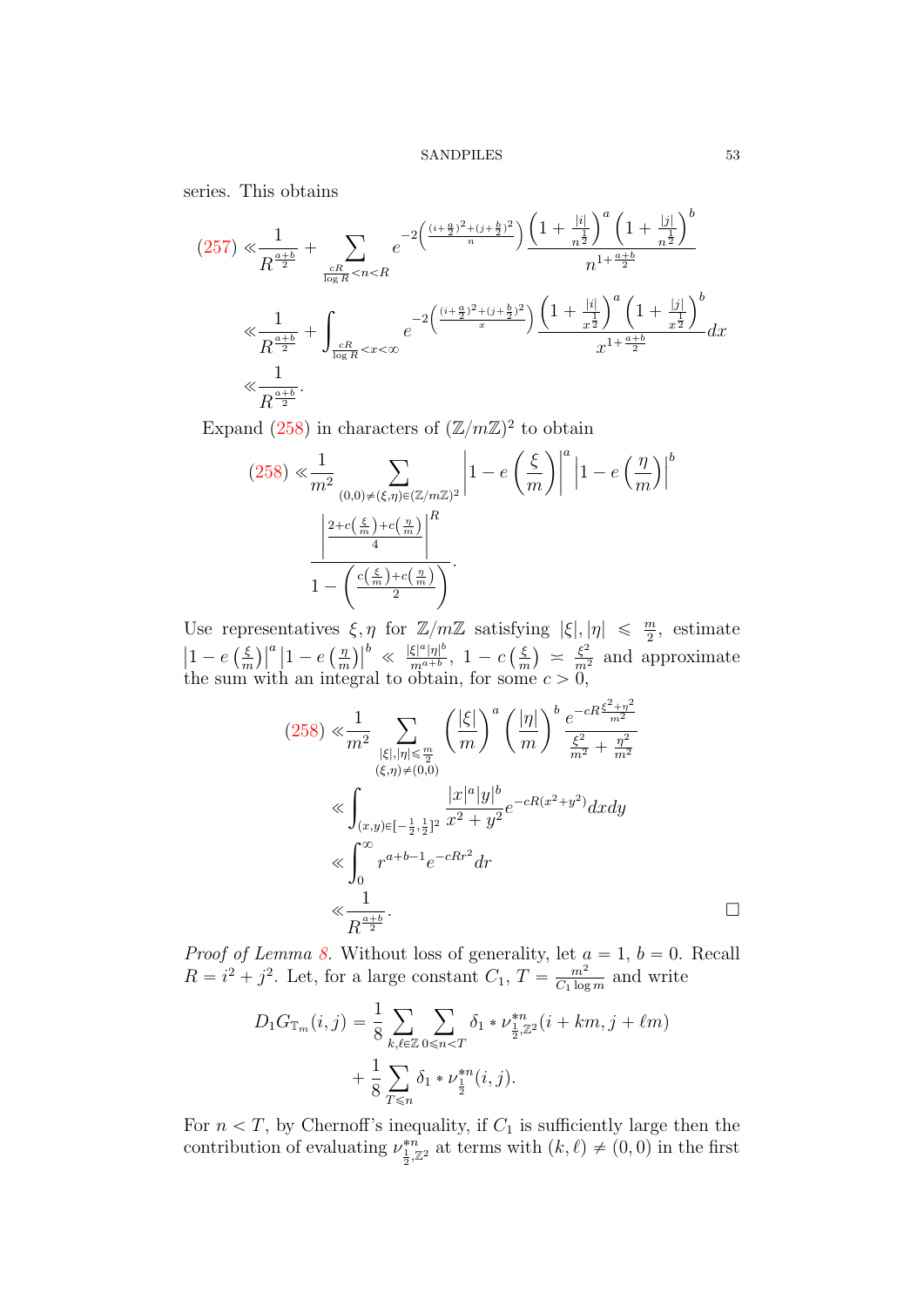sum is  $O$  $\sqrt{1}$  $m<sup>2</sup>$ . Similarly, those terms with  $n \ll \frac{R}{\log R}$  may be bounded as an error term. Use the asymptotic from the local limit theorem to write the  $(k, \ell) = (0, 0)$  term as on a construction of the construction of the construction of the construction of the construction of the construction of the construction of the construction of the construction of the construction of the construction of

$$
\sum_{0 \le n < T} \delta_1 * \nu_{\frac{1}{2}, \mathbb{Z}^2}^{*n}(i, j) = O\left(\frac{1}{i^2 + j^2}\right) + C_2 i \sum_{\frac{R}{\log R} \ll n < T} \frac{\exp\left(-\frac{2(i^2 + j^2)}{n}\right)}{n^2}
$$
\n
$$
= \frac{C_3 i}{i^2 + j^2} + O\left(\frac{|i| + 1}{T}\right) + O\left(\frac{1}{i^2 + j^2}\right).
$$

This gives the main term. Bound the sum over large  $n$  as before, by taking Fourier transform. This obtains the bound, for some  $C_4 > 0$ , ˇ ˇ

$$
\begin{split} &\frac{1}{4m^2}\sum_{(0,0)\neq(\xi,\eta)\in(\mathbb{Z}/m\mathbb{Z})^2}\left|1-e\left(\frac{\xi}{m}\right)\right|\frac{\left|\frac{2+c\left(\frac{\xi}{m}\right)+c\left(\frac{\eta}{m}\right)}{4}\right|^T}{1-\frac{1}{2}\left(c\left(\frac{\xi}{m}\right)+c\left(\frac{\eta}{m}\right)\right)}\\ &\ll \frac{1}{m}\sum_{(0,0)\neq(\xi,\eta)\in(\mathbb{Z}/m\mathbb{Z})^2}\frac{|\xi|}{\xi^2+\eta^2}\exp\left(-\frac{C_4T}{m^2}(\xi^2+\eta^2)\right)\\ &\ll \frac{1}{\sqrt{T}}. \end{split}
$$

The claimed error holds, since  $T \gg (i^2 + j^2)^2$ 

.

## Appendix B. Determination of spectral gap

<span id="page-53-0"></span>In this appendix, we compute the value of

(259) 
$$
\gamma = \inf \{ f(G_{\mathbb{Z}^2} * v) : v \in C^2(\mathbb{Z}^2) \setminus \mathcal{I} \}.
$$

Recall from Section 6.1 that  
\n(260) 
$$
f(\xi) = \sum_{(i,j)\in\mathbb{Z}^2} \left(1 - c\left(\xi_{(i,j)}\right)\right),
$$

while *I* is the set of those  $v \in C^2(\mathbb{Z}^2)$  for which  $G_{\mathbb{Z}^2} * v$  is Z-valued (equivalently, those  $v \in C^2(\mathbb{Z}^2)$  for which  $f(G_{\mathbb{Z}^2} * v) = 0$ ). "

Given any  $v \in C^2(\mathbb{Z}^2)$ , reduce  $\xi = G_{\mathbb{Z}^2} * v$  to  $\tilde{\xi} : \mathbb{Z}^2 \to$  $-\frac{1}{2}$  $\frac{1}{2}, \frac{1}{2}$ 2 by subtracting  $w : \mathbb{Z}^2 \to \mathbb{Z}$ . As we observed in the paragraph containing [\(164\)](#page-33-2),  $\tilde{v} = \Delta \tilde{\xi}$  is also in  $C^2(\mathbb{Z}^2)$  and satisfies  $f(G_{\mathbb{Z}^2} * \tilde{v}) = f(G_{\mathbb{Z}^2} * v)$ . In addition,  $\tilde{v} \in \mathcal{I}$  only if  $\tilde{\xi} \equiv 0$  (so also  $\tilde{v} \equiv 0$ ). Therefore we may write 2+

(261) 
$$
\gamma = \inf \left\{ f(\xi) : \xi \in \{G_{\mathbb{Z}^2} * v : 0 \neq v \in C^2(\mathbb{Z}^2) \} \cap \left[ -\frac{1}{2}, \frac{1}{2} \right)^{\mathbb{Z}^2} \right\}.
$$

Write d for the  $\ell^1$  distance on  $\mathbb{Z}^2$ . Given a set  $S \subset \mathbb{Z}^2$ , let  $N = N(S)$ be its distance-1 enlargement

(262) 
$$
N = \{(i, j) \in \mathbb{Z}^2 : d((i, j), S) \leq 1\}.
$$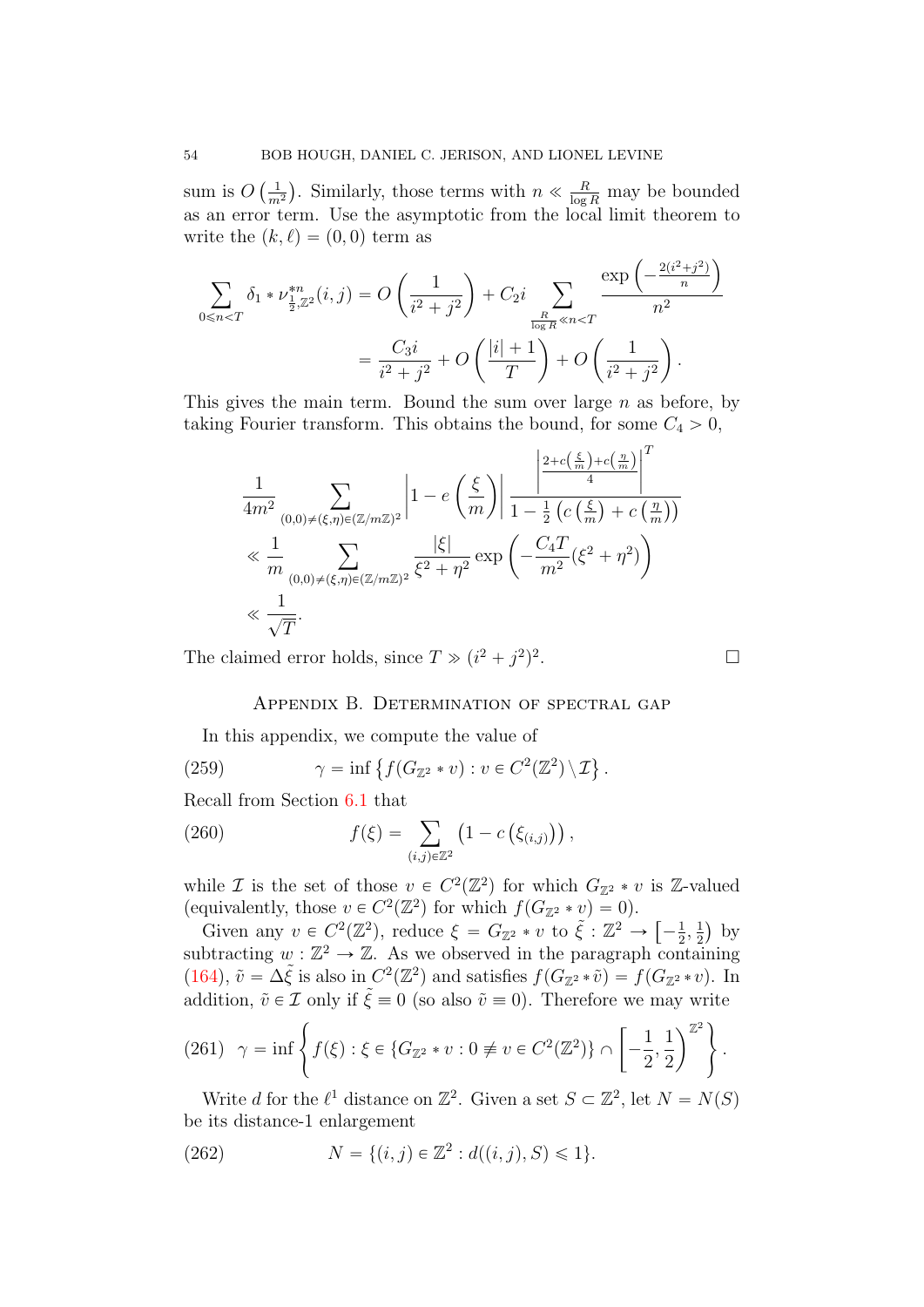A lower bound for 
$$
f(\xi)
$$
 is obtained as the non-linear program  $P(S, v)$ ,  
\nminimize:  $\sum_{(i,j)\in N} (1 - \cos(2\pi x_{(i,j)}))$   
\nsubject to:  $(x_{(i,j)})_{(i,j)\in N} \in [0, \frac{1}{2}]^N$ ,  
\n $\forall (k, \ell) \in S, 4x_{(k,\ell)} + \sum_{\|(i,j)-(k,\ell)\|_1=1} x_{(i,j)} \ge |v_{(k,\ell)}|.$ 

Indeed, if  $\xi = G_{\mathbb{Z}^2} * v \in$ "  $-\frac{1}{2}$  $\frac{1}{2}, \frac{1}{2}$ 2  $\int^{\mathbb{Z}^2}$ , then for any  $S \subset \mathbb{Z}^2$ , the function  $x : N(S) \to \mathbb{R}$  given by  $x_{(i,j)} = |\xi_{(i,j)}|$  satisfies the constraints and so<br>
(263)  $f(\xi) \geqslant \sum_{j=1}^{\infty} (1 - \cos(2\pi x_{(i,j)})) \geqslant P(S, v).$ 

(263) 
$$
f(\xi) \geq \sum_{(i,j)\in N} (1 - \cos(2\pi x_{(i,j)})) \geq P(S, v).
$$

**Lemma 33.** The program  $P(S, v)$  satisfies the following properties.

- 1. If  $S, T \subset \mathbb{Z}^2$  satisfy  $d(S, T) \geq 3$  then  $P(S \cup T, v) = P(S, v) +$  $P(T, v)$ .
- 2. If  $S \subset T \subset \mathbb{Z}^2$  then  $P(S, v) \leqslant P(T, v)$ .
- 3. Denote by  $P'(S, v)$  the more constrained program in which

$$
(x_{(i,j)})_{(i,j)\in N}\in\left[0,\frac{1}{4}\right]^N,
$$

with the same linear constraints. This program has a unique local minimum.

Proof. The first claim holds because the variables in the neighborhoods of S and T are disjoint and do not have a common constraint. The second claim holds since for  $S \subset T$ , the program  $P(T, v)$  is more constrained. The last claim holds since the objective function is convex on  $0, \frac{1}{4}$ 4  $\operatorname*{ne}\limits_{\mathsf{p}N}$ .

We will also use the non-linear program 
$$
Q(S, v)
$$
,  
\nminimize:  $\sum_{(i,j)\in N} (1 - \cos(2\pi x_{(i,j)}))$   
\nsubject to:  $(x_{(i,j)})_{(i,j)\in N} \in \left[-\frac{1}{2}, \frac{1}{2}\right]^N$ ,  
\n $\forall (k, \ell) \in S, 4x_{(k,\ell)} - \sum_{\|(i,j)-(k,\ell)\|_1=1} x_{(i,j)} = v_{(k,\ell)}$ ,

which is also a lower bound for  $f(\xi)$ .

We performed the following steps to confirm that the constant  $\gamma$  is obtained by  $\xi^* = G_{\mathbb{Z}^2} * (\delta_1 * \delta_2).$ 

<span id="page-54-0"></span>(1) Calculate  $f(\xi^*)$  by evaluating

(264) 
$$
\xi^*(m,n) = \frac{1}{4} \int_{(\mathbb{R}/\mathbb{Z})^2} \frac{(e(x)-1)(e(y)-1)}{1-\frac{1}{2}(c(x)+c(y))} e(mx+ny) dx dy
$$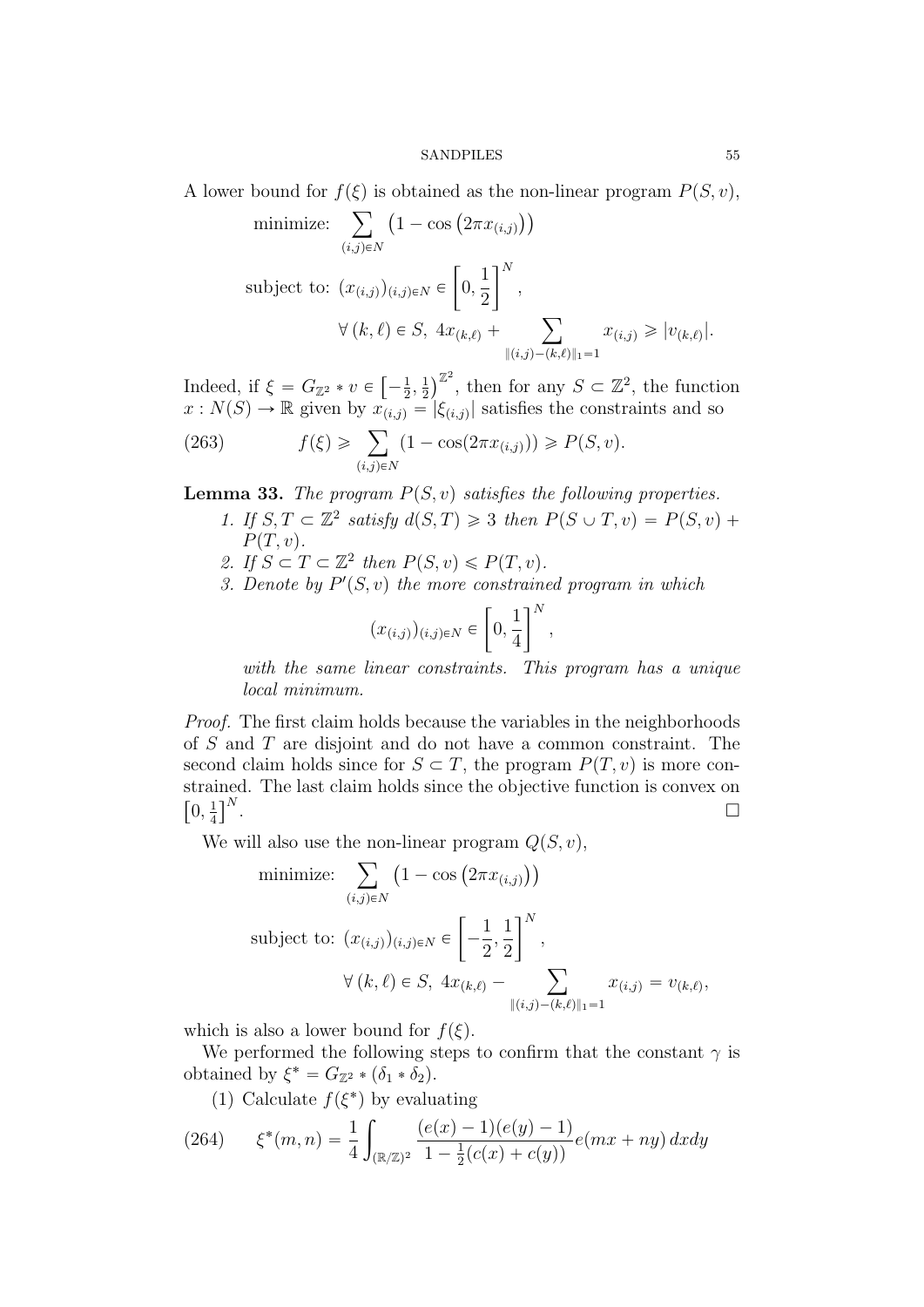for  $|m|, |n| \leq M$ . It is known that  $\|\xi^*\|_2^2 = \frac{1}{2i}$  $\frac{1}{2\pi}$ , so we estimated  $\frac{1}{2\pi}$ ;  $\frac{1}{2\pi}$ ;  $\frac{1}{2\pi}$ ;  $\frac{1}{2\pi}$ ;  $\frac{1}{2\pi}$ ;  $\frac{1}{2\pi}$ ;  $\frac{1}{2\pi}$ ;  $\frac{1}{2\pi}$ ;  $\frac{1}{2\pi}$ ;  $\frac{1}{2\pi}$ ;  $\frac{1}{2\pi}$ ;  $\frac{1}{2\pi}$ ;  $\frac{1}{2\pi}$ ;  $\frac{1}{2\pi}$ ;  $\frac{1}{2\pi}$ ;  $\frac{1}{2\pi}$ ;  $\frac{1}{2\pi}$ ;

(265) 
$$
\sum_{|m|,|n| \le M} \left(1 - \cos\left(2\pi \xi_{(m,n)}^*\right) - 2\pi^2 \left(\xi_{(m,n)}^*\right)^2\right).
$$

By the decay of the Green's function, this determines  $f(\xi^*)$  to within precision  $M^{-6}$ . We thus obtained

 $f(\xi^*) = 2.868114013(4).$ 

The precision was verified by estimating

$$
(266)
$$

$$
\sum_{\substack{\max(|m|,|n|) > M}} \left| 1 - c(\xi^*_{(m,n)}) - 2\pi^2 \left( \xi^*_{(m,n)} \right)^2 \right| \leq \frac{2\pi^4}{3} \sum_{\substack{\max(|m|,|n|) > M}} \left( \xi^*_{(m,n)} \right)^4
$$

(267) 
$$
\sum_{\max(|m|,|n|)>M} (\xi_{(m,n)}^*)^4 \le 4 \left( \sum_{\substack{0 \le m,n \\ \max(m,n)>M}} (\xi_{(m,n)}^*)^2 \right)^2,
$$

using the symmetries  $|\xi^*_{(m,n)}| = |\xi^*_{(-1-m,n)}|, |\xi^*_{(m,n)}| = |\xi^*_{(m,-1-n)}|.$  $\frac{n}{2}$  $\int_{0}^{\infty} \frac{(-1-m,n)!}{s(m,n)!}$  satisfies  $f(\xi) < 2.869$ . The

- (2) Suppose  $\xi = G_{\mathbb{Z}^2} * v \in$  $-\frac{1}{2}$  $\frac{1}{2}, \frac{1}{2}$ 2 condition  $\Delta \xi = v$  implies that  $|v| \leq 3$ . We ruled out prevectors with some  $|v_{(i,j)}| = 3$  by considering  $P(S, v)$  with  $S = \{(0, 0)\}\$ and  $|v_{(0,0)}| = 3$ .
- (3) We ruled out  $v_{(0,0)} = 2$  by first considering  $Q(S, v)$  with  $S =$  $\{(0, 0), (1, 0)\}\$ and  $v_{(0,0)} = 2, v_{(1,0)} \in \{-2, -1, 0, 1, 2\}.$  The only choices giving  $Q(S, v) < 2.869$  were  $v_{(1,0)} = -1$  and  $v_{(1,0)} = 0$ . Then we considered  $Q(S, v)$  for

(268) 
$$
S = \{(0,0), (-1,0), (1,0), (0,-1), (0,1)\}
$$

with  $v_{(0,0)} = 2$  and  $v_{(i,j)} \in \{-1, 0\}$  for all  $(i, j) \in S \setminus \{(0, 0)\}.$  All possibilities led to  $Q(S, v) \ge 2.869$ . It follows that any v with  $f(G_{\mathbb{Z}^2} * v) < 2.869$  satisfies  $|v| \leq 1$ .

(4) Consider a set  $S \subset \mathbb{Z}^2$  to be connected if  $N(S)$  is connected in the usual sense. Using the increasing property, we were able to enumerate all connected  $S$  containing  $(0, 0)$ , and such that  $P(S, 1)$  < 2.869 (all had  $|S| \le 6$ ). This can be done iteratively starting from  $S = \{(0, 0)\}\$ using the increasing property of  $P(S, v)$  with set inclusion. The minima in  $P(S, 1)$  were rapidly calculated in each case using the SLSQP algorithm in SciPy's minimize package. The minima can be verified, for instance, by noting that at most two variables can satisfy  $x_{(i,j)} > \frac{1}{4}$  $rac{1}{4}$  and by discretizing their values – the remaining variables are then confirmed if the point is a local minimum. (This approach also verifies the minima in steps (2) and (3).)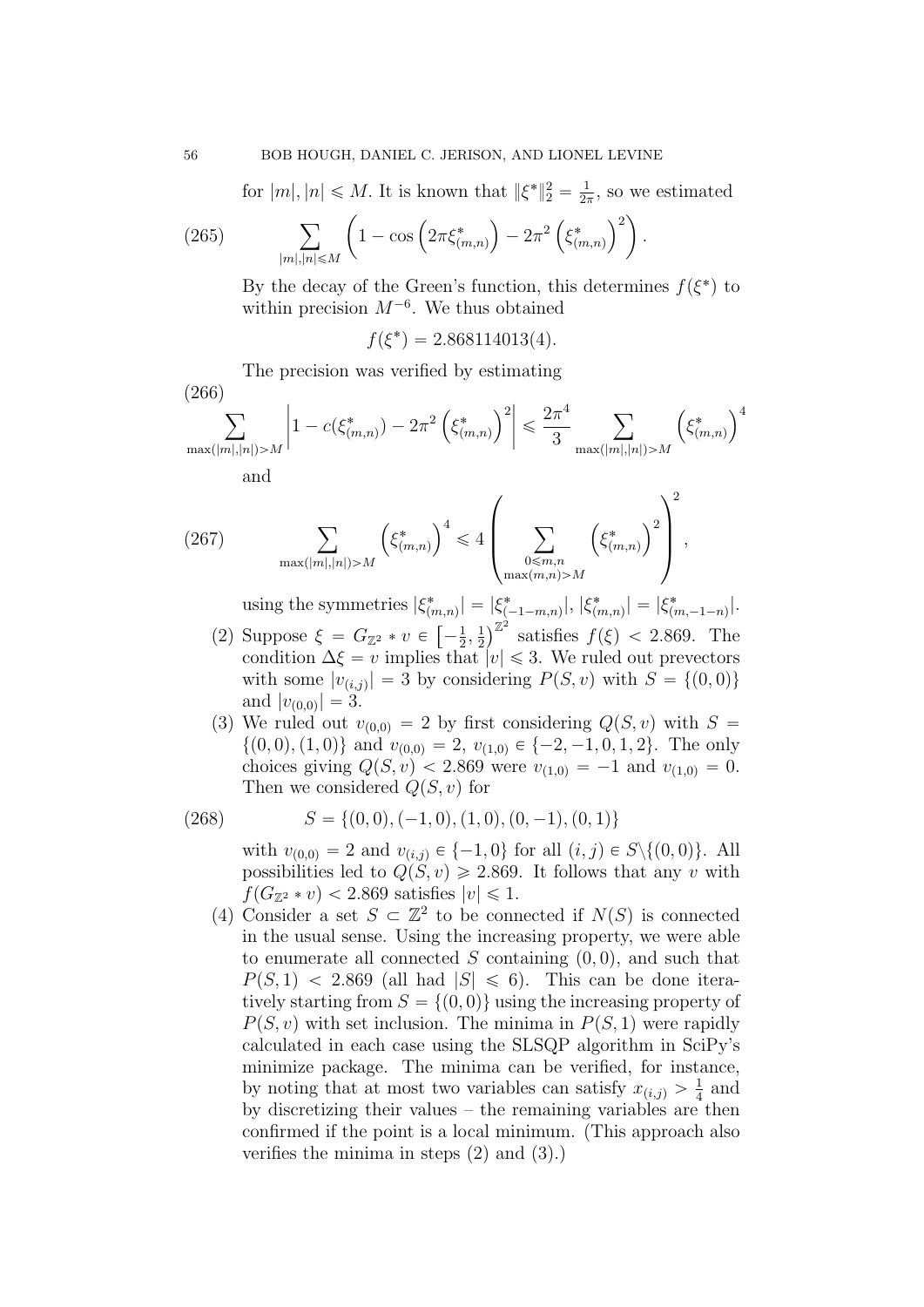(5) Using the addition property of  $P(S \cup T, v)$  for disconnected S and T it was verified that there is not a configuration of  $v \in C^2(\mathbb{Z}^2)$  with disconnected support that meets the condition  $P(\text{supp } v, 1) < 2.869$ . Of the remaining connected components, those which admit a configuration in  $C^2(\mathbb{Z}^2)$  were estimated using Fourier inversion, as in [\(264\)](#page-54-0). The optimum was found to be  $\xi^*$ .

## **REFERENCES**

- <span id="page-56-13"></span>[1] Noga Alon and Joel H. Spencer. The probabilistic method. Wiley Series in Discrete Mathematics and Optimization. John Wiley & Sons, Inc., Hoboken, NJ, fourth edition, 2016.
- <span id="page-56-9"></span>[2] Siva R. Athreya and Antal A. Járai. Infinite volume limit for the stationary distribution of abelian sandpile models. *Comm. Math. Phys.*, 249(1):197–213. 2004. doi: [10.1007/s00220-004-1080-0](http://dx.doi.org/10.1007/s00220-004-1080-0).
- <span id="page-56-3"></span>[3] Per Bak, Chao Tang, and Kurt Wiesenfeld. Self-organized criticality: An explanation of the  $1/f$  noise. Phys. Rev. Lett., 59:381–384, Jul 1987. DOI: [10.1103/PhysRevLett.59.381](http://dx.doi.org/10.1103/PhysRevLett.59.381).
- <span id="page-56-4"></span>[4] Per Bak, Chao Tang, and Kurt Wiesenfeld. Self-organized criticality. Phys. Rev. A (3), 38(1):364-374, 1988. DOI: [10.1103/PhysRevA.38.364](http://dx.doi.org/10.1103/PhysRevA.38.364).
- <span id="page-56-12"></span>[5] Matthew Baker and Farbod Shokrieh. Chip-firing games, potential theory on graphs, and spanning trees. J. Combin. Theory Ser.  $A$ , 120(1):164–182, 2013. arXiv: [1107.1313 \[math.CO\]](http://arxiv.org/abs/1107.1313).
- <span id="page-56-10"></span>[6] Sandeep Bhupatiraju, Jack Hanson, and Antal A. Járai. Inequalities for critical exponents in d-dimensional sandpiles.  $ArXiv$  e-prints, February 2016. arXiv: [1602.06475 \[math.PR\]](http://arxiv.org/abs/1602.06475).
- <span id="page-56-7"></span>[7] Benjamin Bond and Lionel Levine. Abelian networks I. Foundations and examples. SIAM J. Discrete Math., 30(2):856–874, 2016. arXiv: [1309.3445](http://arxiv.org/abs/1309.3445) [\[cs.FL\]](http://arxiv.org/abs/1309.3445).
- <span id="page-56-8"></span>[8] Hannah Cairns. Some halting problems for abelian sandpiles are undecidable in dimension three. ArXiv e-prints, August 2015. arXiv: [1508.00161](http://arxiv.org/abs/1508.00161) [\[math.CO\]](http://arxiv.org/abs/1508.00161).
- <span id="page-56-11"></span>[9] Fan Chung and Robert B. Ellis. A chip-firing game and Dirichlet eigenvalues. Discrete Math.,  $257(2-3):341-355$ ,  $2002$ . DOI: [10.1016/S0012-365X\(02\)00434-X](http://dx.doi.org/10.1016/S0012-365X(02)00434-X). Kleitman and combinatorics: a celebration (Cambridge, MA, 1999).
- <span id="page-56-5"></span>[10] D. Dhar, P. Ruelle, S. Sen, and D.-N. Verma. Algebraic aspects of abelian sandpile models. J. Phys. A, 28(4):805–831, 1995. arXiv: [cond-mat/9408020](http://arxiv.org/abs/cond-mat/9408020).
- <span id="page-56-0"></span>[11] Deepak Dhar. Self-organized critical state of sandpile automaton models. Phys. Rev. Lett., 64(14):1613–1616, 1990. doi: [10.1103/PhysRevLett.64.1613](http://dx.doi.org/10.1103/PhysRevLett.64.1613).
- <span id="page-56-6"></span>[12] Deepak Dhar. The abelian sandpile and related models. Physica A: Statistical Mechanics and its Applications,  $263(1):4 - 25$ , 1999. arXiv: [cond-mat/9808047](http://arxiv.org/abs/cond-mat/9808047).
- <span id="page-56-1"></span>[13] Persi Diaconis. Group representations in probability and statistics, volume 11 of Institute of Mathematical Statistics Lecture Notes—Monograph Series. Institute of Mathematical Statistics, Hayward, CA, 1988.
- <span id="page-56-2"></span>[14] Persi Diaconis, R. L. Graham, and J. A. Morrison. Asymptotic analysis of a random walk on a hypercube with many dimensions. Random Structures Algorithms, 1(1):51-72, 1990. DOI: [10.1002/rsa.3240010105](http://dx.doi.org/10.1002/rsa.3240010105).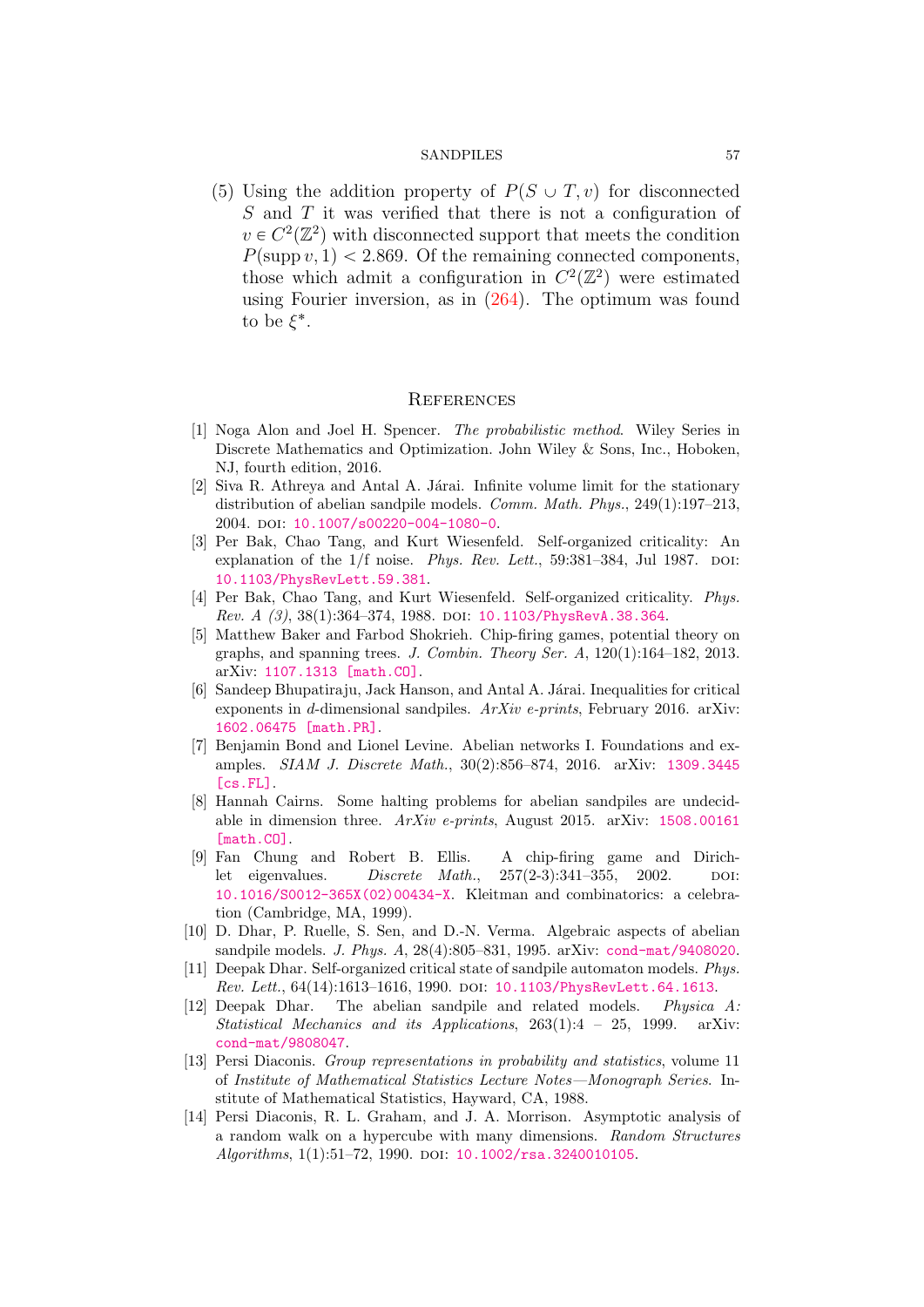- <span id="page-57-7"></span>[15] Persi Diaconis and Mehrdad Shahshahani. Time to reach stationarity in the Bernoulli-Laplace diffusion model. SIAM J. Math. Anal., 18(1):208–218, 1987. doi: [10.1137/0518016](http://dx.doi.org/10.1137/0518016).
- <span id="page-57-2"></span>[16] Anne Fey, Lionel Levine, and Yuval Peres. Growth rates and explosions in sandpiles. J. Stat. Phys., 138(1-3):143–159, 2010. arXiv: [0901.3805](http://arxiv.org/abs/0901.3805) [\[math.CO\]](http://arxiv.org/abs/0901.3805)
- <span id="page-57-12"></span>[17] Anne Fey, Lionel Levine, and David B. Wilson. Driving sandpiles to criticality and beyond. Phys. Rev. Lett., 104:145703, Apr 2010. arXiv: [0912.3206](http://arxiv.org/abs/0912.3206) [\[cond-mat.stat-mech\]](http://arxiv.org/abs/0912.3206).
- <span id="page-57-4"></span>[18] Anne Fey, Ronald Meester, and Frank Redig. Stabilizability and percolation in the infinite volume sandpile model. Ann. Probab.,  $37(2):654-675$ , 2009. arXiv: [0710.0939 \[math.PR\]](http://arxiv.org/abs/0710.0939).
- <span id="page-57-1"></span>[19] A. Fey-den Boer and F. Redig. Organized versus self-organized criticality in the abelian sandpile model. Markov Process. Related Fields, 11(3):425–442, 2005. arXiv: [math-ph/0510060](http://arxiv.org/abs/math-ph/0510060).
- <span id="page-57-5"></span>[20] Yasunari Fukai and Kôhei Uchiyama. Potential kernel for twodimensional random walk. Ann. Probab.,  $24(4):1979-1992$ , 1996. DOI: [10.1214/aop/1041903213](http://dx.doi.org/10.1214/aop/1041903213).
- <span id="page-57-17"></span>[21] Alexander E. Holroyd, Lionel Levine, Karola Mészáros, Yuval Peres, James Propp, and David B. Wilson. Chip-firing and rotor-routing on directed graphs. In In and out of equilibrium. 2, volume 60 of Progr. Probab., pages 331-364. Birkhäuser, Basel, 2008. arXiv: [0801.3306 \[math.CO\]](http://arxiv.org/abs/0801.3306).
- <span id="page-57-8"></span>[22] Bob Hough. Mixing and cut-off in cycle walks.  $ArXiv$  e-prints, December 2015. arXiv: [1512.00571 \[math.NT\]](http://arxiv.org/abs/1512.00571).
- <span id="page-57-15"></span>[23] Henryk Iwaniec and Emmanuel Kowalski. Analytic number theory, volume 53 of American Mathematical Society Colloquium Publications. American Math-ematical Society, Providence, RI, 2004. DOI: [10.1090/coll/053](http://dx.doi.org/10.1090/coll/053).
- <span id="page-57-9"></span>[24] Antal A. Járai and Frank Redig. Infinite volume limit of the abelian sandpile model in dimensions  $d \geq 3$ . Probab. Theory Related Fields, 141(1-2):181-212, 2008. arXiv: [math/0408060](http://arxiv.org/abs/math/0408060).
- <span id="page-57-11"></span>[25] Antal A. Járai, Frank Redig, and Ellen Saada. Approaching criticality via the zero dissipation limit in the abelian avalanche model. J. Stat. Phys., 159(6):1369–1407, 2015. arXiv: [0906.3128 \[math.PR\]](http://arxiv.org/abs/0906.3128).
- <span id="page-57-14"></span>[26] Daniel C. Jerison, Lionel Levine, and John Pike. Mixing time and eigenvalues of the abelian sandpile Markov chain. ArXiv e-prints, November 2015. arXiv: [1511.00666 \[math.PR\]](http://arxiv.org/abs/1511.00666).
- <span id="page-57-6"></span>[27] Eric Jones, Travis Oliphant, Pearu Peterson, et al. SciPy: Open source scientific tools for Python, 2001–. [Online; accessed 2017-02-13].
- <span id="page-57-16"></span>[28] Gady Kozma and Ehud Schreiber. An asymptotic expansion for the discrete harmonic potential. Electron. J. Probab., 9:no. 1, 1–17, 2004. arXiv: [math/0212156](http://arxiv.org/abs/math/0212156).
- <span id="page-57-13"></span>[29] Lionel Levine. Threshold state and a conjecture of Poghosyan, Poghosyan, Priezzhev and Ruelle. Comm. Math. Phys., 335(2):1003–1017, 2015. arXiv: [1402.3283 \[math.PR\]](http://arxiv.org/abs/1402.3283).
- <span id="page-57-3"></span>[30] Lionel Levine, Mathav Murugan, Yuval Peres, and Baris Evren Ugurcan. The divisible sandpile at critical density. Ann. Henri Poincaré,  $17(7)$ :1677–1711, 2016. arXiv: [1501.07258 \[math.PR\]](http://arxiv.org/abs/1501.07258).
- <span id="page-57-10"></span>[31] C. Maes, F. Redig, and E. Saada. The infinite volume limit of dissipative abelian sandpiles. *Comm. Math. Phys.*,  $244(2):395-417$ ,  $2004$ . doi: [10.1007/s00220-003-1000-8](http://dx.doi.org/10.1007/s00220-003-1000-8).
- <span id="page-57-0"></span>[32] R. Meester and C. Quant. Connections between 'self-organised' and 'classical' criticality. Markov Process. Related Fields, 11(2):355–370, 2005.